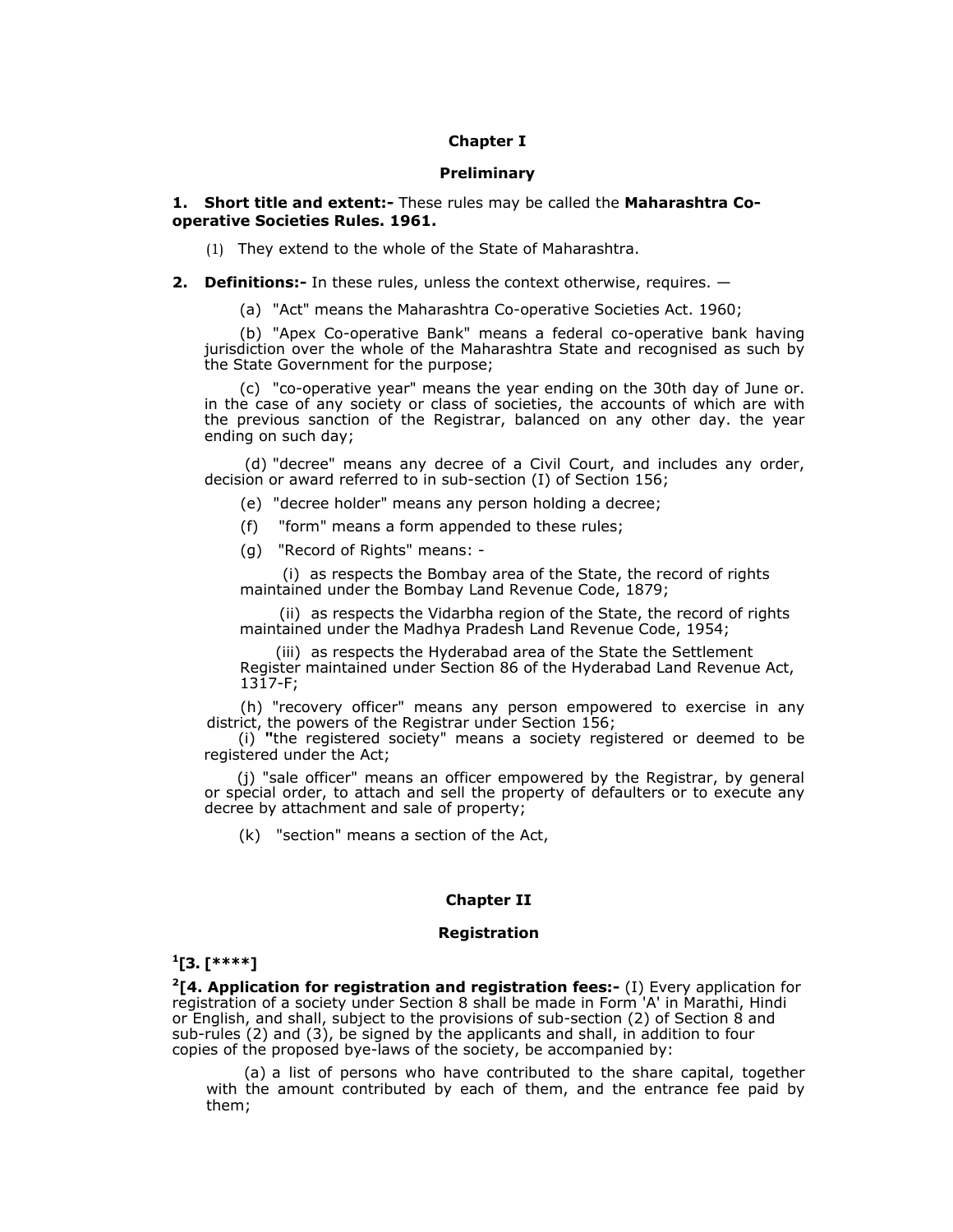(b) a certificate from the Bank or Banks stating the credit balance therein in favour of the proposed society;

(c) a scheme showing the details explaining how the working of the society will be economically sound and, where the scheme envisages the holding of immovable property by the society, the description of such property proposed to be purchased, acquired or transferred to the society;

(d) such other documents as may be specified in the model bye-laws, if any, framed by the Registrar;

 $3[(e)$  the registration fees at the following rates, namely;  $-$ 

Rs.

- <sup>4</sup>[(i) Agricultural Societies (a) Marketing Societies 1, 250
	- (b) Other Agricultural Societies 150
- (ii) Crop Protection Societies 250
- (iii) Lift Irrigation Societies 250
- (iv) Consumers' Societies (a) Canteens 500
	- (b) (i)Rural Area 150
		- (ii)Urban Area 250
	- (c) Wholesale Consumer Stores2, 500

### *Footnotes:*

- 1. Deleted by G. N. of 8-11-1971.
- 2. Subs, by G. N. of 14-2-1975.
- 3. Subs, by G. N. of 23-11-1982. 4. Subs, by G. N. of 2-12-2000.
- 

|          |                                                                   | (d) Departmental Consumer<br><b>Stores</b>                                                                                               | 1,600                    |
|----------|-------------------------------------------------------------------|------------------------------------------------------------------------------------------------------------------------------------------|--------------------------|
| (v)      | Co-operative Banks                                                | (a) Central Bank<br>(b) Other. Banks (excluding<br>Salary Earners' Co-operative<br>Societies)                                            | 5,000<br>2,500           |
|          |                                                                   | (c) Salary Earners' Co-operative<br>Societies                                                                                            | 500                      |
| (vi)     | <b>Farming Societies</b>                                          | (a) Collective Farming Societies<br>(b) Joint Farming Societies<br>(c) Dairy Farming Societies                                           | 150<br>150<br>150        |
| persons) | (vii) Housing Societies (excluding<br>societies of Backward Class | (a) Tenant Ownership<br><b>Housing Societies</b><br>(b) Tenant Co-partnership<br><b>Housing Societies</b><br>(c) Other Housing Societies | 2,500<br>2,500<br>2, 500 |
| (viii)   | Housing Societies of Backward                                     |                                                                                                                                          |                          |

**RS. RS.** *RS.*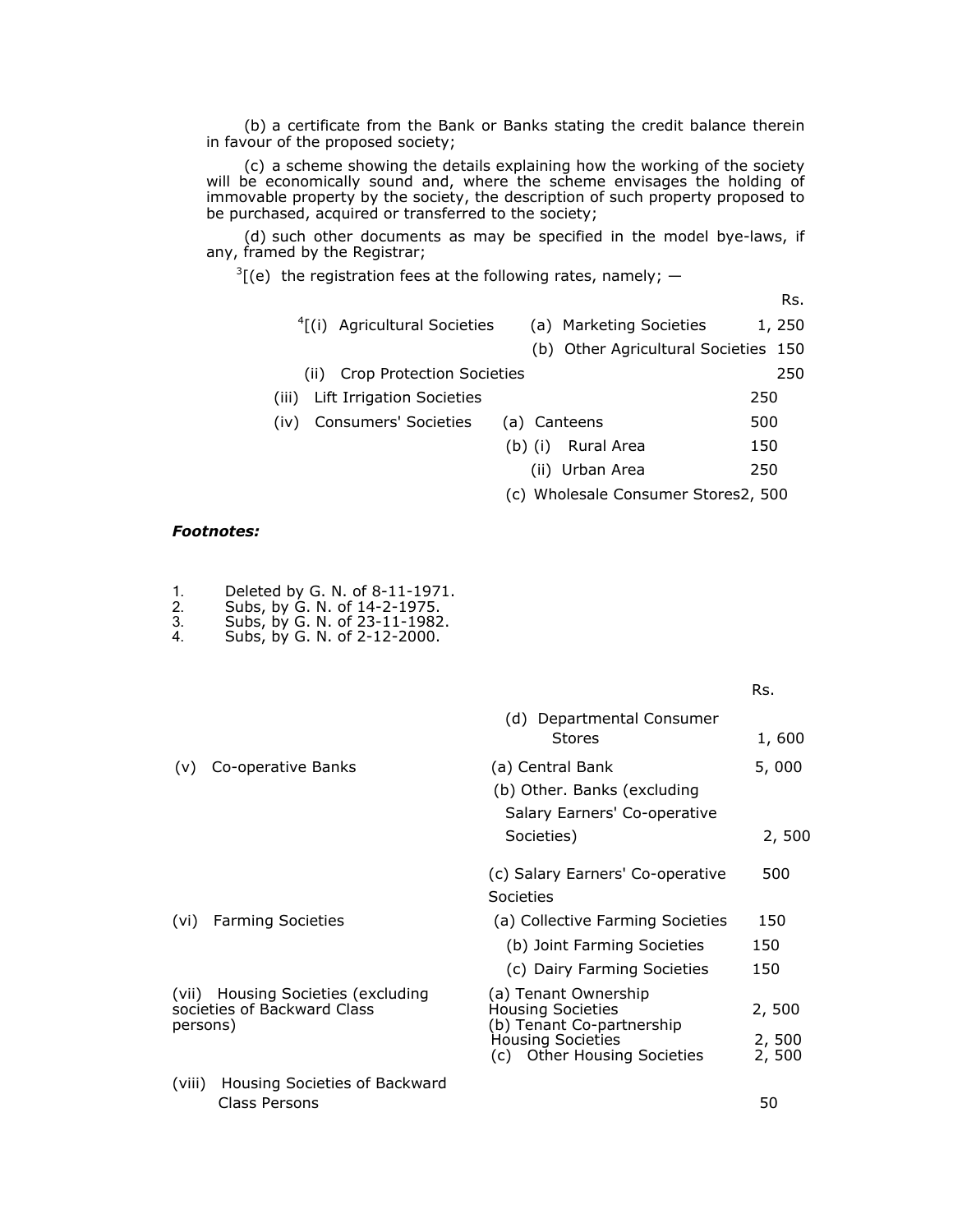| $\frac{1}{2}$ [(viii-a) Housing Societies of Lok<br>Awas Yojana |                                                                                                   | 50     |
|-----------------------------------------------------------------|---------------------------------------------------------------------------------------------------|--------|
| <b>Processing Societies</b><br>(ix)                             | (a) Agricultural Processing<br>Societies (excluding Sugar<br>Factories and Spinning Mills) 1, 250 |        |
|                                                                 | (b) Industrial Processing Societies                                                               | 500    |
| (x) Co-operative Sugar Factories                                |                                                                                                   |        |
| 25,000<br>(xi) Co-operative Spinning Mills                      |                                                                                                   | 15,000 |
| Producers' Societies<br>(xii)                                   | [A] Industrial Producers Societies                                                                | 150    |
| <b>Resources Societies</b><br>(xiii)                            | (a) Credit Resource Societies<br>(excluding Salary<br>Earners* Societies)                         |        |
|                                                                 | Agriculture<br>(i)                                                                                | 150    |
|                                                                 | Urban Credit Societies<br>(ii)                                                                    | 250    |
|                                                                 | (b) Non-credit Resource Societies                                                                 | 150    |

# (c) Service Resource Societies 150

#### *Footnotes:*

1. Inserted by G.N. of 30-10-2003

Rs.

| (xiv) General Societies          | (a) Social     | 250    |
|----------------------------------|----------------|--------|
|                                  | (b) Commercial | 1, 250 |
| (xv) Societies not falling under |                |        |
| any of the above entries         |                | 5001   |

(2) Where any member of a society to be registered is a registered society, a member of the committee of such registered society shall be authorised by that committee by a resolution to sign the application for registration and the bye-laws on its behalf, and a copy of such resolution shall be appended to the application.

(3) Where any member of a society to be registered is a firm, company, other corporate body, society registered under the Societies Registration Act. 1860, or local authority or public trust registered under any law for the time being in force for the registration of such trusts, then such firm, company, corporate body, society, local authority or public trust, as the case may be, shall duly authorise any person to sign the application for registration and the bye-laws on its behalf, and a copy of the resolution giving such authority shall be appended to the application.

(4) The application shall be sent to the Registrar by registered post or delivery by hand. )

**5. Registration:-** (1) On receipt of an application under Rule 4, the Registrar shall enter particulars of the application in the register of application to be maintained in Form 'B', give a serial number to the application and issue a receipt in acknowledgement thereof.

(2) The Registrar may give, wherever necessary, opportunity to the promoters to modify the proposed bye-laws before finally registering the society or rejecting the application for registration of the society.

(3) On registering a society and its bye-laws under sub-section (1) of Section 9, the Registrar shall as soon as may be, notify the registration of the society in the Official Gazette and grant to the society, a certificate of registration signed by him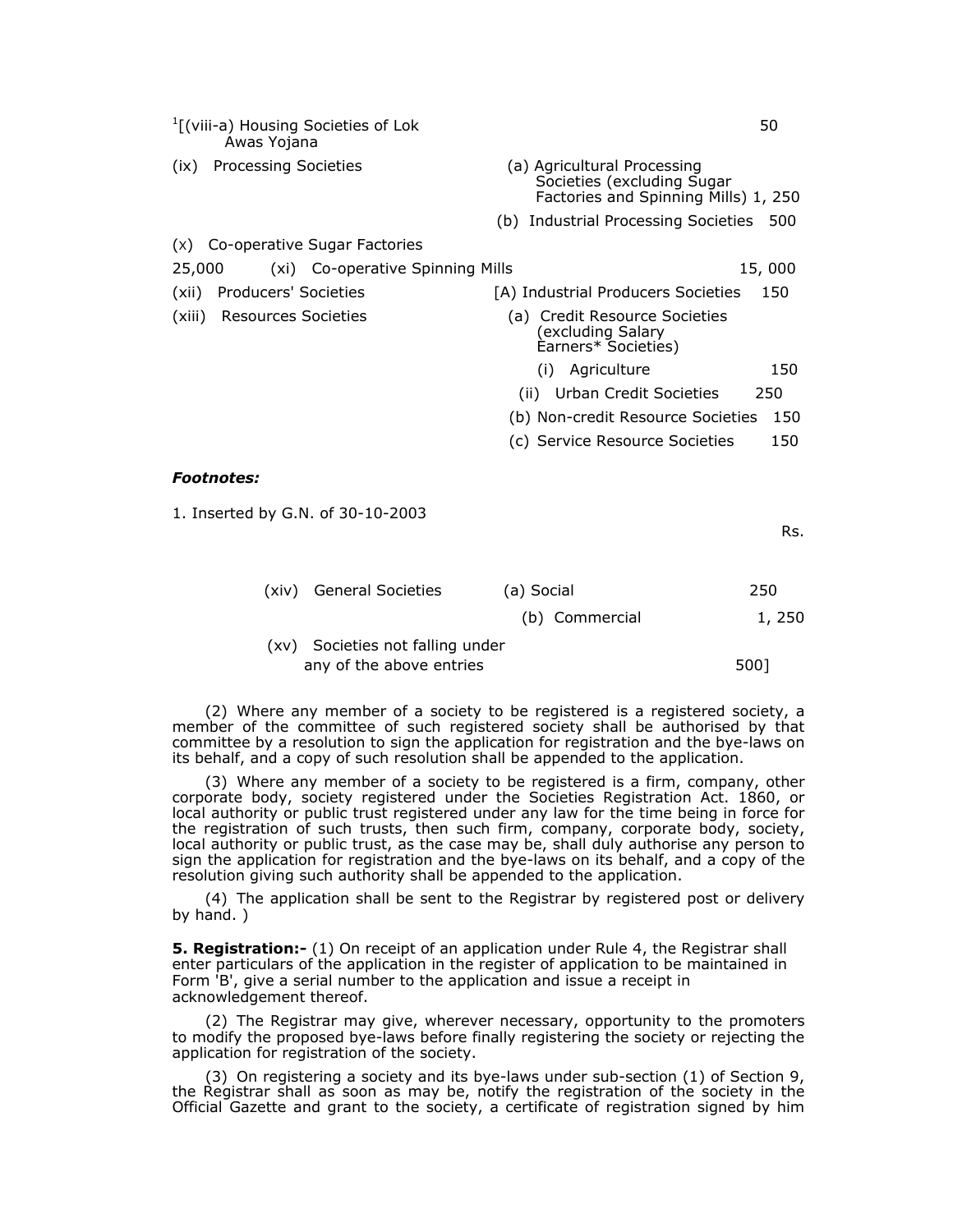and bearing his official seal and containing the registration number of the society, and the date of its registration. The Registrar shall also furnish the society with a certified copy of the bye-laws approved and registered by him.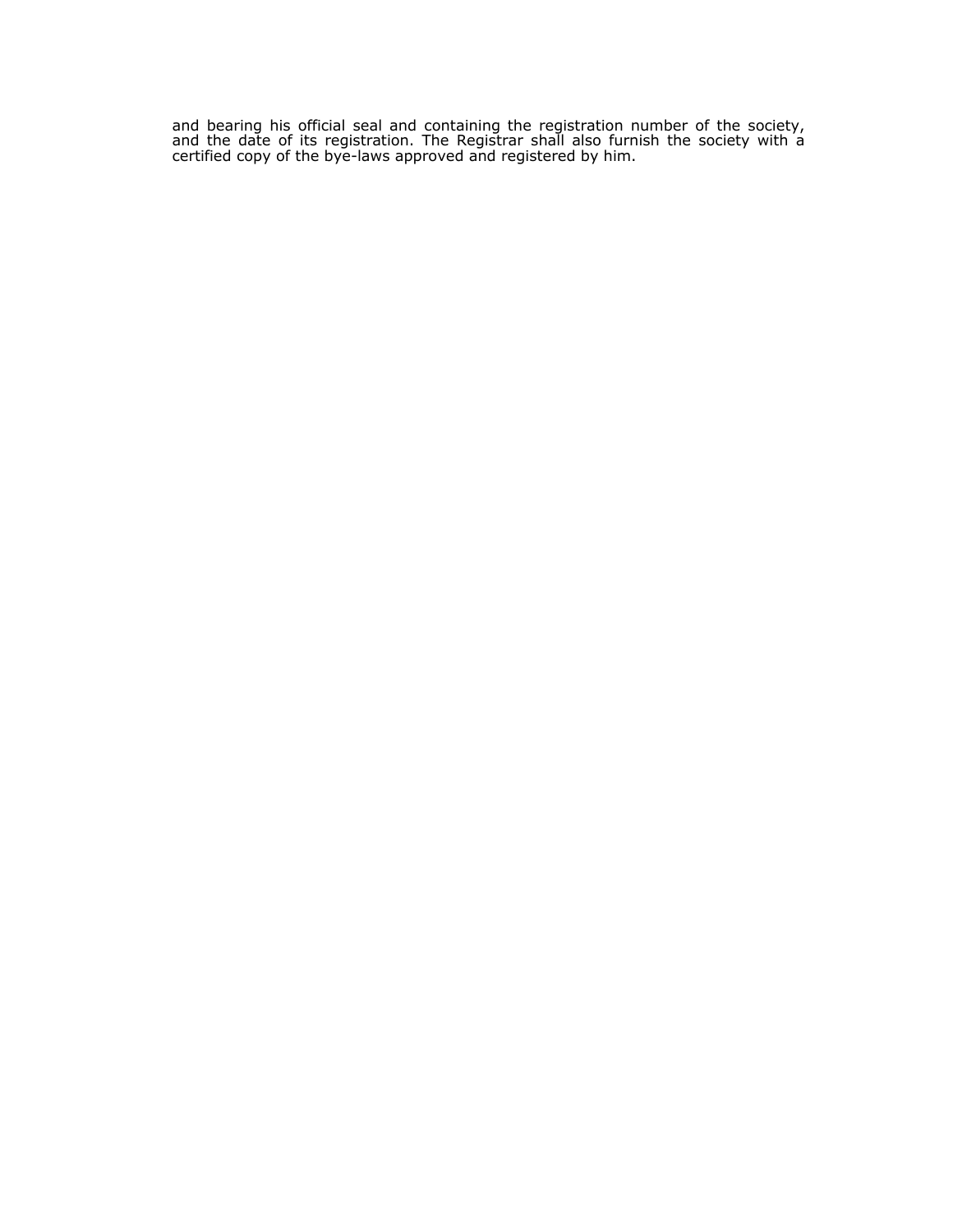**6. Form of report under Section 9(2):-** The report to be made by the Registrar to the State Government under sub-section (2) of Section 9 shall be in Form 'C'

**7. Refusal of Registration:-** Where any society does not furnish the information in regard to the society as required by the Registrar or fulfil any of the conditions laid down in the Act or these rules, the Registrar may refuse to register that society.

**8. Matters in respect of which Registrar may direct society to make bye-laws or society may make by-laws:-** (I) The Registrar may require a society to make bye-laws in respect of all or any of the following matters, that is to say—

- (a) the name of the society and address of the society and its branches;
- (b) the area of operation;
- (c) the objects of the society;

(d) the manner in which and the limit up to which the funds of the society may be raised, the maximum share capital which any one member may hold and the purpose to which the funds would be made applicable;

(e) the terms and qualifications for admission to membership;

(f) the privileges, rights, duties and liabilities of members including nominal, associate and sympathiser members;

(g) the consequences of default in payment of any sum due by a member;

(h) conditions regarding sale or disposal of produce of members, wherever applicable;

(i)in the case of credit societies—

- (i)the maximum loan admissible to a member;
- (ii)the maximum rates of interest on loans to members;

(iii) the conditions on which loans may be granted to members and penalties for misapplication of loans so advanced;

(iv) the procedure for granting extension of time for the repayment of loans and advances;

(u) the consequences of default in payment of any sum due;

(VI)the circumstances under which a loan may be recalled;

(j) in the case Of non-credit societies, the mode of conducting business such as manufacture, purchase, sale, stock taking and other like matters;

(k) in the case of a composite society, that is to say, society having both credit and non-credit functions, matters referred to in clauses (i) and

(l)the mode of holding meetings, of the general body and of the committee;

(m) the procedure for expulsion of members;

(n) the manner of making, altering and abrogating bye-laws;

(o) the mode of appointment either by election or otherwise and removal of members of the committee and other officer, if any, their duties and powers;

(p) the Chairman's powers, duties and functions and his removal on his losing support of the majority;

(q) the method of recruitment, the conditions of service and the authority competent to fix, revise or regulate the scale of pay and allowances of salaried officers and servants of the society and the procedure to be followed in the disposal of disciplinary cases against them;

(r) the mode of custody and investment of funds and mode of keeping the accounts and records;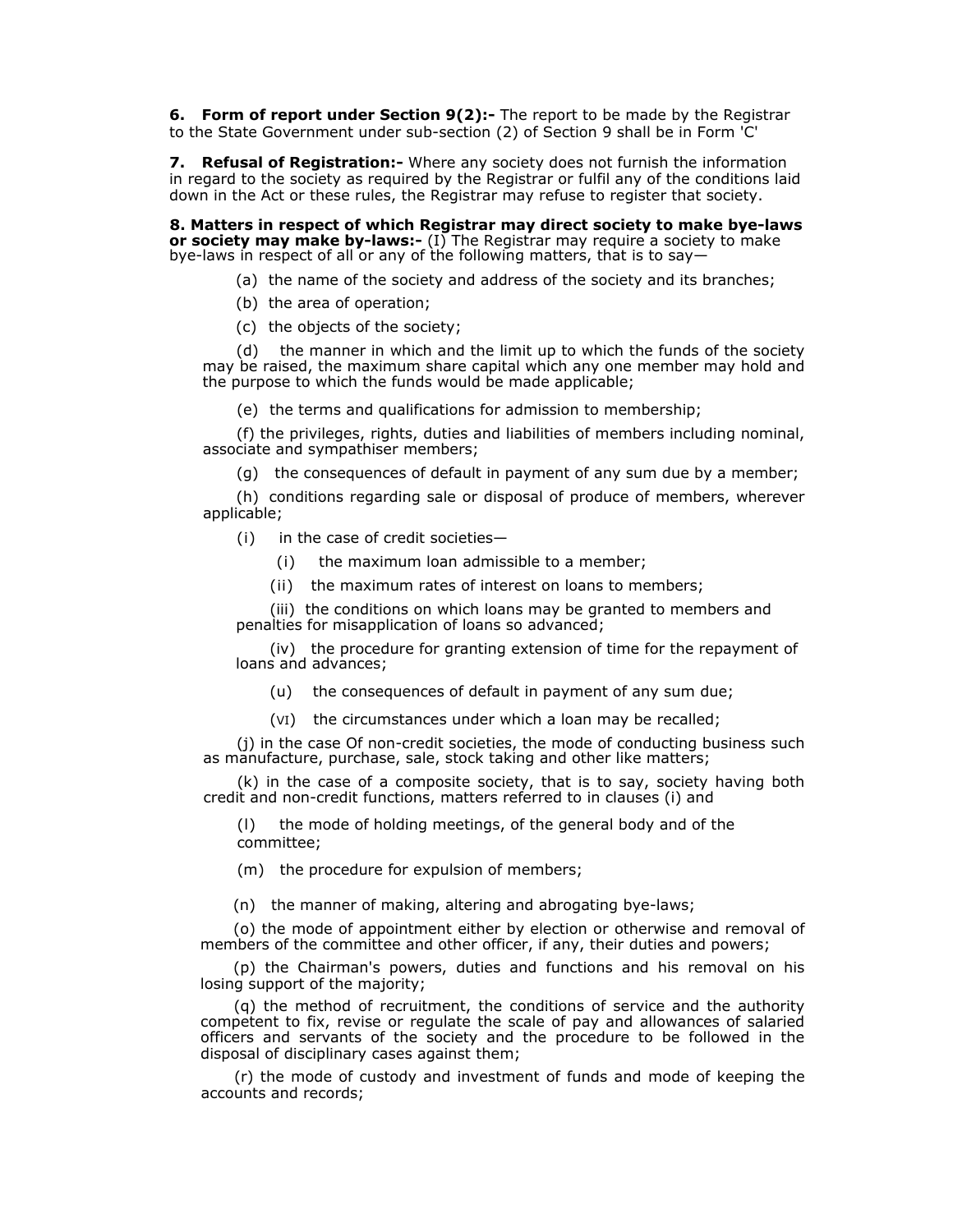(s) the disposal of net profits;

(t) the manner in which penalty should be levied on a member who is found to be guilty of breach of bye-laws;

(u) appointment of a provisional committee, where necessary;

(v) the mode of appointment and removal of committee and its powers and duties;

(w) the mode of convening annual and special general meetings, issue of notices, and the business which may be transacted thereat;

(x) in the event of winding up of the society, the purpose for which surplus assets, if any, shall be utilised;

(y) the conduct of elections to the committee and other bodies of the society as provided in the bye-laws, including the number of members to be elected by different constituencies and appointment of Returning Officer;

(z) any other matters incidental to the management of its business.

(2) A society may make bye-laws for all or any of the following matters, that is to say—

(a) the circumstances under which withdrawal from membership may be permitted;

(b) the procedure to be followed in cases of withdrawal, ineligibility and death of members;

(c) the conditions, if any, under which the transfer of share or interest of a member may be permitted;

(d) the method of appropriating payments made by members from whom moneys are due;

(e) the authorisation of an officer or officers to sign documents and to institute and defend suits and other legal proceedings on behalf of the society;

(f)the constitution and maintenance of various funds as required to be maintained under the provisions of the Act, rules and bye-laws;

(g) constitution of representative body consisting of delegates of members of the society and the mode of election of such delegates to exercise the powers of the general body of members and to specify the powers which may be exercised by such smaller body.

**9. First bye-laws of a society:-** When a society has been registered the bye-laws of the society as approved and registered by the Registrar shall be the bye-laws of the society.

**10. Classification and sub-classification of societies:-** (1) After registration of a society, the Registrar shall classify the society into one or other of the following classes and sub-classes of societies prescribed below according to the principal object provided in its bye-laws:

| Class 1                     |     | <b>Sub-Class 2</b>       | <b>Examples of societies falling in</b><br>the class or sub-class, as the<br>case may be |
|-----------------------------|-----|--------------------------|------------------------------------------------------------------------------------------|
| $1\frac{1}{2}$ Agricultural | (a) | <b>Marketing Society</b> | All Purchase and Sale Unions and                                                         |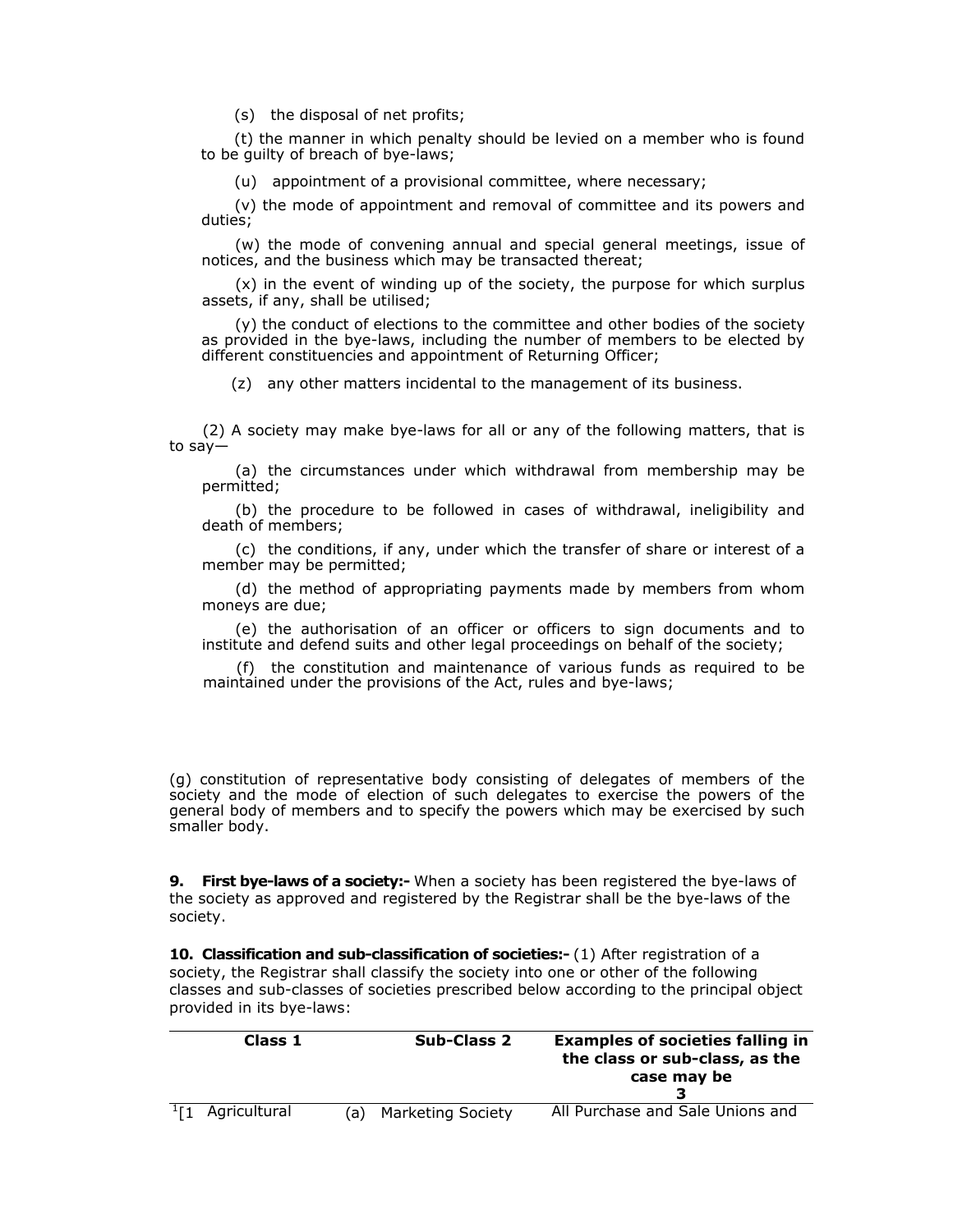|                | Society                    |          |                                 | Marketing Societies of Agricultural<br>Produce. |
|----------------|----------------------------|----------|---------------------------------|-------------------------------------------------|
|                |                            | (b)      | Other Agricultural<br>Societies | Dairy and Cattle Breeding<br>Societies          |
| 1Α             | Crop Protection<br>Society | $\cdots$ |                                 | $\cdots$                                        |
| T <sub>B</sub> | Life Irrigation<br>Society | $\cdots$ |                                 | 1                                               |
|                | Consumers'<br>Society      | $\cdots$ |                                 | Stores and Canteens                             |

# *Footnotes:*

1. Subs, by G. N. of 8-11-1971

| Class                                                                                                                                           |     | Sub-                                                | Examples of societies falling<br>in the class or sub-class, as<br>the case may be 3                                                                              |
|-------------------------------------------------------------------------------------------------------------------------------------------------|-----|-----------------------------------------------------|------------------------------------------------------------------------------------------------------------------------------------------------------------------|
| T                                                                                                                                               |     | Class <sub>2</sub>                                  |                                                                                                                                                                  |
| 3 Co-operative<br><b>Bank</b>                                                                                                                   |     | (a) Central Bank                                    | <b>District Central Banks</b><br>$1$ [***]                                                                                                                       |
|                                                                                                                                                 |     | (b) Other Banks                                     | Urban Banks<br>$1$ [***]                                                                                                                                         |
| $\sqrt[2]{13A}$ . Land<br>Development<br>Bank<br>having<br>provisions in<br>their bye-laws<br>to advance loans<br>to Co-operative<br>Societies] |     |                                                     |                                                                                                                                                                  |
| 4 Farming Society                                                                                                                               | (a) | Collective Farming<br>Society                       | Farming societies where major<br>area of lands is acquired from<br>outside agency for cultivation by<br>members.                                                 |
|                                                                                                                                                 |     | (b) Joint Farming<br>Society                        | Societies where the major area<br>brought together for<br>of land<br>cultivation is held by members.                                                             |
|                                                                                                                                                 |     | $\frac{3}{2}$ [(c) Dairy Farming<br>Society         | Farming societies undertaking<br>dairy activities complimentary to<br>their arable farming activities or<br>vice versa.                                          |
| 5 Housing Society                                                                                                                               | (a) | Tenant Ownership<br><b>Housing Society</b>          | Housing Societies where land is<br>held either on lease-hold or free-<br>hold<br>by Societies and<br>basis<br>houses are owned or are to be<br>owned by members. |
|                                                                                                                                                 | (b) | <b>Tenant Co-</b><br>partnership Housing<br>Society | Housing Societies which<br>hold<br>both land and buildings either on<br>leasehold or free-hold basis and<br>allot them to their members.                         |
|                                                                                                                                                 | (c) | Housing<br>Other<br>Societies                       | House Mortgage Societies and<br><b>House Construction Societies</b>                                                                                              |
| 6. Processing<br>Society                                                                                                                        |     | (a) Agricultural<br>Processing Society              | Societies,<br>which<br>process<br>produce<br>like Co-<br>agricultural<br>operative Sugar Factories and Oil<br>Mills.                                             |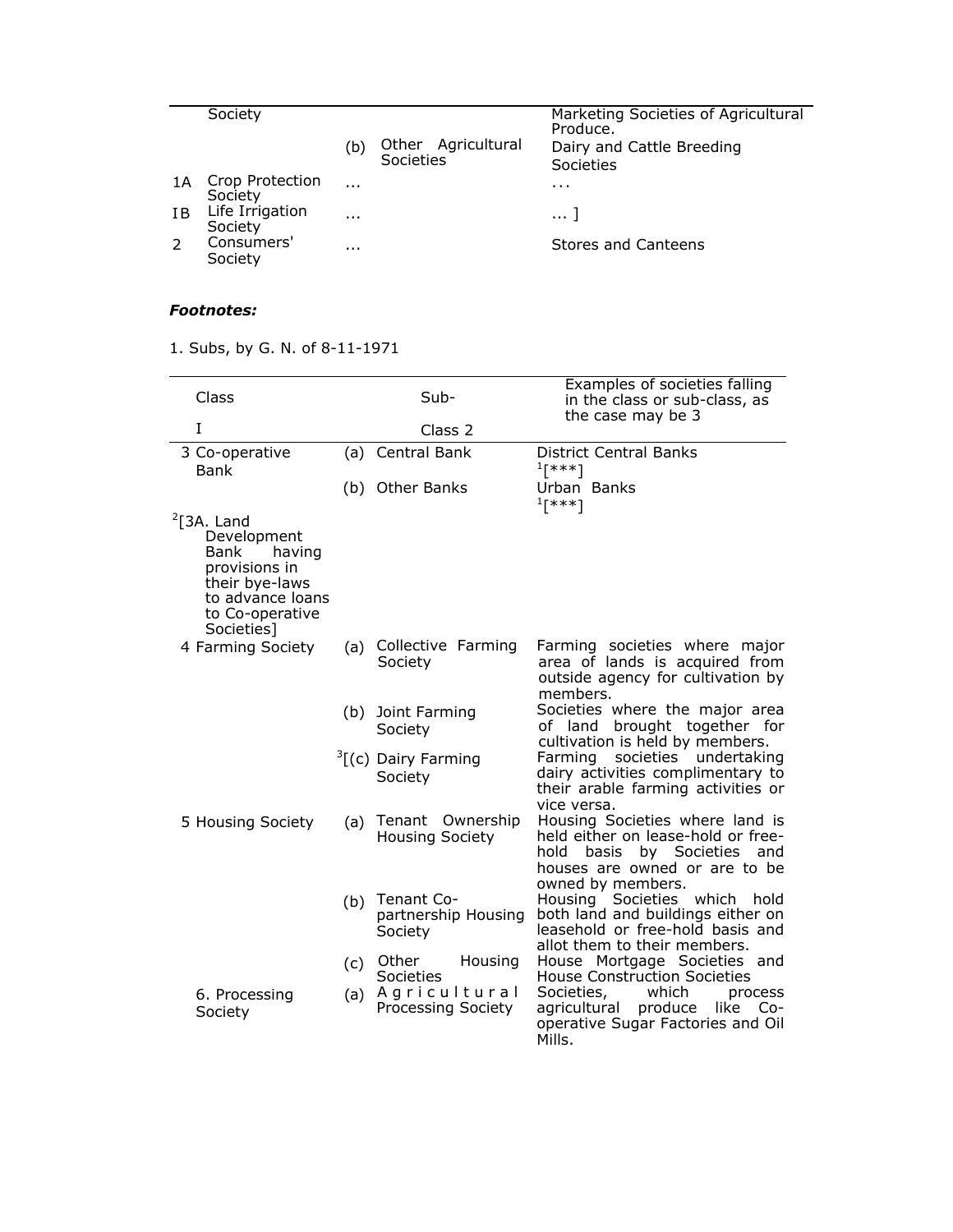# *Footnotes:*

- 1. Deleted by G. N. of 4-11-1985
- 2. Ins. ibid
- 3. Added G. N. of 8-11**-**1971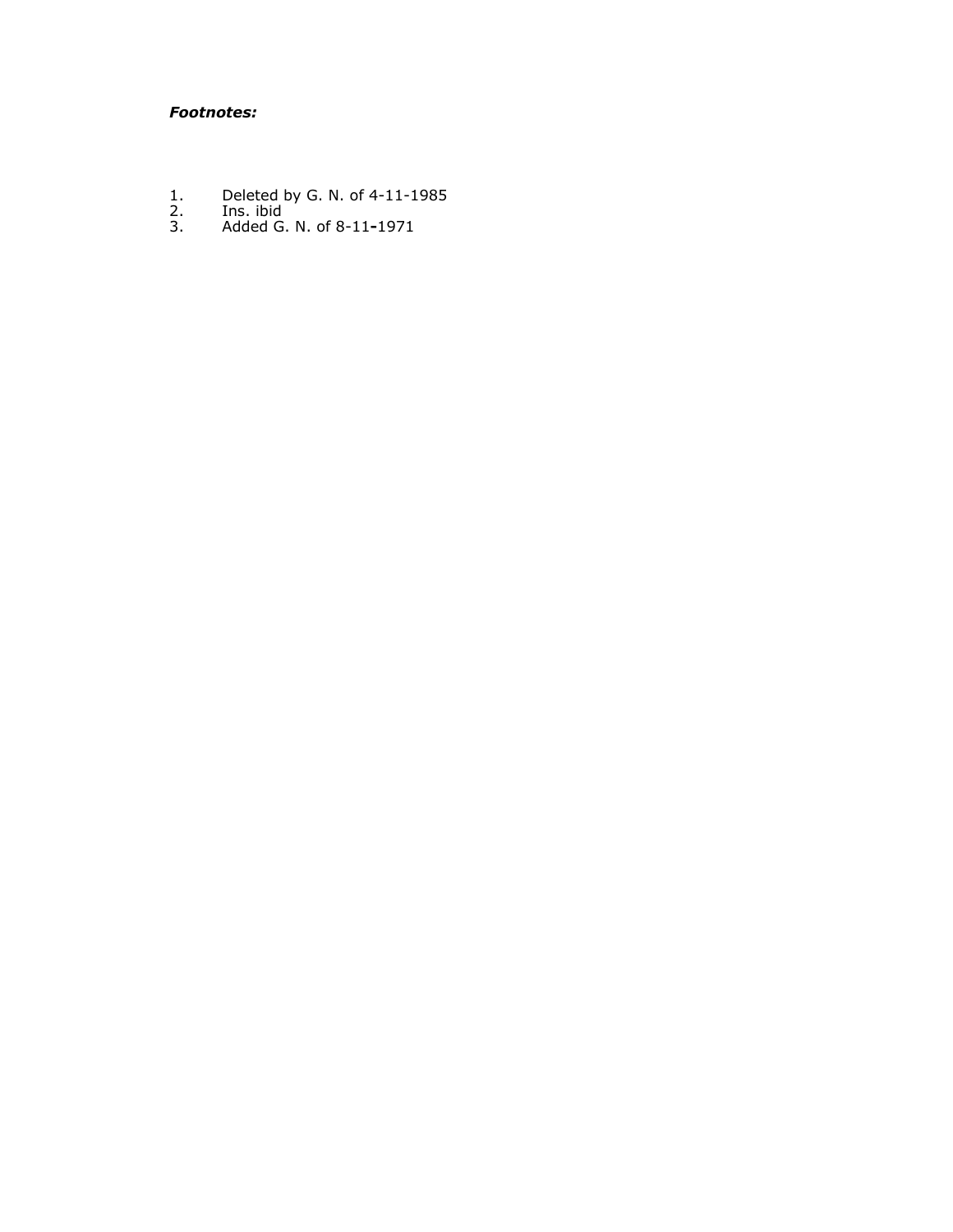|   | <b>Class</b>            |                  | <b>Sub-Class</b>                            | <b>Examples of societies</b><br>falling in the class or                                         |
|---|-------------------------|------------------|---------------------------------------------|-------------------------------------------------------------------------------------------------|
|   | 1                       |                  | $\mathbf{2}$                                | subclass, as the case may be<br>з                                                               |
|   |                         |                  |                                             |                                                                                                 |
|   |                         | (b)              | Industrial<br>Processing Society            | Wool, Processing and, Tanners'<br>Societies                                                     |
| 7 | Producers' Society (a)  |                  | Society                                     | Industrial Producers' Weavers', and Carpenters'<br><b>Societies</b>                             |
|   |                         | $\frac{1}{2}$ [C | • Labourers'<br>Industrial Society<br>***** | Forest Labourers' Societies and<br><b>Labour Contract Societies</b>                             |
| 8 | <b>Resource Society</b> | (a)              | Resource<br>Credit<br>Society               | <sup>2</sup> [Agricultural Credit,<br>Thrift,<br>Urban-Credit and Salary Earners'<br>Societies] |
|   |                         | (b)              | Society                                     | Non-Credit Resource Seeds and Implements<br>and<br><b>Agricultural Requisites Societies</b>     |
|   |                         | (c)              | Service<br>Resource<br>Society              | Service Co-operative and Multi-<br>purpose Co-operative Societies,                              |
| 9 | General Society         | (a)              | Social                                      | Better Living Societies and<br><b>Education Societies</b>                                       |
|   |                         | (b)              | Commercial                                  | Insurance and Motor Transport<br>Societies                                                      |
|   |                         | (C)              | Other                                       | Not fallings in either of the<br>above sub-classes                                              |

(2) If the Registrar alters the classification of a society from one class of society to another, or from one sub-class thereof to another, he shall issue to the society a copy of his order as in the case of an amendment of the bye-laws.

**11. Maintenance of register:-** The register to be maintained by the Registrar under sub-section (4) of Section 9 shall be in Form 'D'

(1) The Registrar shall divide the register into parts, one for each district in the State. A society shall be registered in that part, for a district in which its head office is situate.

### *Footnotes:*

1. Deleted by G. N. of 8-11-1971.

2. Subs, by G. N. of 4-11-1985.

(3) The Registrar shall assign for each district and each class or sub-class of societies, a code symbol, for giving registration numbers to the societies and the societies shall be registered from the dates specified by him.

**12.** Amendment of bye-laws:-(1) Subject to the provisions of this rule, byelaws of a society may be amended by passing a resolution at a general meeting of the society held for that purpose.

(2) The society shall give due notice in accordance with its bye-laws to all the members for considering any amendment thereof.

(3) An amendment shall be deemed to have been duly passed, if a resolution in that behalf is passed at a general meeting by not less than two-thirds of the members present thereat, and voting.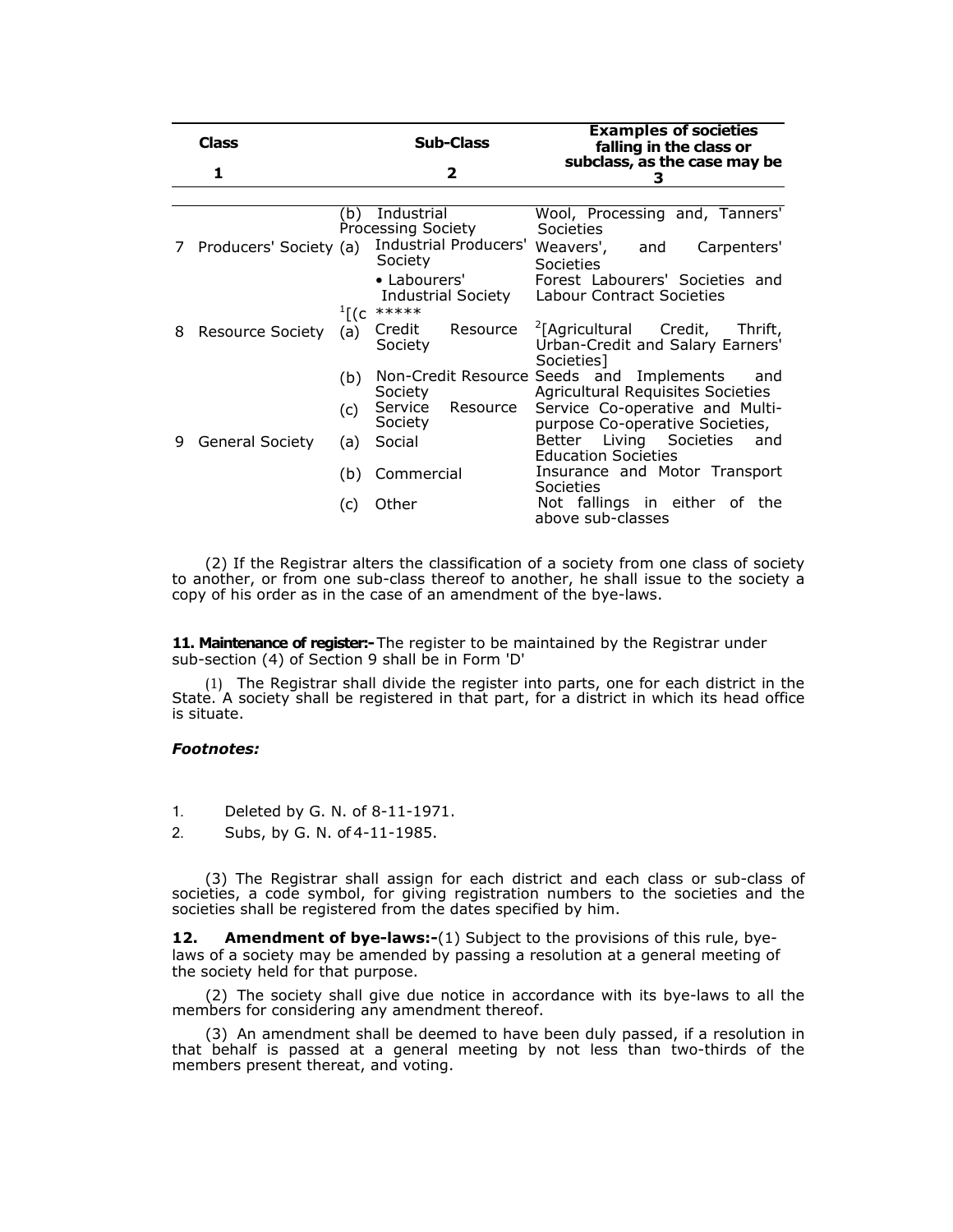(4) After the resolution is passed, a copy thereof shall, within a period of two months from the date of the meeting at which the resolution was passed, be furnished to the Registrar along with, —

(a) a copy of the relevant bye-laws in force with amendments proposed to be made in pursuance of the resolution, together with reasons justifying such amendments.

(b) four copies of the text of the bye-laws as it would stand after amendment, signed by the officers duly authorised in this behalf by the committee of the society;

(c) a copy of the notice given to the members of tne society of the proposal to amend the bye-law;

(d) such other information as may be required by the Registrar.

(5) On receipt of a copy of the resolution and other particulars referred to in sub-rule (4), the Registrar shall examine the amendment proposed by the society and if he is satisfied that the amendment is not contrary to the Act or the rules and is in the interest of the society and co-operative movement, he may register the amendment and issue to the society a copy of the amendment certified by him under sub-section (2) of Section 13. Where the Registrar is of opinion that the proposed amendment may be accepted subject to any modification, he may indicate to the society such modification after explaining in writing society such modification after explaining in writing his reasons therefor.

**13. Manner of calling upon society to make amendment to bye-laws:-** (1) Subject to the provisions of this rule, the Registrar may by serving a notice in Form 'E' call upon a society to make such amendment to the bye-laws of the society as he considers to be necessary or desirable in its interest, within a period not exceeding two months from the date of service of notice. The notice shall state the exact amendment which the society should make.

(2) For the purposes of sub-section (2) of Section 14, the Registrar shall send a copy of the notice to the State Federal Society duly notified under that sub-section with a request to offer its comments on the amendment within such time as may be specified by him. If the State Federal Society fails to offer its comments within the specified time, it may be presumed by the Registrar that the said society has no objection to the amendment.

(3) If after considering the comments of the State Federal Society, if any, the Registrar considers that there is no objection to registering the amendment, he shall send a written notice in Form 'F' by registered post to the registered address of the society calling upon it to show cause in writing, or through a properly authorised representative to appear before the Registrar on the date specified in the notice, as to why the proposed amendment should not be registered within the time specified in the notice in Form 'E'

(4) After the expiry of the period specified in the notice in Form 'E' and after considering the reply, if any, of the society and the views, if any, of the State Federal Society on such reply, the Registrar may, after considering the objections of the society (if any) to the proposed amendment, register the amendment.

**14. Change in name of society:-** (1) The name of a society may be changed under Section 15 so however that it does not refer to any caste or religious denomination and is not inconsistent with the objects of society.

(2) Every change in the name of a society shall be made by an amendment of its bylaws and shall be notified in the *Official Gazette.*

(3) After the change in the name is approved by the Registrar, the society shall send the original registration certificate for amendment to the Registrar, who shall return the same to the society duly amended.

(4) The Registrar shall enter the new name in the register of societies maintained by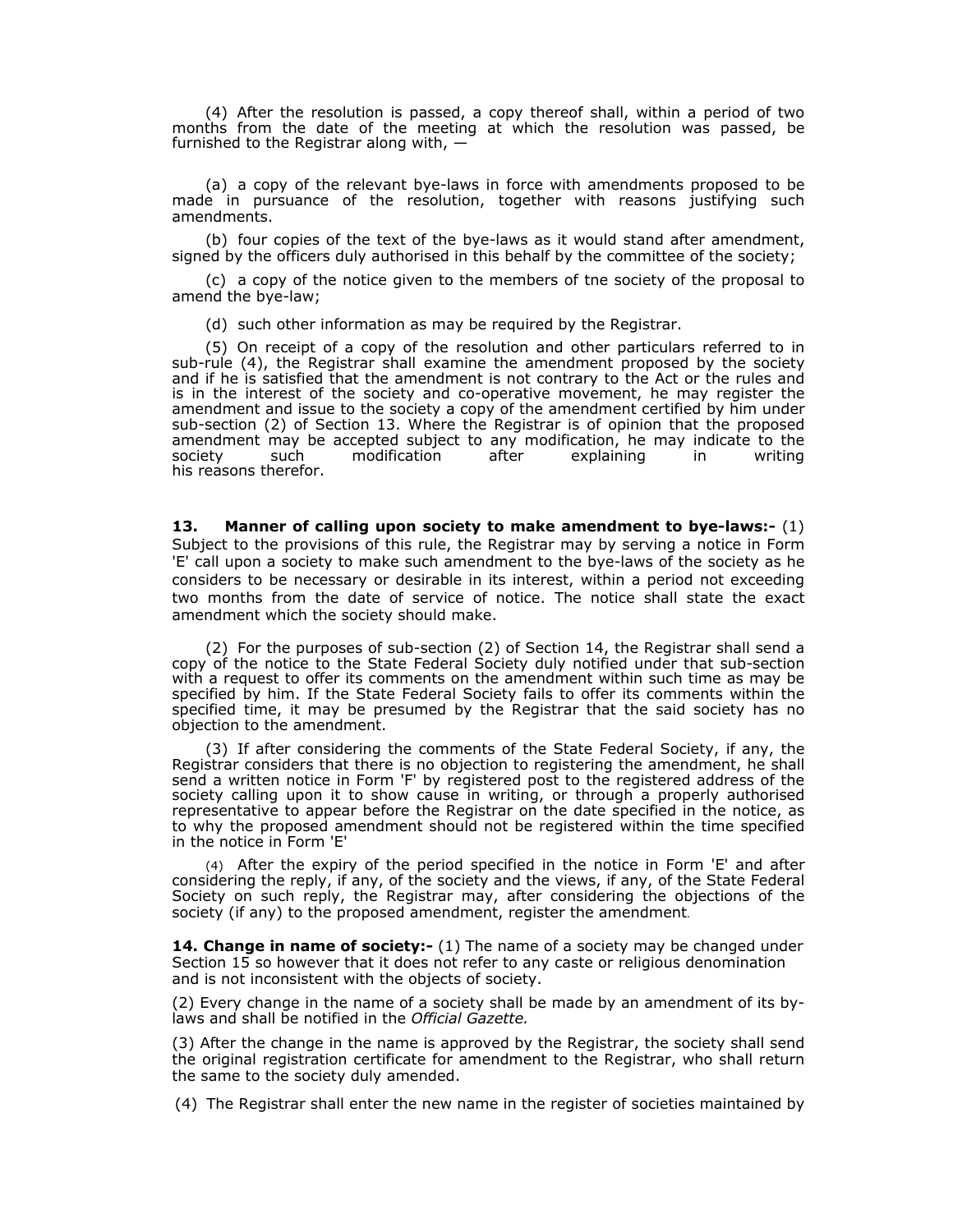him.

**15. Change of liability:** (1) The change of liability of a society from unlimited to limited, and vice versa, or in terms of multiple of share capital, shall be secured by passing a resolution in that behalf at a general meeting of the society indicating in clear terms the manner of changing the liability. The society shall give thirty days' notice in writing of such meeting to all its members and creditors and shall furnish them with copies of the resolution proposed to be moved at the meeting. After the resolution is duly moved and passed, a copy thereof shall be sent to the Registrar within thirty days of its passing.

 (2) Every notice to be given by the society under sub-section (2) of Section 16 shall be sent by post under certificate of posting or otherwise to the address of each of its members and creditors as recorded in the books of the society. A copy of such notice shall be exhibited on the notice-board of the society and a copy shall also be sent to the Registrar for exhibition on the notice board in his office: and thereupon, notice of the resolution to change the form or extent of its liability shall be deemed to have been duly given to all its members and creditors, notice not being sent to their correct address or notice not being received by them, notwithstanding.

(3) For the purpose of determining the claims of a member under clause (b) of sub-section (4) of Section 16, the value of a share of a member in a society shall be ascertained as follows: -

(a) In the case of a society with unlimited liability, the value of a share shall be the actual amount received by the society in respect of such share;

(b) In the case of a society with limited liability, the value of a share shall be the amount arrived at by a valuation based on the financial position of the society as shown in the last audited balance sheet, provided that it shall not exceed the actual amount received by the society in respect of such share.

(4) Any member or creditor desiring to exercise his option under sub-section (2) of Section 16 shall inform the society accordingly in writing, and when he does not propose to withdraw his entire shares or deposits, the member or creditor shall clearly indicate in writing the extent of his withdrawal. The society shall examine and draw up a scheme for orderly payment of all claims in an equitable manner including shares, the value of which shall be ascertained in accordance with the provisions of sub-rule (3). The scheme may also provide for settlement of claims by mutual agreement. Where the Registrar does not approve the scheme on the ground of impracticability or undesirability, the resolution passed by the society under sub-rule (I) shall be ineffective, and the form and extent of liability of a society shall not be deemed to be changed in accordance with resolution passed aforesaid.

(5) After the Registrar approves the scheme, the society shall make payments to members and creditors as provided in clause (b) of sub-section (4) of Section 16, make a report to that effect to the Registrar and furnish the Registrar with a proposal to amend the by-laws of the society duly passed in that behalf. On receipt of the proposal, the Registrar shall register the amendment in accordance with the provisions of Section 13.

**16. Amalgamation, transfer of assets and liabilities, division or conversion of societies:- (1)** Every society desiring to effect amalgamation, transfer of assets and liabilities, division or conversion shall make an application to the Registrar in that behalf, giving full details about such amalgamation, transfer, division or as the case may be, conversion.

 (2) On receipt of such application, the Registrar may, after examining the details furnished in the application and other particulars which he may call upon the society to furnish, give his approval to the amalgamation, transfer, division or conversion, if he considers such amalgamation, transfer, division or conversion, as the case may be, to be in the interest of the society,

 (3) After the receipt of Registrar's approval under sub-rule (2), the society shall convene a special general meeting by giving notice of at least 15 clear days to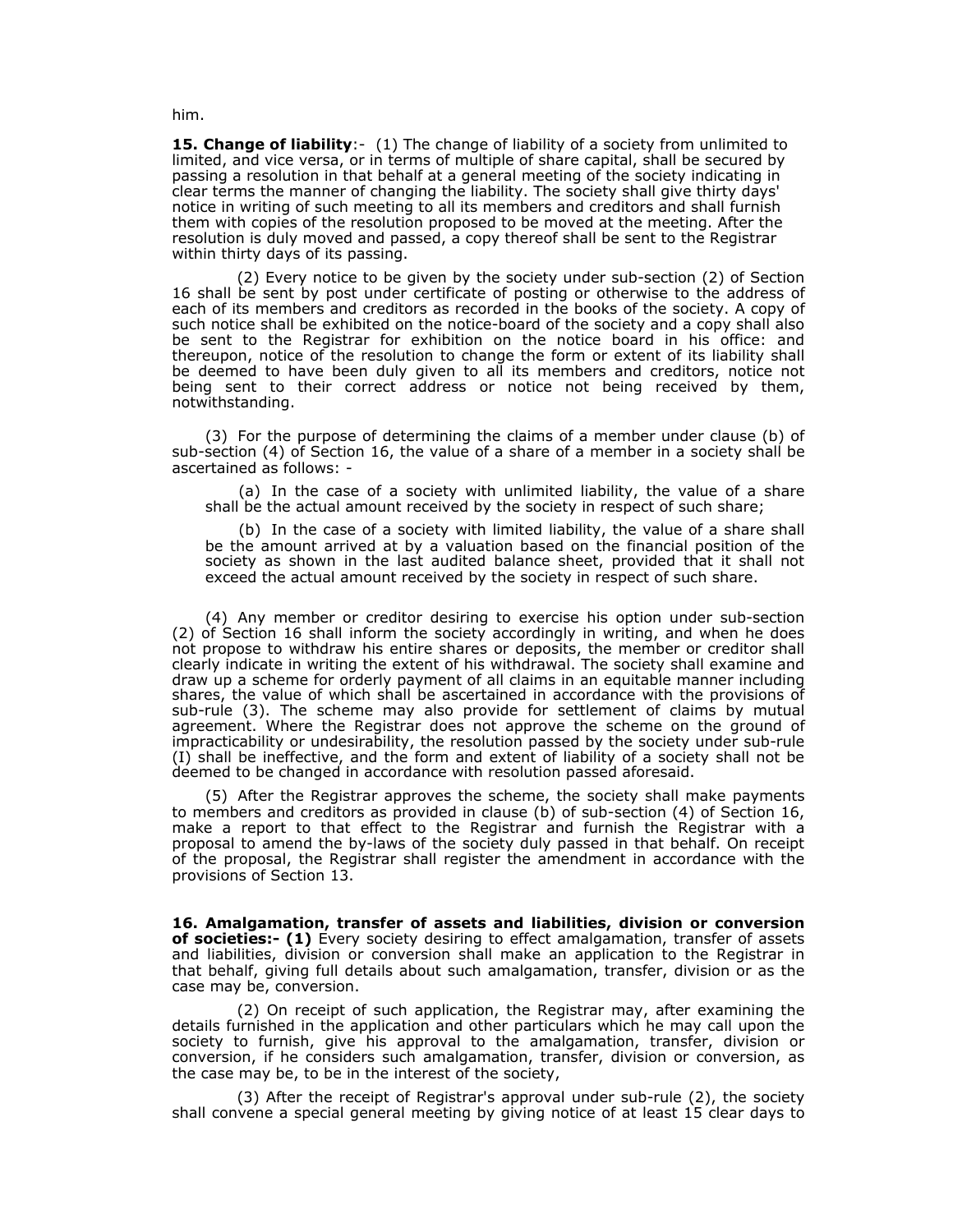all its members and creditors and pass a resolution for amalgamation, transfer of assets and liabilities, division or conversion, as the case may be, by two-third majority of the members present and voting at the meeting. The resolution so passed shall contain the purpose and the full scheme indicating how the proposed amalgamation, transfer, division or conversion would be useful to the society and be given effect to. Where the scheme does not involve transfer of liabilities of the society to another society, a statement to that effect shall be made in the application to be made under sub-rule (1). Where the scheme involves transfer of liabilities of the society, the society shall give written notice in Form 'G' to all its members, creditors and other persons whose interests are likely to be affected by such transfer. The notice shall also be published in at least one newspaper in circulation in the district in which the society's office is situated and a copy thereof shall be exhibited on the notice-board in the society's and Registrar's office.

<sup>1</sup>[Provided that the State Government may, in the case of any society, dispense with the giving of such notice, regard being had to the extent of liabilities, the financial position of the society and its members and other relevant factors pertaining to such society.]

(4) Within one month from the date of notice referred to in sub-rule (3), the members, creditors and other persons whose interests are likely to be affected by the transfer of the society's liabilities may exercise their option as required by clause (f) of the proviso to sub-section (0 of Section 17 failing which they shall be deemed to have assented to the transfer of liabilities of the society to another society.

(5) The society shall meet in full and otherwise satisfy all claims of members and creditors and other interested persons who exercise the option.

(6) The society shall submit a report to the Registrar of the action taken by it and request him to give effect to its decision for amalgamation, transfer, division or conversion by registering the amalgamated or converted society or the new society, as the case may be, and canceling the registration of the societies which have been amalgamated, divided or converted.

(7) On receipt of the report from the society under sub-rule (6), the Registrar shall, after satisfying himself that the procedure has been properly followed, register the amalgamated, divided or converted societies and cancel the registration of the societies which have been amalgamated, divided or converted.

**17. Direction by Registrar for amalgamation, division and reorganisation of societies:-** (1) Before issuing any order under sub-section (I) of Section 18 providing for the amalgamation, division or reorganisation of any society or societies, the Registrar shall prepare a draft scheme in respect of such amalgamation, division or reorganisation stating in particular the manner in which the new committee or committees, of the society or societies resulting from such amalgamation, conversion or reorganisation shall be constituted and the by-laws which such society or societies shall follow. The Registrar shall then consult such federal society as may be notified by the State Government in the Official Gazette, and after considering the suggestions, if any, that will be made by such federal society, shall send a copy of the draft of the order proposed to be issued by him under sub-section (i) of Section 18, to the society or each of the societies concerned calling upon it or them to invite objections or suggestions from any member or class of members thereof or fro n any creditor or class of creditors and to submit such objections and suggestions together with its own or their own suggestions and objections within a period of not less than two months from the date on which the copy of the draft aforesaid was received by it or them.

(2) The Registrar shall consider all such suggestions and objections and make such modifications in the draft order as may seem to him desirable in the light of those suggestions or objections and then issue a final order under sub-section (I) of Section 18.

(3) Any member or creditor of each of the societies to be amalgamated, divided or reorganised, who has objected to the scheme of amalgamation, division or reorganisation within the period specified in sub-rule (i), may apply to the Registrar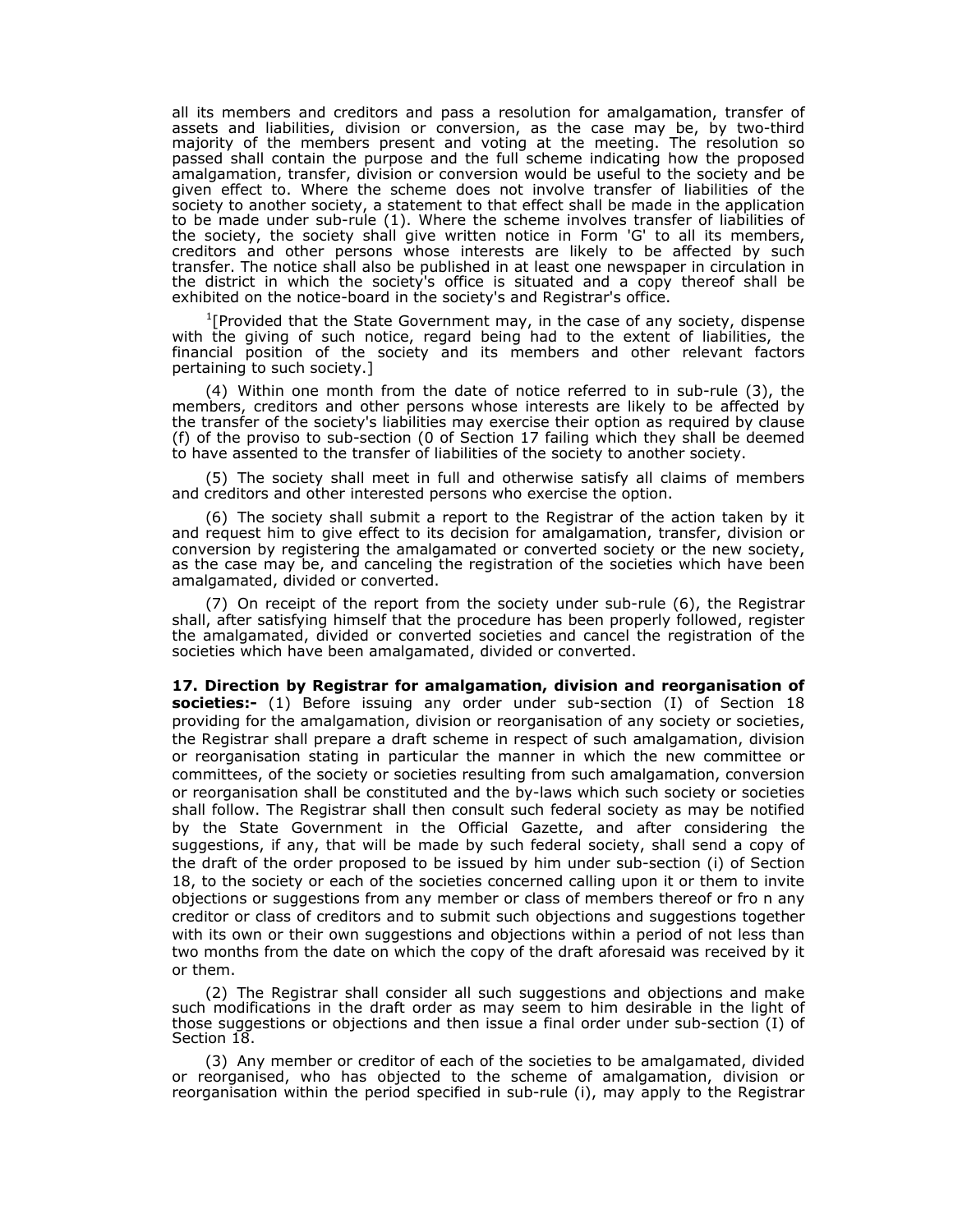for payment of his share or interest, if he be a member, and the amount in satisfaction of his dues, if he be

#### *Footnotes:*

1. Added by G.N. of 17-11-1966.

a creditor. Such application shall be separate and distinct from the objection or suggestion which he may have submitted to the society or the Registrar under clause (b) of sub-section (2) of Section 18. It shall be competent for the Registrar to nominate an officer not below the rank of a Deputy Registrar to investigate such applications and to determine the payments required to be made to the members or creditors, as the case may be.

(4) Subject to the provisions of the Act, the rules and the by-laws, the Registrar may by order require the society concerned to meet in full or satisfy otherwise all due claims of the members and creditors and thereupon the society shall be bound to meet in full or satisfy otherwise all due claims of the members and creditors within such time as may be specified by the Registrar in the order.

**18. Reconstructions of a society:-** (1) An application for reconstruction of a society under Section 19 may be made, in Form 'H' On receipt of such application, the Registrar may. taking into consideration the compromise or arrangement for reconstruction of the Society, if he thinks fit, prepare a draft order indicating—

i) the manner in which the amounts payable by the society to its creditors should be paid and the amounts recoverable from its debtor-members should be recovered;

(ii) the manner in which the share capital, if any, of such members should be reduced;

(iii) the manner in which the scheme of reconstruction should be implemented and

(iv) the manner in which the by-laws of the society will stand amended in order to give effect to the scheme of reconstruction.

A copy of the draft order shall be exhibited on the notice board of the society and a copy thereof shall be exhibited on the notice board of the Registrar's Office inviting objections and suggestions from all those interested within a specified time, which shall not exceed one month.

(2) After taking into consideration the objections and suggestions (if any) received, the Registrar may issue am order approving such reconstruction or staying further proceedings in respect of such reconstruction. On issue of an order approving the reconstruction, the society shall stand reconstructed and the by-laws of the society shall be modified to that effect and to that extent.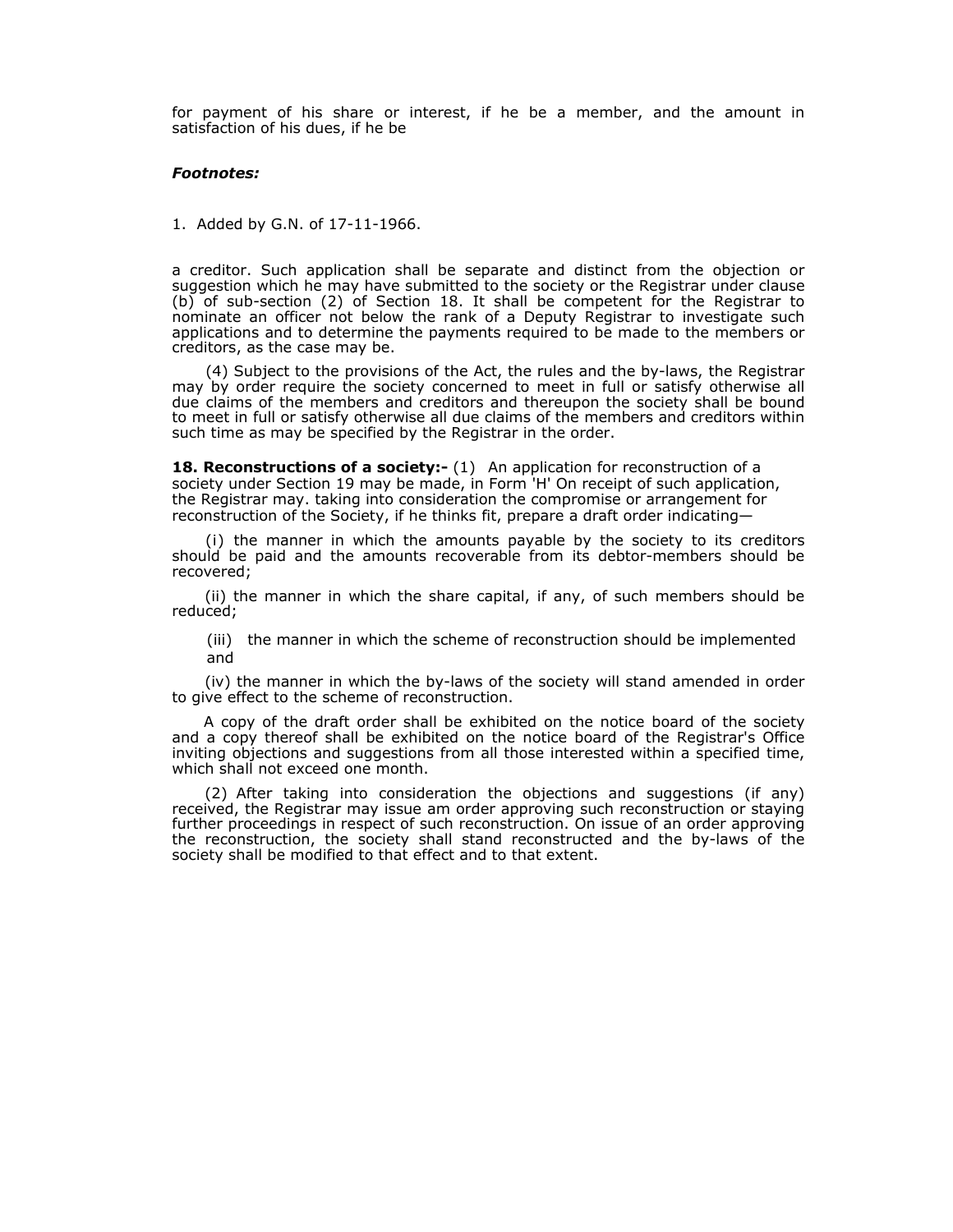**1[18A. Conditions for realising the assets and liquidating the liabilities of the de-registered society by the Official Assignee**:- (1) The Official Assignee shall work under the general control, superintendence and directions of the Registrar.

 (2) He shall have the following powers for the purposes of realising the assets and for liquidating the liabilities of society which is de-registered under the provisions of subsection (i) of Section 21 A. namely.—

(a) he shall have powers to institute and defend any suit and other legal proceedings, civil and criminal, on behalf of the de-registered society in the name of his office;

(b) to carry on the business of the society, so far as may be necessary for the beneficial completion of the de-registration proceedings;

(c) to sell such immovable and movable property and actionable claims of the de-registered society generally by public auction or in exceptional cases by private contract with prior approval of the Registrar;

(d) to investigate all the claims against the de-registered society and subject to the provisions of the Act, to decide questions of priority arising out of such claims and to pay any class or classes of creditors in full or retable according to the amount of such debts. However, the Official Assignee shall pay all the liabilities in the following priority, namely—

(i)his salaries, remuneration, allowances and other claims;

 (ii) wages and other payments to be made to the employees of the deregistered society including arrears;

(iii) expenses required for beneficial completion of de-registration proceedings;

(iv) taxes, charges, fees and revenues, etc. payable under any other law for. the time being in force and such other dues which are recoverable as arrears of land revenue;

[v) any dues payable under the decree of any

Court; (vi) deposits;

(vii) loans payable to Government of India;

(viii) loans payable to the State Government;

[(ix) any other dues payable to the Government of India;

(x) any other dues payable to the State

Government;

(XI) loans guaranteed by the Government of India;

(xii) loans guaranteed by the State Government;

(xiii) secured loans;

(xiv) unsecured loans;

(xv) shares of Government of India;

### *Footnotes:*

1. Ins. by G.N. of 16-10-1987.

(xvi) shares of State Government; [xvii) shares of any financial institution: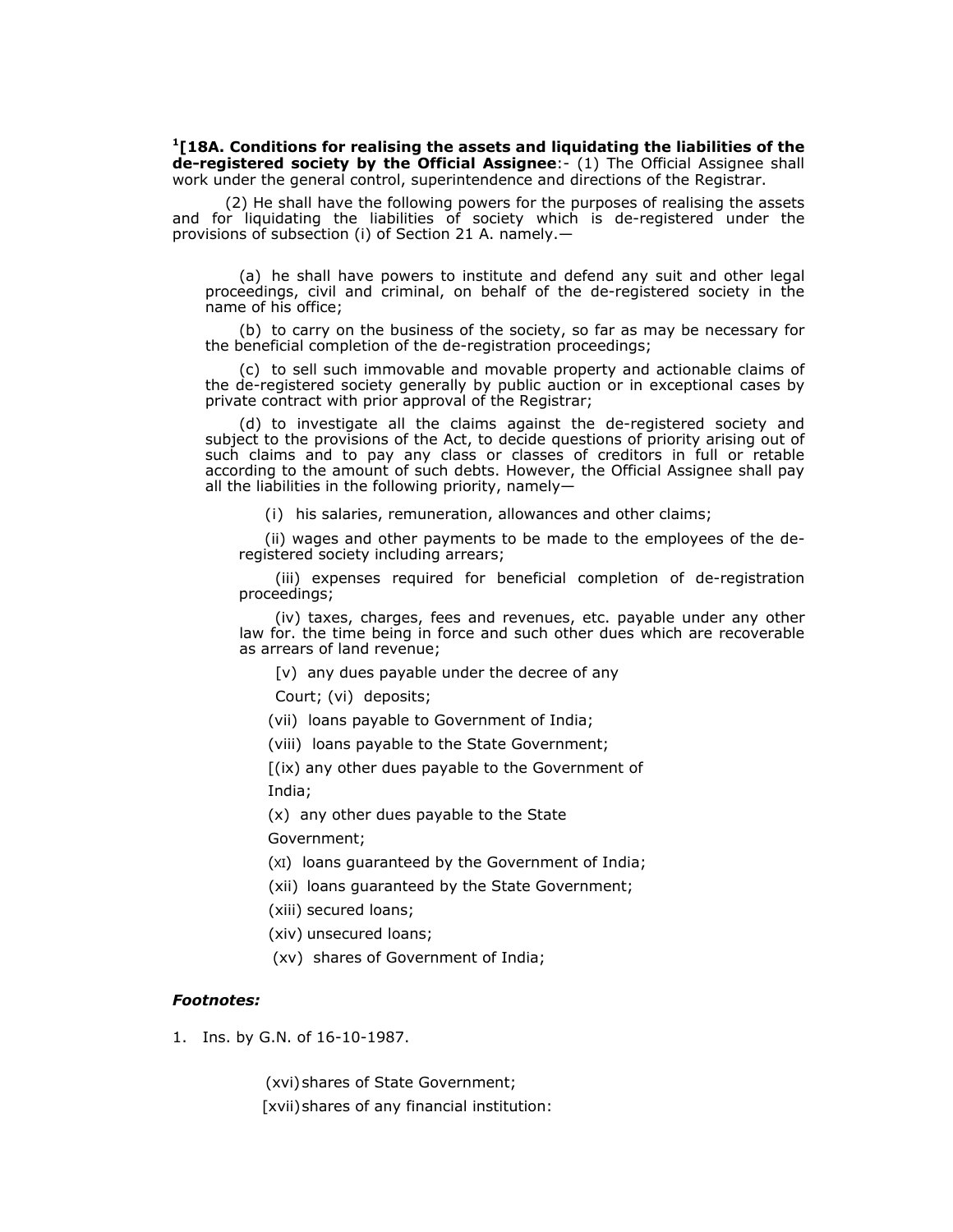(xviii) shares of Co-operative Societies;

(xix) shares of other body corporates;

(xx) shares of members.

(e) to make any compromise or arrangement, with creditors or persons claiming to be the creditors of having or alleging themselves to have any claims, present or future, whereby he may be rendered liable;

(f) to compromise all calls, or liabilities to calls, and debts and liabilities capable of resulting in debts, and all claims present or future, certain or contingent, subsisting or supposed to subsist between him and contributory or alleged contributory or other debtors or person apprehending liability to him and all questions in any way relating to or affecting the assets of de-registration proceedings on such terms as may be agreed, and to take any security for the discharge of any such calls, liability, debt or claim and give a complete discharge in respect thereof:

(g) to determine from time to time, after giving an opportunity to answer the claims, the contribution to be made, or remaining to be made by the members or past members of the de-registered society or by the estates, nominees, heirs or legal representatives of the deceased members of deregistered society, or by the officer, post officer of the estate or nominee, heirs or legal representatives of deceased officer to the assets of de-registered society, such contribution being inclusive of debts and dues from such members or officers of the de-registered society;

(h) to determine from whom and in what proportion the cost of deregistration and that of the proceedings of de-registration shall be borne;

(i) to fix the time or times within which the creditors shall prove their debts and claims;

(j) to summon and enforce the attendance of witnesses and to compel the production of any books, accounts, documents/securities, cash or other properties belonging to the society de-registered which have vested in him but are in the possession of any person or body corporate by same means and in the same manner as provided in the case of civil case under the Code of Civil Procedure. 1908;

(k) to do all acts and to execute in his name on behalf of the society deregistered all deeds, receipts and other documents as may be necessary for finalisation of proceedings of de-registration.

(3) Immediately on his appointment, the Official Assignee shall proceed to realise the assets of the society de-registered by sale or otherwise and liquidate the liabilities.

(4) The Official Assignee, during the tenure of office, present accounts of his receipts, not less than twice in each year, to the Registrar. The Registrar shall cause the accounts to be audited in such manner as he thinks fit and for the purpose of audit, the Official Assignee shall furnish to the Registrar with such accounts and information as he. or the person appointed by him, may require.

(5) The Official Assignee shall on demand and on payment of such fee as he may determine supply a copy of audited account to contributory.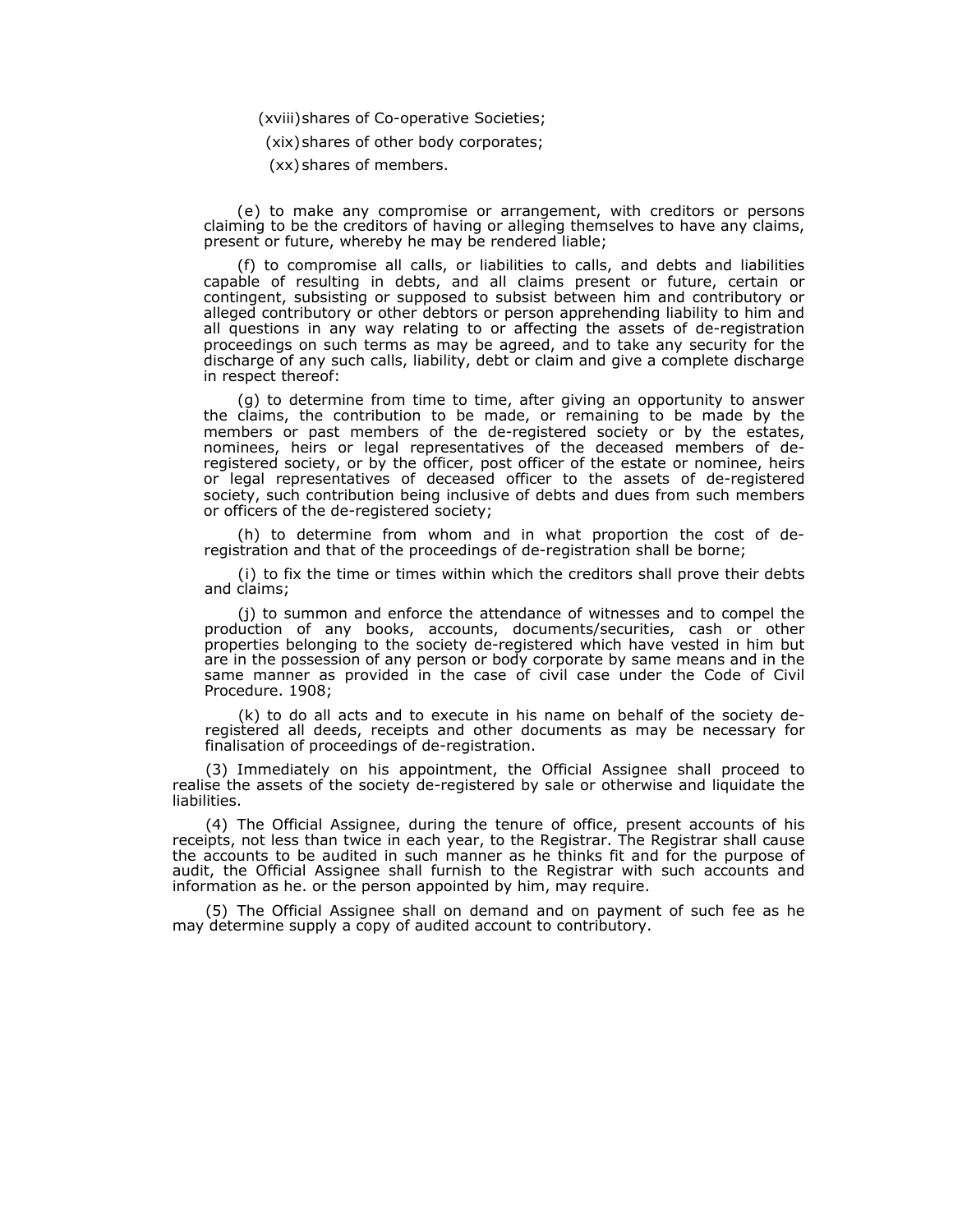(6) The Official Assignee shall pay such fees as the Registrar may direct for the audit of accounts and books kept by him or by the society de-registered.

(7) He shall be held liable for any irregularities which might be discovered in the course or as a result of audit or otherwise in respect of transaction subsequent to his taking over the charge as Official Assignee and may be proceeded against as if it were an act against which action should be taken under Section 88.

Provided that no such action shall be taken unless the irregularities have caused or likely to cause the loss, damage and have occurred due to gross negligence or an act of omission or commission in carrying out duties and functions assigned to him.

(8) He shall, after settling assets and liabilities of the society de-registered as they stood on the date of his appointment, proceed to determine the contribution to be made or remaining to be made to the assets of the society de-registered by any person and the property of such person and call upon each of them by order to pay the amount specified in such order as contribution and as cost of the proceedings after de-registration as determined under this rule after approval of the Registrar. Every such order shall be submitted for approval to the Registrar who may modify it or refer it back to the Official Assignee for further enquiry or further action.

(9) If the sum assessed against any person is not covered, the Official Assignee may issue subsidiary order or orders against any other person or persons to the extent of the liability of each for the debts of the society de-registered until the whole amount due from such person is recovered. The provision of foregoing rule shall mutatis mutandis apply to such order.

(1O) He shall submit the progress report and such other reports and statements to the Registrar, as the Registrar may require.

(11) He may empower one or more persons by general or special order in writing to make collection and to grant valid receipts on his behalf.

(12) He shall have power to call meetings of creditors and contributories and it shall be obligatory on all such persons to attend such meetings.

(13) The Official Assignee may, at any time, be removed by the Registrar and he shall on such removal hand over all the property and documents to such persons as the Registrar may direct.

(14) The Official Assignee shall exercise only those powers under the Act and these rules as may be determined by the Registrar by general or special order from time to time and in the manner and subject to the conditions he may impose.

(15) He shall maintain such books and accounts as the Registrar may require him to keep.

(16) He shall submit a final report to the Registrar. On acceptance of such report by the Registrar, the Official Assignee shall, within 30 days, arrange to transfer the entire surplus to the Registrar.

(17) On the day of acceptance of final report of the Official Assignee by the Registrar, all the assets of the society de-registered shall stand vested in the Registrar and the liabilities, if any, remained to have been liquidated, shall stand liquidated.

**18B. Purposes for investment of surplus by the Registrar:-** (1) The Registrar shall dispose of the surplus vested in him under Rule 18A in any manner at his discretion for the following purposes, namely, -

(i) any object of public utility, welfare activity, education, relief to poor, medical relief and for any other charitable purpose defined in Section 2 of the Charitable Endowment Act, 1890;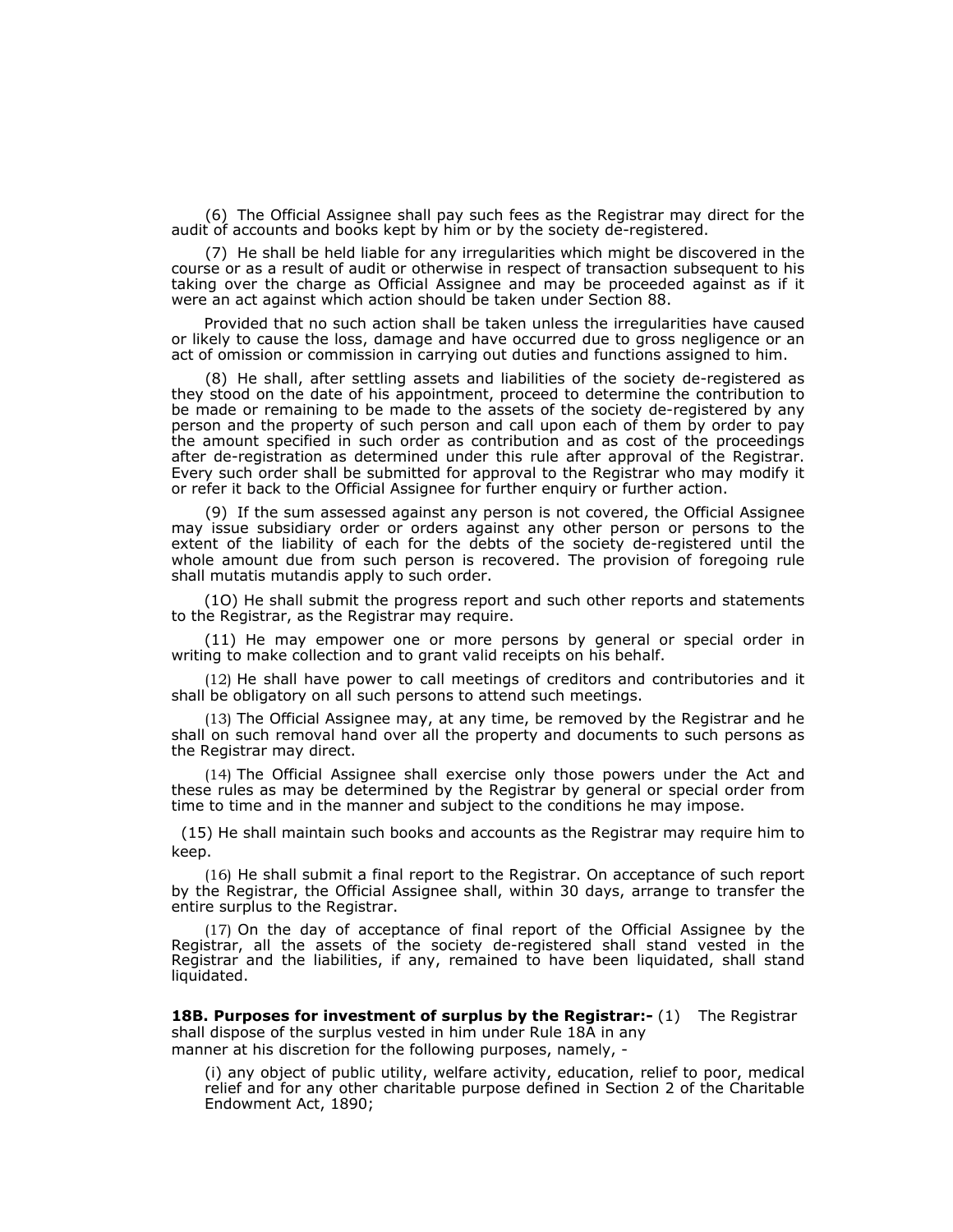(ii) any society registered with similar object which the society de-registered had.

(2) After the Registrar accepts final report and the surplus is transferred to him, he may terminate the appointment of Official Assignee, and from the date of such order the person appointed as Official Assignee shall cease to function.]

### **118C. Manner of issue of public notice of the proceedings of de-registration of society: -**

(1) Where the number of members of the society is so large and it is not possible to ascertain the correct addresses of all such members from the records of the office of the Registrar, and in the opinion of the Registrar it is not practicable to serve notice of hearing on each such individual member as contemplated under the proviso to sub-section (1) of Section 21 A, a public notice of the proceedings of the de-registration of society shall be published in two local newspapers having wide<br>circulation in that locality in which the circulation in that locality in which the registered office of the society proposed for de-registration is situated, and of which at least one shall be in the Marathi language. A copy of the said public notice shall be sent to the registered address of the society by registered post acknowledgement due together with the directives to display it in the office of the society. Such copy of the notice shall also be displayed on the notice board in the office of the Registering authority. If the notice sent by such registered post is returned undelivered, the notice shall be treated as having been duly notice shall be treated as having been duly served, but a copy of the said notice shall be displayed on the notice board in the office of the society.

(2) Such public notice shall contain, amongst others, the following items, namely,—

- (a) the reasons for initiating the proceedings for de-registration of the society;
- (b) the date by which any aggrieved person may submit his written statements as to why the proposed action should not be taken;
- (c) the date on which and the place where the Registrar shall give an opportunity of being heard to any aggrieved person;
- (d) the proposed action contemplated under the provisions of sub-sections (2) Section 21 A.]

### **Chapter III**

### **Members and their rights and liabilities**

#### **19. Conditions to be complied with for admission for membership, etc:-** No

person shall be admitted as a member of a society unless,—

(i) he has applied in writing in the form laid down by the society or in the form specified by the Registrar, if any, for membership;

(ii) his application is approved by the committee of the society in pursuance of the powers conferred on it in that behalf and subject to such resolution as the general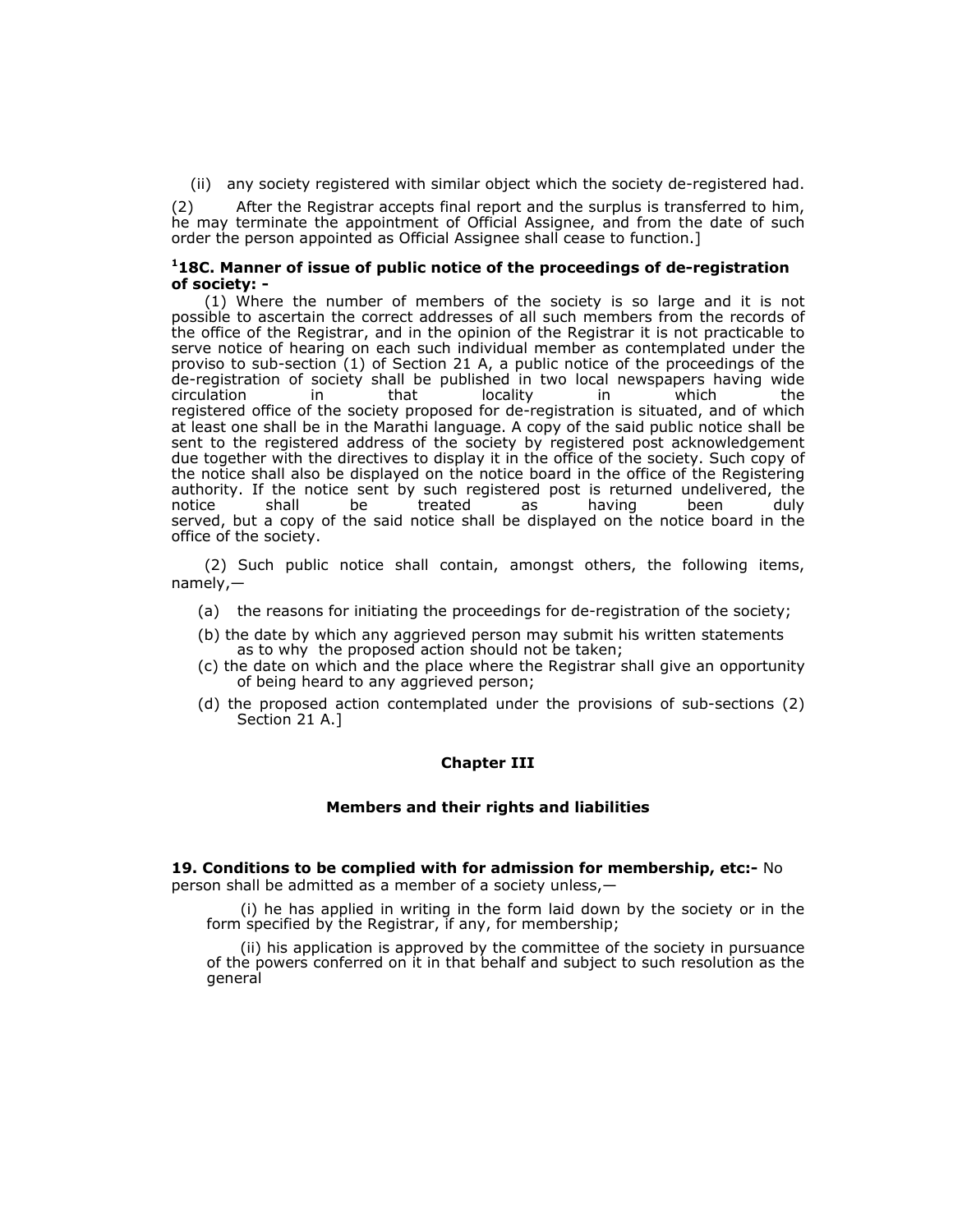### *Footnotes:*

1. Ins by G.N of 1-1-1988.

body of members may in pursuance of the powers conferred on it in that behalf from time to time pass and in the case of nominal, associate or sympathiser member, by an officer of the society authorised in that behalf by the committee;

(iii) he has fulfilled all other conditions laid down in the Act, the rules and the by-laws;

(iv) in case of a firm, company or body corporate, society registered under the Societies Registration Act, I860, a public trust registered under any law for the time being in force relating to registration of public trusts or a local authority, the application for membership is accompanied by a resolution authorising it to apply for such membership.

**119A. Procedure for tendering application to the Registrar for membership under section 23(1 A):- (1)** Where a society has refused to accept the application for membership from eligible person, such person shall tender an application to the Registrar in Form <sup>4</sup>H-T together with requisite share money and entrance fee

 (2) The Registrar, on receipt of such application, shall forward the same to the society concerned together with requisite share money and entrance fee within thirty days from the date of its receipt.

 (3) The Society shall take the decision and communicate the same to the applicant within sixty days from the date of receipt of such application as provided in sub-rule (2) and if no decision is communicated to the applicant within the said period of sixty days, the applicant shall be deemed to have been admitted as a member of such society.

 (4) In case the society refuses to admit the applicant as its member, it shall communicate the decision within the period of sixty days mentioned in sub-rule (3) with reasons therefor and refund the share money and entrance fee with such communication. If the society fails to refund the said amount, it shall be liable to pay interest at 15% per annum on the said amount from the date of such communication and the said amount if not paid, shall be recovered as an arrears of land revenue.]

**20. Procedure for admission of joint members and minor and persons of unsound mind inheriting the share or interest of deceased member.:-** (1) **A** society may admit joint members provided they make a declaration in writing that the person whose name stands first in the share certificate shall have the right to vote and all the liabilities will be borne jointly and severally by them as provided in the Act, rules and by-laws.

 (2) In accordance with the procedure laid down in its by-laws and these rules for admission of any member, a society may admit minors and persons of unsound mind inheriting share or interest of deceased members as its members through their legal representatives or guardians, respectively. The members so admitted will enjoy such rights and liabilities through such legal representatives or guardians as are laid down in the bylaws of the society that are consistent with the Act and rules.

#### **21. Withdrawal of Membership: -**

 (1) Subject to the provisions of the Act, the rules and the by-laws of the society, a member may withdraw from the society after giving three months' notice to the Secretary of the society of his intention to resign his membership of the society.

### *Footnotes:*

1. Ins. by G.N. of 15-1-1990.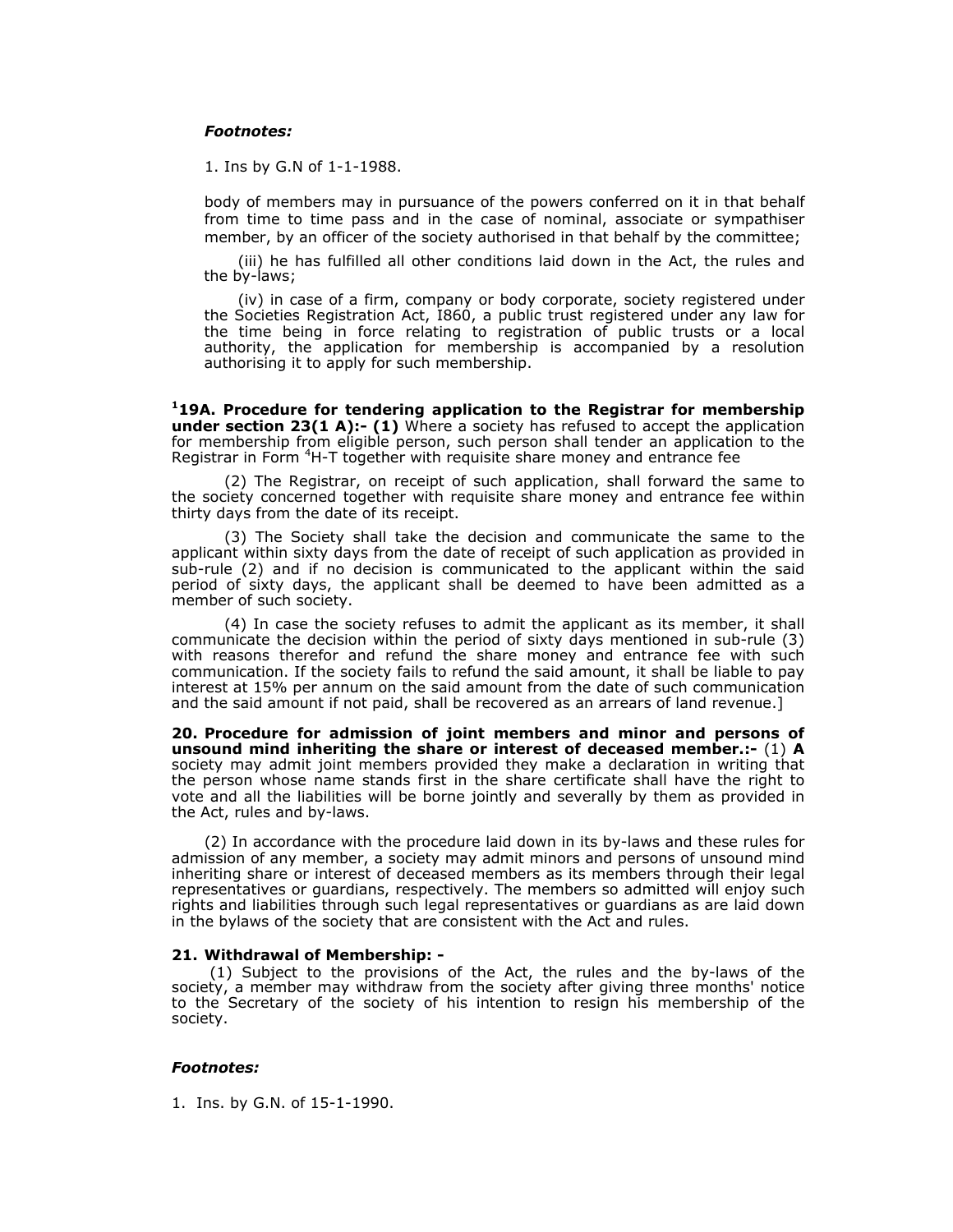(2) No resignation of a membership shall be accepted by the society unless the member has paid in full, his dues, if any. to the society and has also cleared his liability, if any, as surety to any other member or otherwise.

(3) The withdrawal from membership shall also be subject to such restrictions regarding the maximum amount of share capital that can be refunded in a year or as may have been provided for in the Act, the rules or by-laws of the society.

(4) Any member, whose resignation has been accepted by the society, or any heir or legal representative of a deceased member, may demand refund of the share capital held by such member or deceased member and the society shall, subject to the provisions of subclause (3) of Section **29** and subject to the provisions of the bylaws, refund the amount within six months from the acceptance of the resignation or, as the case may be, the date of demand made by the heir or legal representative of the deceased member.

(5) In all the cases where share capital is to be refunded, valuation of the shares to be refunded shall be made in accordance with the provisions contained in Rule 23.

**22. Voting rights of individual members in a Federal Society:-** (1)In the case of Federal Societies, the voting rights of individual members (which term shall include firm, company or body corporate, society registered under Societies Registration Act, I860, State Government, local authority and public trust registered under any law for the time being in force relating to registration of public trusts but shall not include a society) may be regulated as follows :-

(a) Immediately after the 30th June of every year and as soon as possible before the annual general meeting, individual members admitted to membership up to the 30th June of the preceding year (hereinafter referred to as "the relevant date"), shall elect delegates equal to one-fourth of the number of societies admitted to membership up to the relevant date or one delegate for every twenty-five individual members (fractions being neglected) whichever is less. The delegates so elected will continue in office till their successors are elected after 30th June next.

(b) Every society through its properly authorised representative and every delegate referred to in clause (a) above shall have one vote in the general meeting.

(c) The quorum for the meeting shall be one-fifth of the total number of delegates and representatives of the societies or 25 whichever is less :

Provided that the delegates shall not at any time in the meeting exceed one-fourth of the number of representatives of the societies.

(d) The election of delegates shall be held in accordance with the provisions of the by-laws.

(e) Any vacancy of a delegate caused on account of cessation of membership shall be filled by the delegates by co-opting one of the individual members.

(2) Unless otherwise provided by the Registrar in respect of any particular society, the delegates on the committee or the Board of Directors, as the case may be, shall not at any time exceed one-third of the number of representatives of societies (fraction being neglected).

#### **23. Valuation of shares: -**

(1) Where a member of society ceases to be a member thereof, the sum representing the value of his share or interest in the share capital of the society to be paid to him or his nominee, heir or legal representative, as the case may be, shall be ascertained in the following manner, namely, —

(i) In the case of a society with unlimited liability, it shall be the actual amount received by the Society in respect of such share or interest;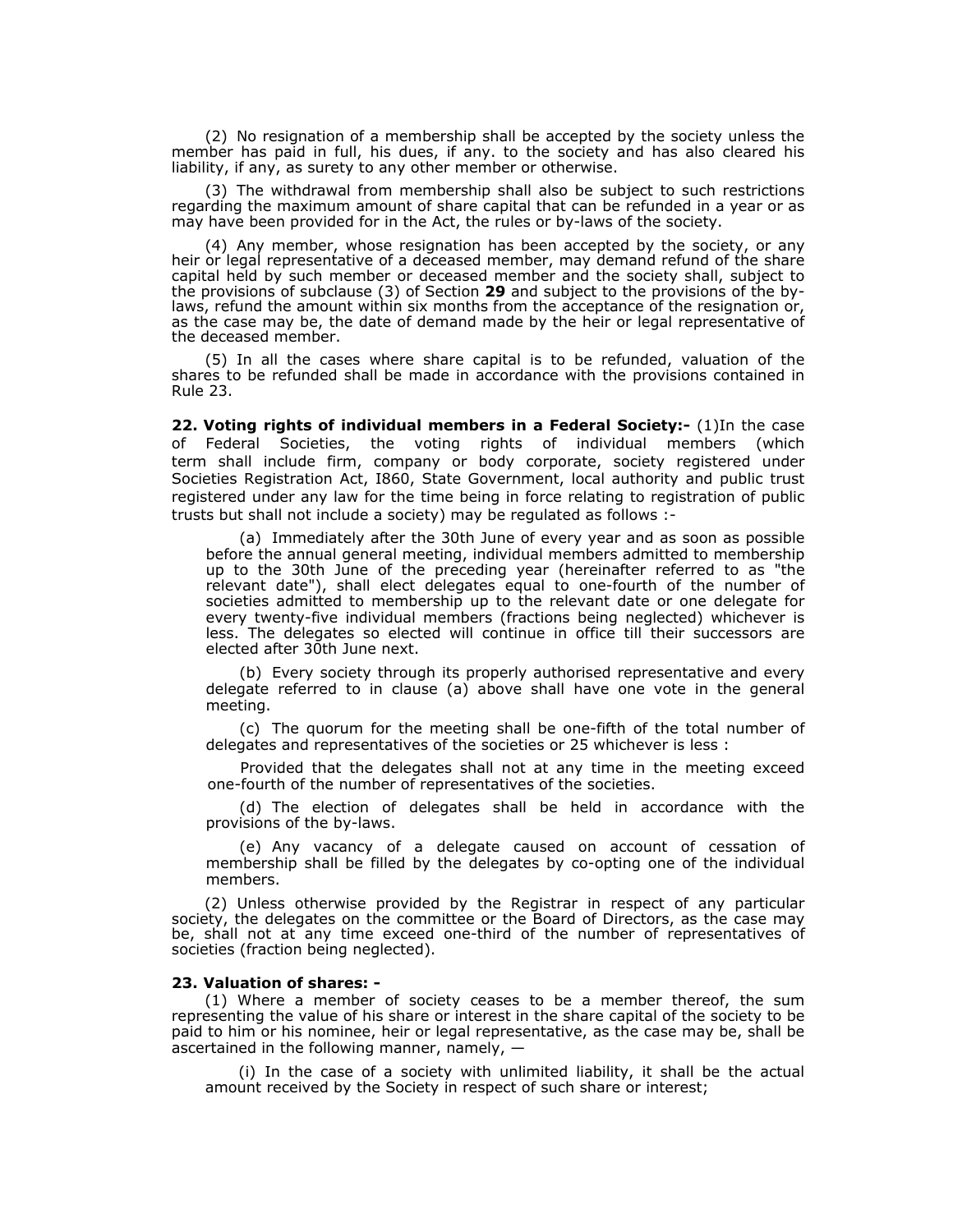(ii) In the case of a society with limited liability, it shall be the amount arrived at by a valuation based on the financial position of the society as shown in the last audited balance sheet preceding the cessation of membership :

Provided that the amount so ascertained shall not exceed the actual amount received by the society in respect of such share or interest.

(2) Where a person is allotted a share by a society, the payment required to be made therefor shall not exceed the face value of the share notwithstanding anything contained in the by-laws of the society.

(3) When a share is transferred by a member to another member duly admitted as a member of a society, the transferee shall not be required to pay anything in excess of the value of the share determined in accordance with sub-rule  $(1)$ .

**24. Procedure for transfer of shares:-** (1) No transfer of shares shall be effective unless,—

(a) it is made in accordance with the provisions of the by-laws;

(b) a clear fifteen days' notice in writing is given to the society indicating therein the name of the proposed transferee, his consent, his application for membership, where necessary, and the value proposed to be paid by the transferee;

(c) all liabilities of the transferor due to the society are discharged; and

(d) the transfer is registered in the books of the society.

(2) Any charge in favour of the society on the share so transferred will continue unless discharged otherwise.

**25. Nomination of persons:-** For the purpose of transfer of his share or interest under sub-section (1) of Section 30, a member of a society may, by a document signed by him or by making a statement in any book kept for the purpose by the society nominate any person or persons. Where the nomination is made by a document, such document shall be deposited with the society during the member's life time and where the nomination is made by a statement, such statement shall be signed by the member and attested by one witness.

 (2) The nomination made under sub-rule (1) may be revoked or varied by any other nomination made in accordance with that sub-rule.

 (3) (i) Where a member of a society has not made any nomination, the society shall on the member's death, by a public notice exhibited at the office of the society, invite claims or objections for the proposed transfer of the share or interest of the deceased within the time specified in the notice.

(ii) After taking into consideration the claim or objections received in reply to the notice or otherwise, and after making such inquiries as the committee considers proper in the circumstances prevailing, the committee shall decide as to the person who in its opinion is the heir or the legal representative of the deceased member and proceed to take action under Section 30.

**26. Registration of nominations:-** The name and address of every person nominated for the purposes of sub-section (1) of Section 30 and any revocation or variation of such nomination shall be entered in the register kept under Rule 32.

**27. Supply of copies of documents by societies and fees therefore:-** (1) A member of a society requiring a copy of any of the documents mentioned in subsection (1) of Section 32 may apply to the society for the same. Every such application shall be accompanied by a deposit of such amount as may be decided by the committee for recovering the cost of preparing the copies according to the following scale, namely :-

for every 200 words or less—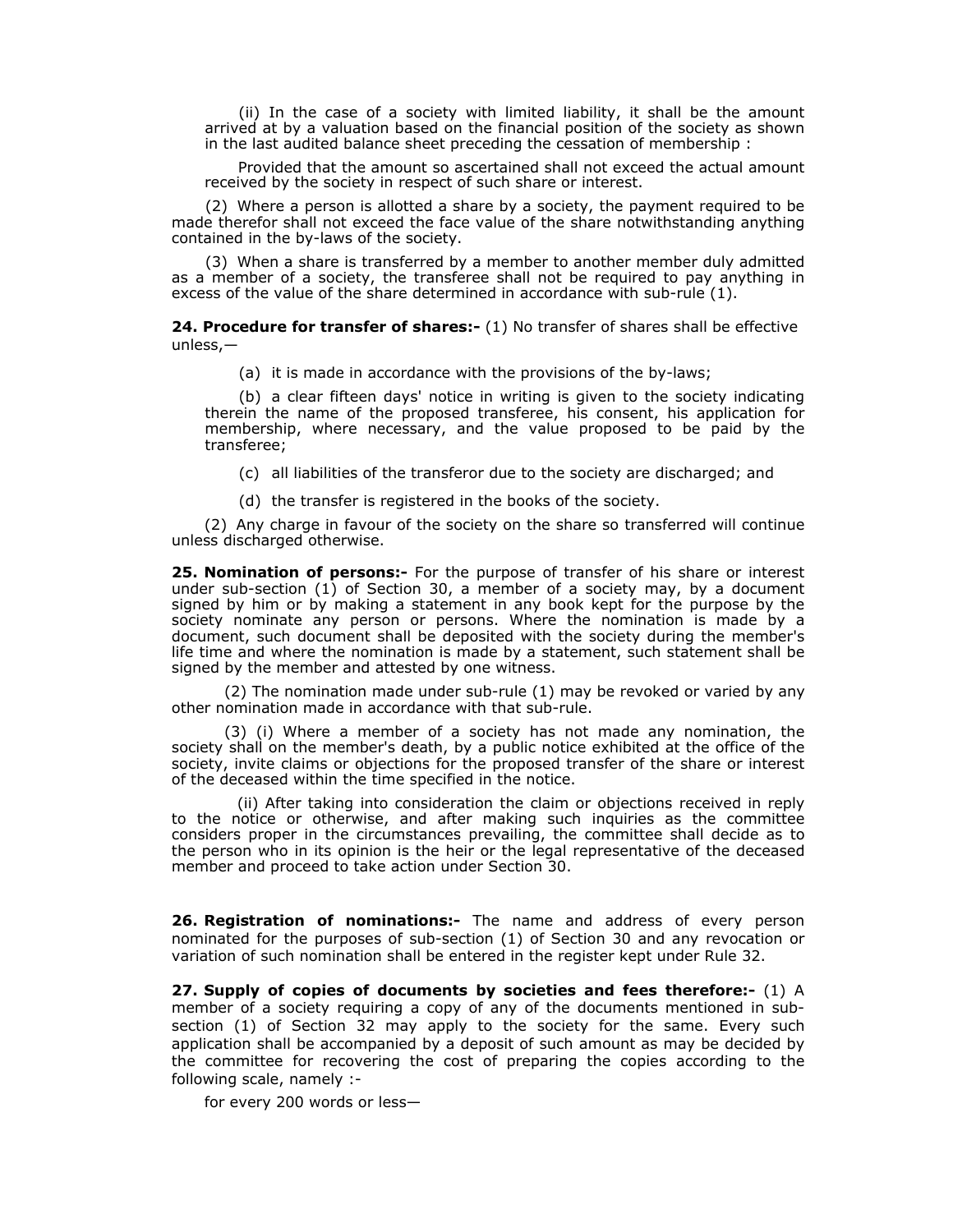| English           | $1$ [40 Paise] |
|-------------------|----------------|
| Regional language | $1$ [50 Paise] |

On receipt of the deposit, the society shall issue a receipt for the same.

(2) Where the copies are prepared, the amount due from the member according to the scale laid down in sub-rule (i) shall be retained by the society as copying fees and the surplus amount, if any. remaining Lout of the deposit shall be refunded to the member at the time of supplying copies. Where the amount deposited by the member is found to be insufficient to cover the copying fees, the member shall be called upon to pay the deficit before taking delivery of the copies.

(3) The copies shall be certified and signed as true copies by any person duly authorised in this behalf by the committee or under the by-laws of the society.

**28. Expulsion of Members:-** Any member who has been persistently defaulting payment of his dues or has been failing to comply with the provisions of the by-laws regarding sales of his produce through the society, or other matters in connection with his dealings with the society or who, in the opinion of the committee, has brought disrepute to the society or has done other acts detrimental to the interest or proper working of the society may, in accordance with the provisions of sub-section (i) of Section 35, be expelled from the society. Expulsion from membership may involve forfeiture of shares held by the member.

### *Footnotes:*

1. Subs. by G.N. of 18-12-1979

**29. Procedure for expulsion of members:-** (1) Where any member of a society proposes to bring a resolution for expulsion of any other member, he shall give a written notice thereof to the Chairman of the society. On receipt of notice or when the committee itself decides to bring in such resolution, the consideration of such resolution shall be included in the agenda for the next general meeting and a notice thereof shall be given to the member against whom such resolution is proposed to be brought, calling upon him to be present at the general meeting to be held not earlier than a period of one month from the date of such notice and to show cause against expulsion to the general body of members. After hearing the member, if present, or after taking into consideration any written representation which he might have sent, the general body of members shall proceed to consider the resolution.

(2) When a resolution passed in accordance with sub-rule (1) is sent to the Registrar or otherwise brought to his notice, the Registrar may consider the resolution and after making such enquiries as he may deem fit, give his approval and communicate the same to the society and the member concerned. The resolution shall be effective from the date of such approval.

**30. Inspection of documents in the Registrar's office by members of societies and the scale of fees for supply of copies of documents:-** A member of a society or any member of the public may inspect the following documents in the office of the Registrar free of charge, and may obtain certified copies thereof on payment of the following fees—

1 [Documents Fees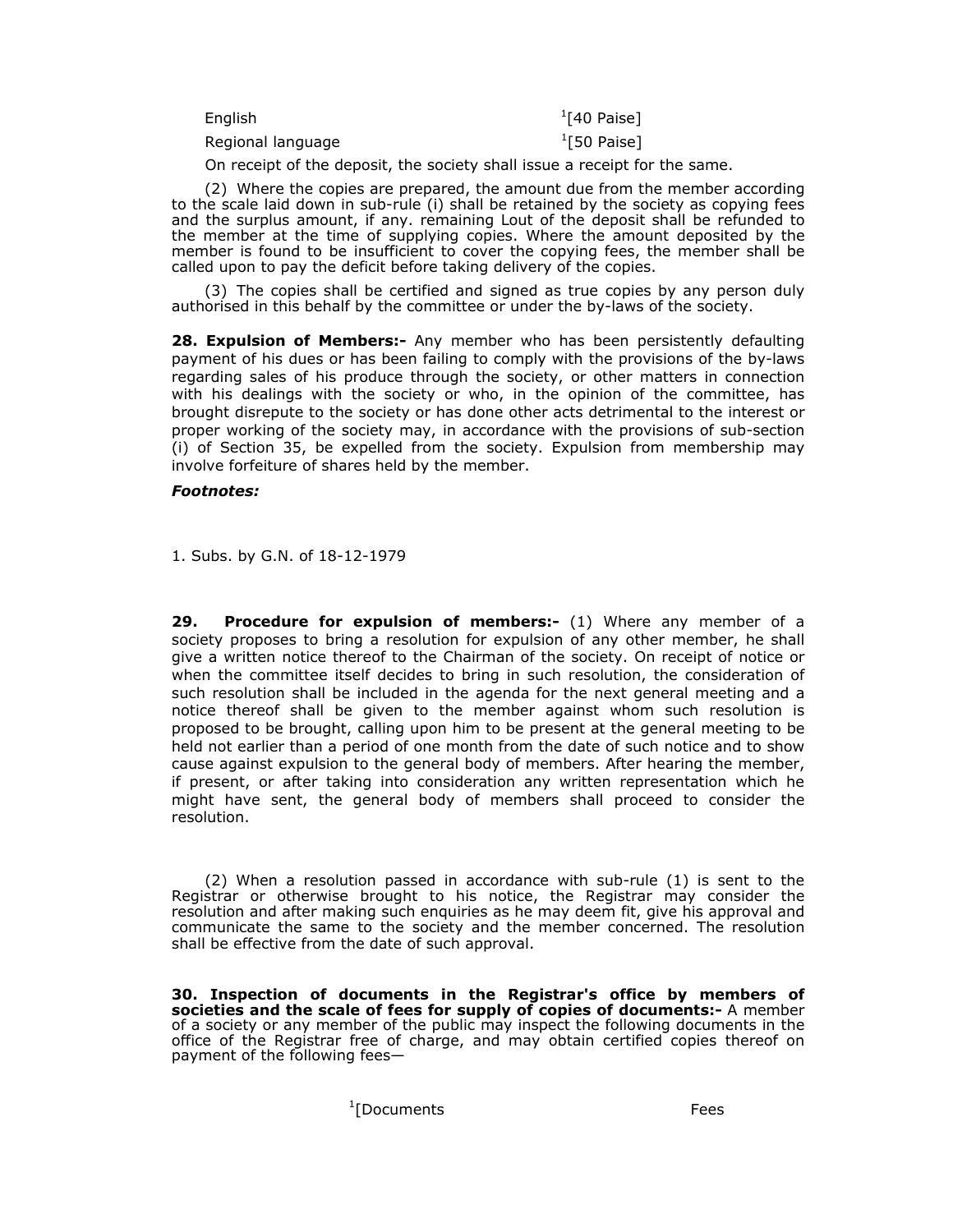| Application for registration of society<br>(i) | 40 paise for every 200<br>words or less in English<br>and 50 paise for every 200<br>words or less in Marathi. |
|------------------------------------------------|---------------------------------------------------------------------------------------------------------------|
| Certificate of registration<br>(ii)            | Do.                                                                                                           |
| (iii) By-laws of societies                     | Do.                                                                                                           |
| (iv) Amendment of by-laws of a society         | Do.                                                                                                           |
| (v) Order of cancellation of the               |                                                                                                               |
| registration of a society                      | Do.                                                                                                           |
| (vi) Audit memorandum of a society             | Do.                                                                                                           |
| (vii) Annual balance sheet                     | Do.                                                                                                           |
| (viii) Order under Section 88                  | Do.                                                                                                           |
| (ix) Order of supersession of a committee      |                                                                                                               |
| or removal of any member thereof               | Do.                                                                                                           |
| (x) Order referring a dispute for decision     | Do.                                                                                                           |
| (xi) Any other order against which an          |                                                                                                               |
| appeal is provided                             | Do. 1                                                                                                         |

#### **Chapter IV**

#### **Incorporation, duties and privileges of societies**

**31. Procedure for change of address of societies:-** (1) Every society shall communicate in writing to the Registrar its postal address as indicated in its by-laws registered under the Act and wherever applicable mention the name of the district, taluka, tahsil, town or village, municipal ward or mohalla, street, house number and postal circle. While communicating the postal address of the society, the committee of the society shall also send a copy of a resolution passed by it for adoption of the address communicated to the Registrar.

(2) On receipt of the communication from the society under sub-rule (1), the Registrar shall register the address communicated by the society in a register to be maintained for that purpose and inform the society of such registration.

(3) Every change in its registered address shall be communicated by the society to the Registrar in the manner laid down in sub-rule (J). Any such change shall not be treated as registered unless,  $-$ 

it is indicated in the by-laws by amending them and the amendment so made is registered under the Act, and

(ii) the change is registered in the manner laid down in sub-rule (2).

(4) The registered address of a society or such change therein as may be registered, from time to time, shall be exhibited on the notice board of the society, immediately after registration.

### *Footnotes:*

1. Subs, by G.N. of 18-12-1979.

**32. Register of Members:-** The register of members to be kept by every society under sub section (ij of Section 38 shall be in Form T.

**33. List of Members:-** The list of rnembers to be kept by every society under Section 39 shall be in Form 'J'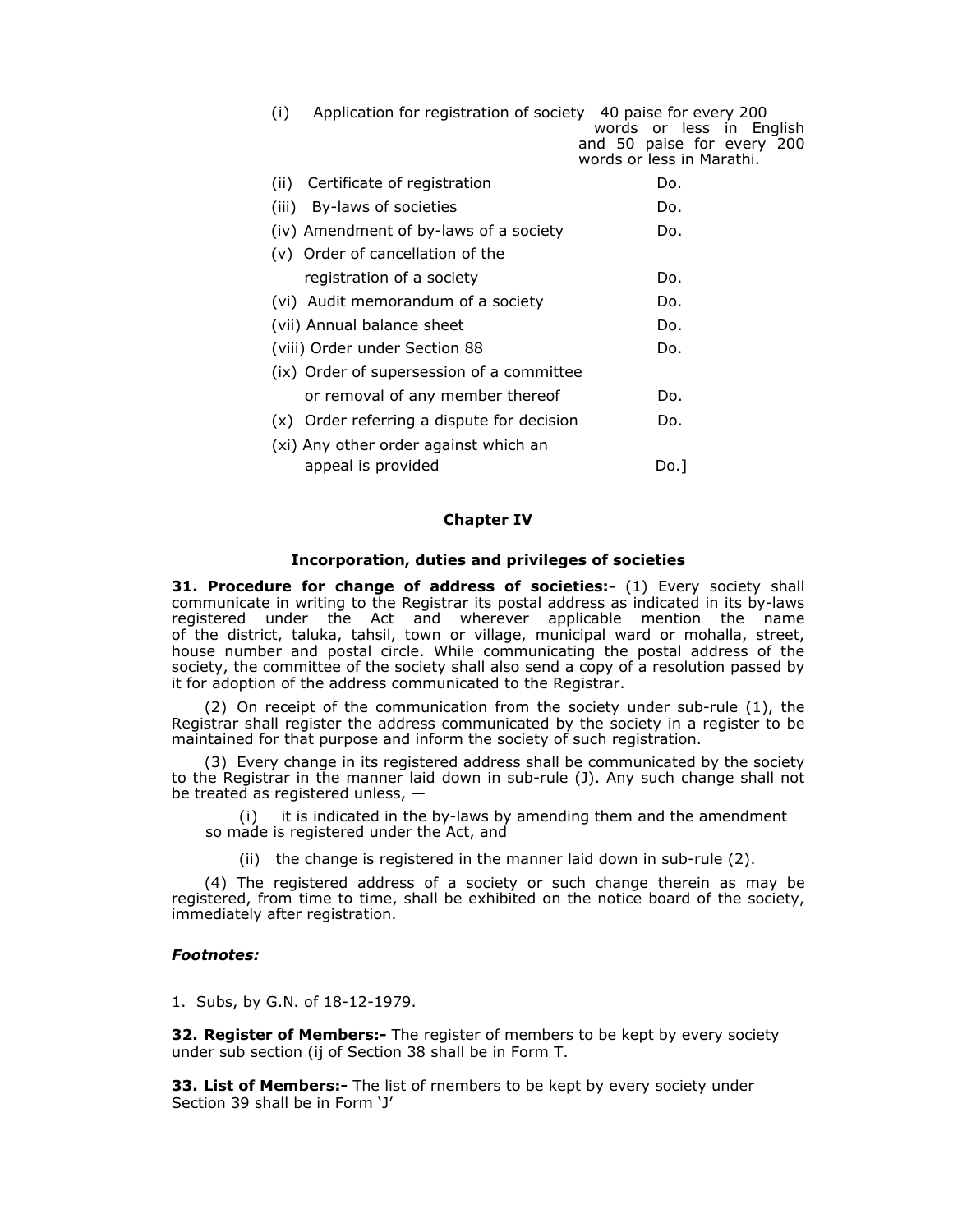**34. Certified copies of entries in books of societies:-** For the purposes of Section 40. copies of any entries referred to in that section may be certified by any officer of the society duly authorised in that behalf by the committee under the seal of the society.

**35. Conditions for borrowing by societies with limited liability: -** (1) No society other than those referred in Rules 36 and 37 with limited liability shall, without the previous sanction of the Registrar, incur liability exceeding in total ten times the total amount of its paid up share capital, accumulated reserve fund and building fund minus accumulated losses :

Provided that central banks, urban banks and producers' societies shall not except with the previous sanction of the Registrar, incur liabilities exceeding twelve times the total of their paid up share capital, accumulated reserve fund and building fund minus accumulated losses.

**Explanation: —** In calculating the total amount of liability for the purposes of this sub-rule, in the case of any society or class of societies the by-laws of which permit borrowing or granting credit facilities on the pledge of agricultural produce or other goods specified in that behalf by the Registrar, by general or special order, a sum equal to the amount borrowed by such society or class of societies, on the security of agricultural produce or other goods of such society or its members, shall be excluded from the amount of the actual liability under this rule.

(2) Any society may incur liabilities in excess of the limit specified in sub-rule (1) by receiving deposits or borrowing loans subject to the condition that the amount received as deposits or borrowed as loans in excess of the said limit shall not be utilised in the business of the society but shall be invested in Government securities which, in the case of Central Banks, shall be deposited with the Maharashtra State Co-operative Bank and, in case of other co-operative banks, with the Central Banks. No society shall borrow against such securities.

**36. Conditions for borrowing of Maharashtra State Co-operative Bank:-**  Except with the previous sanction of the Registrar, the Maharashtra State Cooperative Bank Limited shall now incur liabilities exceeding in total fifteen times the total amount of its paid up share capital, and all reserves minus accumulated losses, actual bad debts, if any, and overdue interest:

Provided that the Bank may incur liabilities in excess of the aforesaid limit by receiving deposits or borrowing loans subject to the condition that the amount received as deposits or borrowed as loans in excess of the said limit shall not be utilised in the business of the bank but shall be invested in Government securities which shall be deposited with the Reserve Bank of India. The bank shall not borrow against such securities.

**Explanation: —** In calculating the total amount of liability for the purposes of this rule, a sum equal to the amount borrowed by the Bank on the security of agricultural produce or other goods of the members of the bank shall be excluded from the amount of the actual liability under this rule.

**37. Conditions for borrowing of Land Development Banks:-** Land Development Banks may incur liabilities not exceeding in total twenty times the total amount of their paid up share capital, accumulated reserve and building funds minus accumulated losses.

**38. Loans and deposits from non-members in unlimited liability societies:-**  Every society with unlimited liability shall, from time to time, fix in a general meeting the maximum liability which it may incur in loans and in deposits from non-members. The maximum so fixed shall be subject to the sanction of the Registrar, who may at any time reduce it, for reasons to be communicated by him to the society in writing,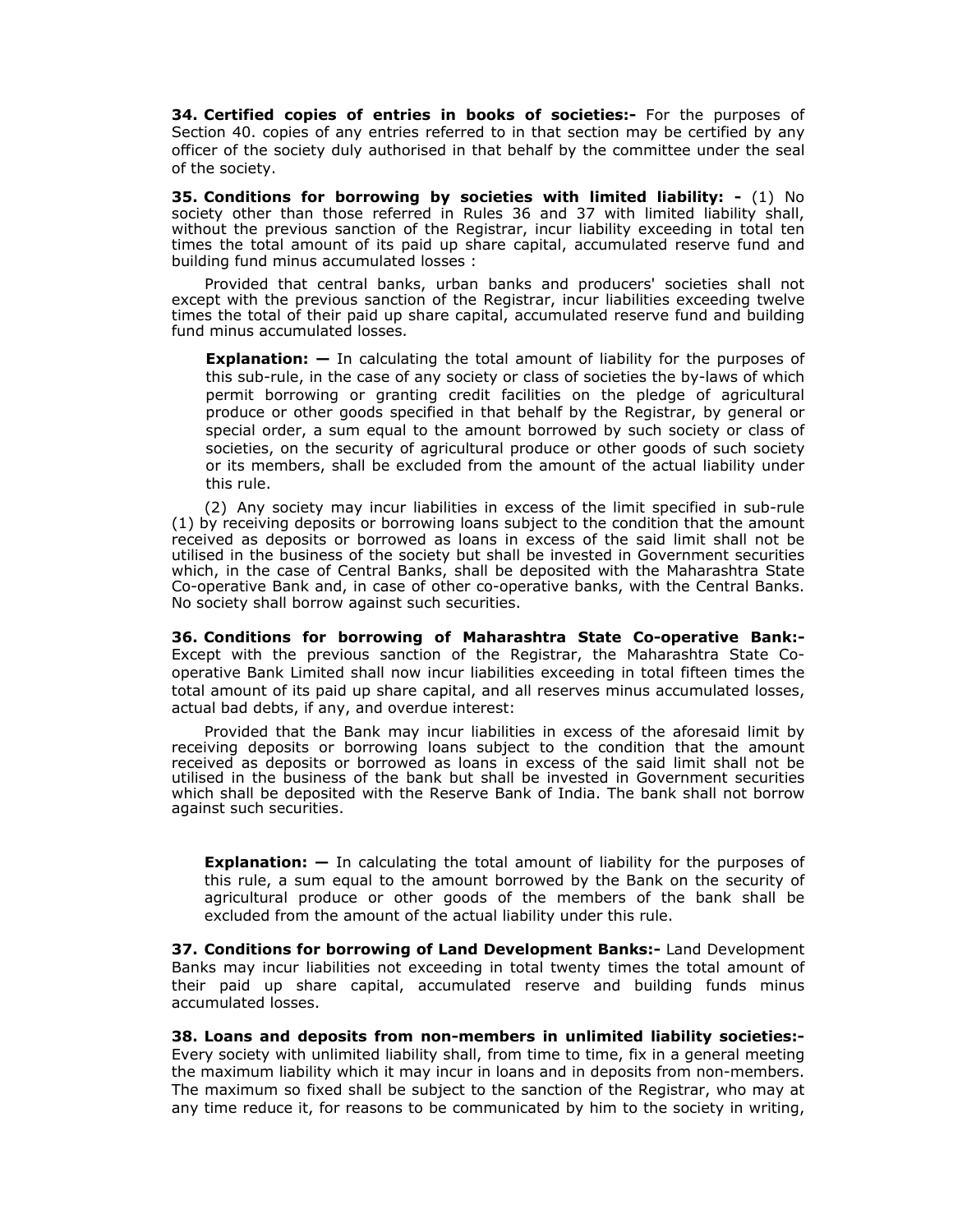and may specify a period not being less than four months, within which the society shall comply with his orders. No such society shall receive any loan or deposit from a non-member, which will make its liability to non-members exceed the limit sanctioned by the Registrar.

**39. Raising of funds by societies:-** Every society, which has a share capital, shall provide in the by-laws the maximum amount of such share capital, the number of shares into which it is divided, the class of shares, the face value of each share of each class and the rights and liabilities attaching to each class of shares and where the full amount of the share is not payable on allotment, the amount and the number of instalments in which it is required to be paid and such other incidental matters.

(1) Any society, which is authorised under its by-laws to raise funds by the issue of debentures and bonds, may, with the prior sanction of the Registrar, frame regulations regarding the maximum amount to be raised by the issue of debentures and bonds, the class or classes of debentures and bonds, the face value of each debenture or bond, the date on which the debentures or bonds are to be redeemed, the rate at which interest is payable, the terms and conditions regarding transfer of debentures and bonds and other incidental matters.

(2) The total amount of debentures and bonds issued at any time together with the other liabilities incurred by the society shall not exceed the maximum amount which the society can borrow under the provisions of Rule 35, 36, 37 or 38, as the case may be, and its by-laws.

**40. Additional conditions for raising funds by societies:-** The Registrar may, by general or special order, lay down such additional conditions as he deems fit, subject to which and the extent upto which any society or class of societies may receive deposits, issue debentures or raise loans from any creditor other than a Central Bank.

**41. Maintenance of liquid resources and distribution of assets:-** Every society which obtains any portion of its working capital by deposits shall, -

(1) maintain such liquid resources and in such form as may be specified from time to time by the Registrar, and

(2) utilise only such portion of its working capital in lending business and distribute its assets in accordance with such standards as may be specified from time to time by the Registrar.

**42. Regulation of loans to be granted by societies:-** In case of grant of loans against security of moveable or immovable property, the lending society shall maintain such margin as the Registrar may, with the approval of the Apex Bank, by general or special order, direct from time to time with reference to different commodities, securities or classes of societies.

(1) In case of cash credit, the amount of loan shall not exceed such multiple of owned funds of the borrowing society as may be laid down by the Registrar with the approval of concerned financing agency from time to time.

(2) It shall be lawful for a society to grant loans without taking security of moveable or immovable property if the purpose for which the loan given is considered production-worthy or creditworthy and it is reasonably expected that the loans will be repaid by the loanee. The Registrar may, with the approval of the Apex Bank, issue directions to societies to ensure that creditworthy purposes indicated above receive finance from the societies without any difficulties on the one hand and without being detrimental to the financial interest of the societies on the other.

(3) The Registrar may recognise a Central Bank as the Central Financing Agency which shall be primarily responsible for financing credit requirements of all creditworthy purposes through the concerned societies in its jurisdiction. On such recognition, such Bank shall be responsible for making all possible efforts to mobilise local resources for making loans available to the societies in its area. Such loans may be granted for creditworthy purposes, giving due importance to the ... and requirements of various stati s of the producers and co-operative societies with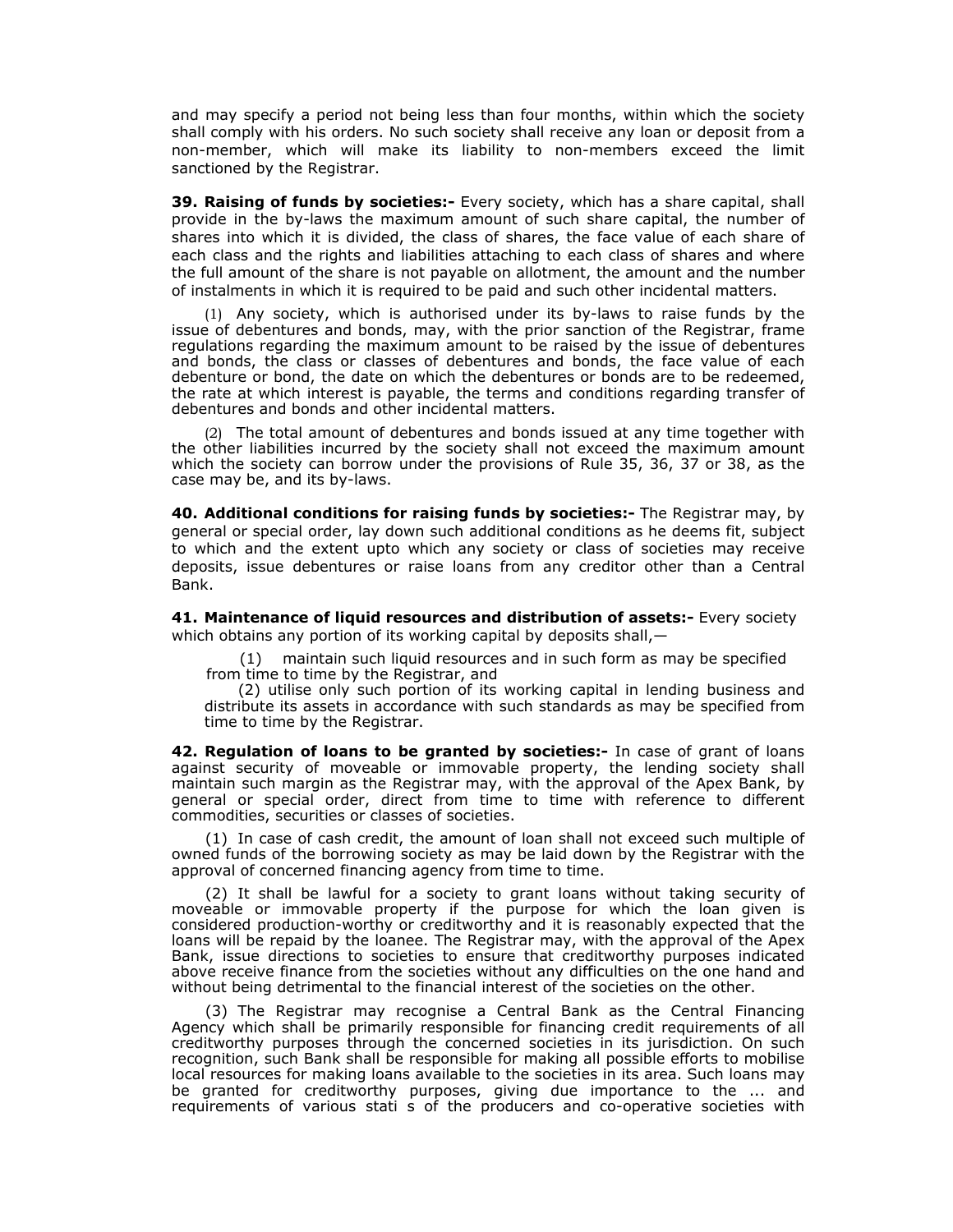reference to linking up of credit with cooperative processing or co-operative marketing.

(4) Except with the general or special permission of the Registrar, the loan advanced to a member by a society, or to a society by a bank, shall be subject to such conditions as may be laid down by the Registrar, with the approval of the Apex Bank, including the maximum amount to be advanced and the period of repayment, both in regard to total advances to members and societies as also against different types of securities.

(5) No society shall carry on transactions on credit or sanction trade credit to its members or to non-members except in accordance with the general directions that may be issued by the Registrar in that behalf.

(6) In the matter of grant of loans to societies by Central Banks or to members by Primary Societies, the Registrar may lay down with the approval of the Central Banks, the procedure regarding receiving applications, assessing credit needs, making inquiries in respect of the production programme for which such loan is required and the procedure for finally sanctioning the loan as also the rates of finance to be followed from year to year and the nature of inquiries to be made for the purpose of financing of different crops and imposition of certain conditions regarding proper utilisation of loan and sale of agricultural produce through specified co-operative organisation, before such finance is granted.

(7) The Registrar may with the approval of the Apex Bank, by general or special order, prohibit or regulate grant of loans by a Central Bank or a society where such grant is considered neither in the interest of the society nor in the interest of the development of co-operative movement on sound lines.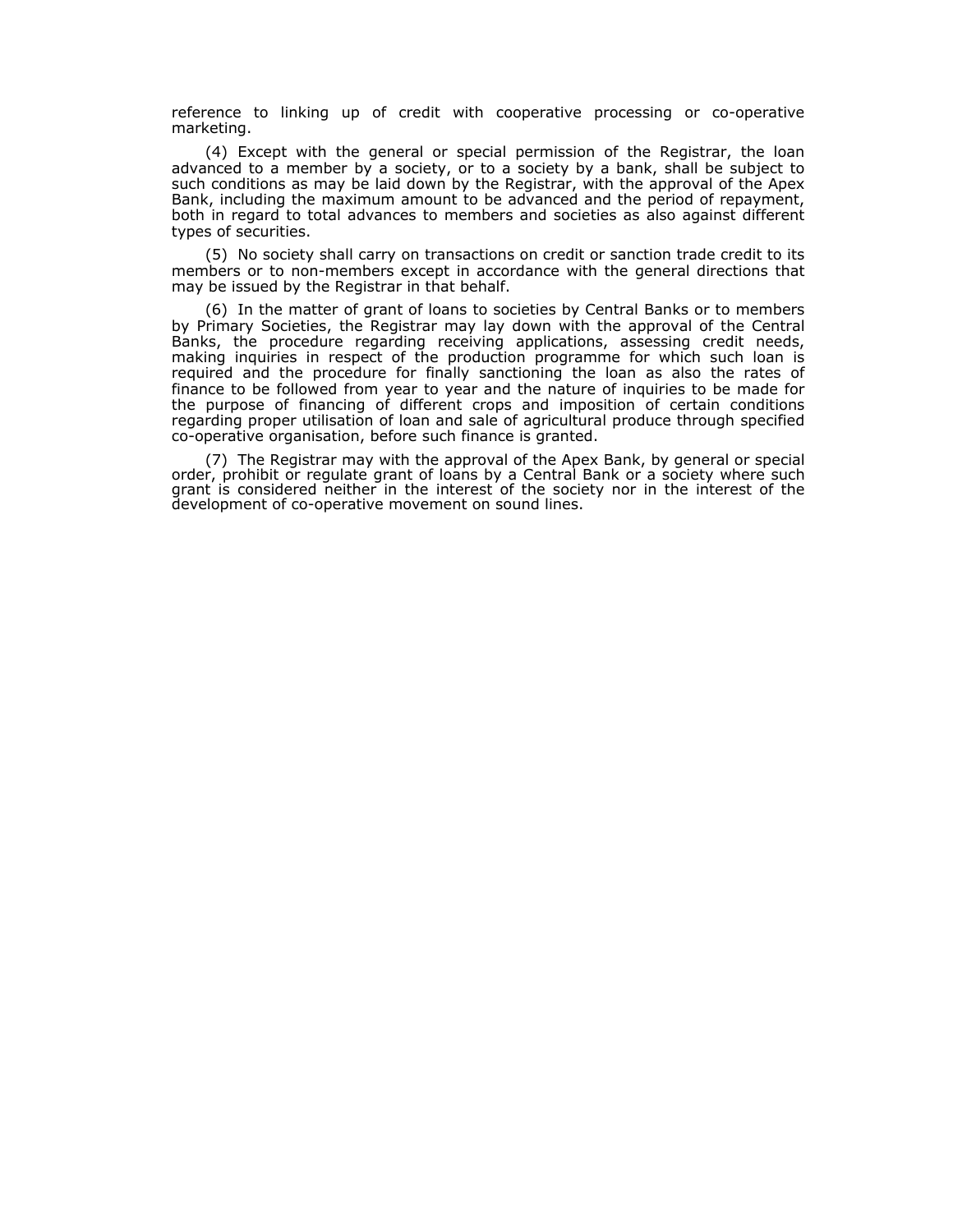**43. Conditions to be complied with by members applying for loans: -** (1) Every member of a society applying for a loan from the society shall be required to hold shares in such manner and in such proportion to the amount of loan applied for by him as may be specified in the by-laws of the society.

(2) Subject to the maximum limit specified in the by-laws, a loan to be granted to a member of a resource society and the period of its repayment shall be in accordance with the standard laid down by the Registrar in consultation with the Central Bank and the Federal Society. A loan in excess of the maximum amount may be granted to a member with the previous sanction of the Central Bank and the Federal Society to which the society is affiliated :

Provided that where the amount of the loan exceeds twice the maximum limit contained in the by-laws, prior sanction of the Registrar shall also be obtained.

**44. Credit limits by non-credit societies:-** (1) No society whose objects do not include grant of loan or financial accommodation to its members shall grant loans or sanction credit to any member without the sanction of the Registrar:

Provided that any society which has, as one of its objects, supply of goods or services required by members for production purposes, may supply goods or provide services on credit against sufficient security on condition that the cost of the goods supplied or services provided shall be recoverable from the amount of the sale proceeds of the agricultural produce or other goods produced by the member.

(2) A consumer society may sell goods on credit to its members and other customers up to the extent of deposits received from them.

**45. Restrictions on borrowing from more than one credit society:-** (1) Every person who is a member of more than one resource society (other than a Land Development Bank or a Central Bank or a marketing society) dispensing credit shall, if he has not already made, make a declaration in Form that he will borrow only from one such society to be mentioned in the declaration and shall send a copy of such declaration duly attested to all societies of which he is or has become a member.

(2) Any person who continues to be a member of more than one such society without complying with the provision of this rule shall be liable to be removed from the membership of any or all such societies upon receiving a written requisition from the Registrar to that effect:

Provided that the society from which a person has borrowed may permit him to borrow from any other society of which he is a member to such extent and subject to such conditions as may be laid down by it.

(3) The Registrar may, for reasons to be recorded in writing, exempt any person or persons from the operation of this rule or prohibit any person or persons from borrowing from more than one society, notwithstanding that permission of the society under proviso to sub-rule (2) has been obtained by him.

**1[45A. Limits on loans against fixed deposits: -** (1) When a society makes a loan to a depositor on the security of his fixed deposit with the society, the amount of loan shall not exceed 90 per cent of the deposit amount and the period for which the loan is granted shall not extend beyond the date of maturity of the fixed deposit.

#### *Footnotes:*

1. Ins. by G.N. of 8-11-1971.

 (2) If the depositor does not repay the loan within the period for which it is granted, the fixed deposit amount may be adjusted towards the repayment of the loan amount and the interest thereon, and only the balance, if any, shall be paid by the society to the depositor on the date of maturity.]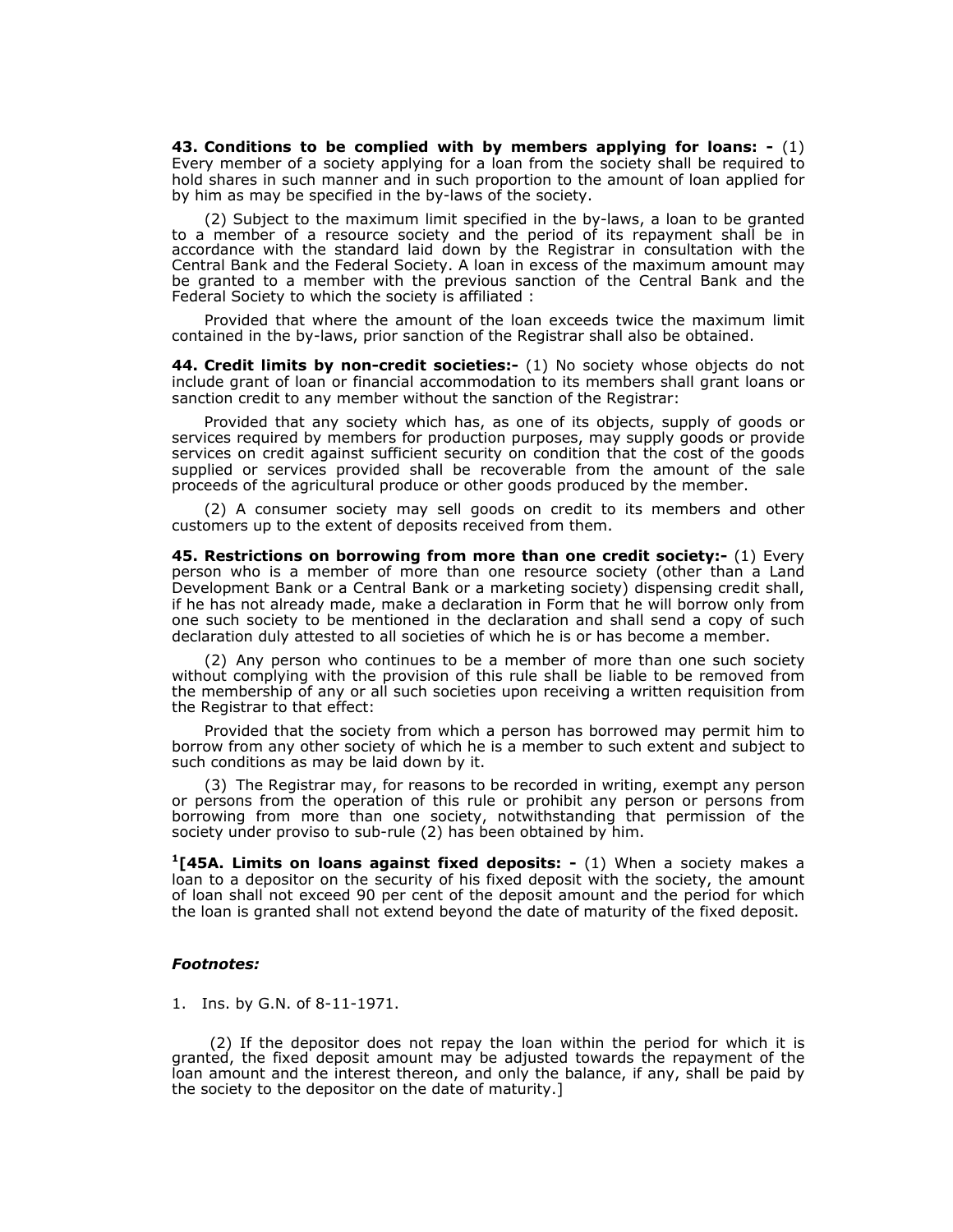**46. Manner of recalling of loan:-** Notwithstanding anything contained in the agreement entered into with the borrowing member, the committee of a society shall be entitled, after giving a week's notice to such member, to recall the entire loan amount immediately, when it is satisfied that the loan given has not been applied for the purpose for which it was given or there has been breach of any of the conditions for grant of such loan.

(1) Nothing in this rule shall be deemed to preclude the Registrar from directing the society to recall a loan of his own motion, when it is brought to his notice that the loan given by the society has been misapplied or conditions thereof have not been followed. The Registrar may make in the matter such inquiries as he may deem necessary and after giving a show cause notice to the society issue with the prior approval of the co-operative bank financing the society, necessary directions to the society. The directions issued by the Registrar in this respect shall be complied with by the society.

1 **46A. Restrictions on borrowings from non-members:-** No society shall receive or raise loans from non-members (including any banking company other than the Central Bank), unless specially authorised by the Registrar and such non-member from whom any loan is received or raised, gives an undertaking to the society that any dispute arising out of the transaction shall be referred to the Registrar for decision under Section 91.]

**2[46B. Restrictions on credit sales to non-members: —** Where the by-laws of a society permit credit sales, such sales may be made to traders and other nonmembers provided that the person to whom such sales are made gives an undertaking to the society that any dispute arising out of the transactions shall be referred to the Registrar for decision under Section 91.)

**47. Restrictions on transactions with non-members: —** On the application of a member of any society or of his own motion, when it appears to the Registrar that it is necessary in the interest of the working of any particular society to regulate or restrict transactions of such society with any non-member, the Registrar shall, after giving an opportunity to the society of being heard, issue such directions as he may consider necessary regulating or restricting such transactions.

**48. Form of declarations be made by members borrowing loans from certain societies and conditions on which any charge in favour of a society shall be satisfied:-** (1)A declaration to be made under clauses (a) and (b) of Section 48 shall be in Form 'L'

(2) A register of such declarations shall be kept by the society in Form 'M'.

### *Footnotes***:**

- 1. Subs, by G.N. of 5-2-1975.
- 2. Ins. by G.N. of 5-2-1975.

(3) A charge on any immovable property created by a member in favour of a society for amounts borrowed or likely to be borrowed by him, from time to time, shall, subject to the provisions of clauses (c) and (d) of Section 48 continue in force till the person creating the charge ceases to be a member of the society.

(4) Where a member of a society creates a charge on his land or on his interest in any land as a tenant by declaration under Section 48, the society may, if compelled to make use of such property for the recovery of the loan granted to such member against the security of such property or interest in the property, utilise the whole or any portion of such property which may be sufficient to satisfy the amount due with interest and any incidental expenses incurred in that connection.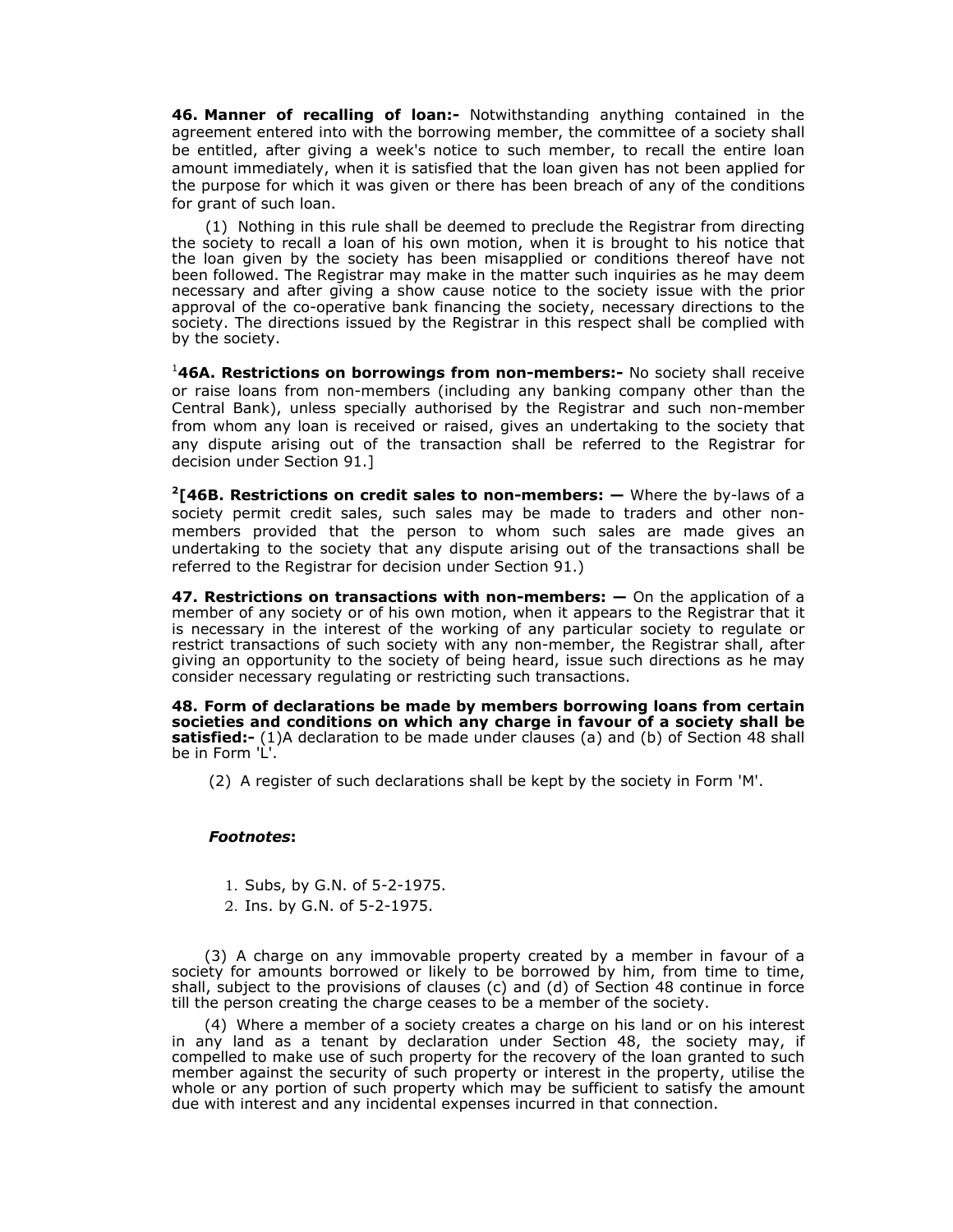(5) Where a charge is created by a member on his land or on his interest in any land as a tenant by declaration under Section 48, the society shall record or cause to record such particulars of charge in the Record of Rights maintained by the village officers of the village where such property is situated. Such recording of the charge in the Record of Rights of the village shall be treated as a reasonable notice of such charge created under Section 48.

### **Chapter V**

#### **Property and funds of societies**

**49. Writing off of bad debts and losses:-** All loans including interest thereon and recovery charges in respect thereof which are found irrecoverable and are certified as bad debts by the auditor appointed under Section 81 shall first be written off against the Bad Debt Fund and the balance, if any, may be written off against the Reserve Fund and the share capital of the society.

All other dues and accumulated losses or any other loss sustained by the society which cannot be recovered and have been certified as irrecoverable by the auditor may be written off against the Reserve Fund or share capital of the society :

#### Provided that—

(1) no bad debts or losses shall be written off without the sanction of the general body;

(2) before any such bad debts or losses are so written off, the society, if it is affiliated and indebted to a Central Bank, shall first obtain the approval of that bank in writing and also the approval of the Registrar. If the society is affiliated but not indebted to the Central Bank and in all other cases it shall obtain the approval of the Registrar in writing. If the society itself is a Central Bank, approval of the State Co-operative Bank and the approval of the Registrar shall first be obtained :

Provided that in case of societies classified as A or B at the time of last audit, no such permission need be taken if the bad debts are to be written off against the Bad Debt Fund specially created for the purpose :

Provided further that the Registrar may, while giving the approval, impose such conditions as to the recoupment of the Bad Debt Fund and restoration of part or whole of the amount written off against the Reserve Fund, from out -of future profits as he deems fit.

**1(49A. Calculation of net profits:-** (1) A society shall calculate the net profits by deducting the following from the gross profits for the year -

(i)all interest accrued and accruing oh amounts of overdue loans (excepting overdue amounts of loans against fixed deposit, gold, etc.);

(ii)O interest payable on loans and deposits;

(iii) establishment charges;

(iv) **a**udit fees or supervision fees;

(v) working expenses including repairs, rent and taxes;

(VI) depreciation;

(vii) bonus payable to employees under the Payment of Bonus Act, 1965;

(viii) provision for payment of Income-tax;

 (ix) amount to be paid as contribution to the Education Fund at the State Federal Society which may be notified by the State Government in this behalf;

(x) amount to be paid for contribution to the Co-operative Cadre Employment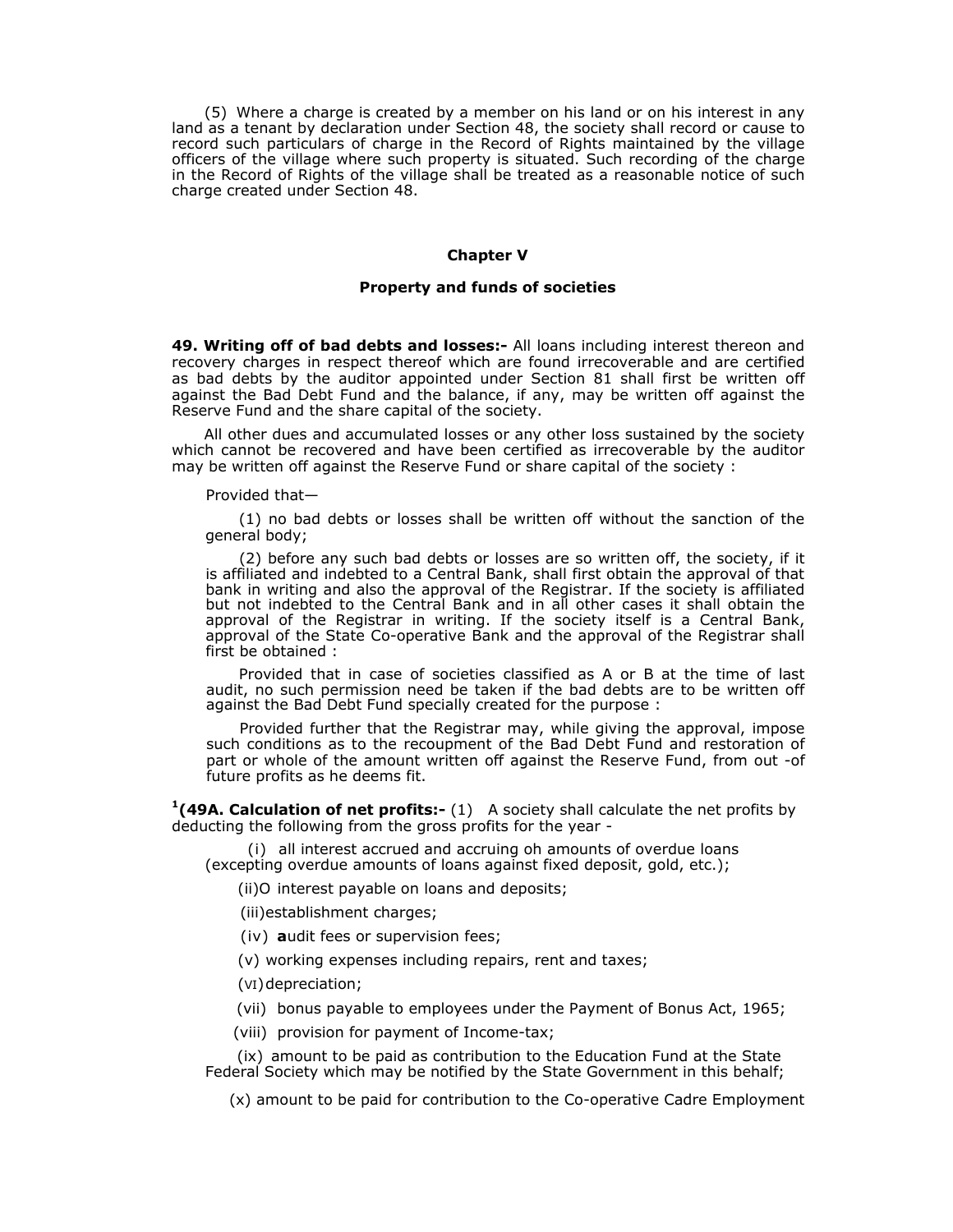Fund;

(xi) provision for bad and doubtful debts;

(xii) provision for share capital Redemption Fund;

(xiii) provision for Investment Fluctuations Fund;

(xiv) provision for retirement benefits to the employees;

(xv) provision for any other claims admissible under any other law;

(xvi) provision for bad debts and revenue losses not adjusted against any fund created out of profits.

(2) In addition to the sums referred to in sub-rule (1) of this rule, the following sums shall be deducted by a society from its profits :-

(i)contribution, if any. to be made to any sinking fund or guarantee fund, constituted under the provisions of the Act, these rules or by-laws of the society for ensuring due fulfillment of guarantee given by Government in respect of loans raised by the society;

## *Footnotes:*

1. Ins. by G.N. of 16-10-1987.

 (ii) provision considered necessary for depreciation in the value of any Security Bonds or Shares held by the society as part of its investments.

(3) The net profit thus arrived at together with the amount of profits brought forward from the previous year shall be available for appropriation.]

**50. Appropriation of profits:-** (1) The other purposes for which a society may appropriate its profits shall be education and enlightenment of the members of the society as also any co-operative or charitable purpose including relief to the poor, education, medical relief and advancement of any other general public utility, provided that the expenditure on such items does not exceed 10 per cent of the net profits.

 $<sup>1</sup>$ [(2) The net profits calculated in accordance with the provisions of rule shall be</sup> appropriated for the creation of —

- (a) Development Fund.
- (b) Dividend Equalisation Fund, or
- (c) any other fund created under by-laws.]

**51. Amounts to be deducted by a Society from its profits before arriving at its net profits:-** In addition to the sums referred to in sub-section (i) of Section 65, the following sums shall be deducted by a society from its profits before arriving at its profit for the purposes of sub-section (2) of Section 65 ;

(i) Contribution, if any. to be made to any sinking fund or guarantee fund constituted under the provision of the Act. these rules or bye-laws of the society for ensuring due fulfillment of guarantee given by Government in respect of loans raised by the society.

(ii) Provision considered necessary for depreciation in the value of any security, bonds or shares held by the society as part of its investment,

(iii) Any provision required to be made for the redemption and share capital contributed by Government or by a Federal Society.

## **52. Bonus and Dividend Equalization Fund:-**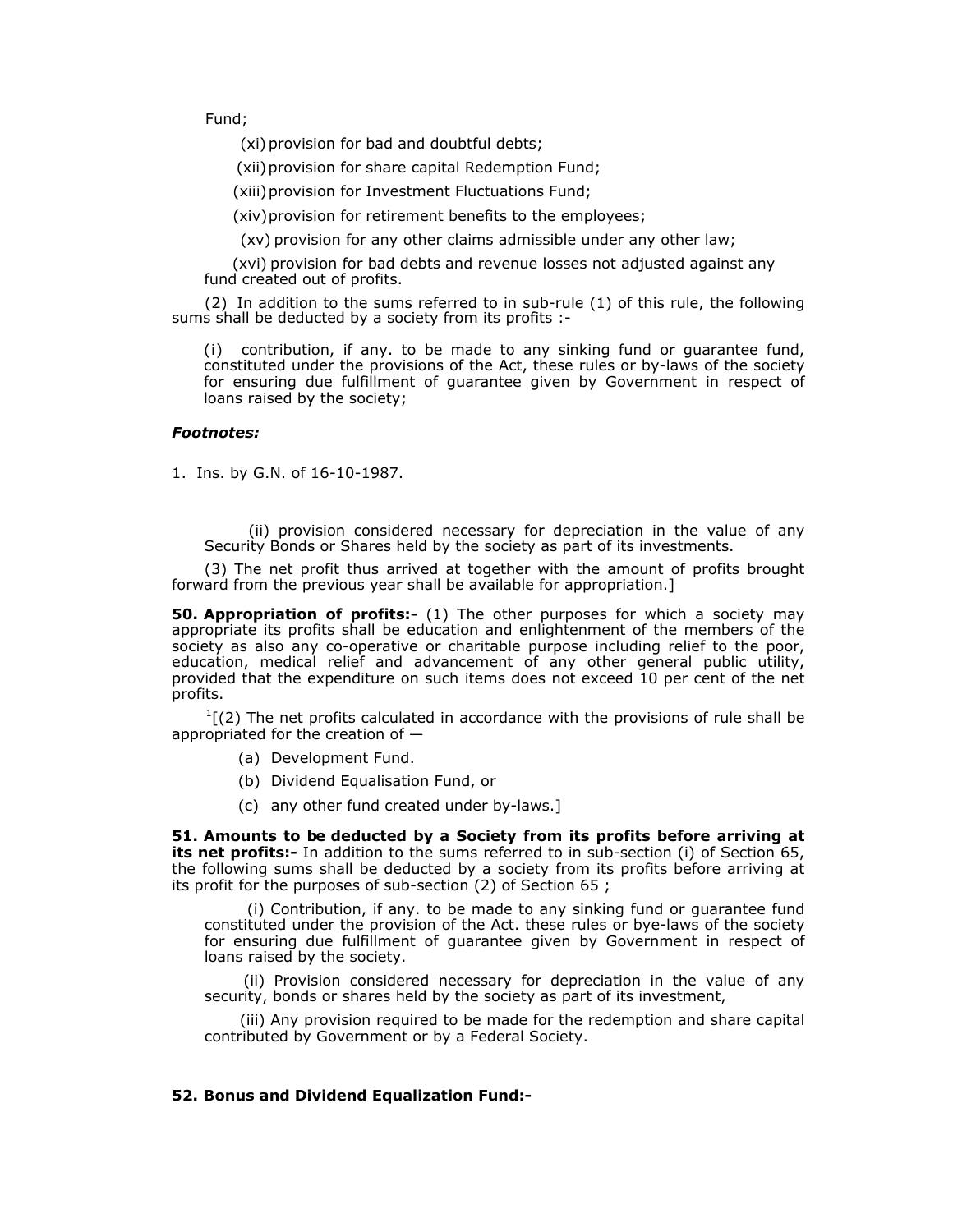(1) A society may create out of its net profits a fund to be called the Bonus Equalization Fund <sup>2</sup>[for payment of bonus to persons other than its paid employees  $\frac{3}{2}$ [who are not its members]  $\frac{3}{ }$ [who are not its members].

(2) Except otherwise specifically authorised by the Registrar,  $^{2}$ [the fund] so created shall be utilised in accordance with the provisions of the bye-laws of the society only <sup>4</sup>[for payment of such bonus].

### *Footnotes***:**

- 1. Subs by G.N. of 16-10-1987
- 2. Subs by G.N. of 8-11-1972
- 3. Added by G.N. of 21-9-1972
- 4. Subs. By G.N. of 7-11-1990

 $<sup>1</sup>$ [(3) A society may create the Dividend Equalization Fund and credit to it a sum</sup> need exceeding 2 percent of the paid-up share capital in any year, until the total amount in such Fund amounts to 9 percent of the paid-up share capital. The society may draw upon this fund in any year only when it is unable to maintain a uniform rate of dividend it has been paying during the last preceding five years or more.]

(4) No society shall declare a dividend at a rate exceeding that recommended by its committee.

**2[53. Rates of annual contribution to education fund of State Federal Society:** - The rates at which the classes of societies specified under column (2) of the Table below shall contribute annually under Section 68 towards the education fund of the State Federal Society, which may be notified in this behalf by the State Government, shall be those which are respectively specified against them in column (3) of the said Table-

| SI.<br>No. | <b>Class of Society</b>                                                         | Kate of contribution per year per<br>society                                    |
|------------|---------------------------------------------------------------------------------|---------------------------------------------------------------------------------|
| 1          | $\mathbf{2}$                                                                    | 3                                                                               |
| 1.         | Maharashtra State Co-operative<br>Bank                                          | 2 paise per Rs. 100 of working capital<br>subject to a maximum of Rs. 5,00,000. |
| 2.         | Maharashtra State Co-operative<br>Agricultural and Rural<br>Development Bank.   | Rs. 1/10 per cent of working capital<br>subject to a maximum of Rs. 1,00,000.   |
| 3.         | Maharashtra State Co-operative<br>Marketing Federation.                         | Rs. 1/10 per cent of working capital<br>subject to a maximum of Rs. L50,000.    |
| 4.         | Maharashtra State Co-operative<br>Housing Finance Corporation.                  | Rs. 1/10 per cent of working capital<br>subject to a maximum of Rs. 1,00,000.   |
| 5.         | Maharashtra State Co-operative<br>Consumers' Societies Federation.              | 2 paise per Rs. 100 of working capital<br>subject to a maximum of Rs. 2,00,000. |
| 6.         | Maharashtra State Co-operative<br>Sugar Factories Federation.                   | Rs. 5,000                                                                       |
| 7.         | Maharashtra State Co-operative<br>Fisheries Federation.                         | Rs. 1,000                                                                       |
| 8.         | Maharashtra State Co-operative<br><b>Cotton Grower Marketing</b><br>Federation. | Rs. 1,50,000                                                                    |
| 9.         | Maharashtra State Co-operative<br>Diaries Societies Federation.                 | Rs. 5,000                                                                       |
|            | 10. Maharashtra Co-operative                                                    | Rs. 5,000                                                                       |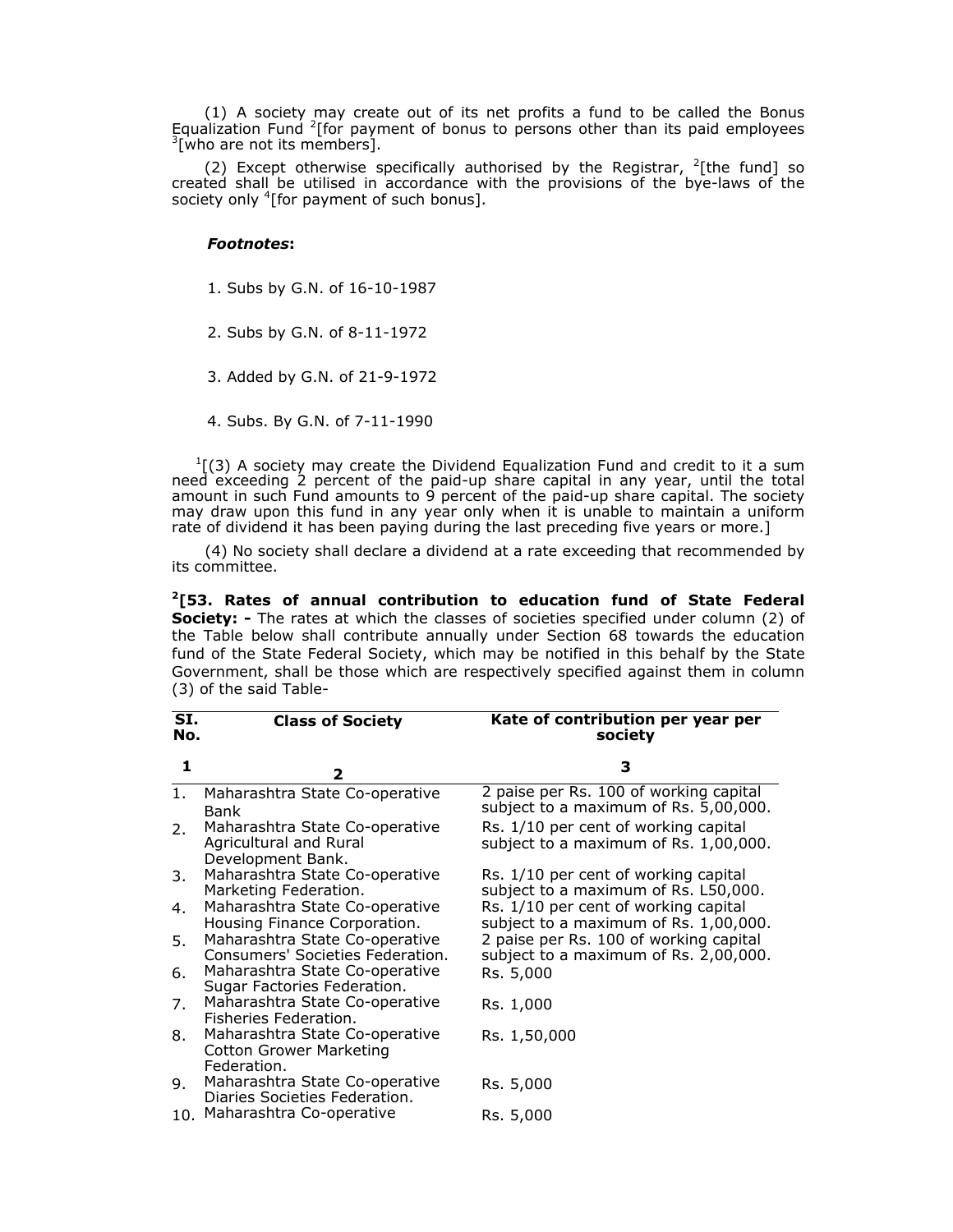Spinning Mills Federation.

11. Maharashtra State Co-operative Power-looms Societies Federation.

Rs. 2,500

# *Footnotes:*

- 1. Subs, by G.N. of 1**-**8**-**1972.
- 2. Subs, by G.N. of 7-11-1990**.**

| SI. | <b>Class of Society</b>                                                                     |     | Rate of contribution per year per                                                             |
|-----|---------------------------------------------------------------------------------------------|-----|-----------------------------------------------------------------------------------------------|
| No. |                                                                                             |     | society                                                                                       |
| 1   | 2                                                                                           |     | 3                                                                                             |
| 12. | Maharashtra State Co-operative<br>Textile Corporation.                                      |     | Rs. 1,000                                                                                     |
| 13. | Maharashtra State Co-operative<br>Handloom Societies Federation.                            |     | Rs. 2,500                                                                                     |
| 14. | Maharashtra State Agricultural<br><b>Produce Market Committees</b><br>Federation.           |     | Rs. 1,000                                                                                     |
| 15. | Maharashtra State Co-operative<br><b>Cotton Growers Processing</b><br>Societies Federation. |     | Rs. 2,500                                                                                     |
| 16. | Maharashtra State Co-operative<br>Tribal Development Corporation.                           |     | Rs. 1,000                                                                                     |
| 17. | Maharashtra State Co-operative<br>Tribal Development Corporation.                           |     | Rs. 1,000                                                                                     |
| 18. | Maharashtra State Co-operative<br>Labour Societies Federation.                              |     | Rs. 1,000                                                                                     |
| 19. | Maharashtra State Co-operative<br>Banks Association.                                        |     | Rs. 5,000                                                                                     |
| 20. | Maharashtra State Co-operative Oil<br>Seed Processing Federation.                           |     | Rs. 5,000                                                                                     |
| 21. | Maharashtra State Sugar<br>Industries Development Co-<br>operative Societies.               |     | Rs. 1,000                                                                                     |
| 22. | Maharashtra State Co-operative<br>Engineering Societies.                                    |     | Rs. 5,000                                                                                     |
| 23. | Maharashtra State Co-operative<br>Jangle Kamgar Federation.                                 |     | Rs. 1,000                                                                                     |
| 24. | Co-operative Sugar<br>Factories.                                                            |     | 20 paise per ton of the last year<br>Sugar Cane crushed, subject to<br>maximum of Rs. 75,000. |
| 25. | District Central Co-operative<br>Banks.                                                     |     | a) District Central Co-operative Banks<br>of                                                  |
|     |                                                                                             |     | Ratnagiri, Sindhudurg,<br>Raigad.<br>Chandanpur and Gadchiroli Rs.<br>10,000.                 |
|     |                                                                                             |     | b) The revitalised District Co-operative<br>Banks in the State Rs. 15,000.                    |
|     |                                                                                             |     | c) Other District Central Co-operative<br>Banks in the State Rs. 30,000.                      |
| 26. | Sholapur District Industrial Co-<br>operative Banks.                                        |     | Rs. 15,000                                                                                    |
|     | 27. Urban Co-operative Banks.                                                               |     | (a) Working capital upto Rs. 5 crores<br>Rs. 5,000.                                           |
|     |                                                                                             |     | (b) Working capital of Rs, 5 crores to<br>Rs. 50 crores of Rs. 10,000,                        |
|     |                                                                                             | (C) | Working capital above Rs. 50 crores<br>Rs. 30,000.                                            |
| 28. | Urban Co-operative Credit<br>Societies.                                                     |     | 1/10 per cent of Working Capital,<br>subject to minimum rupees 100 and                        |

maximum of Rs. 5.000.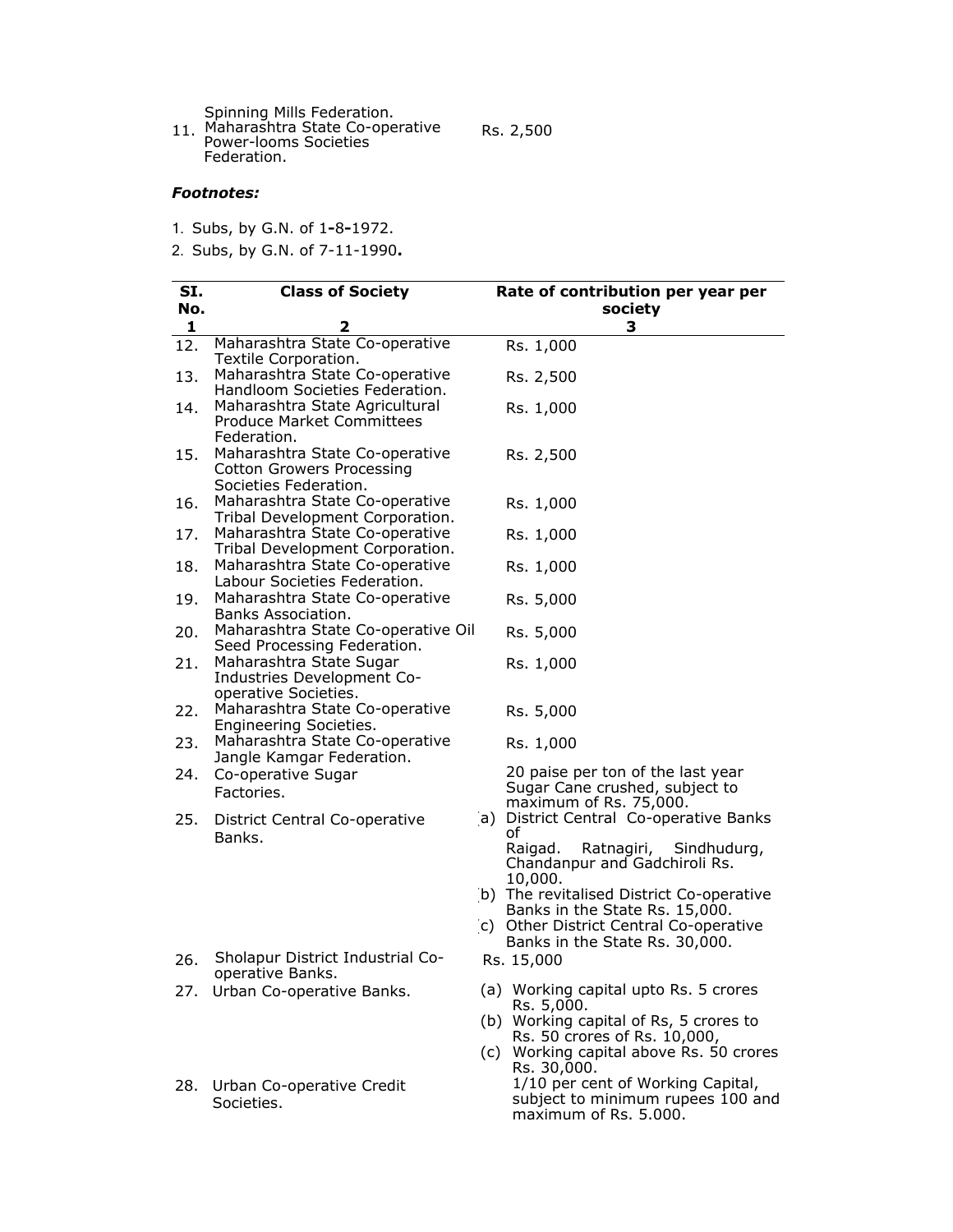- 29. Salary Earners. Factory Workers, Mills Workers. Thrift Fund and Credit Societies.
- 30. District Agro Industrial Serva Seva Co-operative Societies and Purchases and Sale Societies having jurisdiction in one or more Districts.
- 
- 32. Whole-sale Co-operative Consumer Stores.
- 33. Primary Co-operative Consumers Stores.
- 
- 35. Co-operative Ginning and Pressing Societies.
- 

- 37. Milk Co-operative Unions Taluka and District.
- 38. Primary Co-operative Dairy Societies.
- 39. Co-operative Poultry Societies Federation. Rs. 100 Rs. 100
- 40. Co-operative Lift Irrigation Societies.
- 41. Agricultural Processing Cooperative Societies.
- 42. Grain Banks. Rs. 100 43. Piggery and Live Stock Cooperative Societies (including breeding). Rs. 100
- 44. Sugarcane Supply Co-operative Societies. Rs. 500
- 45. Industrial Co-operative Estate. Rs. 100
- 46. Labour Contract Co-operative Societies. Rs. 100
- 47. Forest Labourers Co-operative Societies. Rs. 100 48. Agricultural Non-Credit Co-Rs. 100
- operative Societies.
- 49. Non-Agricultural Non-Credit Societies. Rs. 100

1/10 per cent of Working Capital, subject to maximum Rs. 1,000.

1/10 per cent of Working Capital, subject to maximum of Rs. 20,000.

31. Primary Marketing Societies. 1/10 per cent of Working Capital, subject to maximum of Rs. 2,000. 1/10 per cent of Working Capital, subject to maximum of Rupees 20,000. 2 paise per Rs. 100 of working capital, subject to minimum of Rs. 100 and a maximum of Rs. 2,00,000.

- 34. Co-operative Spinning Mills. (a) Which have not gone in production of
	- Rs. 1,000. (b) Which have gone in production of Rs. 10,000. Rs. 100
- 36. Primary Seva Sahakari Sanstha. (A) Rs. 10 in respect of those which have suffered loss during the previous cooperative year.
	- (B) 1/10 per cent of the Working capital in respect of whose which have earned profit during the previous year subject to maximum of Rs. 1.000. (a) Having collection of 3 lacs liters Milk of previous year Rs. 500. (b) Having collection of 3 to 4 lacs litters Milk of previous year Rs. 1,000. (c) Having collection of 4 to 5 lacs liters Rs. 1.500. (d) Above 5 lacs liters Rs. 2,000. Rs. 100

Rs. 100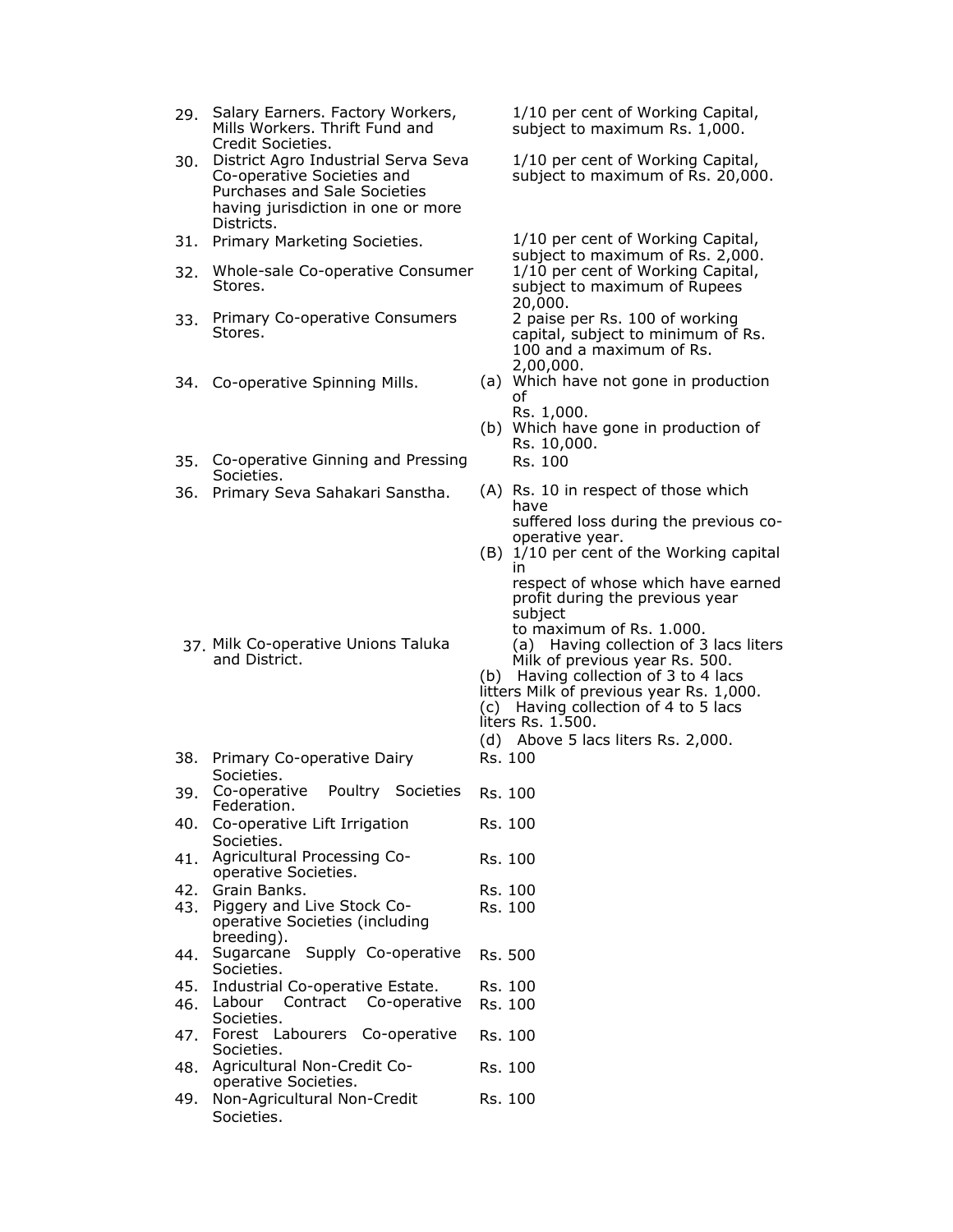| 50.<br>51.<br>52.<br>53. | Co-operative Farming Societies.<br>Co-operative Fisheries.<br>Primary Co-operative Poultry.<br>Vidarbha Premier Co-operative<br>Housing Society. | Rs. 100<br>Rs. 100<br>Rs. 100<br>Rs. 5,000                                                                                                                                |
|--------------------------|--------------------------------------------------------------------------------------------------------------------------------------------------|---------------------------------------------------------------------------------------------------------------------------------------------------------------------------|
| 54.                      | Co-operative Housing Society.                                                                                                                    | Having jurisdiction of Corporation,<br>(a)<br>Nagarpalika and Cantonment Board,<br>per Member Rs. 3.<br>(b) Having jurisdiction of Gram<br>Panchayat<br>Per Member Rs. 2. |
| 55.                      | Vidarbha Co-operative Marketing<br>Societies.                                                                                                    | 1/10 of the Working Capital subject to<br>maximum of Rs. 20,000.                                                                                                          |
|                          | 56. Co-operative Distillery Societies.                                                                                                           | Rs. 5,000                                                                                                                                                                 |
| 57.                      | Mula Pravara Co-operative<br>Electrical Societies Limited<br>Shrirampur District Ahmednagar.                                                     | Rs. 1,000                                                                                                                                                                 |
| 58.                      | Other Societies.                                                                                                                                 | Village and Taluka<br>(a)<br>Rs. 100.<br>jurisdiction                                                                                                                     |
|                          |                                                                                                                                                  | District jurisdiction<br>Rs. 500.<br>(b)                                                                                                                                  |
|                          |                                                                                                                                                  | State jurisdiction<br>Rs. 1,000.1<br>C)                                                                                                                                   |

**1[53A. Rates of annual contribution to Co-operative, State Cadre Employment Fund:-** The rates at which the class or classes of societies or other body corporate specified under column 2 of the Table below shall contribute annually under sub-section (4) of Section 69-A towards the Co-operative State

| SI.<br>No.   | Society, class or classes of<br>societies and other body<br>corporate                                               | Rate of contribution per year per<br>society or body corporate                                                                                                        |
|--------------|---------------------------------------------------------------------------------------------------------------------|-----------------------------------------------------------------------------------------------------------------------------------------------------------------------|
| 1            | 2                                                                                                                   | 3                                                                                                                                                                     |
| $\mathbf{1}$ | Maharashtra State Co-operative<br>Bank Limited (incorporating the<br>Vidarbha Co-operative Bank<br>Limited), Bombay | Rs. 20 lakhs per year.                                                                                                                                                |
| 2            | The Maharashtra State Co-operative<br>Marketing Federation Limited,<br>Bombay.                                      | At 10 paise per Rs. 100 of the annual<br>turnover of the previous Co-operative<br>year.                                                                               |
| 3            | The Maharashtra State Co-operative<br>Land Development Bank Limited,<br>Bombay                                      | Rs. 5 lakhs per year.                                                                                                                                                 |
| 4            | All Co-operative Sugar Factories.                                                                                   | At 25 paise per tonne of sugarcane<br>crushed by the Sugar Factory during the<br>previous Co-operative year.                                                          |
| 5            | All Sugar Factories other than Co-<br>operative Sugar Factories located in<br>the State of Maharashtra.             | At 25 paise per tonne of sugarcane of the<br>members of the Primary Agricultural<br>Credit Societies crushed by the factory<br>during the previous Co-operative year. |
|              | <i><b>Footnotes:</b></i>                                                                                            |                                                                                                                                                                       |

1. Added by G.N of 16-7-1979

| SI.<br>No. | Society, class or classes of<br>societies and other body<br>corporate 2 | Rate of contribution per<br>year per society or body<br>corporate 3          |
|------------|-------------------------------------------------------------------------|------------------------------------------------------------------------------|
|            | (iv) having outstanding<br>agricultural credit business                 | 125 percent of the actual expenditure on<br>the total emoluments paid to the |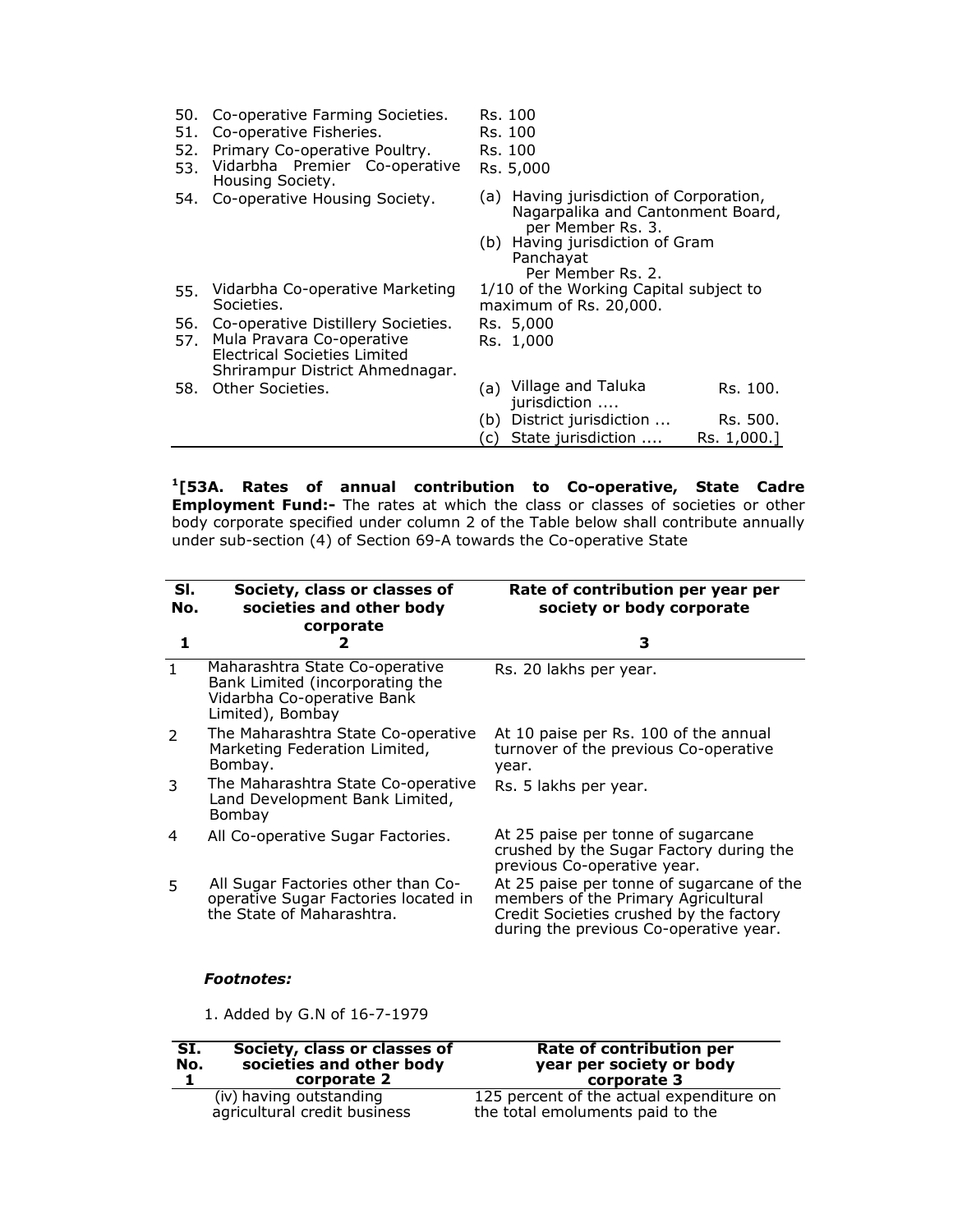| end of the previous Co-operative<br>operative year or 2 percent of the<br>outstandings of the agricultural credit<br>year.<br>business as at the end of the previous<br>Co-operative year whichever is less. |  |
|--------------------------------------------------------------------------------------------------------------------------------------------------------------------------------------------------------------|--|
|--------------------------------------------------------------------------------------------------------------------------------------------------------------------------------------------------------------|--|

<sup>1</sup>**53B. Manner of contributions to be made under the Rule 53A:- (1) The Apex society** which has been notified by the State Government under subsection (3) of Section 69-A shall open an account in the name of the "Co-operative State Cadre Employment Fund" established by it in the Maharashtra State Co-operative Bank Limited, Bombay and also in every District Central Co-operative Bank, excluding the Bombay District Central Co-operative Bank.

 (2) The amount of annual contribution payable under Rule 53-A by the Maharashtra State Co-operative Bank Limited, Bombay, and the Maharashtra State Co-operative Development Bank Limited, Bombay for every Co-operative year shall be paid by them before the 30th day of September of the next following co-operative year by crediting the amount of contribution into the "Co-operative State Cadre Employment Fund" account opened under sub-rule (1) in the Maharashtra State Cooperative Bank Limited, Bombay.

(3) The auditor of—

(a) the Maharashtra State Co-operative Marketing Federation Limited, Bombay

(b) every District Central Co-operative Bank (other than the Bombay District Central Co-operative Bank Limited and the Ahmednagar Urban District Central Cooperative Bank Limited. Ahmednagar.

(c) every co-operative sugar factory, and

(d) every Primary Co-operative Marketing Society dealing in fertilisers, seeds, agricultural implements or sale of agricultural produce, shall certify the amount of the annual contribution payable by them under Rule 53-A, and send the certificate, in the case of the Maharashtra State Co-operative Marketing Federation, to the State Level Caderisation Committee and in any other case, to the relevant Central Society. The certificate in respect of every co-operative year shall be sent before the 15th day of August of the next following co-operative year.

(4) The Director of Sugar, Maharashtra State, shall certify the amount of annual contribution payable under Rule 53-A by every sugar factory (other than a cooperative sugar factory) and send the certificate tc the relevant Central Society. The certificate in respect of every co-operative year shall be sent before 15th day of August of the next following co-operative year.

#### *Footnotes:*

1. Ins. By G.N. of 3-9-1979

(5) Within fifteen days from the date of receipt of a certificate sent under subrule (3) or (4), the State Level Caderisation Committee or, as the case may be, the relevant Central Society, shall serve a notice of demand for payment of the contribution mentioned in the certificate on the Maharashtra State Co-operative Marketing Federation or, as the case may be, a society or a sugar factory (other than a co-operative sugar factory by which it is payable.

(6) On receipt of the notice of demand under sub-rule (5) the Maharashtra State Co-operative Marketing Federation, every society and every sugar factory (other than a co-operative sugar factory) shall pay the amount of contribution payable by them for any co-operative year before the 30th day of September of the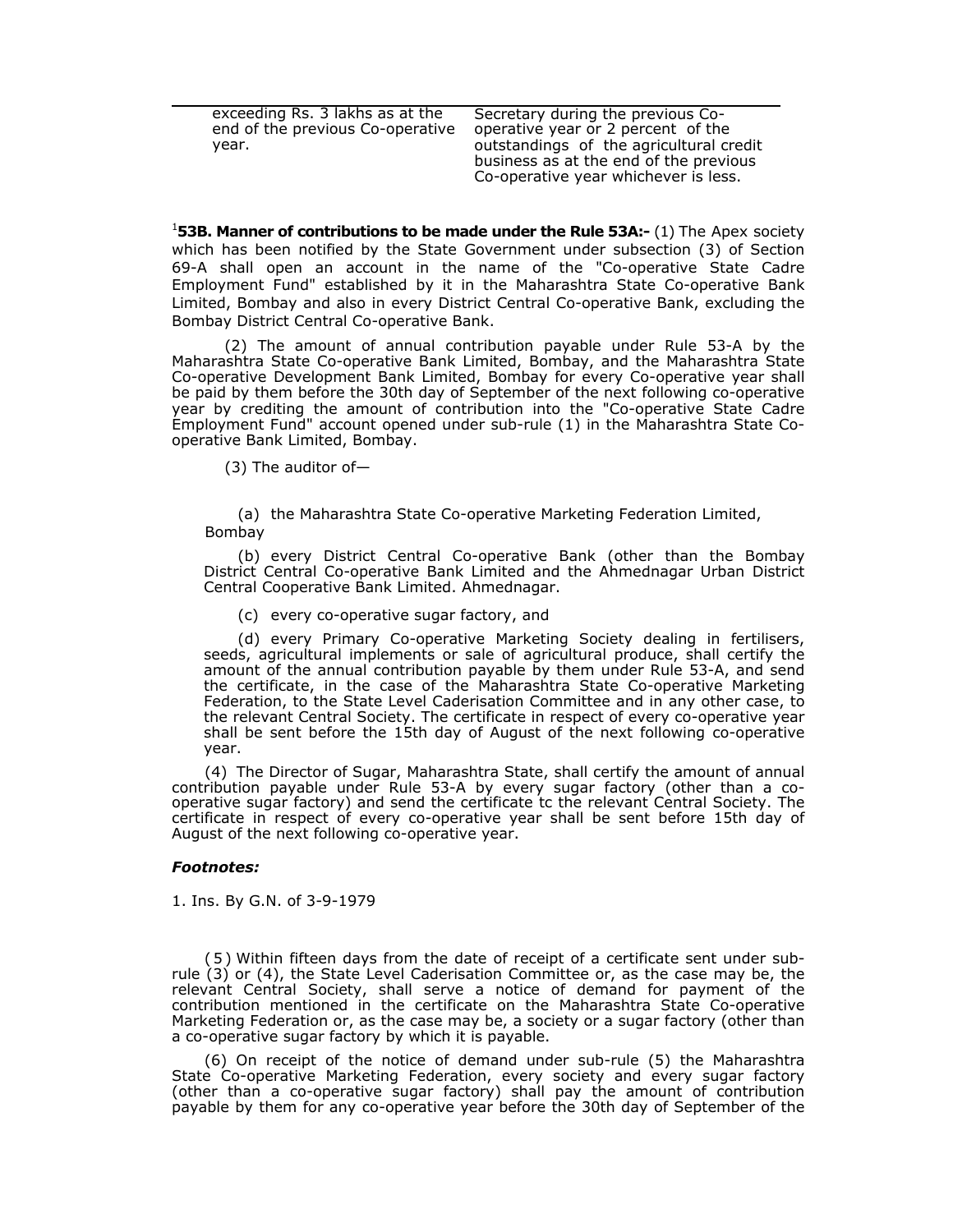next following co-operative year. Such contribution shall, in the case of the Maharashtra State Co-operative Marketing Federation Limited, Bombay, be paid into the "Co-operative State Cadre Employment Fund" account in the Maharashtra State Co-operative Bank Limited Bombay and in other cases, into the "Co-operative State Cadre Employment Fund" account in the District Central Co-operative Bank in the District in which the society making the contribution operates or the sugar factory (other than co-operative sugar factory) making such contribution is situated.

(7) Before the 15th day of August next following the end of each co-operative year, every Primary Agricultural Credit Society shall furnish to the relevant Central Society such information as may be necessary for it to assess the amount of contribution payable for that year by the Primary Agricultural Credit Society under Rule 53-A. On receipt of such information, the relevant Central society shall scrutinise it, determine the amount of contribution payable by the Primary Agricultural Credit Society and shall, before the 15th day of September next following the end of the said co-operative year, serve a notice of demand on the Primary Agricultural Credit Society for payment of the amount of contribution to be determined. The relevant Central society shall also, before that date, furnish to the District Central Co-operative Bank of the District in which the Primary Agricultural Credit Societies furnishing the information operate, a statement indicating the name of each Primary Agricultural Credit Society, the rate of annual contribution payable by it under rule 53-A, the amount of contribution determined and the amount of arrears of contribution if any, which has remained to be paid by each Primary Agricultural Credit Society. On the service of a notice of demand, the Primary Agricultural Credit Society shall, before the 31st day of December next following the end of the aforementioned co-operative year, pay the amount of contribution payable by it for that year into the "Co-operative State Cadre Employment Fund" account in the District Central Co-operative Bank in the District in which such society operates.

(8) Where any society (including the Primary Agricultural Credit Society and the Co-ope- ative Sugar Factory) which has received any loan from any District Central Cooperative Bank or the Maharashtra State Co-operative Bank pays to that Bank any amount towards payment of interest on such loan, or repayment of such loan, or where any such amount is received by the District Central Co-operative Bank or the Maharashtra State Co-operative Bank on behalf of any such society or sugar factory from any other agency, and the District Central Co-operative Bank or the Maharashtra State Co-operative Bank is satisfied after consulting the relevant Central Society that there are any arrears of annual contributions payable by such society or sugar factory as per demand notice served on it, then the District Central Co-operative Bank or the Maharashtra State Co-operative Bank, as

the case may be, shall in accordance with the procedure laid down from time to time, by the State Level Caderisation Committee and after obtaining the consent of such society or sugar factory to do so, first credit to the "Co-operative State Cadre Employment Fund", such amount as may be necessary to recover the arrears and adjust the rem lining balance, if any, towards payment of interest on such loan or as the case may be, repayment on such loan. Whenever the District Central Cooperative Bank or the Maharashtra State Co-operative Bank so credits any amount to the said Fund, it shall send advice to such credit to the society or as the case may be, Co-operative Sugar Factory and also the relevant Central Society.

(9) Notwithstanding anything contained in sub-rules  $(2)$ ,  $(3)$ .  $(4)$ ,  $(6)$  and  $(7)$ —

(a) the certificate to be sent by the auditor under sub-rule (3) and the certificate to be sent by the Director of Sugar, Maharashtra State under sub-rule (4) for the co-operative years 1977-78 and 1978-79 shall be sent by them before the 15th day of September 1979;

(b) the information to be furnished by the Primary Agricultural Credit Society under sub-rule (7) in respect of the Co-operative years 1977-78 and 1978-79 shall be furnished by it before the 15th September 1979;

(c) the notice of demand for payment of the amount of contribution payable by any society (including the Primary Agricultural Credit Society) or sugar factory for the co-operative years 1977-78 and 1978-79 shall be served on it before the 30th day of September 1979;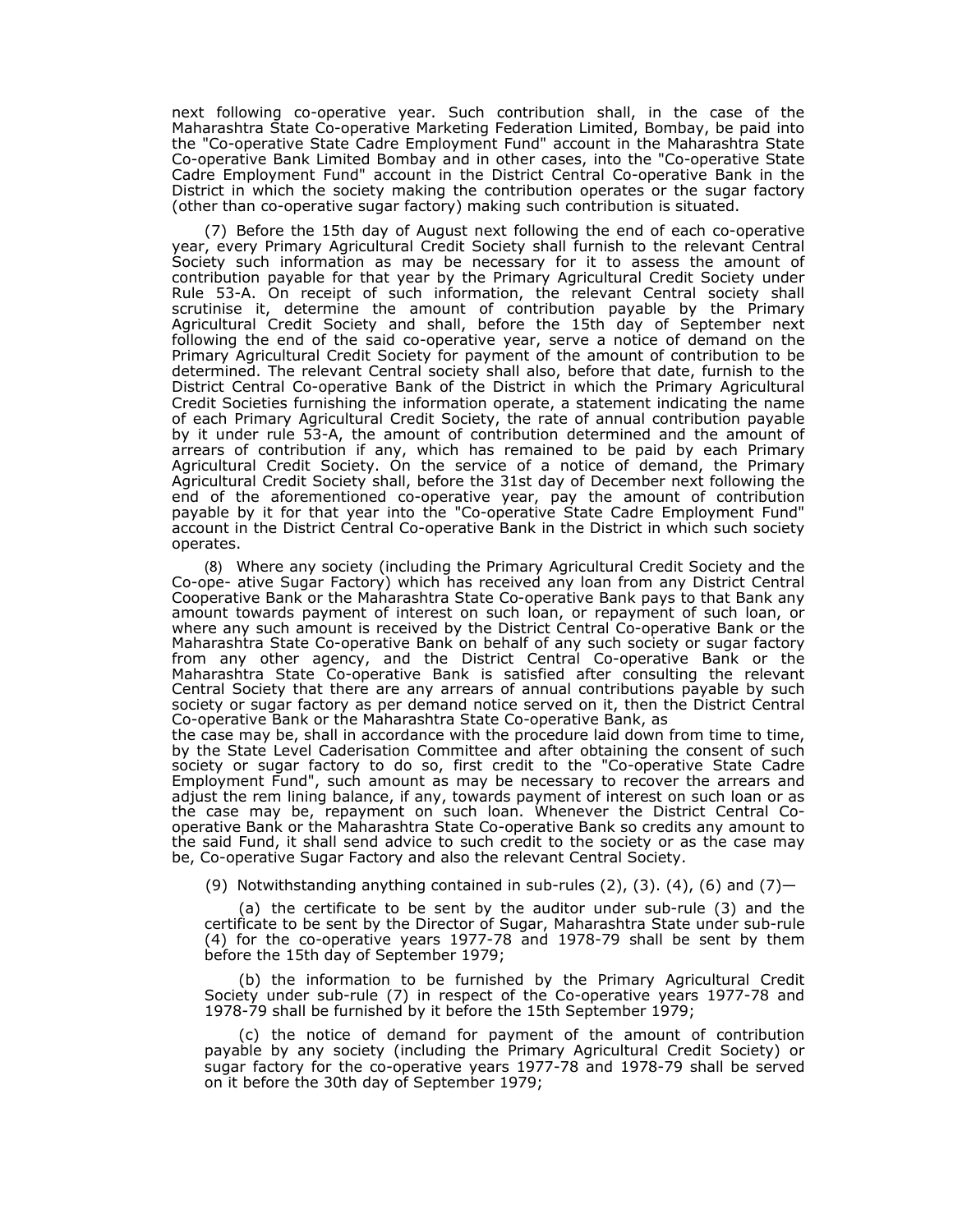(d) the amount of contribution payable by any society (including the Primary Agricultural Credit Society) or sugar factory for the Co-operative years 1977-78 and 1978-79 shall be paid by it before the 31st day of October 1979 and the 31st day of December 1979, respectively.

(10) The relevant Central Society shall maintain books of accounts of the annual contributions due from each society which operates in the area of its operation and each sugar factory situated in that area. The State Level Caderisation Committee shall maintain books of accounts of the annual contributions due from the Maharashtra State Co-operative Bank Limited (incorporating the Vidarbha Cooperative Bank Limited), Bombay the Maharashtra State Co-operative Marketing Federation Limited, Bombay and the Maharashtra State Co-operative Land Development Bank Limited, Bombay. Every such book of accounts shall contain the following particulars, namely—

(i) the society or the sugar factory from which the annual contribution is due,

(ii) the amount of annual contribution collected from such society or sugar factory,

(iii) the balance of arrears of the annual contribution payable by such society or sugar factory or the excess amount paid by it.

(11) A periodical statement of accounts of the moneys credited into the "Cooperative State Cadre Employment Fund" accounts with each District Central Cooperative Bank shall be sent by that Bank to the relevant Central Society at such intervals as may be determined by the State Level Caderisation Committee. The statement so received shall be forwarded by the relevant Central Society to the State Level Caderisation Committee after due scrutiny.

(12) Where any society or sugar factory fails to pay the annual contribution as provided in the preceding sub-rules, the State Level Caderisation Committee, in the case of the Maharashtra State Co-operative Bank Limited (incorporating the Vidarbha Co-operative Bank Limited), Bombay the Maharashtra State Co-operative Marketing Federation Limited, Bombay and the Maharashtra State Co-operative Land Development Bank Limited, Bombay and the relevant Central Society in the case of other societies and sugar factories, shall communicate the name of the defaulting society or sugar factory to the Registrar for taking action under sub-section (5) of Section 69-A.

#### **Explanation: —**

For the purpose of this rule—

(a) "Central Society" means a society notified by the Government of Maharashtra to be a Central Society under Section 69-A;

(b) "relevant Central Society" in relation to any society or sugar factory means the Central Society in the area of operation of which any such society operates or any sugar factory is situated.

(c) "State Level Caderisation Committee" means a committee appointed as such by the Government of Maharashtra.

**54. Utilisation and investment of reserve fund:-** (1) A society shall, in addition to the modes specified in clauses (a) to (d) of Section 70, invest or deposit its reserve fund in any one or more of the following permitted modes namely—

(i) In the case of Primary Societies in the Central Financing Agencies,

(ii) In the case of Central Co-operative Banks and Urban Banks in the State Cooperative Bank.

(iii) In debentures issued by the Apex Land Development Bank or in Government loans, or

(iv) In any immovable property specified by the Registrar by a general or special order:

Provided that, in the case of a society whose reserve fund is equal to or more than its paid-up share capital, the Registrar may, by general or special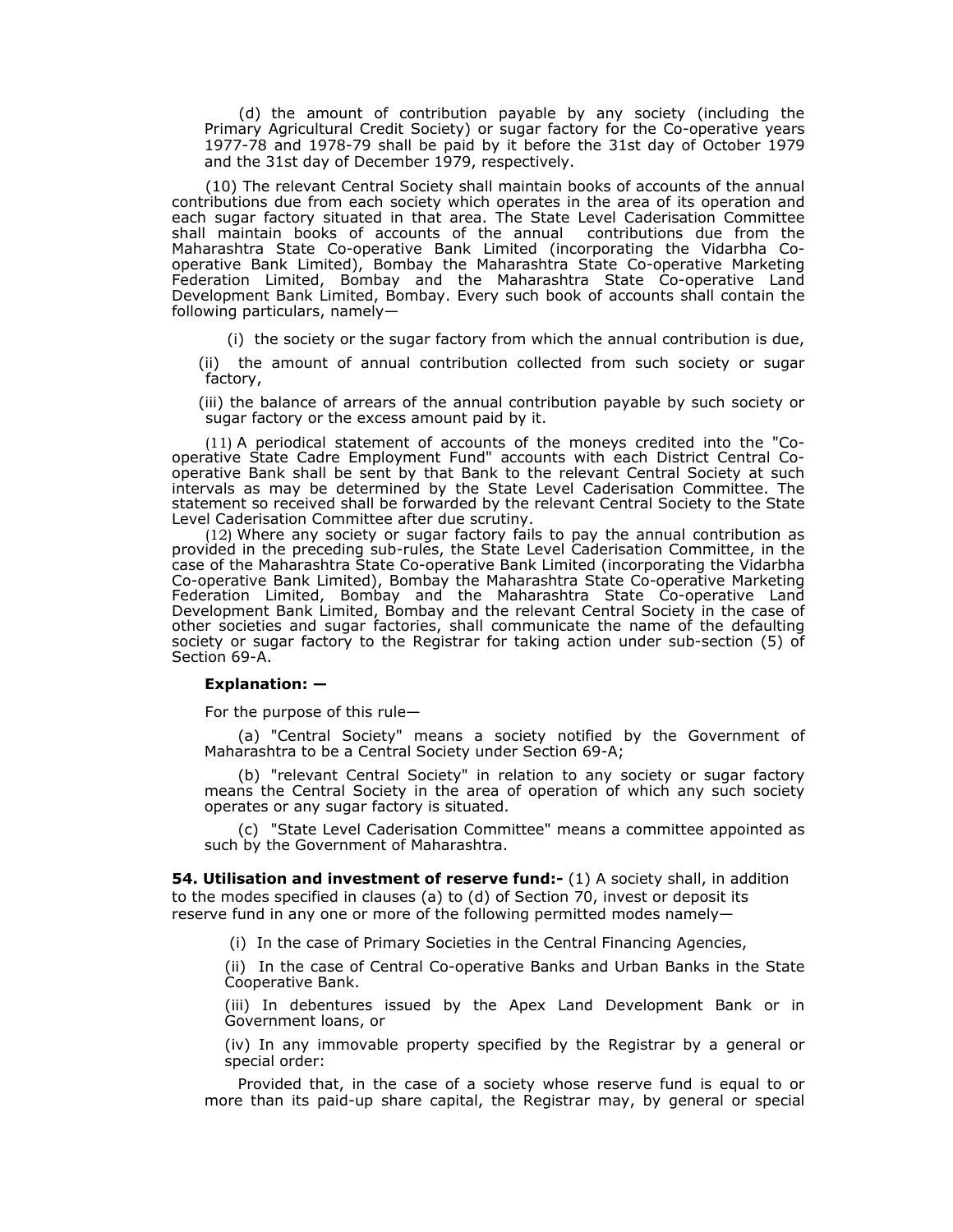order, permit that society to invest that portion of the reserve fund which is in excess of its paid-up share capital, or a portion thereof, in its business :

Provided further that, in the case of Central Co-operative Banks and the State Co-operative Bank, the Registrar may, by general or special order, authorise such Banks to invest fifty per cent of their reserve fund in their business.

(2) No society whose, reserve fund has been separately invested or deposited shall draw upon, pledge or otherwise employ such fund except with the sanction of the Registrar previously obtained in writing.

(3) In the case of a society constituted with the object of co-operative housing on a co-partnership basis, the reserve fund may be utilised for expenditure on the maintenance, repair, and renewal of buildings of society.

(4) In the case of a processing society the reserve fund may be utilised in the acquisition, purchase or construction of lands, buildings and machinery.

**55. Investment of other funds:-** (1) A society may invest any of its funds (other than the reserve fund) in any of the modes specified in Section 70 when such funds are not utilised for the business of the society.

#### **Explanation: —**

For the purpose of this sub-rule, "business of society" shall include any investment made by the society in immovable property with the prior sanction of the Registrar in the process of recovery of the society's normal dues or for the purpose of construction of building or buildings for its own use.

(2) The Registrar may, in the case of any society or class of societies, specify by a special or general order the maximum amounts to be invested in any class or classes of securities.

(3) Every society which has invested an amount not less than 10 per cent of its working capital in securities shall be required to constitute an investment fluctuation fund. The Registrar may direct that a specified per cent of the net profits every year shall be credited to the investment fluctuation fund until, in his opinion, the amount of the funds is adequate to cover anticipated losses arising out of the disposal of securities.

 $1(4)$  Proportion of paid-up share capital of the investing society or a class of society, shall be determined by the Registrar by special or general order, from time to time, for investment in the shares or security bonds or debentures issued by any other society. While determining such proportion, the Registrar may impose such conditions as he may deem fit.

(5) When any society or societies have been permitted to enter into collaboration as provided under sub-section (I) of Section 20A, if it is necessary to invest the funds of the society or societies in such collaboration, the Registrar may, in addition to any general or special order of the State Government as specified in clause (e) of Section 70, impose such additional conditions as may be necessary in the interest of the society :

Provided that, the Registrar may for ensuring the safety of the funds of the society or societies invested in such collaboration for beneficial utilisation of the funds in furtherance of the objects may be regulated to the extent and manner of such investment from time to time.]

**56. Maintenance and administration of provident fund:-** A society which has established a provident fund for its employees under Section 71 shall, with the previous approval of the Registrar, frame regulations for the maintenance and utilisation of the provident fund for its employees. Among other matters, such regulations shall provide for the following—

(i) amount (not exceeding ten per cent of the employees salary) of contribution to be deducted from the employees\* salary;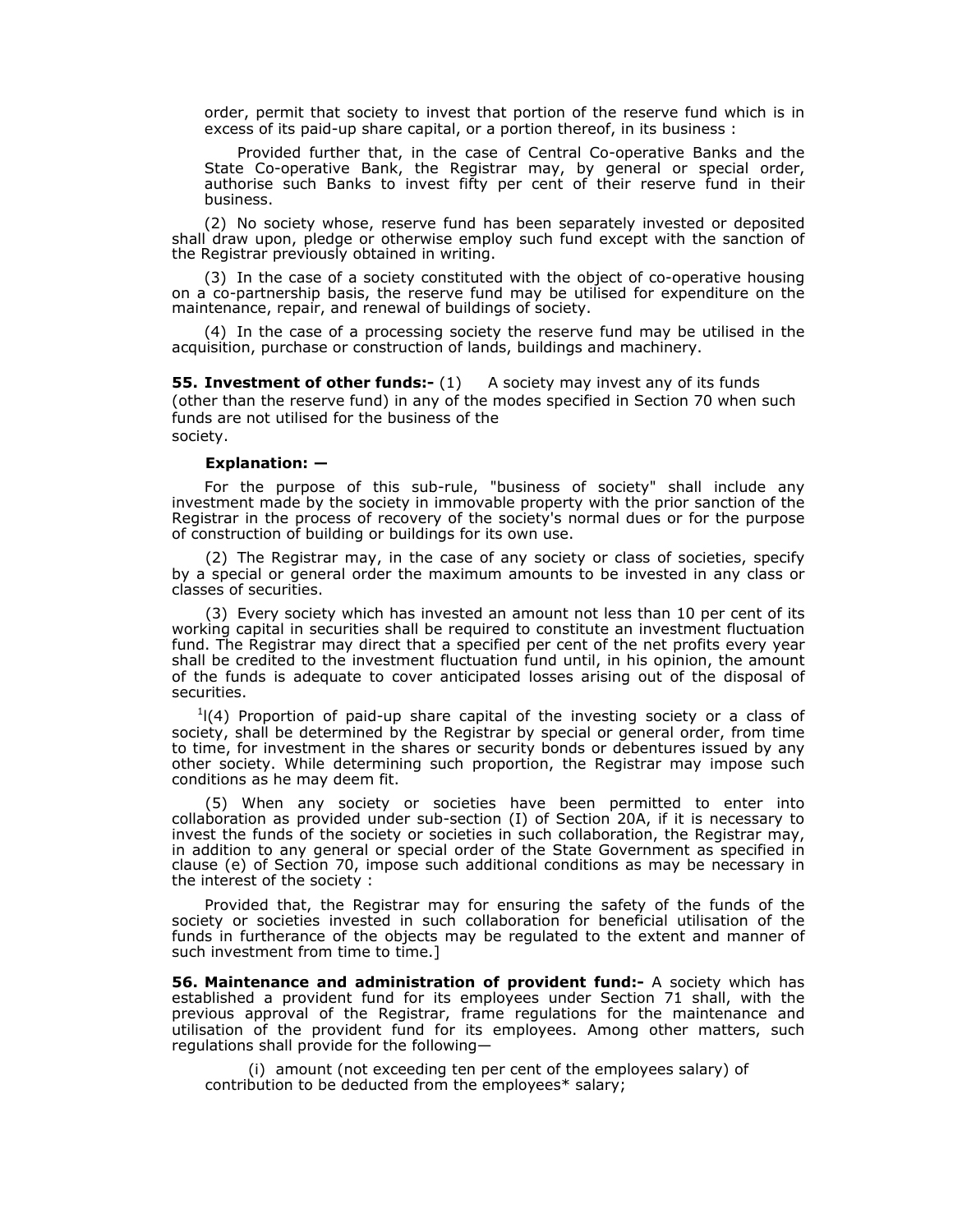(ii) the rate of contribution (not exceeding the annual contribution made by the employee) to be made by the society;

> (iii) advances which may be made against the security of the provident fund;

(iv) refund of employees' contribution and contribution made by the society;

(v) mode of investment of the provident fund and payment of interest thereon.

### *Footnotes:*

1. Ins. by G.N. of 16-10-1987.

## **1[(Chapter VA**

## **Election to Notified Societies, Etc.**

**56A. Manner of election to notified Societies:-** (i) The elections of the societies notified by the State Government under Section 73-IC, shall be held or cause to be held by the Registrar through the machinery created for this purpose in the manner as specified, hereunder, namely :-

(a) The Registrar may appoint any officer, not below the rank of an Additional Registrar of Co-operative Societies, as the Chief Election Officer for the State, who shall be subordinate to the Registrar and accountable to him for the purpose of such elections. He shall work under the general guidance of the Registrar of Co-operative Societies.

(b) The Chief Election Officer shall have powers to appoint one or more officers along with their jurisdiction as District Election Officer, who shall not be below the rank of an Assistant Registrar of Co-operative Societies or the Special Auditor, Class-II.

(c) The Chief Election Officer shall have powers to appoint such additional staff as he deems necessary to assist him and the District Election Officer.

(d) The Chief Election Officer shall have powers of general guidance, superintendence and control over the District Election Officers and the staff appointed under the foregoing sub-clauses of these rules. The District Election Officer and the staff so appointed shall be subordinate to the Chief Election Officer and shall be accountable to him for the purpose of elections.

(e) The District Election Officer, shall be responsible for holding the election, of all the notified societies, the headquarters of which are situated in his jurisdiction.

(f) For holding the elections of notified societies, the Registrar or the Chief Election Officer or the District E'ection Officer, as the case may be shall have the following powers, namely :-

(i) To appoint any officer of the State Government, Zilla Parishad, any Local Body, any Co-operative Society or Agricultural Produce Market Committee, having establishment in that district, on any post with such designation and duties for the purpose of holding the elections,

(ii) It shall be obligatory on every officer or employee, so appointed to, perform the duties assigned on him, failing which, he shall be liable for prosecution for having committed contempt of the lawful authority of the public servant within the meaning of Chapter 10 of Indian Penal Code.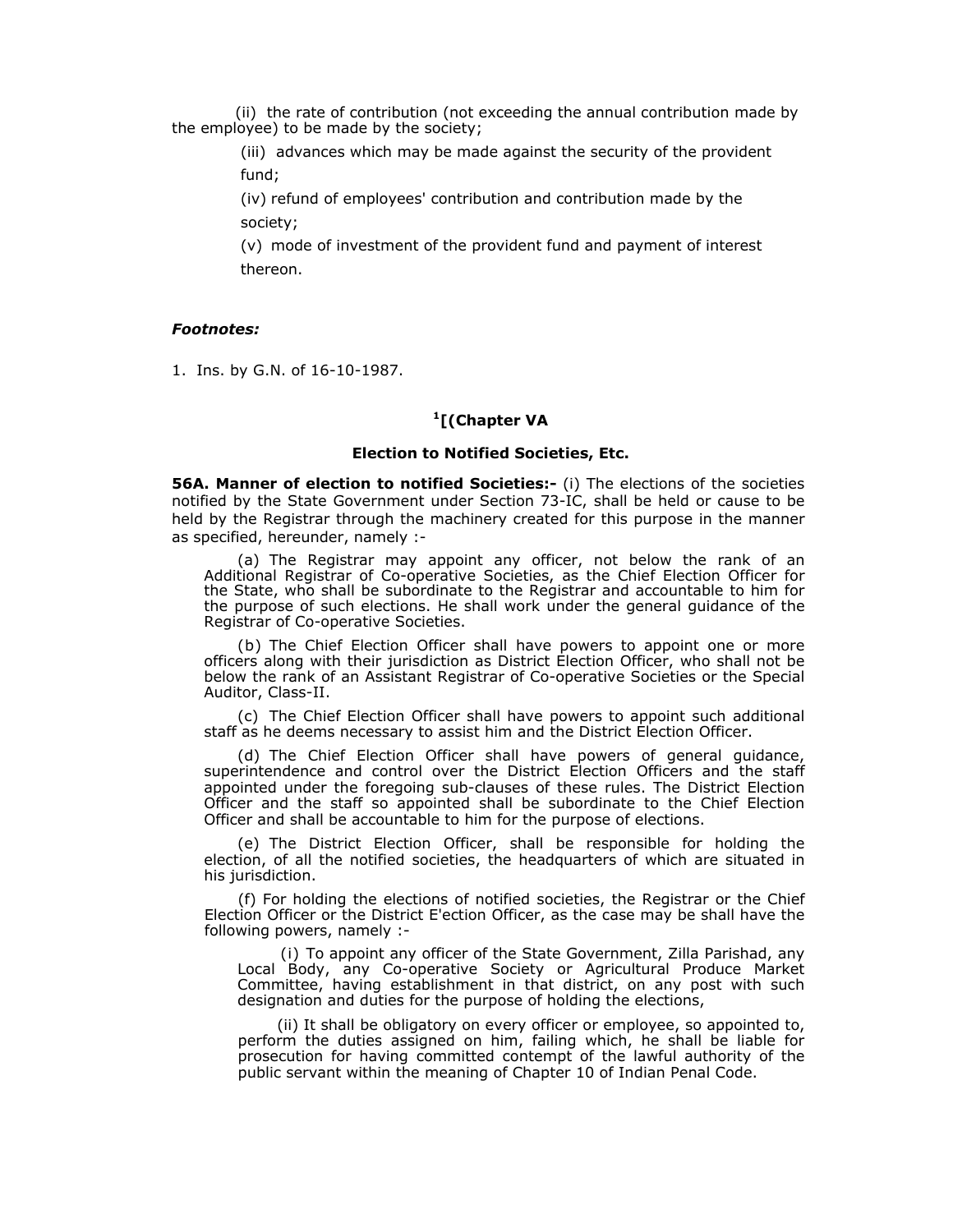[iii) To requisition any premises, vehicles or any other material required for holding the election, from any co-operative societies as he may deem necessary.

(iv) On service of such requisition, it shall be obligatory on the authority to whom such requisition is made, to forthwith hand over the possession of premises, vehicles or any other material, as the case may be, to the requisitioning authority or any person authorised by him in that behalf.

(g) (i) The Registrar shall be competent to create a fund called the Notified Co-operative Societies Election Fund', as he deems fit by a special or general order.

## *Footnotes:*

1. Ins. by G. N. of 16-10-1987.

(ii) The expenses for holding of any elections to the notified society, including payment of travelling allowances, daily allowance and other remuneration, if any, to the persons appointed to exercise the powers and perform the duties in respect of election, shall be borne by the notified society concerned. For this purpose, the Registrar or the Chief Election Officer or the District Election Officer may call upon a notified society to deposit in the Notified Co-operative Societies Election Fund, such amount as he considers necessary for the conduct of elections, within such period as may be directed by the Registrar :

Provided that, it shall be competent for the Registrar to exempt any notified society or class of notified societies from depositing in full or in part, having regard to the financial position of such society or class of societies, as the case may be.

(iii) If the expenditure exceeds the amount deposited, the Registrar or the Chief Election Officer or the District Election Officer shall call upon the notified society to pay the excess amount as specified by him within eight days from the receipt of directions from him and the society shall comply with such directions.

(iv) On failure of the notified society to deposit the amount or to pay the excess amount as aforesaid, the Registrar, the Chief Election Officer or the District Election Officer may issue a certificate for recovery of amount due, together with interest thereon at the rate of 15% per annum from the society. On issue of such certificate, the amount shall be recovered as arrears of land revenue.

(2) The Registrar shall maintain a register in Form M-1 in his office showing the names of the notified societies with details thereof.

(3) The Chief Executive of the notified society shall deliver a report in Form M-2 to the Registrar on or before 30th September of the preceding calendar year in which the term of office of the Managing Committee of such society expires :

Provided that, if the Chief Executive of the notified society fails to report in time the Registrar shall proceed to enlist the name of such society or societies for the purpose of aforesaid sub-rule on the basis of information available in the register and such enlisting of names shall be prima facie evidence that the election of the society is due to be held in the succeeding co-operative year, unless proved to the contrary.

(4) On receipt of report or otherwise, the Registrar shall publish, on or before 15<sup>th</sup> October a list of societies in his office and in the office of the District Election Officer, of which elections of the committee are to be held in the succeeding year.

**56B. Provisional list of voters:-** <sup>1</sup>(I) A provisional list of voters shall be prepared by every notified society in the year in which the election of such society is due to be held. The persons who have completed minimum two years as members from the date of their, enrollment; shall be included in the provisional list. If different constituencies are provided in the bye-laws, the names of voters shall be arranged constituency-wise as laid down in the bye-laws.)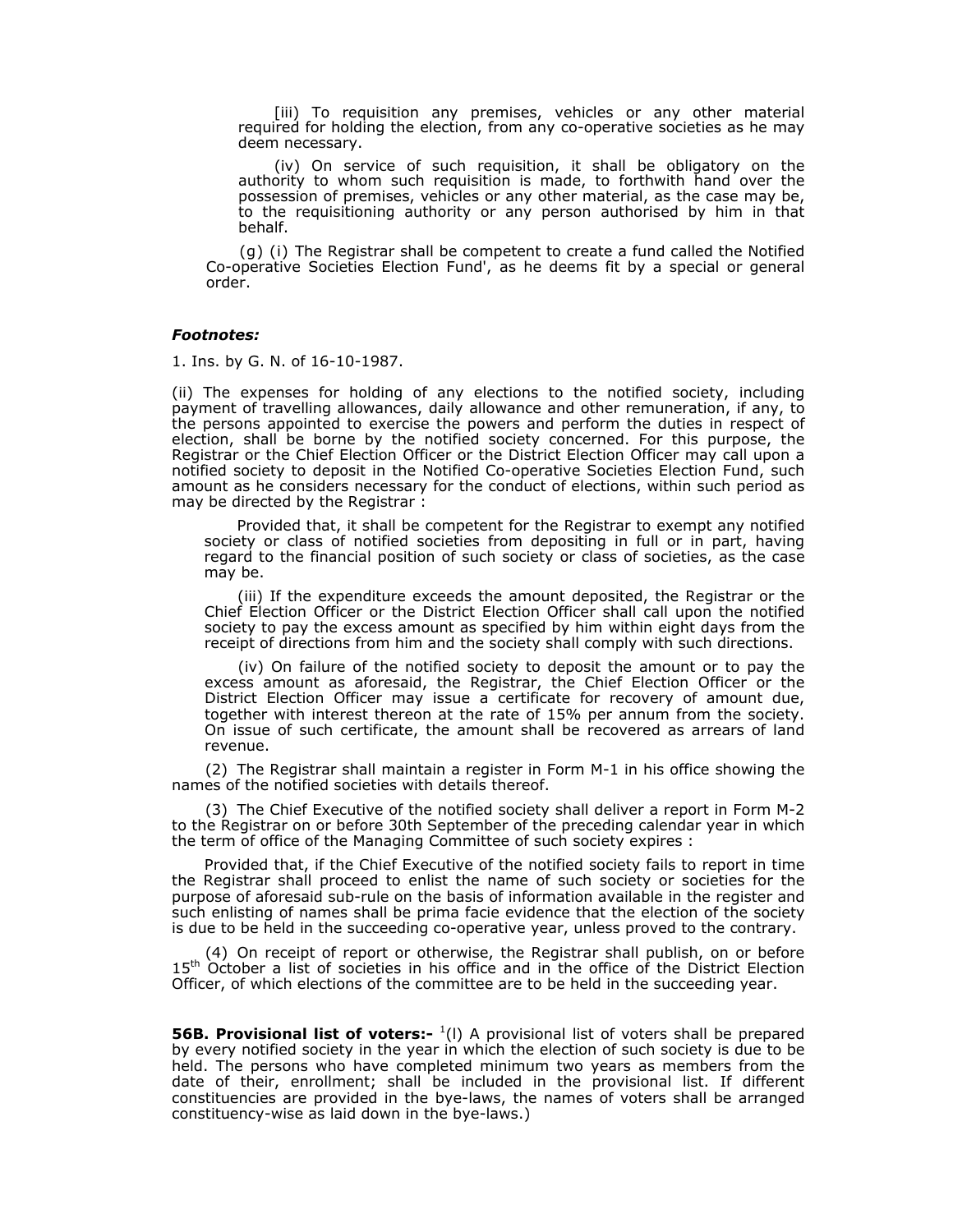(2) Four copies of the authenticated provisional lists of voters shall be delivered by the Chief Executive of the society to the Registrar, 120 days before the date of expiry of the term of Committee. Copies of such lists shall be displayed on the notice board of the society. The District Election Officer and the Registrar shall, within 15 days from its receipt, call for inviting claims and objections from the members of the society.

(3) If any Chief Executive Officer fails to deliver copies of the provisional lists of voters to the Registrar on or before the due date, the Registrar shall himself or through any persons authorised by him in this behalf, prepare such provisional list of voters and the expenditure incurred therefor shall be recovered from the Chief Executive Officer or other persons responsible therefor, as arrears of land revenue.

(4) In the event of the Registrar taking action under the last preceding subrule, he shall also cause copies of the provisional list of voters to be displayed on his notice board and on the notice board of the District Election Officer and of the society within ten days from the date of receipt of such list from the society for inviting claims and objections from the members of the society,

**56C. Particulars to be included in the provisional list of voters:-** (1) The provisional list of voters in case of individual shareholders, shall contain the name, father's or husband's name, surname, if any, with address recorded in the register of members in Form M-l of every person entitled to be registered as voter with such other particulars as may be necessary to identify him.

(2) Where a society is the member of a notified society, the notified society shall call for the name of representative duly authorised to vote at the election on behalf of the affiliated society, so as to reach it by 150 days prior to the date of expiry of term of office of the Committee.

(3) While communicating the name of the representative to the notified society the affiliated society shall enclose a copy of the resolution of the society or its committee as provided under the bye-laws, where the representative is so authorised. The notified society shall nclude in the list of voters the name of all such representatives as have been communicated to it before the date fixed for publication of the provisional list. In addition to the names representatives, the list shall contain the name of the affiliated societies, their registration numbers and addresses with names of the constituency, if any, to which they belong.

### *Footnotes:*

1 Subs, by G. N. of 18-2-2002

**56D. Claims and objections to the provisional list of voters, and the final list of voters:-** (1) When any provisional list of voters is published for inviting claims and objections, any omission or error in respect of name or address or other particulars in the list may be brought to the notice of the Registrar in writing by any member of the society concerned who is a voter or any representative authorised to vote' on behalf of such society during office hours within 15 days from the date of publication of the provisional list of voters.

(2) The Registrar shall, after making such enquiries as deemed necessary in this behalf, consider each claim or objection, and give his decision thereon in writing to the persons concerned within 10 days from the last date prescriiSed-for receiving the claims and objections and the list shall be conclusively final voters list.

(3) The copies of final list of voters shall be displayed on the notice board of the Registrar and on the notice board of the office of the District Election Officer and that of the society at least seven days before the declaration of the election programme and in no case later them fifteen days from the finalisation or claims and objections.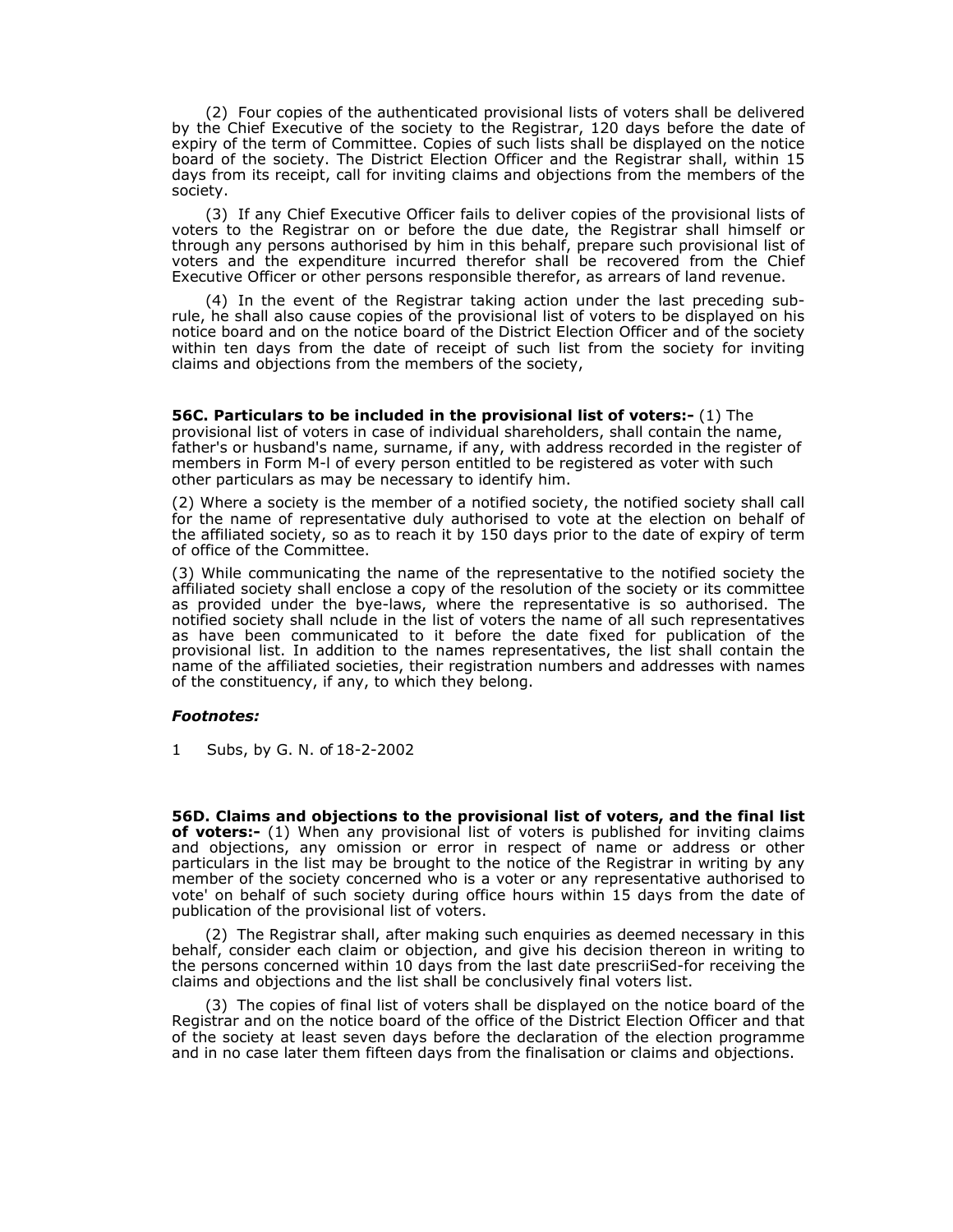**56E. Appointment of Returning Officers, Assistant Returning Officers and such other Officers required to conduct the elections:-** The Registrar or the Chief Election Officer or the District Election Officer shall, whenever necessary, appoint the Returning Officer and may also appoint one or more persons to be called as the Assistant Returning Officer to assist the Returning Officer in the performance of his functions:

Provided that, in case where no other person is appointed as Returning Officer, the District Election Officer himself shall be deemed to be the Returning Office and shall perform all the functions of the Returning Officer under these rules. Every Assistant Returning Officer, shall, subject to the control of the Returning Officer, be competent to perform all or any of the functions of the Returning Officer provided that, no Assistant Returning Officer shall perform any of the functions of the Returning Officer which relate to the scrutiny of nominations unless the Returning Officer is unavoidably prevented from performing the said function.

**56F. General duty of Returning Officer:-** It shall be the general duty of the Returning Officer at any election to do all such act and things as may be necessary for effectually conducting the election in the manner provided in these rules and byelaws of the notified society or societies.

**56G. Polling stations:-** The Returning Officer shall, if necessary provide a sufficient number of polling stations for any constituency for which election is to be held and shall publish on the notice board or the society and in such other manner as he deems fit, a list showing the polling stations so provided and the polling areas for which they have respectively been provided.

**56.H. Appointment of Presiding Officers and Polling Officers:-** (1) The Returning Officer shall appoint a Presiding Officer for each polling station and such polling Officer or Officers as he thinks necessary, but shall not appoint any person who has been employed by the concerned society or on behalf of, or has been otherwise working for a candidate in or about the election—

Provided that, if a polling Officer is absent from the polling station, the Presiding Officer may appoint any person who is present at the polling station, other than a person who has been employed by the concerned society or on behalf of, or who has been otherwise working for a candidate in or about the election, to be the polling officer during the absence of such officer, and shall inform the Returning Officer accordingly.

(2) A Polling Officer shall, if so directed by the Presiding Officer, perform all or any of the functions of a Presiding-Officer under the Act or these rules and bye-laws made thereunder.

(3) If the Presiding Officer, owing to illness or otherwise or due to unavoidable cause, is absent from the polling station, his unctions shall be performed by such polling officer as has been previously authorised by the Presiding Officer, to perform such functions during his absence.

**56I. General duty of Presiding Officer and Polling Officer:-** It shall be the general duty of the Presiding Officer at a polling station to keep law and order and to see that the poll is fairly taken,

(1) It shall be the duty of the Polling Officers at a polling station to assist the presiding officer for such station in the performance of his functions.

(2) The Presiding Officer, Polling Officer, Returning Officer, Assistant Returning Officers and other persons appointed for any of the purposes of these rules shall work under the general guidance, superintendence and control of the District Election Officer or the Chief Election Officer.

**56J. Appointment of dates etc. for various stages of an election:-** (1) The Returning Officer, with prior approval of the Registrar or the District Election Officer, as the case may be, shall draw and declare a programme of various stages of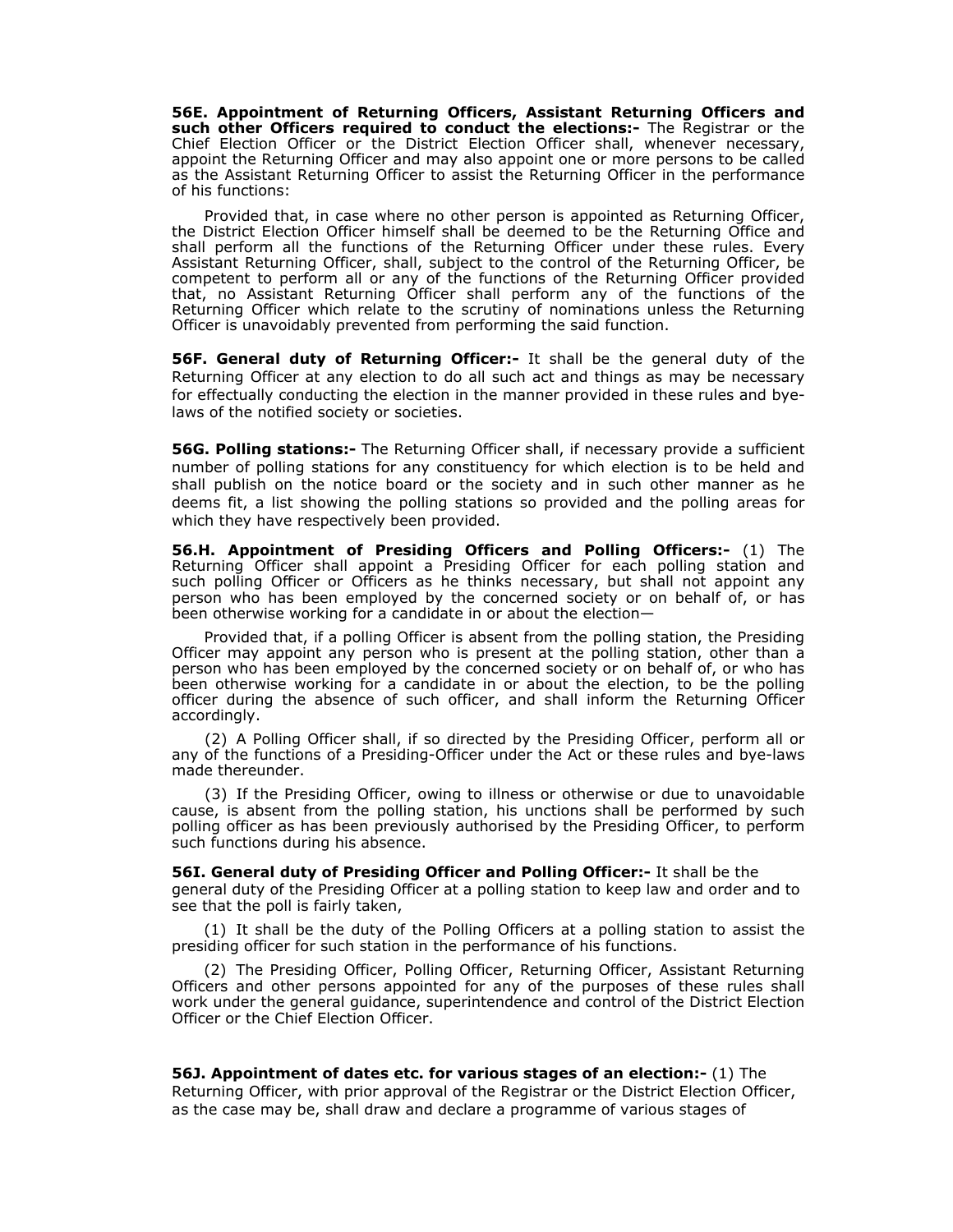election, as indicated hereinbelow not earlier than seven days and not later than fifteen days of the display of final list of voters of the society—

|        | (i) Last date for making nominations.                                                   | 7 days from the date of declaration                                                                                                                                                                   |
|--------|-----------------------------------------------------------------------------------------|-------------------------------------------------------------------------------------------------------------------------------------------------------------------------------------------------------|
|        |                                                                                         | of election programme.                                                                                                                                                                                |
| (ii)   | The date of publication of list of<br>nomination received.                              | As and when received till the last<br>date fixed for making                                                                                                                                           |
| (iii)  | Date of scrutiny of nominations.                                                        | nominations.<br>Next day of the last date for<br>making nominations.                                                                                                                                  |
| (iv)   | Date of publication of list of<br>valid nomination after scrutiny.                      | Next day after the date of<br>completion of scrutiny or where<br>there is an appeal, after the                                                                                                        |
| (v)    | Date by which candidature may<br>be withdrawn.                                          | appeal is decided.<br>2 days from the date of<br>publication of list of valid<br>nominations after scrutiny.                                                                                          |
| (vi)   | Date of publication of final list of<br>contesting candidates                           | The date next succeeding the<br>last day for withdrawal of<br>candidature.                                                                                                                            |
| (vii)  | Date and time during which and<br>the place/places at which the poll<br>shall be taken. | Not earlier than 10 days but not<br>later than 15 days from the date<br>of publication of final list of<br>contesting candidate (time and<br>place to be fix $\wedge$ d by the<br>Returning Officer). |
| (viii) | Date, time and place<br>for counting of votes.                                          | Not later than 3rd day from the<br>date of which the poll shall be<br>taken, (Time and place to be<br>fixed by the Returning Officer).                                                                |
| (ix)   | Date of declaration of<br>results of voting;                                            | Immediately after the counting<br>of votes.                                                                                                                                                           |

### **Explanation: —**

(a) If the date in reckoning dates as specified in the above cases is a public holiday the next succeeding working day shall be fixed for the respective events;

(b) The proportion of polling station to number of voters at each polling station and the place of polling stations shall be fixed in consultation with the notified society concerned. In case the polling stations are spread over either the district, town or village in the District, the Election Officer shall make arrangement to get all the ballot boxes to the office of the Returning Officer or to the registered officer of the societies or to such other safe places as he deems fit.

**56K. Manner of publication of election programme under Rule 56J:-** (1) The Returning Officer shall send a copy of the election programme declared under Rule 56J in Form M-3 to the society either by special messenger or the District Election Officer shall make arrangement to get all the ballot boxes to the office of the Returning Officer or to the registered office of the societies or to such other safe places as he deems fit.

(2) The time during which poll shall be taken should be mentioned in the election programme. The time of poll should not be earlier than 8-00 a.m. and later than 5.00 p.m.

(3) Wherever it is necessary to fix time, date and place for any stage in the election programme, it shall be fixed by the Returning Officer and shall be mentioned in the election programme declared by him.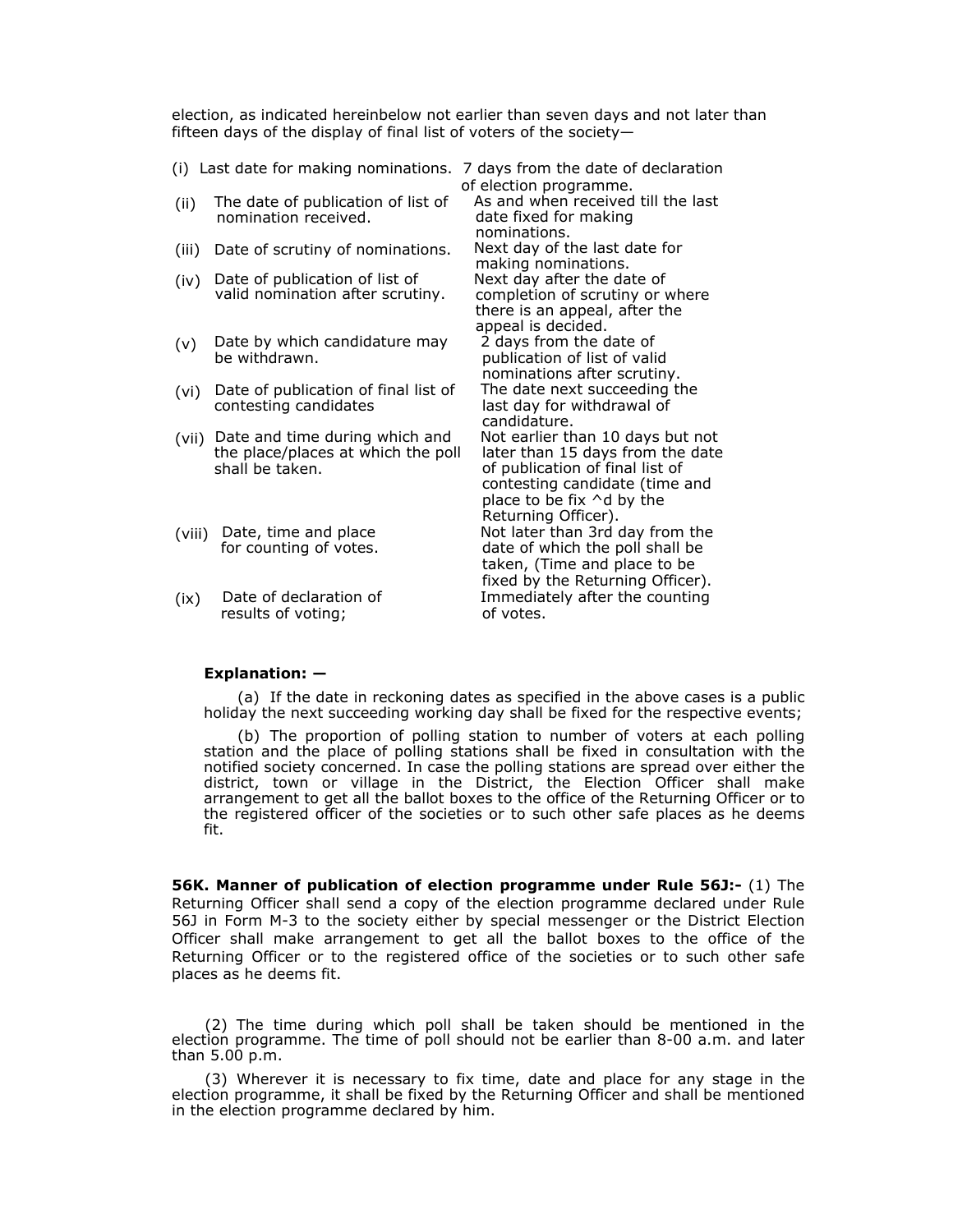(4) Except with the previous approval of the District Election Officer, or the Chief Election Officer as the case may be, the date fixed under this rule shall not be changed within 7 days or the date fixed for the poll:

Provided that, if due to any unavoidable circumstances and in the public interest, it has become imminent to modify the programme and there is no sufficient time for obtaining the previous approval of the District Election Officer or the Chief Election Officer as the case may be, to such modifications, the Returning Officer may, for the reasons to be recorded in writing, modify the programme. In every such case the Returning Officer shall forthwith send a copy of the modified election programme along with the reasons recorded by him for such modification to the Chief Election Officer or the District Election Officer, as the case may be.

**56L. Manner of publication of election programme under Rule 56K:-** (J) The Returning Officer shall send a copy of the election programme declared under the Rule 56J in Form M-3 to the society either by the special messenger or through post under certificate of posting addressed to the society at the registered address with instructions to display the copy of the programme on the notice board of the society. In addition, the said election programme ihall be displayed on the notice board of the office of the Returning Officer, Registrar and the District Election Officer.

(2) The election programme shall also be published at least in one local daily newspaper for a society or class of societies at the discretion of the District Election officer.

**56M. Nomination of candidates:-** (1) Any person may be nominated as the candidate for election to fill a seat, if he is qualified to be chosen to fill that seat under the provision of the Act, these rules and the bye-laws and if his name is entered in the list of voters.-

Provided that, in case of joint or associate members, only the member whose name stands first in the share certificate shall be eligible to be nominated as candidate for the election. Where the seats are reserved on the committee of any notified society as provided under Section 73B of the Act, any individual belonging to the categories provided under sub-section (3) of Section 73B shall be eligible for being nominated as candidate even if his name does not appear in the list of voters.

(2) Every nomination paper presented under Rule 56N shall be completed in Form M-4 :

Provided that, a failure to complete or defect in completing the declaration as to symbols in a nomination paper, shall not be deemed to be a defect of a substantial character within the meaning of these rules.

(3) Any person whose name is entered in the list of voters may be a proposer or seconder for nominating a candidate for election :

Provided that, in the case of election from constituency of societies, the proposer and the seconder shall be from the same constituency.

(4) A nomination paper shall be supplied by the Returning Officer to any voter on demand and on payment of such fees as determined by the District Election Officer :

Provided that, such nomination paper shall be supplied by the Returning Officer to any person desirous of contesting from the constituency under Section 73B even if his name is not included in the list of voters.

**56N. Presentation of nomination paper and requirements for valid nominations:-** (1) On or before the date appointed under Rule 56J, each candidate shall either in person or by his proposer, deliver to the Returning Officer during the time and at the place specified in the programme declared under the said rule,, a nomination paper completed as provided by Rule 56M and signed by the candidate and by two voters of his constituency one of whom shall be a proposer and the other seconder.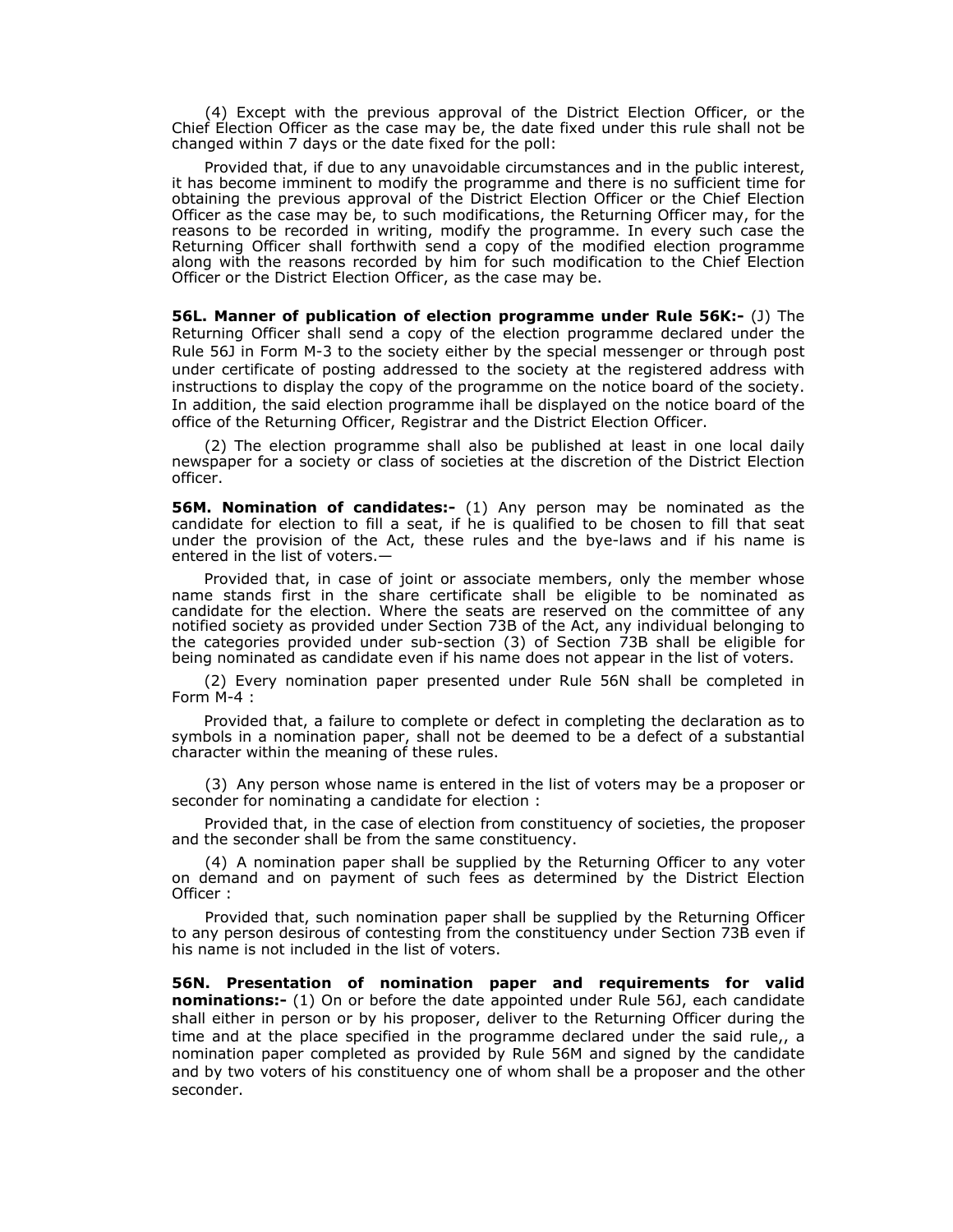(2) Any person who is not subject to any disqualification as a voter under the Act, these rules or bye-laws and whose name is entered in the list of voters for the constituency for which the candidate is nominated, may subscribe as proposer and seconder.

(3) In the case of a reserved seat under the Provisions of Section 73B, a candidate shall not be deemed to be qualified to be chosen to fill the seats unless his nomination paper contains a declaration by him specifying the particulars of Scheduled Caste and Scheduled Tribe of which he is a member or the details of his income and landholding during the year immediately preceding, in the case of members of weaker section.

(4) On the presentation of a nomination paper, the Returning Officer shall satisfy himself that the names and the numbers c f the candidates and his proposer and seconder are as entered in the list of voters excepting in the case of nomination paper presented under the provision of sub-section (3) of Section 73B for reserved constituency. If a nomination paper is rejected under this rule, the Returning Officer shall record thereon his reasons for rejecting the same, and in that case, the candidate may deliver a fresh nomination paper subject, however, to all the provisions of his rule :

Provided that, the Returning Officer shall permit any clerical or technical error in the nomination paper in regard to the said names or numbers to be corrected in order to bring them into conformity with the corresponding entries in the list of voters and where necessary, any clerical or printing error in the said entries shall be overlooked.

**56-0. Symbols for elections:-** (1) The Returning Officer shall specify the symbols that may be chosen by the candidates at the election from among those specified by him, but he- shall not allot any ' symbols which are associated with political parties.

(2) Where at any such election, more nomination papers than one are-delivered by or on behalf of a candidate, the declarations as to symbols made the nomination paper first delivered and no other declarations, as to symbols, shall be taken into consideration under sub-rule (2) of Rule 56M even if that nomination paper has been rejected.

**56P. Deposit:-** A Candidate shall not be deemed to be duly nominated for election from a constituency unless he deposits or causes to be deposited with the Returning Officer a sum of Rs. 25 in cash and where the candidate is of Scheduled Caste or Scheduled Tribe or of a weaker section a sum of Rs. 5 :

Provided that, where a candidate has been nominated by more than one nomination paper for election in the same constituency, not more than one deposit shall be required of him under this rule. However, the Chief Election Officer shall be competent to fix amount, from time to time, towards deposits as per aforesaid rule by a candidate in the case of any society or class of societies in consideration of the financial standing membership etc. by general or special order.

**56Q. Notice of nomination and time and place for the scrutiny:-** The Returning Officer shall on receiving the nomination paper under Rule 56N, inform the person or persons delivering the same, of the day, time and place fixed for the scrutiny of nominations and shall enter on the nomination paper, its serial number and shall sign thereon a certificate stating the date on which and the hour at which the nomination paper has been delivered to him and shall, as soon as may be therefore, cause to be affixed on the notice board in his office, a notice of the nomination containing description similar to those contained in the nomination papers, both the candidates and of the proposes.

**56R. Scrutiny of nomination papers:-** On the date fixed, for the scrutiny of nomination papers under Rule 56J, the candidates, one proposer of each candidate duly authorised in writing by each candidate, may attend at the time and place appointed in this behalf, and the Returning Officer shall give or cause to give them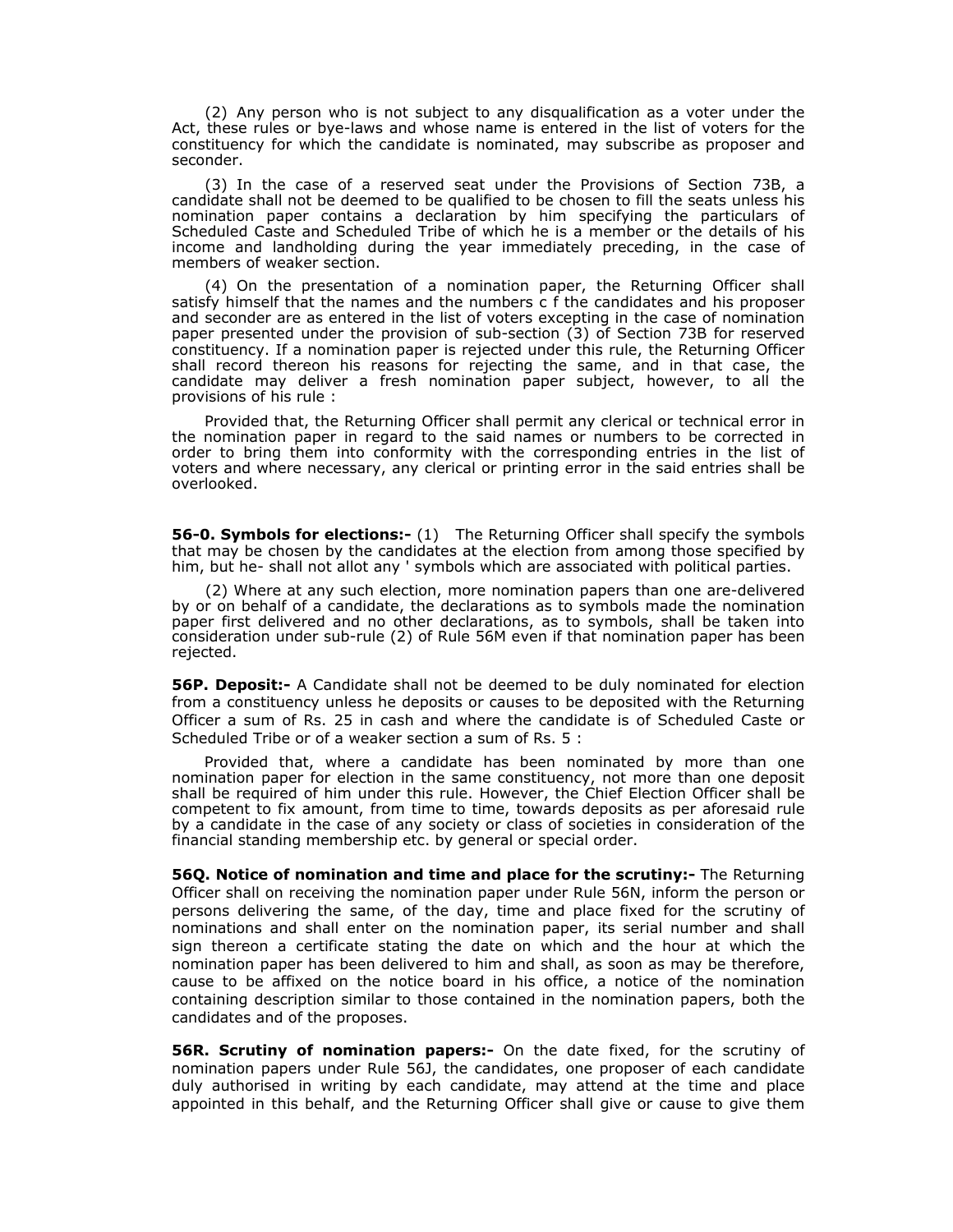all reasonable facilities for examining the nomination papers of all candidates which have been delivered as required by Rule 56N. No other person shall be allowed to attend the scrutiny of nomination.

(1) The Returning Officer shall then examine the nomination papers and shall decide all objections which may be made to any nomination and may, either on such objection or on his own motion, after such summary inquiry, if any, as he thinks necessary reject any nomination on any of the following ground, that is to say—

(a) that the candidate is disqualified for being chosen to fill the seat by or under the Act, these rules and bye-laws;

(b) that the proposer is disqualified from subscribing a nomination paper;

(c) that there has been a failure to comply with any of the provisions of Rule 56N or 56P;

(d) that the signature of the candidate or the proposer or the seconder on the nomination paper is not genuine.

(3) Nothing contained in clause (c) or (d) of sub-rule (2) shall be deemed to authorize the rejection of the nomination of any candidate on the ground of any irregularity in respect of a nomination paper if the candidate has been duly nominated by means of another nomination paper in respect of which no irregularity has been committed.

(4) The Returning Officer shall not reject any nomination paper on the ground of any defect which is not of a substantial character.

(5) The Returning Officer shall hold the scrutiny on the date appointed in this behalf under Rule 56J, and shall not allow any adjournment of the proceedings, except when such proceedings are interrupted or obstructed by riot or open violence or by causes beyond his control :

Provided that in case any objection is raised by the Returning Officer or is made by any other person, the candidate concerned may be allowed time to rebut it, not later than the next day, and the Returning Officer shall record his decision on the date to which the proceedings have been adjourned.

(6) The Returning Officer shall endorse on each nomination paper his decision accepting or rejecting the same and, if the nomination paper is rejected, he shall record in writing, a brief statement of his reasons for such rejection and a copy of such statement shall be immediately supplied on demand to the candidate or to the proposer concerned. The copy of such statement shall be sent invariably to the Registrar or to the District Election Officer, as the case may be.

**56S. Publication of list of valid nomination:-** Immediately after all the nomination papers have been scrutinised and the decisions accepting or rejecting the same has been recorded, the Returning Officer shall prepare a list of candidates whose nominations have been accepted or rejected. Immediately on the next day after the scrutiny is over, the Returning Officer shall affix the list on his notice board and shall record the date on which and the time at which the list was so affixed :

Provided that, the Returning Officer shall be competent to include the names of candidates whose nominations are subsequently held valid, after the period of appeal by the competent authorities.

**56T. Withdrawal of candidature:-** (J) Any candidate may withdraw his candidature by application in writing and deliver it personally to the Returning Officer within the stipulated time as specified in the election programme.

(2) No person who has given an application of Withdrawal of his candidature shall be allowed to cancel the applications. ,

**56U. Preparation of list of contesting candidates:-** (1) On the day next succeeding the last date fixed for withdrawal of candidature, the Returning Officer shall prepare and publish in Form M-5, a list of contesting candidates which means the candidates whose names have been finally accepted and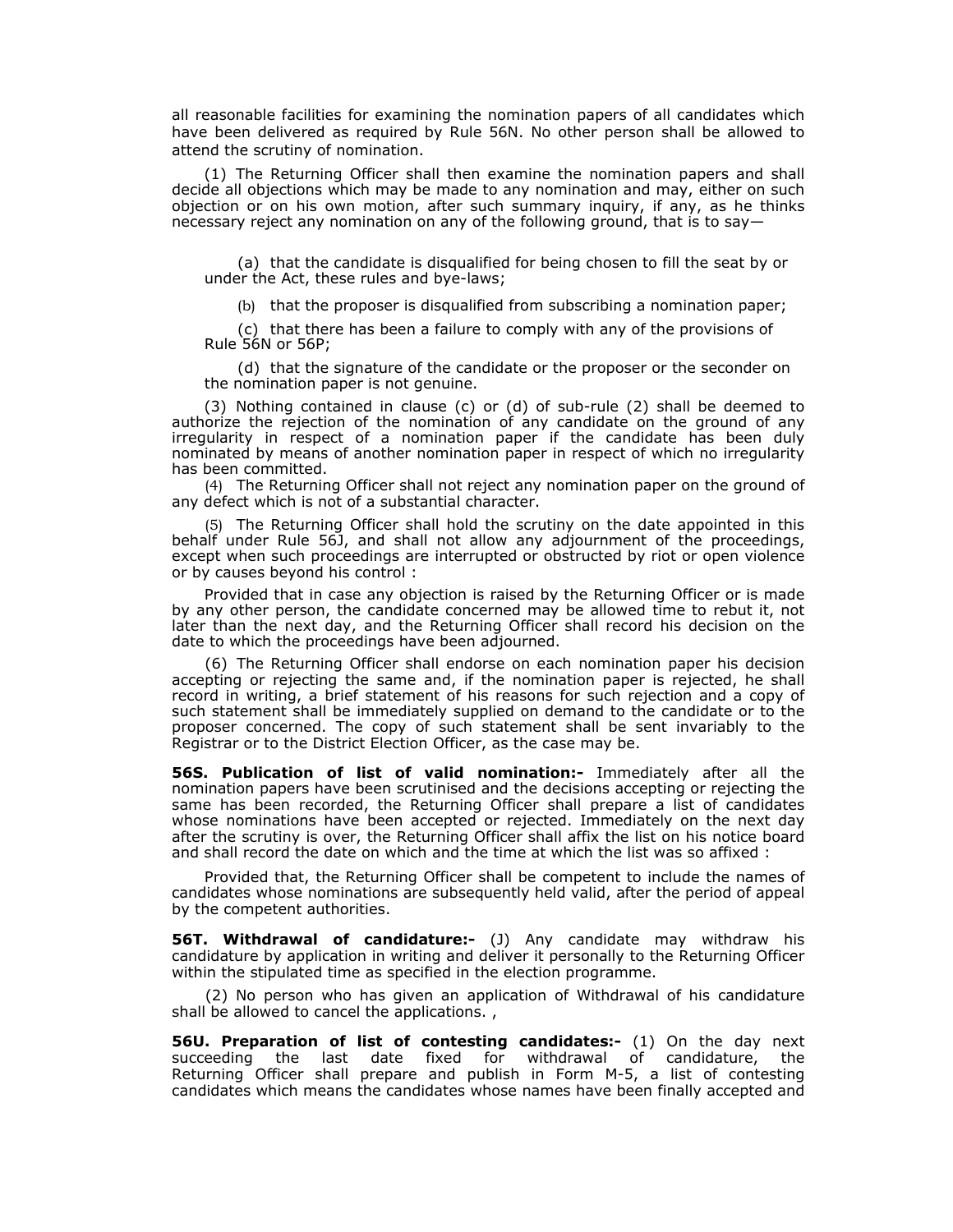who has not withdrawn their candidatures within the prescribed time on the notice board of his office.

(2) The said list shall contain the names in alphabetical order with reference to the surnames of candidates having surnames and the names proper of other candidates, in the language in which the list of voters is prepared and the addresses of the contesting candidates as given in the nomination papers.

(3) Where a poll becomes necessary, the Returning Officer shall consider the choice of symbols expressed by the contesting candidates in their nomination papers and shall—

(a) allot a different symbol to each contesting candidate in conformity as far as practicable, with his choice; and

(b) if more than one contesting candidates have indicated their preference for the same symbol, decide by lot and such allotment shall be final.

(4) Every candidate shall forthwith be informed of the symbol allotted to him and be supplied with a specimen thereof by the Returning Officer.

**56V. Appointment of Polling Agents and Counting Agents:-** (J) At an election at which a poll is to be taken, any contesting candidate may appoint one agent and one relief agent to act as Polling Agents of such candidate, at each polling station. Such appointment shall be made by a letter in writing in Form M-6, signed by the candidate.

(2) The candidate shall deliver the letter of appointment to Polling Agents who shall, on the date fixed for the poll, present it to and sign the declaration contained therein, before the Presiding Officer. The Presiding Officer shall retain a letter presented to him in his custody. Polling Agent shall not be allowed to perform any duty at the Polling Stations unless he has complied with the provisions of this rule.

(3) The Polling Agents may work as Counting Agents as per the authority given by the candidate in Form M-7.

(4) Each contesting candidate may appoint not more than two agents to act as Counting Agents of such candidate by a letter in writing in duplicate in Form M-8, signed by the candidates. Before the commencement of the counting of votes, the candidate shall give notice of the appointment of such counting agents to the Returning Officer by forwarding to such officer the letter of appointment. The candidate shall also deliver the duplicate copy of the letter of appointment to the counting agent who shall, on the date fixed for the counting of votes, present it to, and sign the declaration contained therein before the Returning Officer. The Returning Officer shall retain the duplicate copy presented to him in his custody. No counting agent shall be allowed to perform any duty at the place fixed for the counting of votes, unless he has complied with these provisions.

**56W. Death of candidate before poll:-** If a contesting candidate dies and a report of his death is received by the Returning Officer before the commencement of the poll, the Returning Officer shall, upon being satisfied of the fact of the death of candidate, countermand the poll and where the Returning Officer is not the District Election Officer along with the proceedings with reference to the election, and the election shall be commenced in all respect, as if for a new election

Provided that, no further nomination shall be necessary in the case of a person who was a contesting candidate at the time of the countermanding of the poll :

Provided further that, no person who has given a notice of withdrawal of his candidature under Rule 56T before the countermanding of the poll, shall be eligible for being nominated as a candidate for the election after such countermanding.

**56X. Uncontested election:-** If after the expiry of the period within which candidatures may be withdrawn under Rule 56T, the number of candidates in the constituency whose nominations have been accepted is equal to or less than the number of seats to be filled, the Returning Officer shall forthwith declare such candidate or all such candidates to be duly elected to fill the seat or the relevant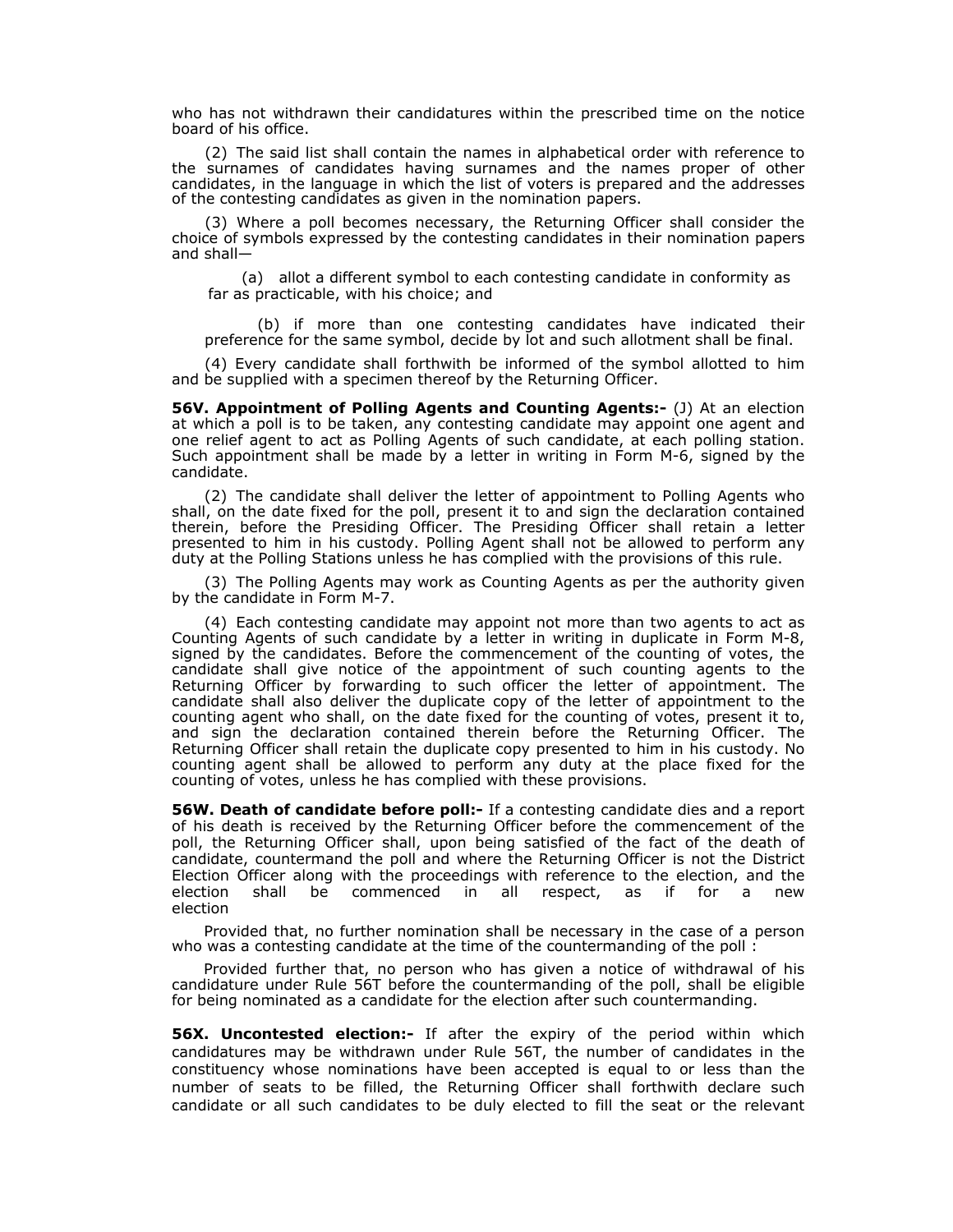number of seats, as the case may be, and shall complete and certify the declaration in Form M-9 and where the Returning Officer is not the District Election Officer himself, he shall send signed copies thereof to the District Election Officer.

**56Y. Manner of voting at elections:-** At every election where poll is taken, voters shall be given by secret ballot in the manner hereinafter provided and no votes shall be allowed by proxy.

**56Z. Ballot Box:-** Every Ballot Box shall be of such design as may be approved by the Chief Election Officer.

**56A-1. Form of ballot paper:-** Every ballot paper shall be in Form M-10 and the names of candidates shall be arranged in the same order in which they appear in the list of contesting candidates. However, if two or more candidates bear the same name, they shall be distinguished by addition of their occupation or residence or in some other manner which should be determined by the Returning Officer.

**56A-2. Arrangement at Polling Stations:-** (1) Outside each polling station, there shall be—

(a) a notice specifying the polling area, the voters of which are entitled to vote at the polling station and where the polling station has more than one polling booth, at each of such booth, the description of the voters allotted to such booth, and

(b) a copy of the list of contesting candidates.

(2) At each polling station, there shall be set-up, one or more voting compartments in which voters can record their votes screened from observation.

(3) The Returning Officer shall provide at each polling station a sufficient number of ballot boxes, ballot papers, copies of the list of voters in respect of the polling area or areas, the voters of which are entitled to vote at such polling station, instruments for stamping the distinguishing mark on ballot papers and articles necessary for voters to mark the ballot papers. The Returning Officer shall also provide at each polling station such other equipments and accessories as may be required for taking the poll at such polling station.

**56A-3. Admission to Polling Station:-** The Presiding Officer shall regulate the number of voters to be admitted at any one time inside the polling station and shall exclude there from all persons other than,—

- (a) Polling Officers;
- (b) Public servants on duty in connection with the election;

(c) Persons authorised by the Chief Election Officer, District Election Officer or the Returning Officer;

(d) Candidates, their polling agents, and subject to the provisions of Rule 56V, one polling agent of each candidate;

(e) a child in arms accompanying a voter;

(f)a person accompanying a blind or inform voter who cannot move without help;

(g) such other persons as the Returning Officer or the Presiding Officer may employ for the purpose of identifying the voter.

**56A-4. The preparation of ballot boxes for poll:-** (J) Where a paper seal is used for securing a ballot box, the Presiding Officer shall affix his own signature on the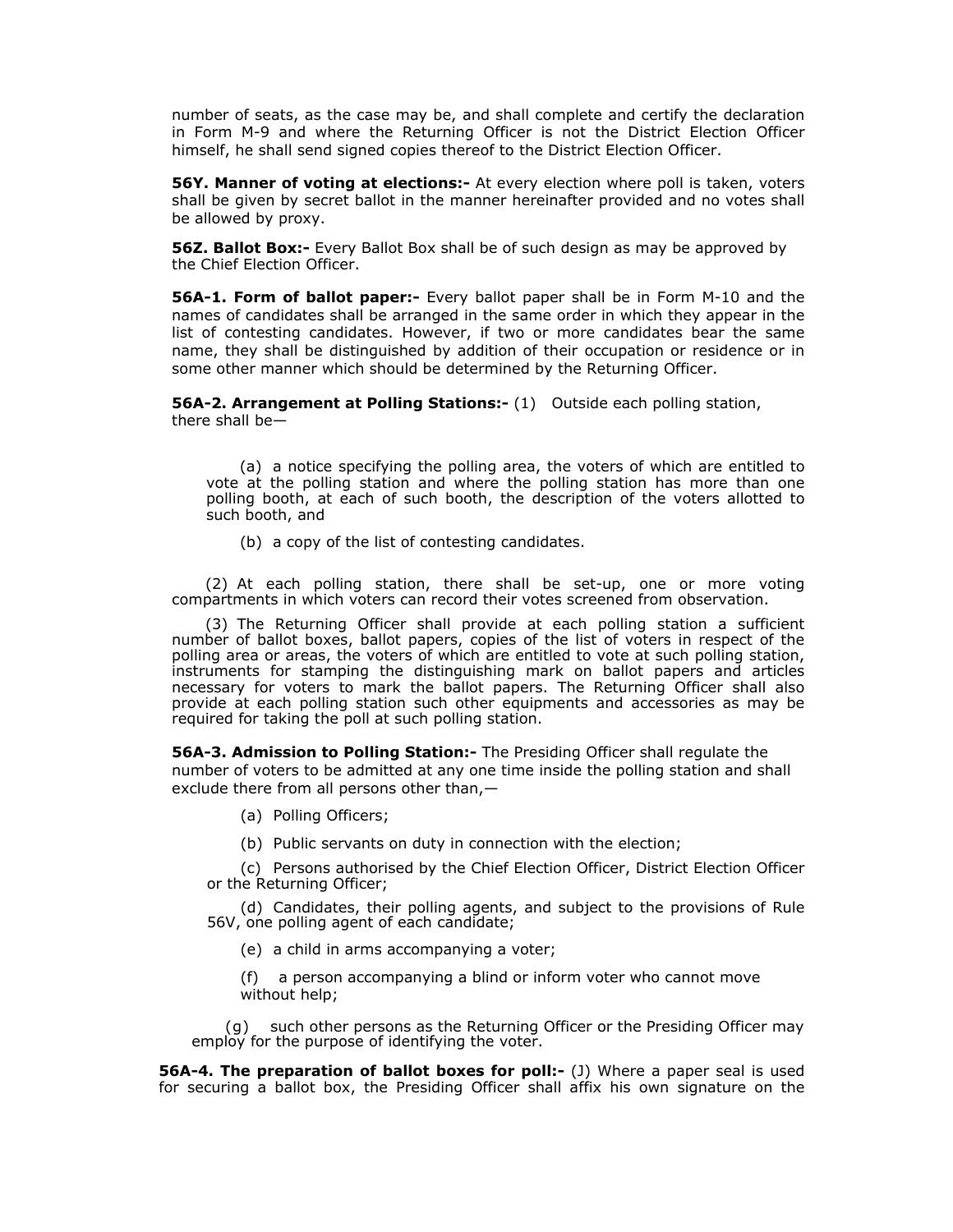paper seal and obtain thereon the signatures of such of the polling agents present as are desirous of affixing the same.

(2) The Presiding Officer shall thereafter fix the paper seal so signed in the space meant therefor in the ballot box and shall then secure and seal the box in such manner that the slit for the insertion of ballot paper remains open.

(3) The seal used for securing a ballot box shall be affixed in such manner that after the box has been closed, it is not possible to open it without breaking the seals.

(4) Where it is not necessary to use paper seals for securing the ballot box, the Presiding Officer shall secure and seal the ballot box in such a manner that the slit for the insertion of ballot papers, remains open and shall allow the Polling Agents present to affix, it they so desire, their seals.

(5) Every ballot box used at a polling station shall bear the seal both inside and outside marked with—

(a) the serial number, if any, and the name of constituency;

(b) the serial number and name of the polling station;

(c) the serial number of the ballot box to be filled in at the end of the poll on the label outside the ballot box only, and

(d) the date of poll.

(6) Immediately before the commencement of the poll, the Presiding Officers shall demonstrate to the polling agents and other persons present that the ballot box is empty and bears the labels referred to in sub-rule (5) of this rule.

(7) The ballot box shall then be closed, sealed and secured and placed in full view of the Presiding Officer and the Polling Agents.

**56A-5. Identification of voters:-** (1) The Presiding Officer may employ at the polling station such persons as he thinks fit to help in the identification of the voters or to assist him at the time of taking poll.

(2) As each voter enters the polling station, the Presiding Officer or the Polling Officer authorised by him in this behalf, shall check the voter's name and other particulars with the relevant entry in the list of voters and then call out the serial number, name and other particulars of the voter.

(3) In deciding the right of a person to obtain a ballot paper, the Presiding Officer or the Polling Officer, as the case may be, shall overlook clerical or printing errors, in any entry in the list of voters, if he is satisfied that such person is the same voter whom that entry relates.

**56A-6. Challenging of identity:-** (1) Any Polling Agent may challenge the identity of a person claiming to be a particular voter by depositing a sum of Rs. 2 in cash with the Presiding Officer for each such challenge.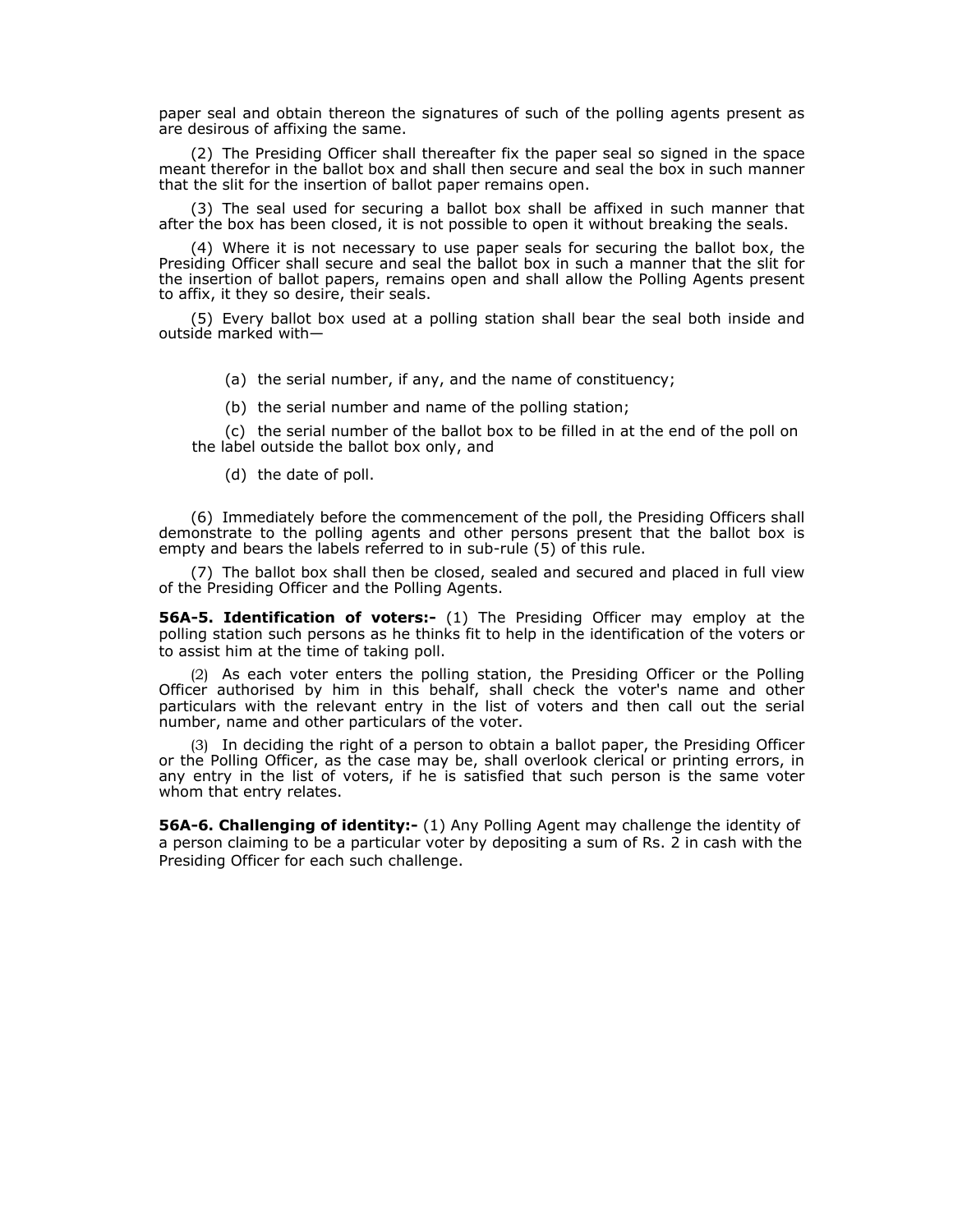(2) Oh such deposit being made, by that person, the Presiding Officer shall—

(a) warn the person challenged of the penalty for personation;

(b) read the relevant entry in the list of voters in full and ask him whether he is the person referred to in that entry;

(c) enter his name and address in the list of challenged voters in Form M-ll, and

(d) require him to affix his signature in the said list;

(3) The Presiding Officer shall thereafter, hold a summary inquiry into the allegations and may for that purpose.-—

(a) require the challenger to adduce evidence in proof of the challenge and the person challenged to adduce evidence in proof of his identity;

(b) put to the person challenged any question necessary for the purpose of establishing his identity and require him to answer\* them on oath; and

 (c) administer an oath to the person challenged and any other person offering to give evidence;

(d) if, after the enquiry, the Presiding Officer considers that the challenge has not been established, he shall allow the person challenged to vote, and if he considers that the challenge has been established, he shall debar the person challenged from voting;

(e) if the Presiding Officer is of the opinion that the challenge is frivolous or has not been made in good faith, he shall direct that deposit made under subrule (1) be forfeited to the State Election Fund and in the other case, he shall return it to the challenger at the conclusion of the inquiry.

**56A-7. Safeguard against personation:-** With a view to prevent the personation of voters, every voter about whose identity the Presiding Officer or the Polling Officer, as the case may be is satisfied shall allow his left thumb to be inspected by the Presiding Officer or the Polling Officer and an indelible ink mark to be put on it.

(1) If any voter refuses to allow his left thumb to be inspected or marked in accordance with sub-rule (J) or has already such a mark on his left thumb or does any act with a view to removifig the ink mark, he shall not be supplied with any ballot paper or allowed to vote.

(2) Any reference in this rule to the left thumb of a voter, shall, in the case, where the voter has his left thumb missing, be construed as a reference to any other finger of his left hand and shall, in the case where all the fingers of his left hand are missing be construed as a reference to the thumb or any other finger of his right hand, and shall in the case where all his fingers of both the hands are missing, be construed as reference to such extremity of his left or right arms as he possesses.

**56A-8. Issue of ballot paper:-** (1) No ballot paper shall be issued to any voter before the hour fixed for the commencement of the poll.

(2) No ballot paper shall be issued to any voter after the hour for the closing of the polling, except to those voters, who are present at the polling station at the time of the closing of the poll. Such voters shall be allowed to record their votes even after the poll hours close.

(3) Every ballot paper shall before issue to a voter be—

(a) stamped with such distinguishing mark at the District Election Officer may direct; and

(b) signed in full on its back by the Presiding Officer.

(4) At the time of issuing a ballot paper to a voter, the Polling Officer shall record the serial number thereof against the entry relating to the voter in the copy of the list of voters set apart for the purpose.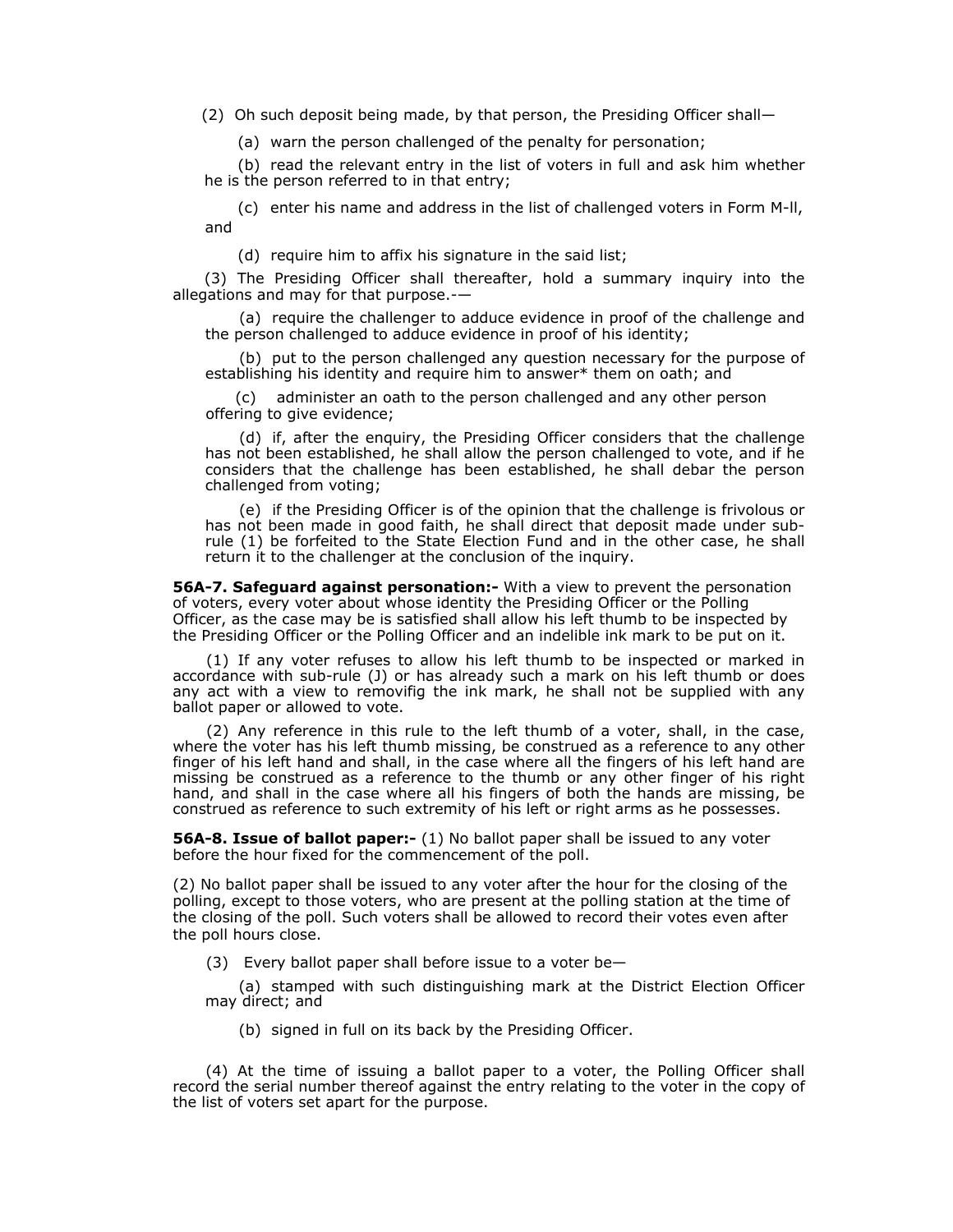(5) Save as provided in sub-rule (4) no person in the polling station shall note down the serial numbers of the ballot papers issued to particular voters.

**56A-9. Voting procedure:-** The voter on receiving the ballot paper shall forthwith—

(a) proceed to one of the polling compartments;

(b) there make a mark on the ballot paper with the instrument supplied for the purpose on or near the symbols of the candidate for whom he intends to vote;

(c) fold the ballot paper, so as to conceal his vote;

(d) if required, show the Presiding Officer the distinguished mark on the ballot paper;

(e) insert the folded ballot paper into the ballot

box;

(f) quit the polling station; and

(g) no voter shall be allowed to enter a polling compartment when another voter is inside it.

**56A-10. Procedure for voting where there are no separate constituencies or more than one seat to be filled in one constituency:-** In cases where there are no constituencies defined in the bye-laws or where more than one seat is authorised in the bye-laws for a constituency, voting in so far as these seats are concerned shall be recorded in accordance with the following provisions, namely—

(a) every voter shall be entitled to give as many votes as there are seats for filling,, which votes are to be taken but no voter shall give more than one vote to any one candidate;

(b) the voter shall make a mark on the ballot paper with the instrument supplied for the purpose on or near the symbols of the candidate or candidates for whom he intends to vote, so however, that no part of any mark so made shall appear in the space provided for other candidates. The voter shall thereafter fold the marked ballot paper, so as to conceal his vote and insert the folded ballot paper into the ballot box and without undue delay leave the polling station.

**56A-11. Recording of vote of blind or infirm voter:-** (1) If the Presiding Officer is satisfied that, owing to blindness or other physical infirmity, a voter is unable to recognise the symbols on the ballot paper or to make a mark thereon without assistance the Presiding Officer shall permit the voter to take with him a companion of not less than twenty one years of age to the voting compartment for recording the vote on the ballot paper on his behalf and in accordance with his wishes, and, if necessary, for holding the ballot paper so as to conceal the vote and inserting it into the ballot box.

Provided that, no person shall be permitted to act as the companion of more than one voter at any polling station on the same day.

Provided further that, .before any person is permitted to act as the companion of voter on any day under this rule, he shall be required to declare in Form M-12 that he shall keep secret the vote recorded by him on behalf of the voter and that he has not already acted as the companion of any other voter at any polling station on that day.

(2) The Presiding Officer shall keep a record in Form M-13 of all such cases under this rule.

**56A-12. Spoilt and Returned ballot papers:-** (1) A voter who has inadvertently dealt with his ballot paper in such manner that it cannot be conveniently used as a ballot paper may, on returning it to the Presiding Officer and on satisfying him of the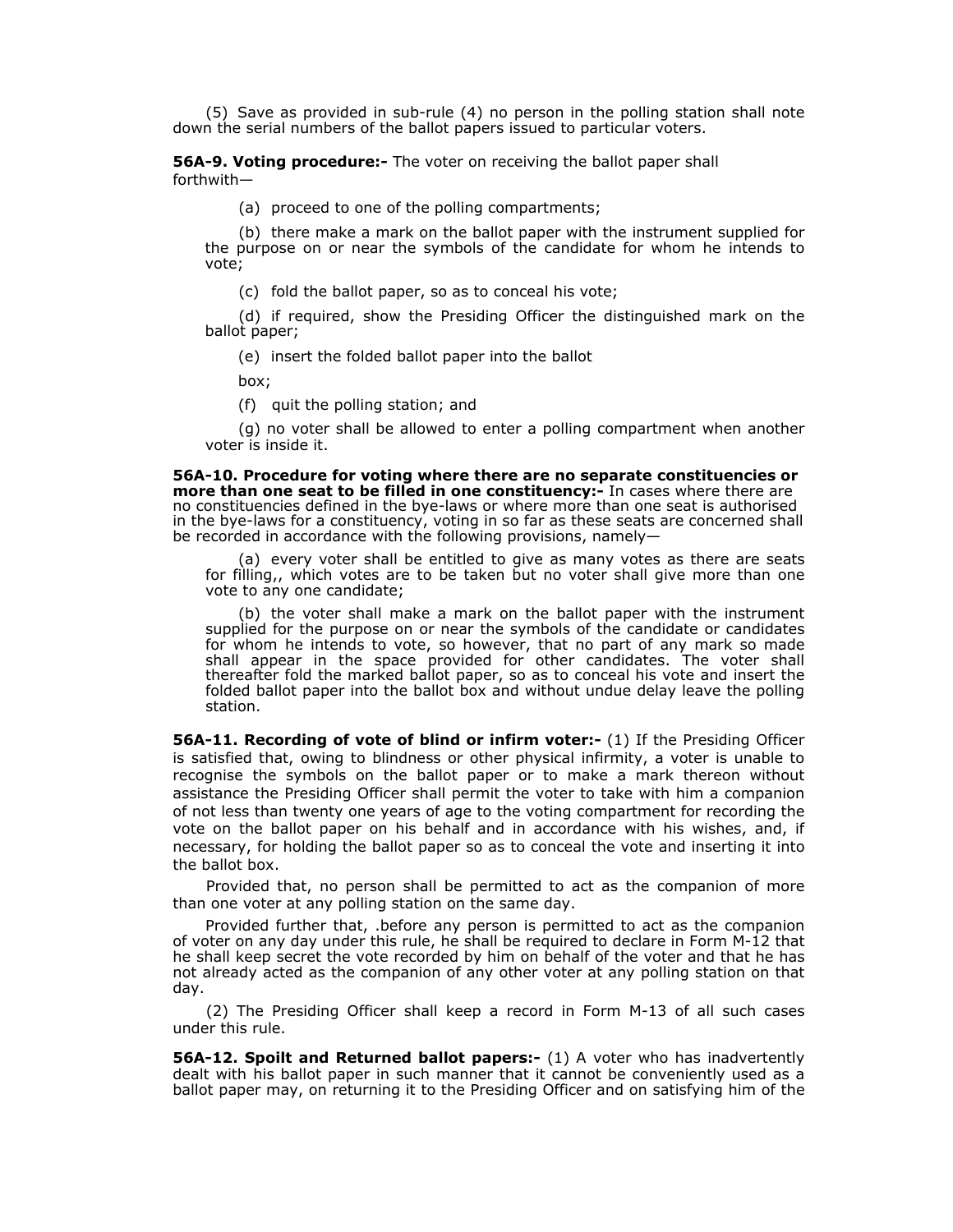inadvertence, be given another ballot paper and the ballot paper so returned shall be marked 'Spoilt, cancelled' by the Presiding Officer.

 (2) If a voter after obtaining a ballot paper decides not to use it, he shall return it to the Presiding Officer and the ballot paper so returned shall be marked as 'Returned, cancelled\* by the Presiding Officer,

 (3) All ballot papers cancelled under sub-rule (I) or sub-rule (2) shall be kept in a separate packet.

**56A-13. Tendered votes:-** (1) If a person representing himself to be a voter applies for a ballot paper after another person has already voted as such voter, he shall, on satisfactorily answering such questions relating to his identity as the Presiding Officer may ask, be entitled to the following provisions of this rule, to mark a ballot paper (hereinafter referred to as a •tendered ballot paper\*) in the same manner as any other voter.

(2) Every such person shall, before being supplied with a tendered ballot paper, sign his name against the entry relating to him in a list in Form M-14.

(3) Tendered ballot paper shall be then same as the other ballot papers used at the polling station, except that it shall be: -

(a) serially the last in the bundle of the ballot papers issued for use at the polling station; and

(b) endorsed on the back with the 'tendered ballot paper' by the Presiding Officer in his own handwriting and signed by him.

(4) The voter, after marking a tendered ballot paper in the polling compartment, and folding it, shall, instead of putting it into the ballot box, give it to the Presiding Officer, who shall place it in a cover specially kept for the purpose.

**56A-14. Closing of poll:-** (J) The Presiding Officer shall close a polling station at the hour fixed in that behalf under Rule 56-K and shall not thereafter admit sany voter into the polling station :

Provided that, all voters present at the polling station before it is closed shall be allowed to cast their votes.

(2) If any question arises whether a voter was present at the polling station before, it was closed, it shall be decided by the Presiding Officer and his decision shall be final.

**56A-15. Sealing of ballot boxes after poll:- (1)** As soon as practicable after closing of the poll, the Presiding Officer shall, in the presence of any candidates or their polling agents, close the slit of the ballot box and where the ballot box does not contain any mechanical device for closing the slip, he shall seal up the slit and also show any polling agents present to affix his seal.

(2) The ballot box shall thereafter be sealed and secured.

 (3) Where it becomes necessary to use a second ballot box by reason of the first box getti/ig full, the first box shall be closed, sealed and secured as provided in sub-rules (I) and (2) before another ballot box is put into the use.

**56A-16. Account of ballot paper:-** (1) The Presiding Officer shall at the close of the poll prepare a ballot paper account in Form M-15 and enclose it in a separate cover with the words 'Ballot paper account' superscribed thereon.

(2) The Presiding Officer shall permit a polling agent, who so desires to take a true copy of the entries made in the ballot paper account and shall attest it as true copy.

# **56A-17. Sealing of other packets:-**

(1) The Presiding Officer shall then make into separate packets; -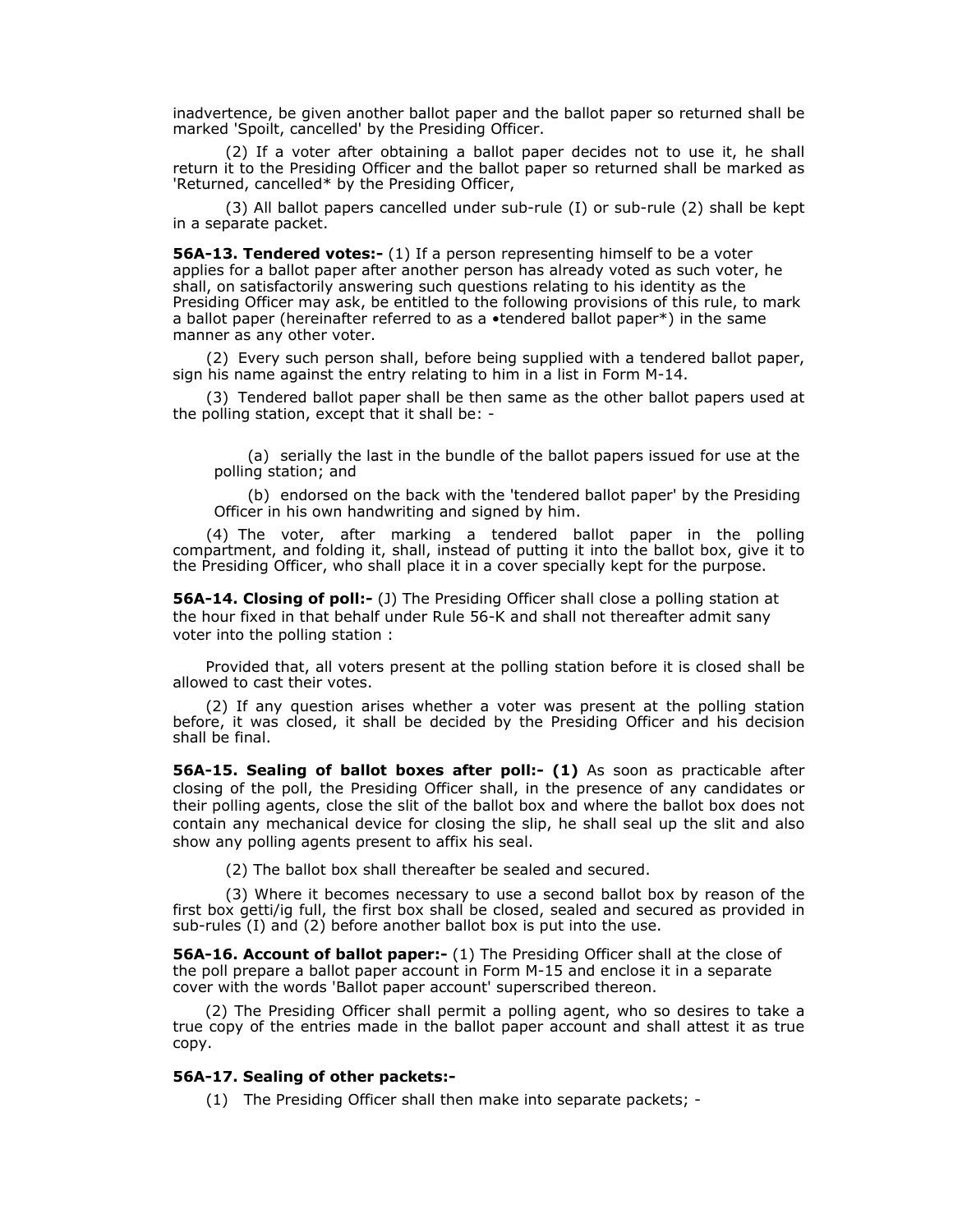- (a) the Marked copy of the list of voters;
- (b) the unused ballot papers;

(c) the covers containing the tendered ballot papers and the list of the tendered ballot papers;

(d) the list of challenged votes; and

(e) any other papers directed by the Returning Officer to be kept in a sealed packet.

(2) Each such packet shall be sealed with the seals of the Presiding Officer and those polling agents present, who may desire to affix their seals thereon.

**56A-18. Transmission of ballot boxes, packets etc. to the Returning Officer:-**  (J) The Presiding Officer shall then deliver or cause to be delivered the following to the Returning Officer at such places as the Returning Officer may direct,—

- (a) the ballot boxes;
- (b) the ballot paper account;
- (c) the sealed packets referred to in Rule 56A-16 of those-rules; and
- (d) all other papers used at the poll.

(2) The Returning Officer shall make adequate arrangements for the safe transport of all ballot boxes, packets and other papers and for their safe custody until the commencement of the counting of votes.

### **56A-19. Fresh poll in case of destruction etc. of ballot boxes:-** (1) If at any election; -

(a) any ballot box used at a polling station is unlawfully taken out of the custody of the Presiding Officer or the Returning Officer or is accidently or intentionally destroyed or lost, or is damaged or tampered with, to such an extent, that the result of the poll at the polling station cannot be ascertained; or

(b) any such error or irregularity in the procedure as it likely to vitiate poll is committed at a polling station, the Returning officer (where the District Election Officer, himself is not the Returning Officer) shall forthwith report the matter to the District Election Officer.

(2) The District Election Officer upon receipt of such report, or of his own motion in the circumstances stated in sub-rule (I) of this rule after taking into consideration all material circumstances, either;-

(a) declare the poll at the polling station to be void, appoint a day and fix the hours, for taking a fresh poll at that polling station and notify the day, so appointed and the hours, so fixed in such manner as may deem fit; or

(b) if satisfied that, the result of a fresh poll at that polling station will not, in any way, affect the result of the election or that the error or irregularity in procedure is not material, then he may issue such directions to the Returning Officer or take such action as he may deem proper for the election.

(3) The provisions of the Act and the rules or bye-laws made thereunder, shall apply to every such poll as they apply to the original poll.

**56A-20. Counting of votes:-** At every election where a poll is taken, votes shall be counted by, or under the supervision and direction of the Returning Officer and each contesting candidate and his counting agents shall have a right to be present at the time of counting.

**56A-21. Admission to the place fixed for counting:- (J)** The Returning Officer shall exclude from place fixed for counting of votes al persons except -

- (a) such persons as he may. appoint to assist him in the counting;
- (b) persons authorised by the District Election Officer;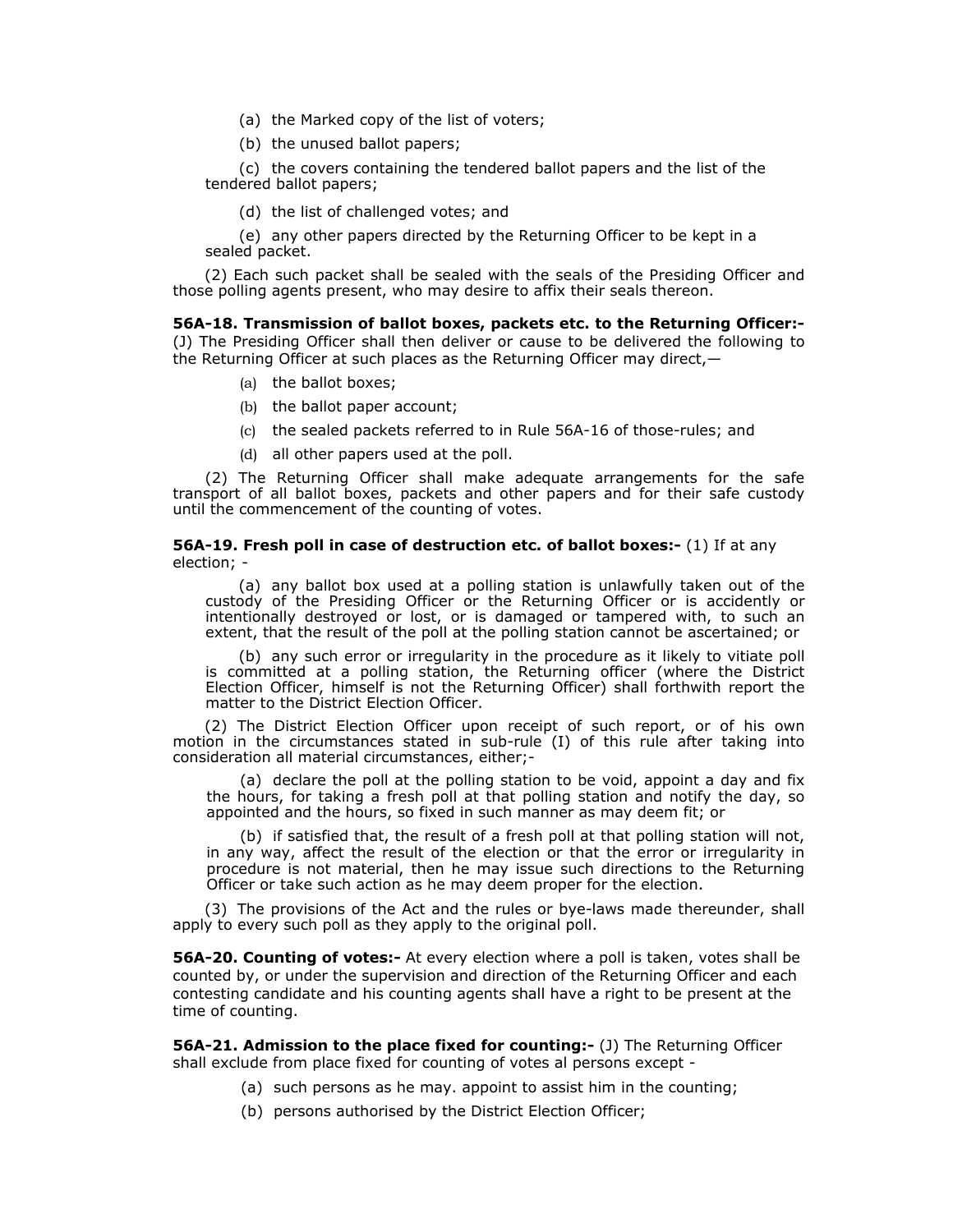- (c) Public servants on duty in connection with the election; and
- (d) candidates and their counting agents.

(2) No person, who has been employed by the society or has been otherwise working for a candidate in the election, shall be appointed under clause (i) of subrule (J).

(3) The Returning Officer shall decide, which Counting Agent or Agents shall watch the counting at any particular counting table or group of counting tables.

### **56A-22. Scrutiny and opening of ballot boxes:-**

(1) The Returning Officer may have the ballot boxes used at more than one polling station opened and their contents counted simultaneously.

(2) Before any ballot box is opened at a counting table the Counting Agent present at that table shall be allowed to inspect the paper seal or such other seal as might have been affixed thereon and to satisfy themselves that it is intact.

(3) The Returning Officer shall satisfy himself that none of the ballot boxes has in fact been tampered with. He shall not count the ballot papers contained in tampered box and shall follow the procedure laid down in Rule 56A-19 in respect of that polling station.

### **56A-23. Scrutiny and rejection of ballot papers:-**

(1) The ballot papers taken out of each ballot box shall be arranged in convenient

bundles and scrutinised.

(2) The Returning Officer shall reject a ballot paper;-

(a) it if bears any mark or writing by which the voter can be identified, or

(b) if no vote is recorded thereon, or

(c) if votes are given on it in favour of more than one candidate where only one candidate is to be elected, or

(d) where more than one candidate is to be elected, if the voter has recorded on the ballot paper more votes than he is entitled to give, or

(e) if the mark indicating the vote thereon is placed in such manner as to make it doubtful to which candidate the vote has been given, or

(f) lif it is a spurious ballot paper, or

(g) if it is so damaged or mutilated that its identity as a genuine ballot paper cannot be established, or

(h) if it bears a serial number, or is of a design different from the serial number or, as the case may be, design of the ballot papers authorised for use at the polling station.

(i) if it does not bear the mark which it have borne under the provisions of sub-rule (3) of Rule 56A-8;

Provided that;-

(i) where a Returning Officer is satisfied that any such defects as is mentioned in clause (g) or (h) of this sub-rule has been caused by any mistake or failure on the part of the Presiding Officer or the Polling Officer, the ballot paper shall not be rejected merely on the ground of such defect;

(ii) a ballot paper shall not be rejected merely on the ground that the mark indicating the vote is indistinct or made more than once, if the intention that the <sup>s</sup> vote shall be for a particular candidate clearly appears from the way the paper is marked;

(iii) before rejecting any ballot paper under sub-rule (2) of this rule the Returning Officer shall allow each Counting Agent present a reasonable opportunity to inspect the ballot paper.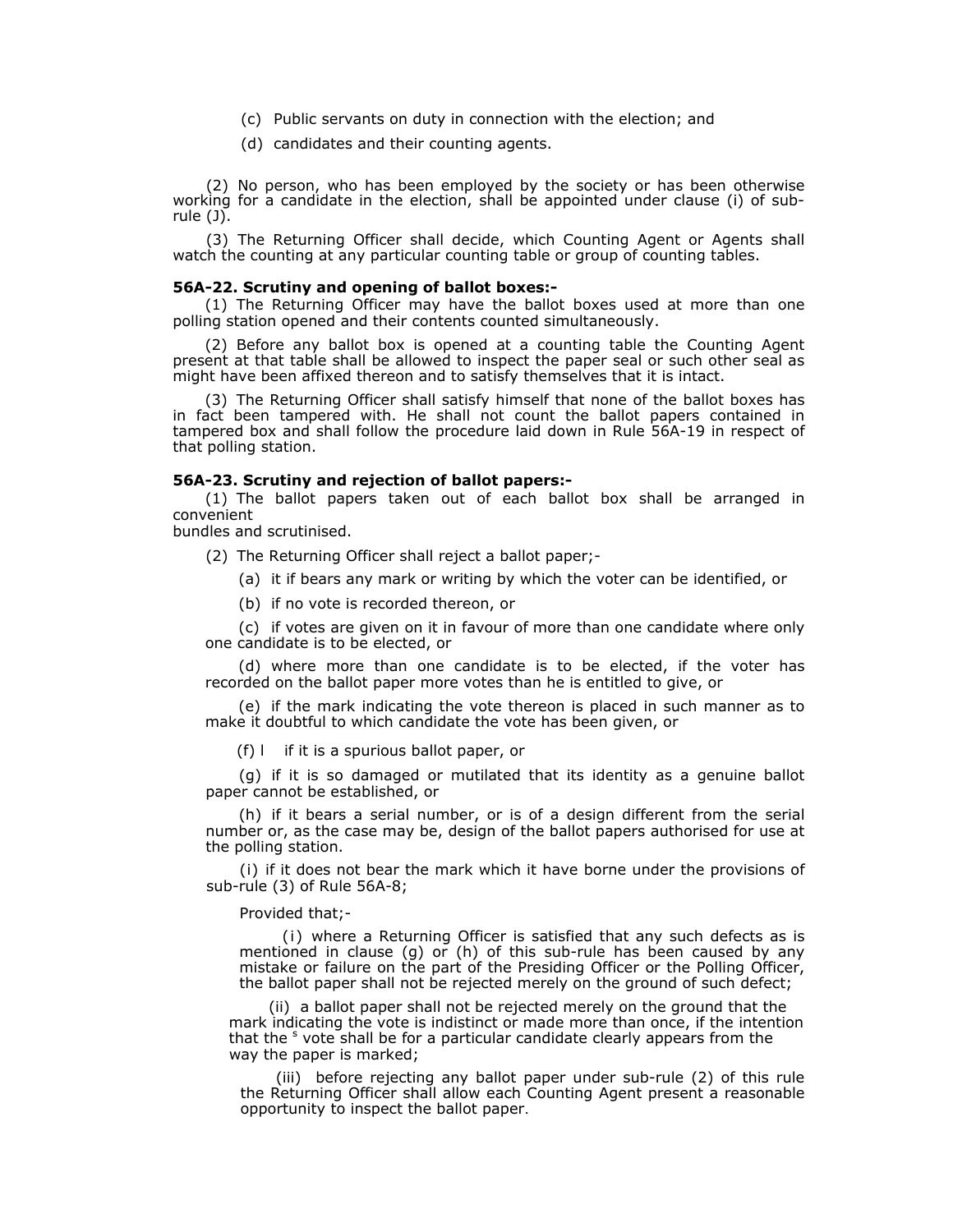(3) The Returning Officer shall record on every ballot paper which b **i** rejects the letter 'R' and the grounds of rejection in abbreviated form either in his own hand or by means of a rubber stamp.

(4) All ballot papers rejected under this rule shall be bundled together.

**56A-24. Procedure for counting of votes:-** (1) Every ballot paper which is not rejected under Rule 56A-23, shall be counted as one valid vote provided that, no cover containing tendered ballot papers shall be opened and no such paper shall be counted.

(2) After the counting of all ballot papers contained in all the ballot boxes used at a polling station has been completed, the Returning Officer shall make the entries in a result-sheet in Form M-16 and announce the particulars.

(3) The valid ballot papers shall thereafter be bundled together and kept along with the bundle of rejected ballot papers in a separate packet which shall be sealed and on which the following particulars shall be recorded, namely :-

(a) the name of the constituency;

(b) the particulars of the polling station where the ballot papers have been used; and ,

(c) the date of counting.

**56A-25. Counting to be continuous:-** The Returning Officer shall, as far as particular proceed continuously with the counting of votes and shall, during any intervals when the counting has to be suspended, keep the ballot papers, packet and other papers relating to the election sealed with his own seal and the seals of such candidates or counting agents as may desire to affix their seals and shall cause adequate precautions to be taken for their safe custody during such intervals.

**56A-26. Procedure for counting of votes where there are no Separate constituencies or more than one seat to be filled in one constituency:-** In cases where there are no constituencies defined in the bye-laws or where more than one seat is authorised in the bye-laws for a constituency, counting of votes for these seats shall be done in the following manner, namely :

(a) The counting of votes shall be done by and under the supervision of the Returning Officer, with the assistance of such persons as he may appoint to assist in the counting of votes.

(b) After each ballot box is opened for counting clearly valid voting papers shall be separated from invalid and doubtful voting papers. The invalid and doubtful voting papers shall be submitted to the Returning Officer for decision. The valid voting papers shall thereafter be taken for counting and the votes recorded in favour of each candidate shall be counted with the aid of persons appointed to assist in the counting of votes.

(c) The Returning Officer shall allow the candidates and their counting agents, who be present reasonable opportunity to inspect all voting papers which in the opinion of the Returning Officer are liable to be rejected but shall not allow them to handle those or any other voting papers. The Returning Officer shall on every voting paper which is rejected endorse the letter "R" If any candidate or his counting agent questions the correctness of the rejection of any voting paper the Returning Officer shall also record briefly on such voting paper the ground, for its rejection.

(d) After the counting of all voting papers contained in all the ballot boxes used has been completed, the Returning Officer shall cause to be sealed up in separate packets with a description endorsed on each such packet of the voting papers counted and that voting papers rejected.

(e) The Returning Officer shall as far as practicable proceed continuously with the counting of the votes and shall during any intervals when the counting has to be suspended, keep the voting paper packets and other documents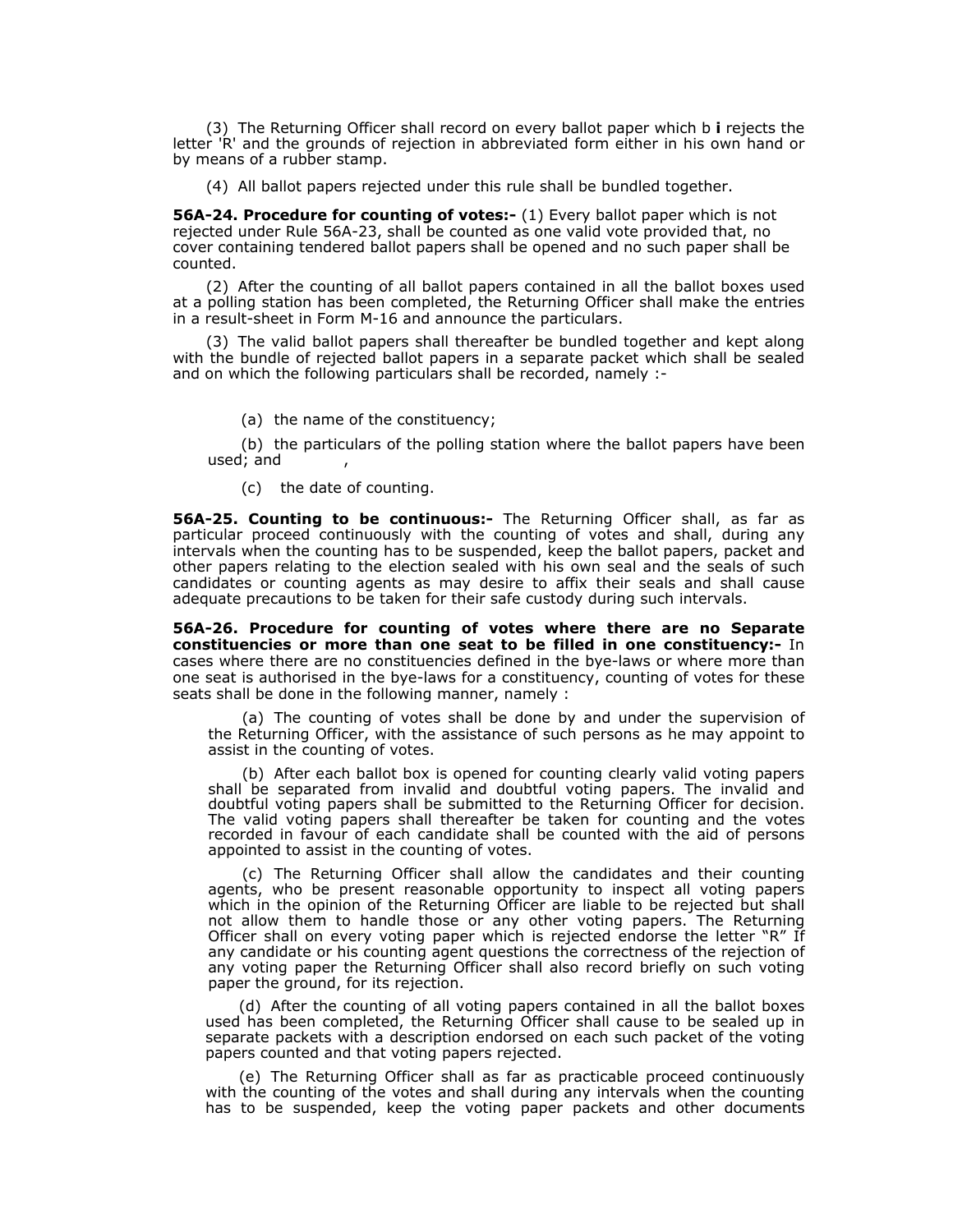relating to the election sealed with his own seal and the seal of such candidate or Counting Agents as may desire to affix their seals and shall cause adequate precautions to be taken for their safe custody.

(f) After the counting of ballot papers contained in all the ballot boxes used at all the polling stations had been completed, the Returning Officer shall .prepare a consolidated statement recording therein the total number of votes polled by each candidate.

**56A-27. Recommencing of counting after fresh poll:-** (1) If a fresh poll is held under Rule 56A-19, the Returning Officer shall after completion of that poll, recommence the counting of votes on the date and at the time and place which have been fixed by him in that behalf and of which notice has been previously given to the candidates.

(2) The provisions of Rules 56A-23 and 56A-24 shall apply so far as may be to such further counting.

**56A-28. Recount of votes:-** (1) After the completion of counting the Returning Officer shall record in the result sheet in Form M-16 the total number of votes polled by each candidate and announce the same :

Provided that, when an equality of votes is found to exist between any candidates either for the reserved or the unreserved seats and the addition of one vote will entitle any of the candidate to be declared elected, the determination of the person or persons to whom such an additional vote shall be deemed to have been given shall be made by lots to be drawn in the presence of the Returning Officer and the candidates who may desire to be present, and in such manner as the Returning Officer may determine.

(2) After such announcement has been made, a candidate or, in his absence, his Polling Agent may apply in writing to the Returning Officer for a recount of all or any of the ballot papers already counted stating the grounds on which the demands such recount.

(3) On such application being made, the Returning Officer shall decide the matter and may allow the application in whole or in part or may reject totally, if it appears to him to be xrivolous or unreasonable.

(4) Every decision of the Returning Officer under sub-rule (3) shall be in writing and contain the reasons therefor.

(5) If the Returning Officer decides under sub-rule (3) to allow an application either in whole or in part, he shall;-

(a) count the ballot papers again in accordance with his decision;

(b) amend the result sheet in Form M-16 to the extent necessary after such recount ; and

(c) announce the amendment so made by him.

(6) After the total number of votes polled by each candidate has been announced under sub-rule (J) or sub-rule (5), the Returning Officer shall complete and sign the result sheet in Form M-16:

Provided that, no steps under this sub-rule shall be taken on the completion of th: counting until the candidates present at the completion thereof have been given a reasonable opportunity to exercise the right conferred by sub-rule (2).

**56A-29. Declaration of result and publication of names of the members of the committee:-** The Returning Officer shall then declare the candidate to whom the highest number of valid votes-has been given as having been elected and certify the return of election in Form M-17 and where the District Election Officer himself is not the Returning Officer shall send signed copies thereof to the District Election Officer. On receipt of the declaration, the District Election Officer shall publish the names of all elected committee members by causing a list of such names together with their permanent addresses and the names of the constituencies from which they are elected on the notice board of his office and shall send a copy thereof to the,registered address of the society concerned for affixing it on the notice board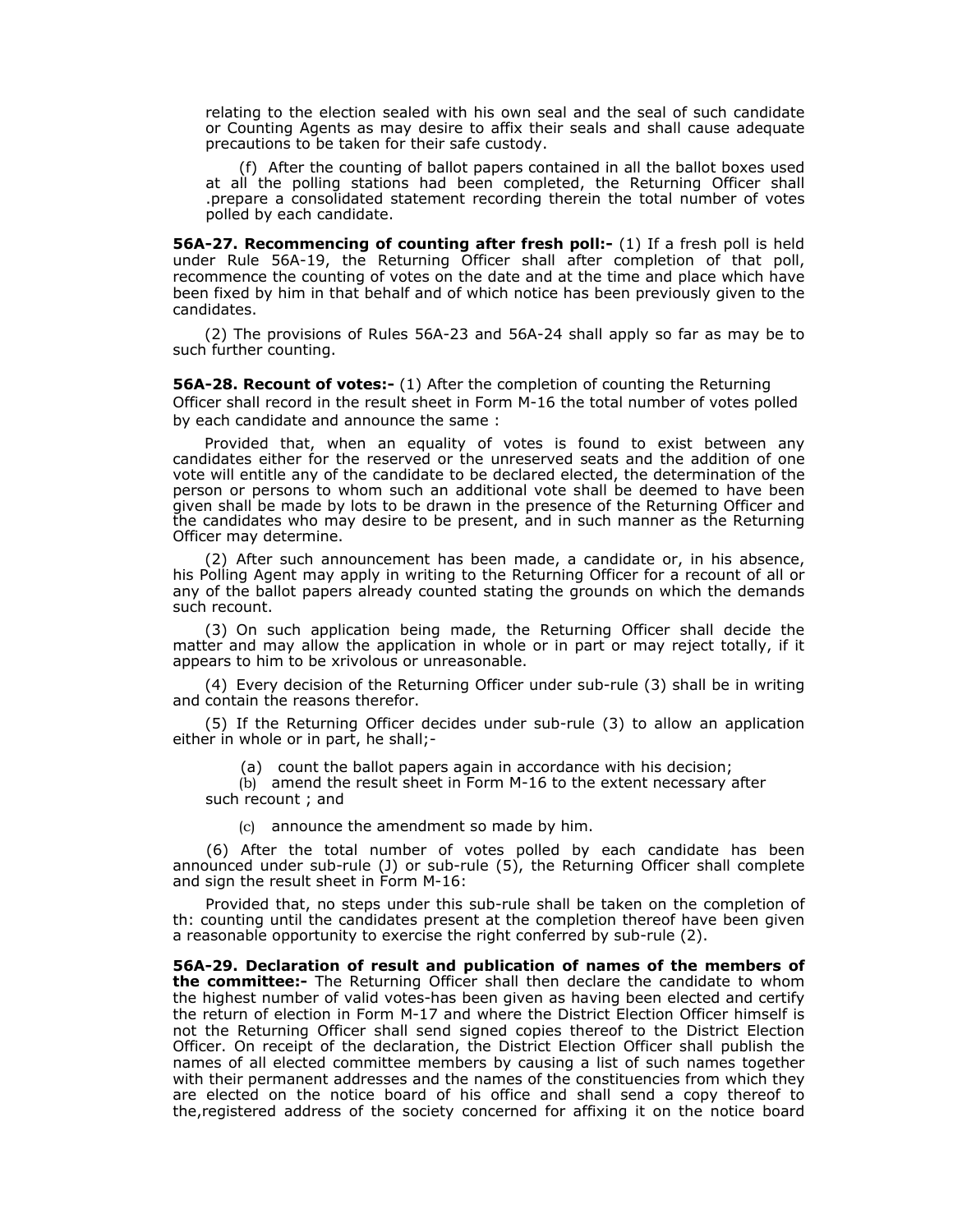and also for its record. The District Election Officer shall send a list of the elected committee members to the Chief Election Officer.

**56A-30. Return of forfeiture of candidate's deposit:-** The deposit made under Rule 56P shall either be returned to the person making it or representative heir or be forfeited to the State Election Fund in accordance with the provisions of sub-rule (3) of Rule 56A-6.

(1) Except in cases hereinafter mentioned in this rule, deposit shall be returned as soon as practicable after result of the election is declared.

(2) If the candidate is not-shown in the list of contesting candidates, or he dies before the commencement of the poll, the deposit shall be returned as soon as practicable after the publication of the list or after his death, as the case may be.

(3) Subject to the provisions of sub-rule (3), the deposit shall be forfeited to the State Election Fund, if at an election, where a poll has been taken, the candidate is not elected and the number of valid votes polled by him does not exceed one-tenth of the total number of valid votes polled by all the candidates or, in the case of election of more than one member at the election one-tenth of the number of valid votes, so polled divided by the number of members to be elected.

**56A-31. Custody of papers relating to elections:-** The Returning Officer shall have the custody of packets referred to in Rule 56A-17 and all other papers relating to the election for a period of 3 months from the date of declaration of result and such packet shall be handed over to the Election Officer.

**56A-32. Production and inspection of election paper:-** (I) While in custody of District Election Officer:

- (a) the packets of unused ballot papers;
- (b) the packets of used ballot papers, whether valid, tendered or rejected;

(c) the marked copies of the voters list, shall not be opened and their contents shall not be inspected by or produced before any person or authority except under the order of the court or other competent authority.

(2) All other papers relating to the election shall be open to public inspection.

**56A-33. Disposal of election papers:-** The packet referred to in Rule 56A-32 shall be retained for a period of one year and shall thereafter be destroyed subject to any directions to the contrary given by the Court or other competent authority.

**56A-34. Casual vacancies how to be filled in:-** In the event of vacancy occurred on account of death, resignation or otherwise, it shall be filled in by the society, according to the provision of bye-laws of the society.

**56A-35. Election of office bearers:-** As soon as the members of the committee are elected and necessary co-option or appointment as the case may be of members to the reserved seats under Section 73B or 73BB as the case may be or wherever such\* election is due, the election of the officer or officers of any such notified society shall be held as provided in its bye-laws but any meeting of the committee for this purpose be presided over by the Registrar or as Officer nominated by him in this behalf.

**Chapter VI** 

## **Management of Societies**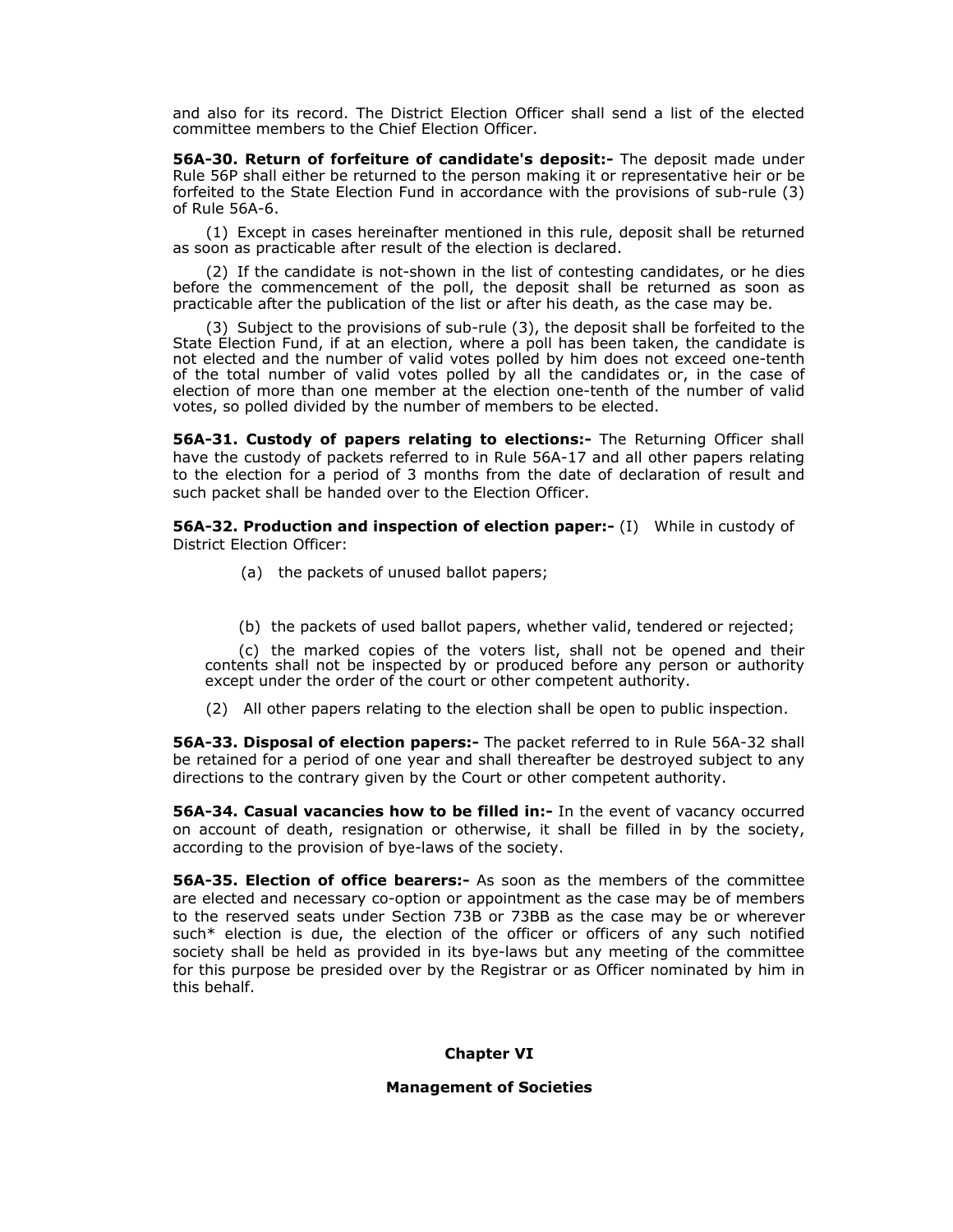**57. Prohibition against being interested in contracts etc:- (1) No officer of a** society shall have any interest, directly or indirectly otherwise than as such Officer;—

- (a) in any contract made with or by the society; or
- (b) in any property sold or purchased by the society; or

(c) in any other transaction of the society, except as investment made or as loan taken from the society or the provision of residential accommodation by the society to any paid employee of the society.

(2) No officer of the society shall purchase, directly or indirectly, any property of a member of the society sold for the recovery of his dues to the society.

**157A Motion of no-confidence against the officers of the society:-** (i) The requisition to call the special meeting of the committee of a society to consider a motion of no-confldence against the President, Vice-Ptesident, Chairman, Vice-Chairman, Secretary, Treasurer or other officer of the society, by whatever designation called, who holds office by virtue of his elections to that office, shall be made in Form M-18. The requisition shall be accompanied by;-

- (a) the grounds of no-confldence;
- (b) the text of the motion of no-confldence to be moved;

## *Footnotes:*

1. Ins. by C.N. of 16-10-1987.

(c) the name of the committee members who shall move the motion of non-confidence;

(d) a list of members of the committee specifying their full names, and address who are, for the time being, entitled to sit and vote at any meeting of the committee;

(e) signatures of the members of the committee who are signing the requisition duly attested by the Chief Executive Officer of the society or Special Executive Magistrate or Executive Magistrate or any Gazetted Officer of the Government.

(2) The requisition referred to in sub-rule (1) shall be delivered in person to the Registrar. Such requisition or requisitions shall be delivered in duplicate in each case. The Registrar on ascertaining that the requisition or requisitions as the case may be, have been signed by not less than 1/3rd members of the committee who for the time being are entitled to sit and vote in any meeting of the committee of society;-

> (a) receive and acknowledge the requisition under his signature with date and time.

(b) issue notice, within 7 days from the date of receipt of the. requisition, convening, the special meeting for that purpose specifying therein place, date, time, name and designation of the officer who shall be presiding over such meeting, to all the members of the committee, the presiding officer and the Managing Director, General Manager, Manager, Paid Secretary, Group Secretary or such employee of the society, to whom the Registrar has directed to produce minute book of committee meetings of the society. This notice of no-confidence shall also be issued, to the Officer or officers against whom the motion of noconfidence is being moved, and shall be accompanied by the copy of the requisition alongwith enclosures and agenda.

(c) The Registrar shall direct the Managing Director, General Manager, Manager, Paid Secretary, Group Secretary or any other employee to deliver in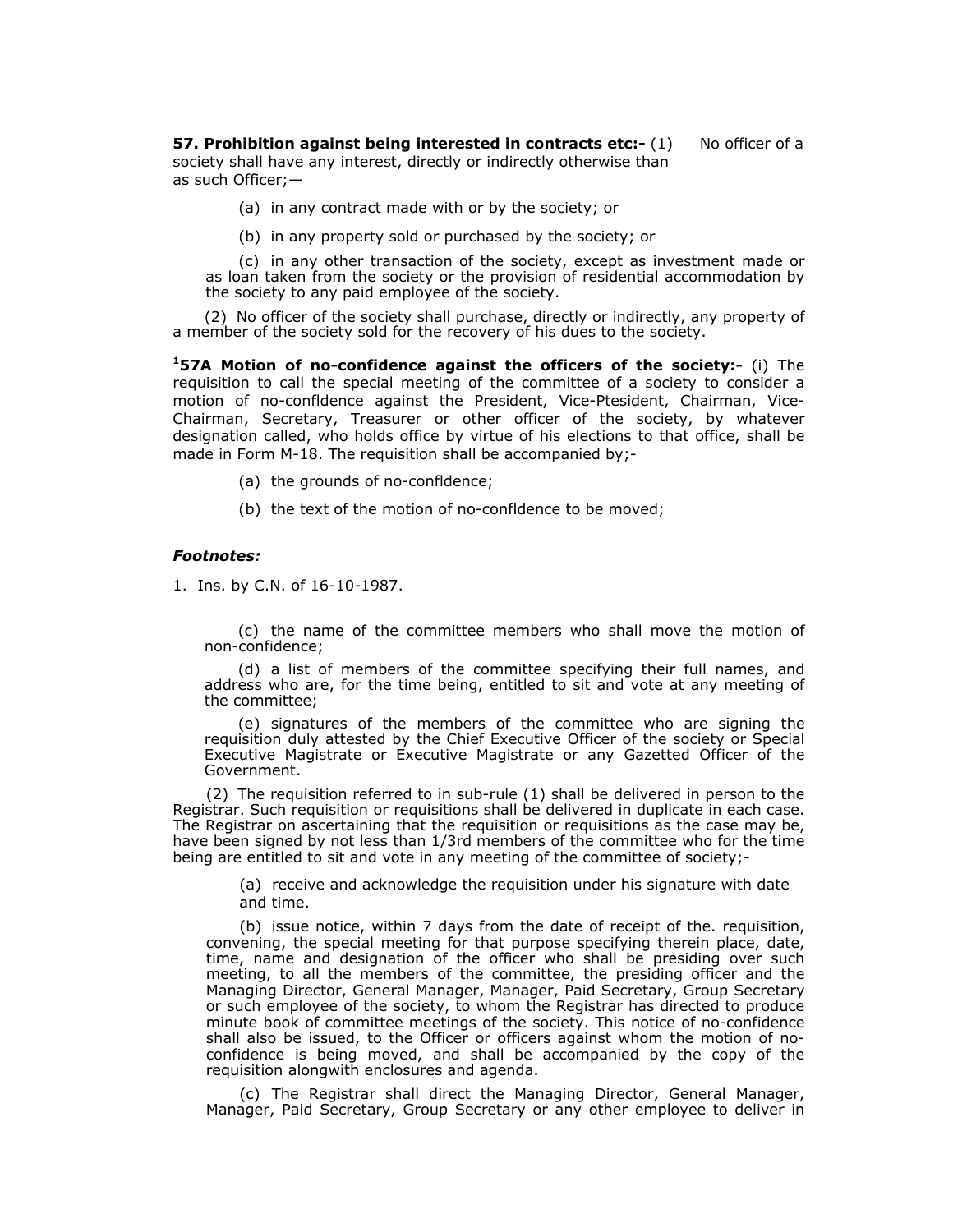person the minute book Of the committee meetings on the date, time and place of the meeting, to the Presiding Officer.

(d) The Registrar shall send a notice under certificate of posting, to all the persons concerned. However, he shall serve or cause to be served the notice on the officer or officers against whom the motion of no-confidence is proposed to be moved through the special messenger or the officer or officers, as the case may be, or in his or their absence on any adult member of his or their families at the place of residence. If for some reason it is not possible to serve the notice, the authorised person in this behalf, shall in presence of two witnesses, affix such notice on any conspicuous place of the residence.

(e) copies of this notice shall be displayed on the Notice Board of the Registrar, the Presiding Officer and the society. Such display of the notice on the notice board of the Registrar and the Presiding Officer shall be the conclusive proof that such notice has been served on all concerned.

(3) Notwithstanding anything contained in the bye-laws of the society regarding the procedure for convening and holding meeting and recording of minutes, the procedure adopted by the Registrar, the Presiding Officer and the Authorised Officer under sub-rule (2), shall be deemed to be the proper procedure under the provisions of bye-laws of the society.

If the Registrar deems it necessary, he shall require any Officer of the society to furnish any information to him and it shall be obligatory on the part of such officer to furnish such information. On failure of the officer to furnish the information, the Registrar may get it through any person authorising in that behalf. This failure on part of the officer of the society shall be construed as non-compliance of provisions as contemplated under sub-section (1) of Section 79. However, in case of the officer of the society who holds that office by virtue of his election, including the member of the committee of management, it shall be construed as breach of provisions under sub-section (1) of Section 79 and negligence of performance of duties imposed by the Registrar as contemplated under subsection (1) of Section 78.

(5) The time of the meeting shall be between Office hours of the authorised officer. The meeting shall be held either in the office of the society or at any other place which may, as far as possible, be public place or any other place specified by the District Deputy Registrar.

(6) No other subject, except the motion or motions of no-confidence shall be kept on the agenda.

(7) The Registrar or the officer authorised to preside over the meeting shall,

(a) announce or cause to be announced the commencement of the meeting,

(b) take possession of the minute book of the committee meetings from the officer of the society. However, for some reasons, if it is not possible for him to take possession of the minute book of the committee meetings of the society, at the commencement of the meeting, he shall record proceedings in the register kept for that purpose in his office. The text of the minutes of the meeting recorded in the minute book kept in the office of the Registrar shall be incorporated in the minute book of the society.

(c) record the date, time, place, names of members of the committee present at the commencement of the meeting, in the minute book of the society or kept by him, as the case may be, in his own hand and cause all the members of the committee who are present, to sign it and it shall be obligatory on their part to do so. The signature of the members on the minute book shall be the concrete proof of their attendance.

(d) riot allow any other person to enter the place of meeting except the person or persons appointed to assist him, the officer of the society who has produced the minute book, the officer or officers against whom the motion of no-confidence is moved, the members of the committee who are for the time being entitled to sit and vote in any meeting of the committee, who are present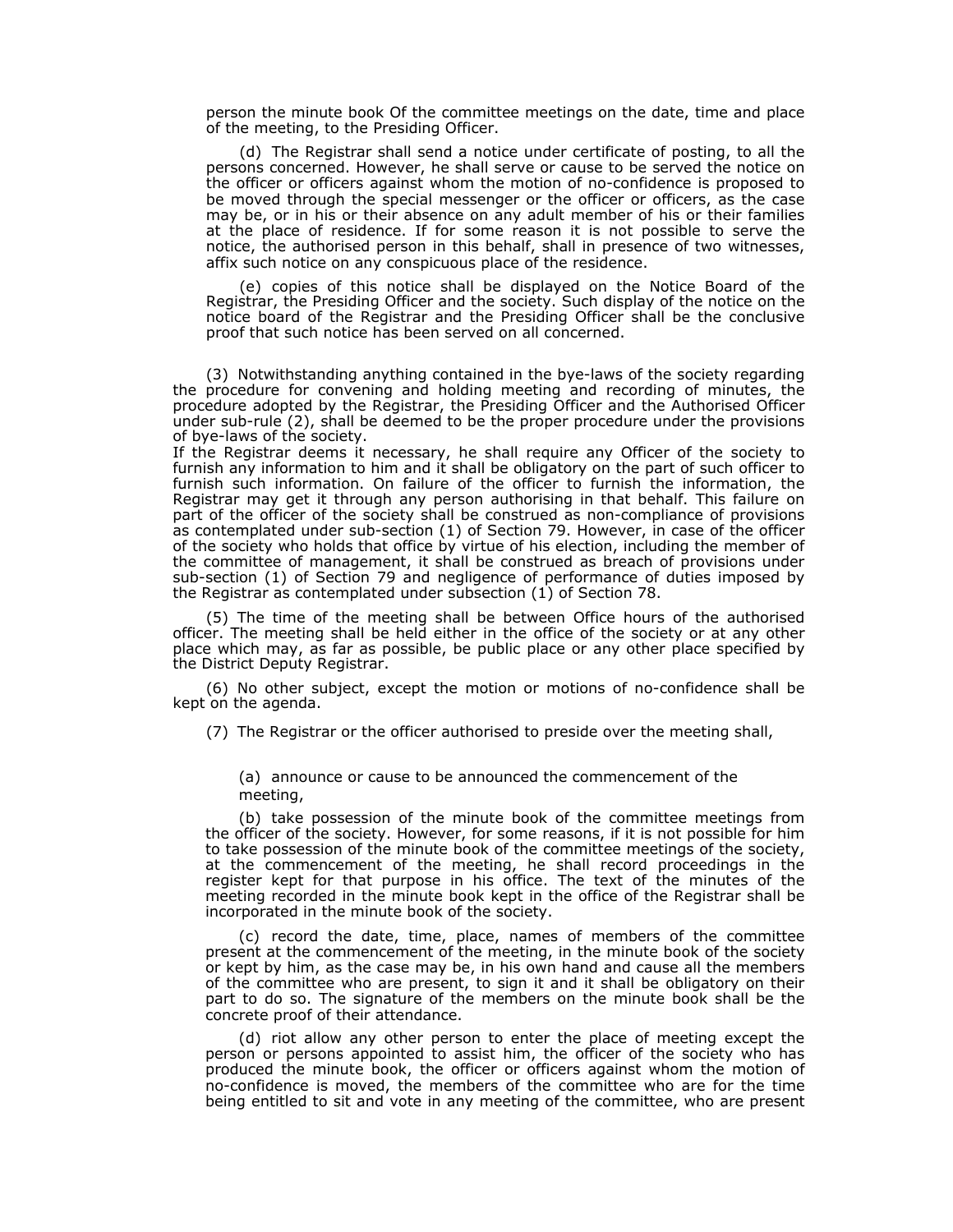at the commencement of the meeting and police officer or officers if called by him to maintain the law and order.

(e) record or cause to be recorded, the proceedings of the meeting and thereafter allow those members who desire to sign the proceedings. Signature of the members on the minute book shall be the conclusive proof of their attendance.

(f)not allow the discussions on any other subject than the subject on agenda.

(g) declare the motion or motions as rejected and take a note to that effect with reasons, in the minute book under the following circumstances; —

(i)if no member of the committee present;

(ii) none of the members of the committee, who are present refuse to sign the requisition;

(iii) 2/3rd members are not present at the commencement of the meeting (i) 2/3rd is fraction, it shall be rounded to next higher number.

 (h) (i) read or cause to be read the text and grounds of no-confldence motion and allow any of the member, who have signed the requisition to move the motion and to speak in support of the motion.

(ii) allow the member against whom no-confldence motion is moved or any other member on his behalf to defend.

(i)put the motion to vote and declare the results as laid down in sub-section (6) of Section 73ID.

(j) the Presiding Officer shall not speak or give any decision on the merit or otherwise of no-confidence motion.

(k) issue certificate in Form M-19 in favour of the society.

**1[58. Disqualification for membership of committee:-** (1) No person shall be eligible for appointment, or election or nomination or co-option or being continued as member of the committee or District Loan Committee of State Land Development Bank, if he is in default to any society, in respect of any dues from him either as borrower or is a defaulter within the meaning of Section 73FF or has incurred disqualification under Clauses (ii), (iii), (iv), (v), and (iv) of sub-section (J) of Section 73FF.

(2) When any member incurs disqualification as mentioned in sub-rule (J) the Chief Executive Officer or whatsoever name called, shall communicate, the members, thathe has ceased to be a member of the committee, under certificate of posting. The Chief Executive Officer shall also report alongwith a copy of communication to the Registrar and also affix a copy thereof on the notice board of the society. The publication of such copy of the notice of the receipt of such copy of the notice in the office of the Registrar, shall be the conclusive proof of the fact that the person has duly received the communication. When any member ceased to be a member of the committee, the seat of such member shall be deemed to have fallen vacant from the date of such communication. The society shall not allow such persons to exercise any powers, enjoy any rights and privileges and perform functions as member of the committee, under the Act and the rules and bye-laws made thereunder. If the Chief Executive Officer fails to take action as contemplated above, the Registrar shall after giving an opportunity to the person disqualified, issue communication of cessation of membership of such person from the committee of the society under certificate of posting and also by publishing a copy on the notice board of his office.]

### *Footnotes:*

1. Subs. By G.N. pf 16-10-1987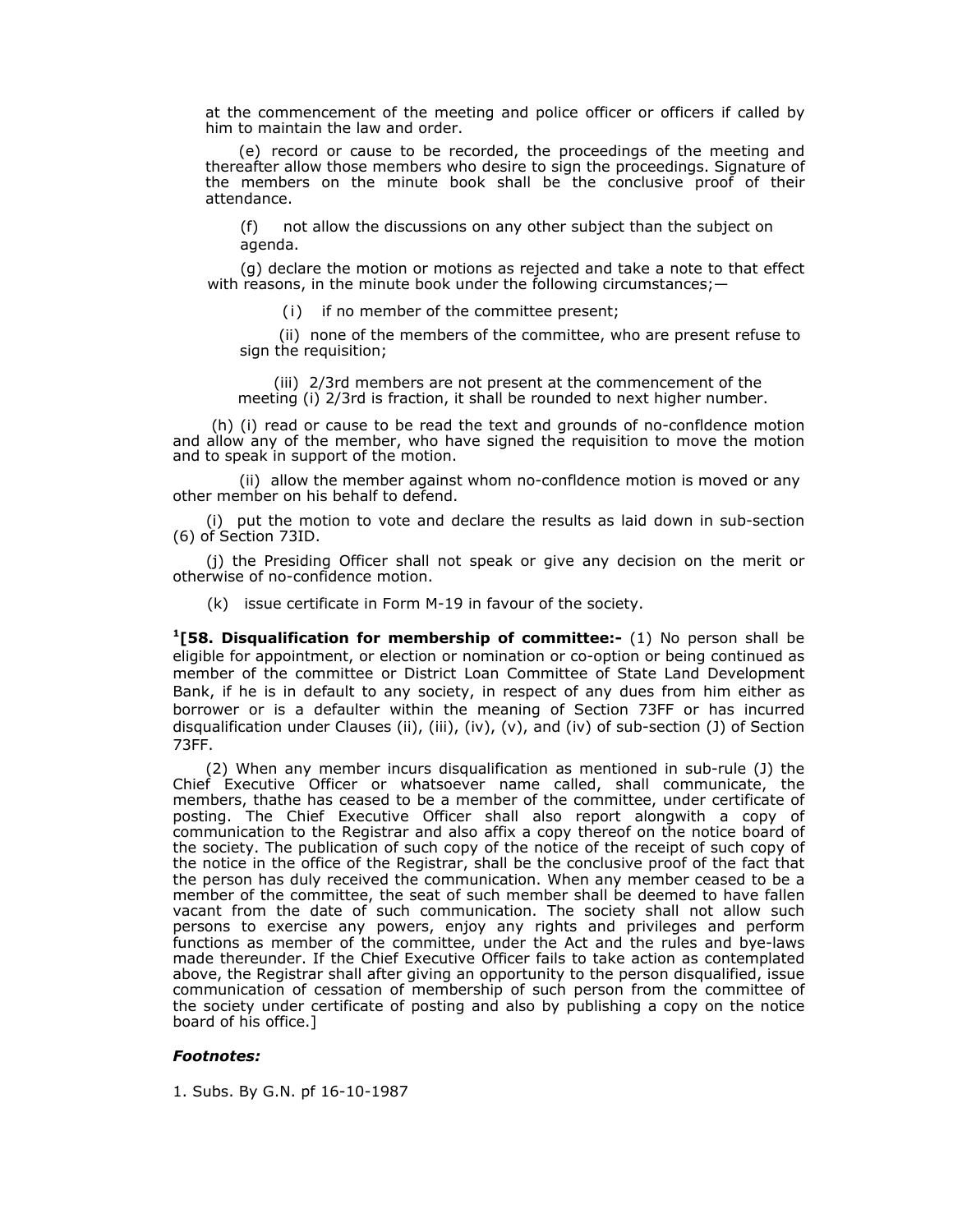1 **58-A. Bond to be executed by elected Members of Managing Committee: -**  Every elected member of the Managing Committee shall execute a bond in Form M-20 within fifteen days of his assuming the office. Such bond shall be executed on the stamp paper as provided under the Bombay Stamp Act, 1958. The expenditure on stamp paper shall be borne by the society. The Chief Executive Officer/Secretary of the society shall receive such bonds and keep them on record of the society and accordingly inform the Registrar within fifteen days from formation of the Committee.]

**59. First general meeting:-** (1) Within three months from the date of registration of a society, the Chief Promoter thereof, shall convene the first general meeting of all persons who had joined in the application for registration of the society. Where the Chief Promoter fails to convene the meeting as aforesaid, it shall be convened by any person authorised in that behalf by the Registrar.

(2) At the first general meeting, the following business shall be transacted;—-

- (i) Election of a president for the meeting;
- (ii) Admission of new members;

(iii) receiving a statement of accounts and reporting all transactions entered into by the promoter upto 14 days before the meeting.

(iv) Constitution of a provisional committee until regular elections are held under the by-laws. The provisional committee shall have the same powers and functions as the committee elected in accordance with the by-laws;

(v) Fixing the limit up to which the funds may be borrowed;

(vi) Any other matter which has been specifically mentioned in the by-laws.

| 59-A2 * * * * * * * * |  |  |  |  |
|-----------------------|--|--|--|--|
| 59-B2 * * * * * * * * |  |  |  |  |

## **60. General meetings: -**

(1) All general meetings of a society excepting the first general meeting shall be convened by the Secretary or any other officer authorised by and under the by-laws to convene such meetings under intimation to the Registrar, who may attend such meetings or authorise some person to attend such meetings on his behalf. The President of the Society or in his absence the Vice-President or, in the absence of both, a member elected by the members present at the meeting shall preside over the meeting unless the by-laws specify that the President of the meeting elected by the meeting.

(2) No general meeting shall be held or proceeded with unless the number of members required to form a quorum as specified in the by-laws are present.

### *Footnotes:*

- 1Ins. by G. N. of 18-2-2002
- 2**.** Deleted by G.N. of 18-6-1980**.**

(3) The Secretary or any other officer convening the meeting shall read out the notice convening the meeting and the agenda for the meeting and then the subjects shall be taken up for consideration in the order in which they are mentioned, in the agenda unless the members present, with the permission of the President, agree to change the order. Unless otherwise specified in the Act, these rules and the by-laws,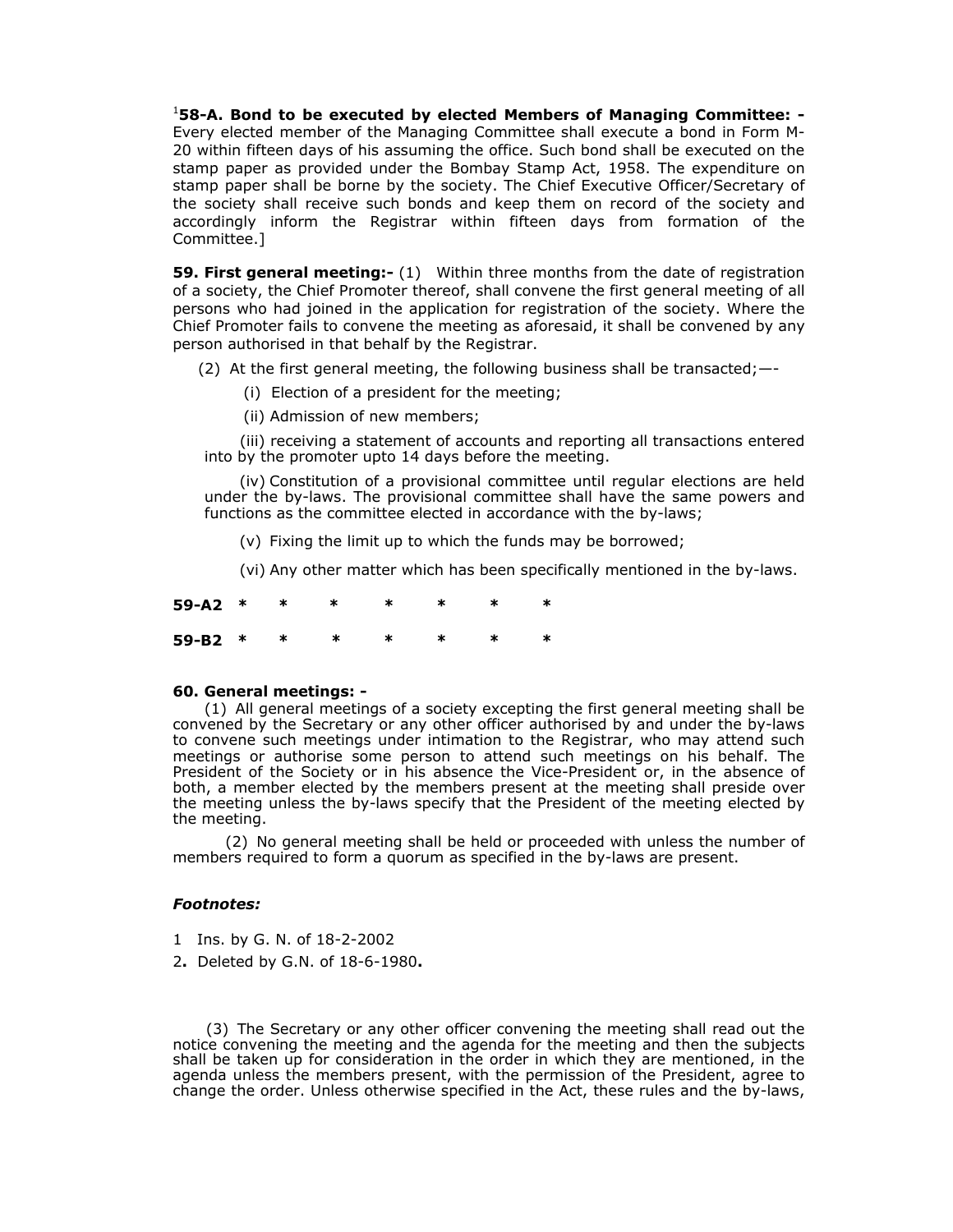the resolutions will be passed by a majority **of** the members present. The President will have a casting vote.

(4) When the members are divided on any resolution, any member may demand a poll. When a poll is demanded, the President shall put the resolution for vote.

(5) Voting may be by show of hands or by ballot as may be decided by the members present at the meeting, unless otherwise specified in the by-laws. Notwithstanding anything contained in the by-laws, election of office bearers of a Society having members share capital in excess of Rs. 10,000, including Government share capital, if any, shall be by ballot.

(6) When voting is to be by ballot, the President shall take necessary steps for the issue of ballot papers and counting of votes.

(7) The result of voting shall be announced by the President.

(8) If all the business in the agenda cannot be transacted on the date on which the general meeting is held, the meeting may be postponed to any other suitable date not later than thirty days from the date of the meeting as may be decided by the members present at the meeting.

(9) The remaining subject or subjects on the agenda shall be taken up for consideration at the postponed meeting.

(10)If the general meeting cannot be held for want of quorum, if shall be adjourned to a later hour on the same day as may have been specified in the notice calling the meeting or to a subsequent date not earlier than seven days and at such adjourned meeting the business on the agenda of the original meeting shall be transacted whether there is a quorum or not.

(11)No resolution regarding expulsion of a member of the society, removal of a member of the committee or amendment of by-laws shall be brought forward in any general meeting, unless dtie notice thereof is given in accordance with the provisions of the Act, these rules and the by-laws of the society.

**61. Annual statements of accounts including balance sheet, etc:-** Within forty-five days of the close of every co-operative year, or within such extended period as may be specified by the Registrar, in the case of any society or class of societies, the committee of every society shall prepare annual statements of accounts showing;—

(i) receipts and disbursements during the previous co-operative year;

(ii) the profit and loss account for the year; and

(iii) the balance sheet as at the close of the year.

These statements of accounts shall be open to inspection by any member during office hours at the office of the society and a copy thereof shall be submitted, within fifteen days from the date of preparation, to the auditor appointed by the Registrar for the audit of that society.

**62. Form for the balance sheet and the profit and loss account:-** (1) The balance sheet and the profit and loss account to be laid before the annual 'general meeting of a society by the committee shall ordinarily be in Form N :

Provided that it shall be competent for the Registrar to permit a society or class of societies to adopt such other form as he may deem fit.

(2) A copy of the balance sheet and profit and loss account to be presented at the annual general meeting under sub-section (2) of Section 75 and a copy of the report of the committee under sub-section (3) of Section 75 shall be fixed on the notice board of the society at least fourteen days before the date fixed for the annual general meeting.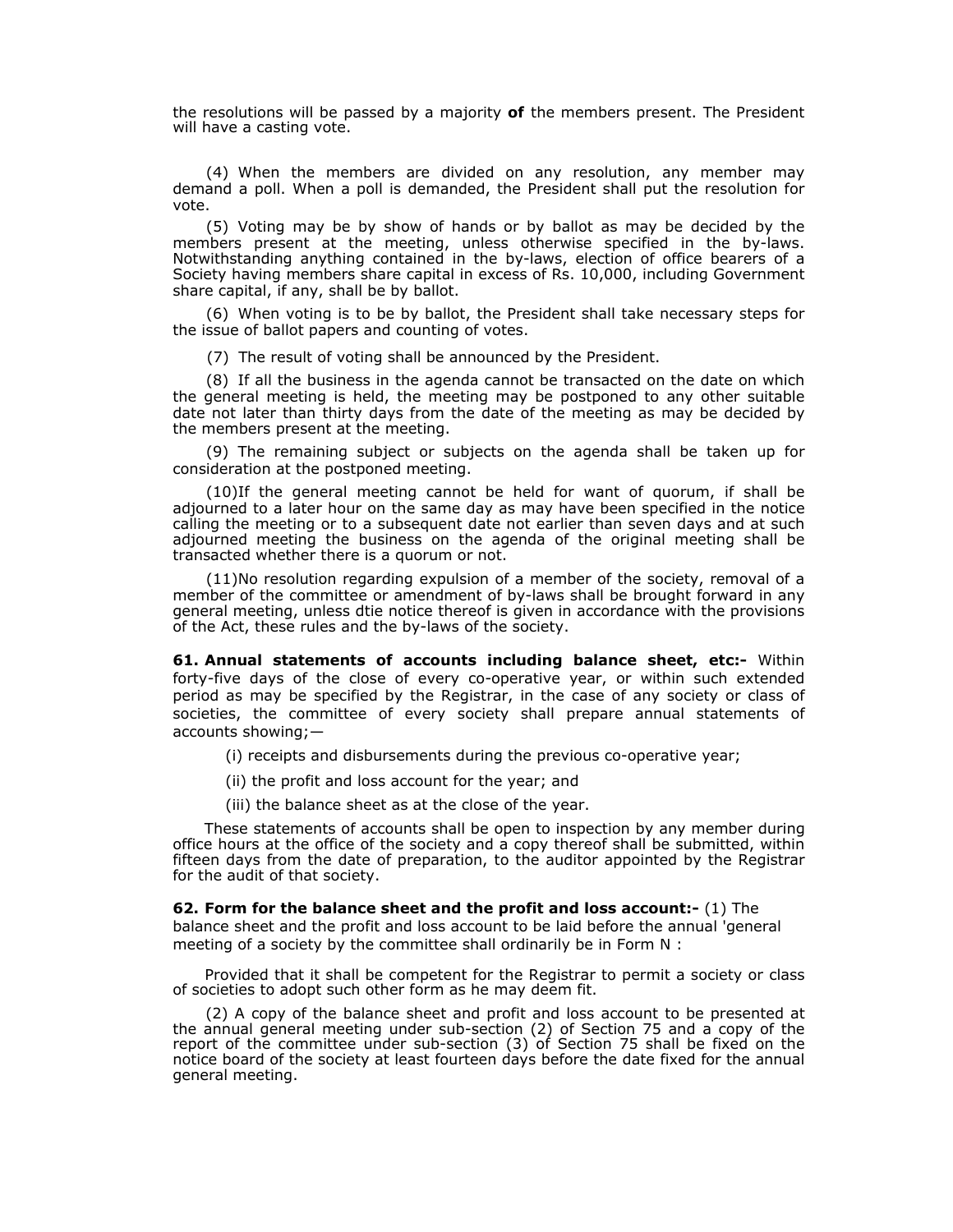**63. Power to call annual and special general meeting:-** If the annual general meeting of a society is not called in accordance with the provisions of Section 75 or if the Chairman or a majority of the committee of the society fail to call a special general meeting in accordance with the provisions of Section 76, the Registrar may authorise any person subordinate to him or any officer or employee of a federa<sup>1</sup> society to caJl the annual general meeting or the special general meeting, as the case may be, and such officer or person shall have all the powers and functions of the officer of the society authorised to convene such annual or special general meeting, under its bylaws.

**64. Procedure for appointment, suspension, and removal of members of the committee and other officers, etc:-** (J) Notwithstanding anything contained in the by-laws of a society but subject to the provisions of Section 78, the Registrar may l  $\frac{1}{2}$  [by an order stating the reasons therefor; -]

(a) remove the committee of a society and appoint a new committee in its place consisting of three or more members of the society to manage the affairs of the society; or

(b) remove the committee and appoint one or more administrators, who need not be members of the society, to manage the affairs of the society; or

(c) remove any member of the committee of a society and appoint in his place such other member as he may deem fit.

(2) Before making any order under sub-rule (I), the Registrar shall consult the federal society to which the society is affiliated and give an opportunity to the committee or the member concerned to show cause, within fifteen days from the date of issue of notice, why such an order shall not be made.

(3) The member appointed under clause (c) of sub-rule (J) shall hold office so long as the member in whose place he is appointed would have held office, if the vacancy had not occurred.

(4) Notwithstanding anything contained in the by-laws regarding holding any meeting of the society, the Registrar may, by special or general order specify the procedure for holding meetings of the Committee appointed by him under clause (a) of sub-rule (J).

(5) Immediately after the appointment of a new committee or an administrator or administrators under sub-rule (I), the committee in whose place such appointment is made and officers of the society shall give the new committee or the administrator or administrators, as the case may be, the of the property, documents and accounts of the society .

## *Footnotes:*

1. Subs, by G.N. of 8-11-1971.

**165. Accounts and books to be kept:-** (1) Every society shall keep the following accounts and books;—

(1) A register of members including persons nominated under Section 38 in Form T.

(2) A register of shares.

(3) A register of debentures and bonds (where capital is raised by debentures and bonds).

(4) Minute book recording proceedings of general meetings.

(5) Minute book recording proceedings of committee meetings.

(6) Cash book.

(7) General ledger and personal ledger.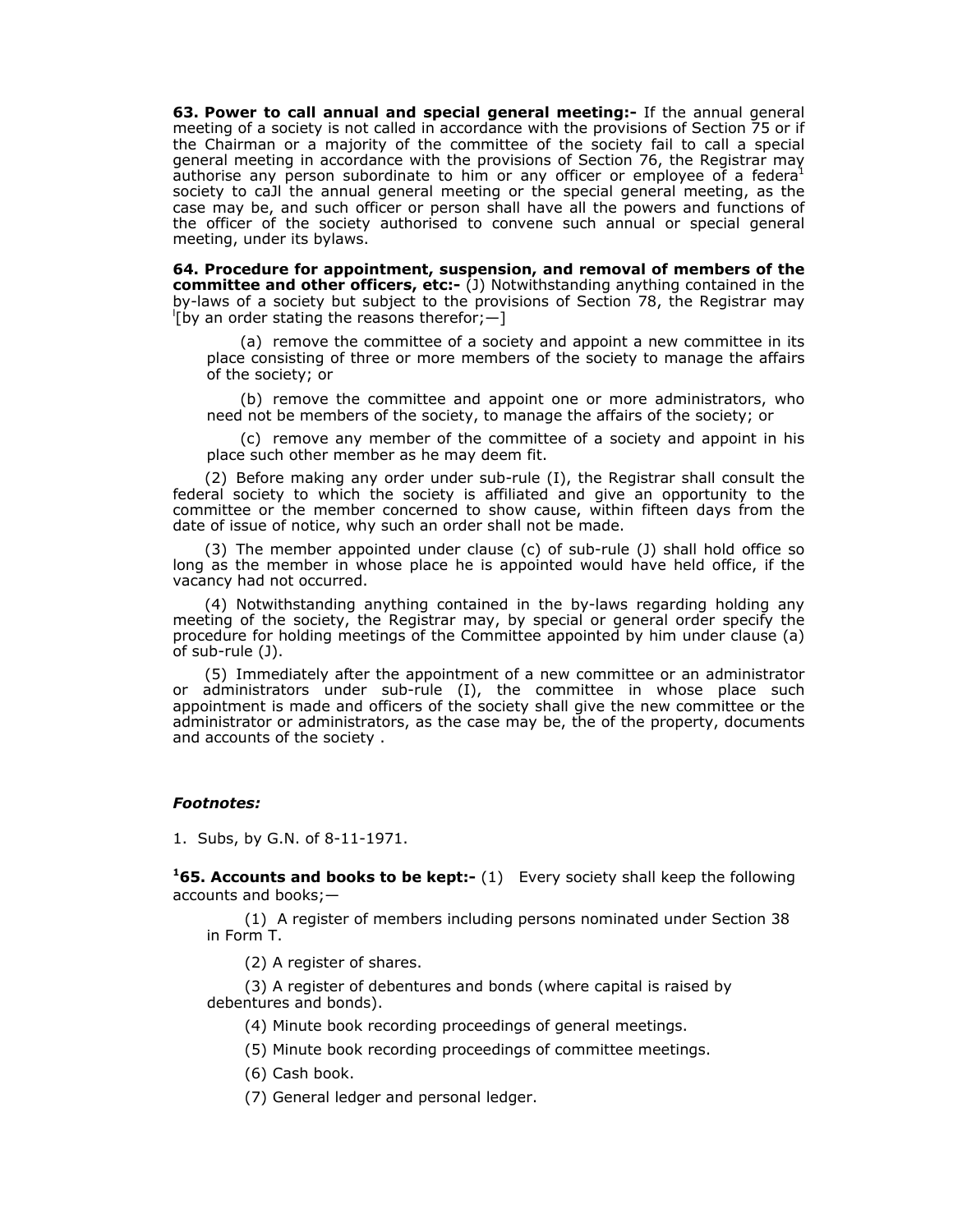- (8) Stock register.
- (9) Property register.
- (10) Register of audit objections and their rectification.

(11) Such other accounts and books as from time to time be specified by the State Government by special-or general order for any society or class of societies.

 $<sup>1</sup>$ [(2) Where the State Government directs by order as provided under sub-</sup> section (2A) of Section 81 that the cost audit of any society or class of societies shall be conducted, such society or class of societies shall, in addition to the accounts and books required to be kept under sub-rule (i), also maintain such books, records and accounts in such manner as the State Government may specify by general or special order from time to time for the purposes of cost audit.]

**2[66. Copies of monthly returns to be furnished to Registrar: -** All Registered Co-operative Societies classified by the Registrar as Central Banks or as Urban Banks shall furnish to the Registrar every month a copy of each of the returns required to be furnished to the Reserve Bank of India under Sections 18, 24 and 27 of the Banking Regulation Act, 1949 (10 of 1949).]

**67. Registrars power to enforce performance of obligations: -** (i) In addition to the periodical financial statements referred to in Rule 66, the Registrar may, by special or general order, require any society to furnish to him any other returns in such forms as may be specified by him, on such date or dates or at such interval or intervals as may be specified by him, in the order. The salarie officers of the society shall be responsible for the submission of these returns on' due dates. If there are no salaried officers of the society or if the executive functions are attended to by the Chairman or any other member of the committee in an honorary capacity, the return shall be submitted by the Chairman or such member of the committee.

## *Footnotes:*

- (1) Ins. by G.N. of 16-10-1987
- (2) Subs, by G.N. of 18-12-1979

(2) On failure of the society to furnish any returns on due dates, the Registrar may, after giving due notice to the person or persons responsible for the submission of the same, depute an employee of the Co-operative Department or of the Federal Society to which the society is affiliated to prepare the return or returns and submit it or them to him. The members of the committee and other officers of the society shall furnish to the employee of the Co-operative Department or of the federal society entrusted with the work, all information necessary for preparing the return or returns. The expenses incurred by the Registrar in getting such return or returns prepared shall be borne by the society and shall be recovered from the society under Section 79 as if they were an arrear of land revenue.

**1[67A. Directions of Registrar to the society to make regulations on certain matters:-** (1) Where, in the course of, or as a result of audit under Section 81, or enquiry under Section 83, or inspections under Section 84 or Section 89A or supervision under Section 89A or visit or administrative inspection of any officer of the Co-operative Department or financial institution, or on the report of federal society or financial institution, or in any other way, or suo moto or otherwise, the Registrar is of the opinion that it is necessary, having regard to financial condition of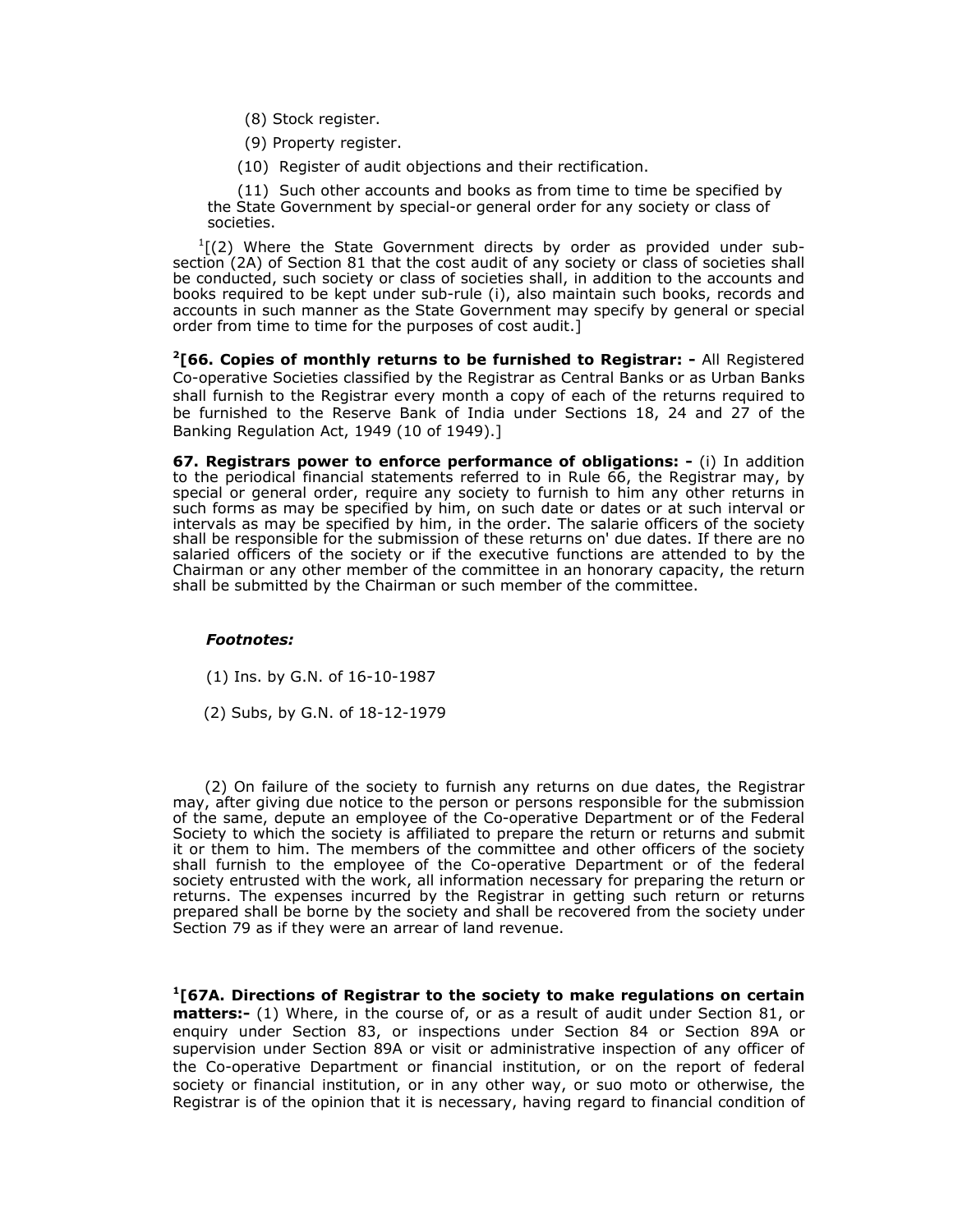the society or before after grant of Government financial assistance of any kind directly or indirectly, including Government guarantee or any other financial interest of Government accrue or likely to be accrued to regulate the manner of carrying on trade or business, the Registrar, after making such further enquiry if he deems necessary and after consulting the committee or any officer of the society and after examining the record of the society, shall;—

(i) direct the society to make regulations on.the items specified by him;

(ii) direct the society to make regulations in such manner as he specifies and forward the same to him within three months fom the date of such issue of directions to him, for approval.

(2) The society shall frame the regulations on items specified by the Registrar and also in the manner specified by him, if he has so directed while forwarding regulations and forward the same personally along with copy of resolution within a period of three months from the date of issue of such directives.

(3) On receipt of regulations, the Registrar or the District Deputy Registrar on examination may issue an order approving them or modify, eliminate, delete or add as he deems fit in the interest of the society. The regulations shall be effective from the date of issue of order of approval by the Registrar and the society shall carry on its business in accordance with such regulations from the date of order of approval of such regulations.

(4) If any society fails to submit regulations to the Registrar on any or all the items forwarded by the Registrar or in the manner directed by him, the Registrar shall make the regulations on the items and in the manner if directed by him under sub-section (I) of Section 79AA and issue an order directing the society to carry on its business in accordance with such resolutions from the date of issue of such order. It shall be obligatory on the society to carry on its business and trade in accordance with the regulations so issued.

### *Footnotes:*

1. Inserted by the G.N. 16-10-1987

5) If;—

(a) (the Committee or any officer of the society fails to attend the consultation, to produce record furnishing the information, attend for satisfying the doubts of Registrar or to carry out any other act or to comply with any of the provisions of sub-rules  $(I)$ ,  $(2)$  and  $(3)$ ;

(b) after issue of order in sub-rules (3) and (4) of this rule, if the society is negligent in observance or fails to comply with the regulations, it shall be construed as non-compliance of direction issued by the Registrar under subsection (I) of Section 79, if it relates to clause (a) and non-compliance of directions issued by the Registrar under Section 79AA, if it relates to clause (b) and thereupon the provisions of Section 79 shall be applicable mutatis mutandis. If the committee or elected officer of the society is responsible for noncompliance of provisions of clauses (a) and (b) of this sub-rule,.it shall, in addition to non-compliance of directives under sub-section (I) of Section 79 and Section 79AA, also be construed as negligence in performance of duties imposed on it or upon him by the Act arid the rules made thereunder and willful disobedience of instructions issued by the Registrar as contemplated in subsection (I) of Section 78.]

**68. Procedure to be adopted for taking possession of books, documents, securities, cash and other properties of society:-** (1) Where taking possession of books, documents, securities, cash or other properties of a society is considered necessary and where taking of such possession is resisted or obstructed, the Registar, the Liquidator or any other person entitled to the same may take or cause to be taken order for seizing the books, documents, securities, cash or other properties of the society, as the case may be, in the manner provided in Section 80.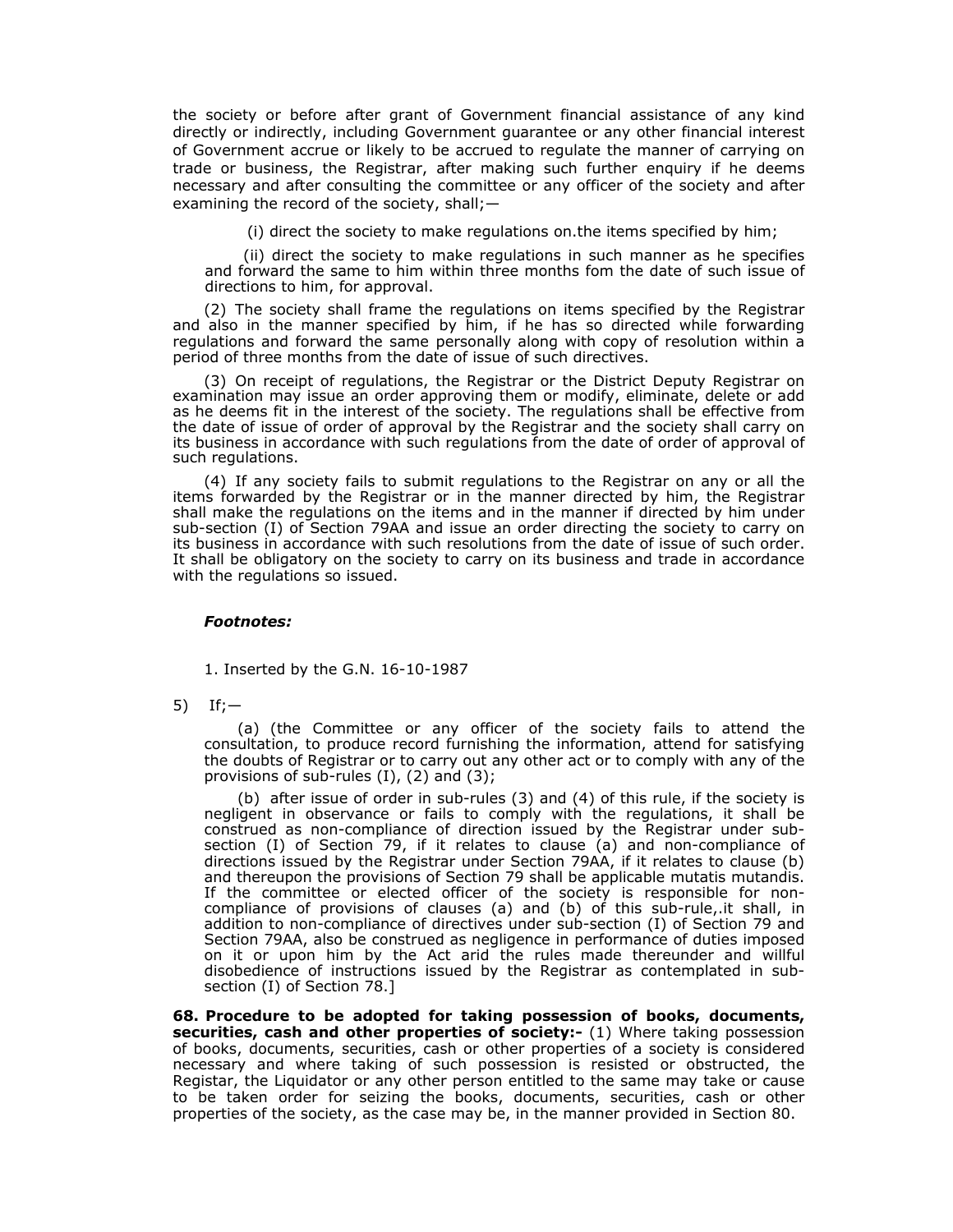(2) Any person appointed by the Registrar as a Liquidator of a society or any person authorised by the Registrar to audit the accounts of a society under Section 81 or any person authorised by the Registrar to hold an inquiry into the constitution, working and financial conditions of a society under Section 83 or any person authorised by the Registrar to inspect the books of a society under Section 84 shall, in cases where the misappropriation of funds, breach of trust or fraud has been committed or where it is suspected or apprehended that the books, documents, securities, cash or other properties of a society are likely to be tampered with or destroyed or removed, and where taking of possession of such books, docurnents, securities, cash or other properties is considered necessary, shall follow the same procedure, with the previous permission of the Registrar, as is laid down in Section 80 for the purposes of obtaining such possession.

### **Chapter VII**

#### **Audit, Inquiry, Inspection and Supervision**

**69. Procedure for appointment of auditors and for conducting audit:-** (1) The audit of accounts of societies shall be conducted by Departmental Auditors or by certified auditors appointed by the Registrar from time to time on such terms and conditions as he deems fit :

Provided that any society or class of societies notified by the Registrar may get their accounts audited by an auditor selected from the panel of certified auditors maintained by the Registrar and published by him in the Official Gazette.

**Explanation 1: —** For the purposes of this Chapter, audit shall include annual or periodical audit, continuous or concurrent audit and test or super audit and reaudit.

**Explanation 2:**  $-$  For purposes of this rule, "a certified auditor" includes  $-$ 

(a) a Chartered Accountant within the meaning of the Chartered Accountants Act, 1949;

(b) a person who holds a Government Diploma in co-operative accounts or a Government Diploma in co-operation and accountancy; or

(c) a person who has served as an auditor in the Co-operative Department of the State Government, and whose name has been included by the Registrar in the panel of certified auditors maintained and published by him in the Official Gazette at least once every three years.

(2) The audit under Section 84 shall in all cases extend back to the last date of the previous audit and shall be carried out upto the last date of the co-operative year immediately preceding the audit or where the Registrar so directs in the case of any particular society or class of societies, such other date as may be specified by the Registrar.

(3) The auditor shall submit an audit memorandum to the society and to the Registrar in the form specified by the Registrar, on the accounts examined by him and on the balance sheet and profit and loss account as on the date and for the period up to which the accounts have been audited, and shall state whether in his opinion and to the best of his information and according to the explanation given to him, the said accounts give all the information required by the Act in the manner so required and give true and fair view;—

(i)in the case of the balance sheet, of the state of societys affairs as at the end of the financial year or any other subsequent date up to which the accounts are made up and examined by him, and

(ii) in the case of the profit and loss account, of the profit or loss for the financial year or the period covered by the audit, as the case may be.

(4) The audit memorandum shall state;-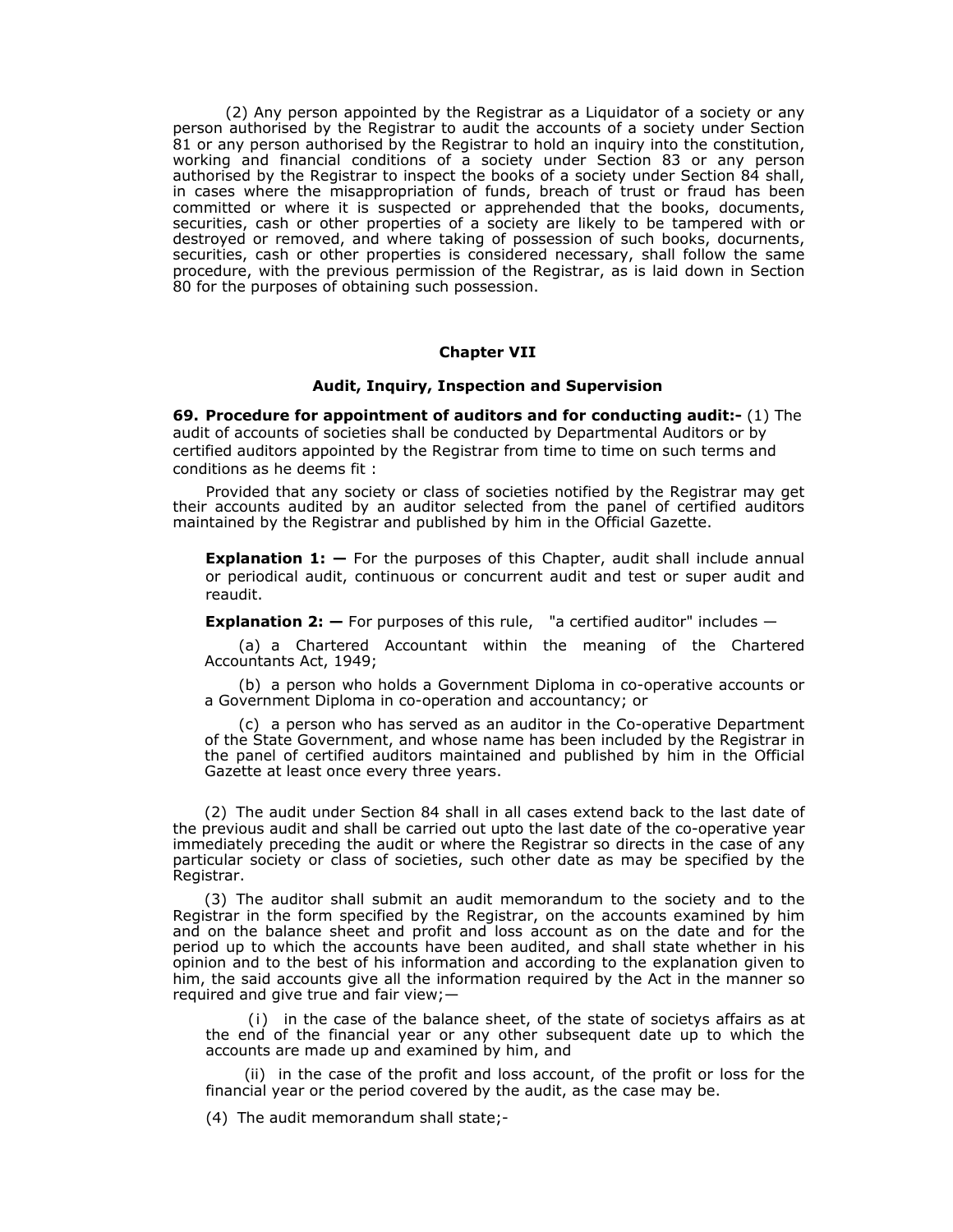(i) whether the auditor had obtained all the information and explanations which to the best of his knowledge and belief were necessary for the purpose of his audit;

(ii) whether in his opinion proper books of accounts, as required by the Act, these rules and the by-laws of the society have been kept by the society so far as it appears from the examination of these books; and

(iii) whether the balance sheet and profit and loss account examined by him are in agreement with the books of accounts and returns of the society.

(5) Where any of the matters referred to in sub-rule (4) are answered in the negative or with a qualification, the audit memorandum shall specify the reasons for the answer.

(6) The audit memorandum shall also contain schedules with full particulars of;—

(i) all transactions which appear to be contrary to the provisions of the Act, the rules or the by-laws of the society;

 (ii) all sums which ought to have been but have not been brought into account by the society;

(III) any material impropriety or irregularity in the expenditure or in the realisation of moneys due to the society;

(iv) any money or property belonging to the society which appear to the auditor to be bad or doubtful debt; and

(v) any other matters specified by the Registrar in this behalf.

(7) The summary of audit memorandum as prepared by auditor shall be read out in a general meeting. The audit memorandum together with its accompaniments shall be open to inspection by any member of the society. The Registrar may however direct that any portion of the audit memorandum which appears to him to be of objectionable nature or not justified by facts shall be expunged and the portion so expunged shall not form part of the audit memorandum.

(8) The Registrar may from time to time specify the form or forms in which the statements of accounts and information shall be prepared for audit by the society.

(9) On completion of his statutory audit, the auditor shall award an audit classification letter to the society whose accounts he has audited in accordance with the instructions issued by the Registrar from time to time. The list of societies to be published under sub-section (3) of Section 12 shall also specify the audit class of the society.

**70. Requisition of the federal society for inquiry:-** Any federal society duly authorised by a resolution of its committee, may submit a requisition to the Registrar to hold an inquiry under Section 83 in respect of any society affiliated to it, duly setting out the grounds on which the inquiry is sought. A copy of such requisition shall be supplied to the society in respect of which the requisition is made.

**71. Procedure and principles for the conduct of inquiry and inspection:-**(1) An order authorising inqiry under Section 83 or inspection under Section 84 shall, among other things, contain the following;-

(a) the name of the person authorised to conduct the inquiry or inspection;

(b) the name of the society whose affairs are to be inquired into or whose books are to be inspected; \*

(c) the specific point or points on which the inquiry or inspection is to be made, the period within which the inquiry, or inspection is to be completed and report submitted to the Registrar;

- (d) cost of inquiry;
- (e) any other matter relating to the inquiry or inspection.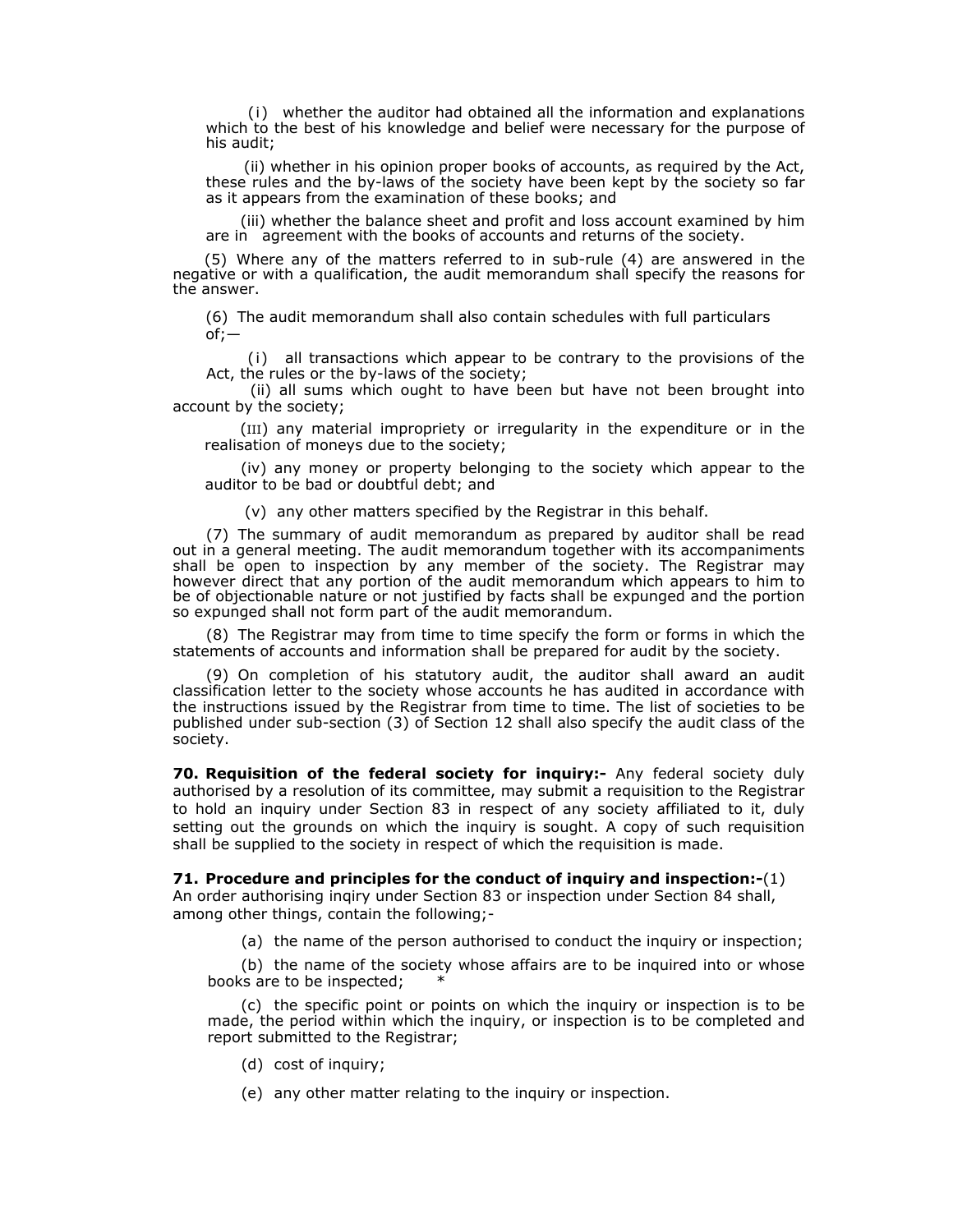(2) A copy of every order authorising inquiry under Section 83 or inspection under Section 84 shall be supplied to the federal society or societies to which the society in respect of which the order is issued is affiliated.

(3) If the inquiry or inspection cannot be completed within the time specified in the order referred to in sub-rule (I), the person conducting the inquiry or inspection shall submit an interim report stating the reasons for failure to complete the inquiry or inspection and the Registrar, if he is satisfied, grant such extension of time for the completion of the inquiry or inspection as he may deem necessary or he may withdraw the inquiry or inspection from the officer to whom it is entrusted and hold the inquiry or inspection himself or entrust it to such other person as he deems fit.

(4) On receipt of the order referred to in sub-rule (J), the person authorised to conduct the inquiry or inspection shall proceed to examine the relevant books of accounts and other documents in possession of the society or any of its officers, members, agents or servants and obtain such information or explanation from any such officers, members, agents or servants of the society in regard to the transactions and working of the society as he deems necessary for the conduct of such inquiry or inspection.

(5) The person authorised to conduct the inquiry or inspection shall submit his report to the Registrar, on all the points mentioned in the order referred to in subrule (i). The report shall contain his findings and the reasons therefor supported by such documentary or other evidence as recorded by him during the course of his inquiry or inspection. He shall also specify in his report the costs of the inquiry or inspection together with reasons and recommend to the Registrar the manner in which the entire cost or a part thereof may be apportioned, amongst the parties specified in sub-section (I) of Section 85. The Registrar shall pass such orders thereon as may be considered just after giving a reasonable opportunity of being heard to the person or persons concerned.

(6) The costs of the inquiry or inspection apportioned by the Registrar under subsection (1) of Section 85 shall be recovered as provided in Section 86. The Registrar may direct that such costs or any part thereof shall be paid in the first instance from the funds of the society or in case of inspection, from the amount deposited by the creditor under clause (b) of sub-section (i) of Section 84 and then recovered and repaid to the society or the creditor, as the case may be.

**72. Procedure for assessing damages against delinquent promoters, etc. under Section 88:-**(1) On receipt of a report referred to in Section 88 or otherwise, the Registrar or any other person authorised by him may make such further inquiries as he may deem necessary regarding the extent to which the person who has taken any part in the organisation or management of a society or any deceased, past or present officer of the society has misapplied or retained, or become liable or accountable for, any money or property of the society, or has committed misfeasance or breach of trust in relation to the society.

(2) On the completion of the further inquiries under sub-rule (J), where necessary, the Registrar or the person authorised by him shall issue a notice to the person or persons concerned furnishing him or them with particulars of the acts of misapplication, retention, misfeasance or breach of trust and the extent of his or their liability involved therein and calling upon him or them to put in statement in his or their defence within fifteen days of the date of issue of the notice.

(3) On receipt of the statements referred to in sub-rule (2), the Registrar or the person authorised by him, if he is satisfied that there are reasonable grounds for holding the person or persons liable, shall frame charges.

(4) The person or persons concerned shall, after the charges are framed be asked to put in his statement in defence and to indicate the documentary or oral evidence which he would like to produce. The Registrar or the person authorised by him may permit production of other documentary or oral evidence, if considered necessary subsequently.

(5) The Registrar or the person authorised by him shall thereafter record the evidence led by the society or the person or persons concerned and take on record the documents proved by them and shall thereafter fix a date for hearing arguments of both the parties.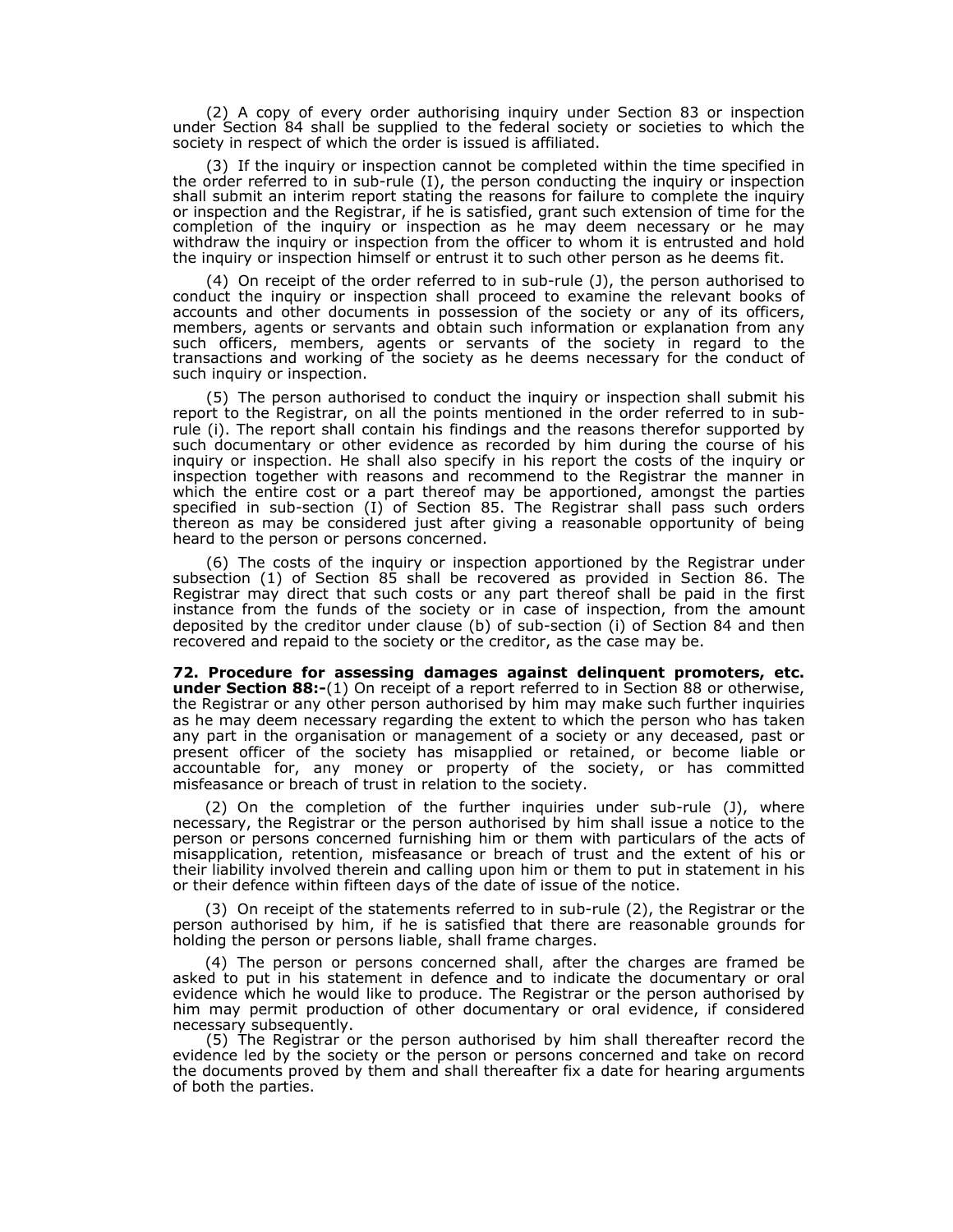(6) On the day fixed for hearing under sub-rule (5), the Registrar or the person authorised by him, shall hear the arguments and may pass his final orders on the same day or any date fixed by him within sixty days from the date on which the hearing was completed. On the date so fixed,  $^{1}$ [the Registrar or, as the case may be, the person authorised by him shall make his final order] either ordering repayment of the money or return of the property to the society together with interest at such rate as may be specified by him or to contribute such amount to the assets of the society by way of compensation in regard to misapplication, retention, misfeasance or breach of trust as may be determined or may reject the claim submitted on behalf of the society.

(7) The Registrar of the person authorised by him, may also provide in his order for the payment of the cost of the proceeding under this rule or any part of such cost as he thinks just.

(8) The Registrar or the person authorised by him shall furnish a copy of his order, under sub-rule (6) to the party concerned within ten days of the date on which he makes his final order. .

**73. Form of Rectification Report:-** On receipt of an order, directing a society or its officers to rectify the defects and remedy the irregularities, issued by the Registrar under Section 82 and on receipt of an order issued by the Registrar under Section 87, the society shall, subject to the provisions of sub-sections (2) and (3) of Section 87, submit to the Registrar a rectification report in Form O. The society shall continue to submit such rectification reports to the Registrar till all the defects are rectified or the irregularities are remedied to the satisfaction of the Registrar.

74. Levy of audit charges and supervision charges:- (1) The Registrar may levy audit charges and supervision charges payable annually on or before a specified date by all or any class of societies including the societies in liquidation at such rates as may be fixed by him with the approval of the State Government. Such charges, if not paid by the specified date, shall be recoverable under sub-section (2) of Section 155.

(2) The State Government may authorise the Registrar to grant total or partial exemption from the payment of audit charges and/or supervision charges assessed to any society or class of societies.

# *Footnotes:*

1. Substituted by G.N. of 23-11-1963

## **Chapter VIII**

# **1 [Disputes and Co-operative Courts]**

**75. Reference of Dispute:-** A reference of a dispute under Section 91 shall be made in writing to the Registrar in Form P. Wherever necessary, the Registrar may require the party referring the dispute to him to produce a certified copy of the relevant records on which the dispute is based and such other statements or records as may be required by him, before proceeding with the consideration of such reference.

**2[76. Registrars satisfaction regarding existence of a dispute:-** Where any reference of a dispute is made to the Registrar or any matter is brought to his notice, the Registrar shall, on the basis of the reference (if any) made to him in Form P and the relevant records and statements submitted to him, record his decision together with the reasons therefor, whether he is or is not satisfied about the existence of a dispute within the meaning of Section 91. Such recording of decision shall be sufficient proof of the Registrars satisfaction that the matter is or is not a dispute, as the case may be.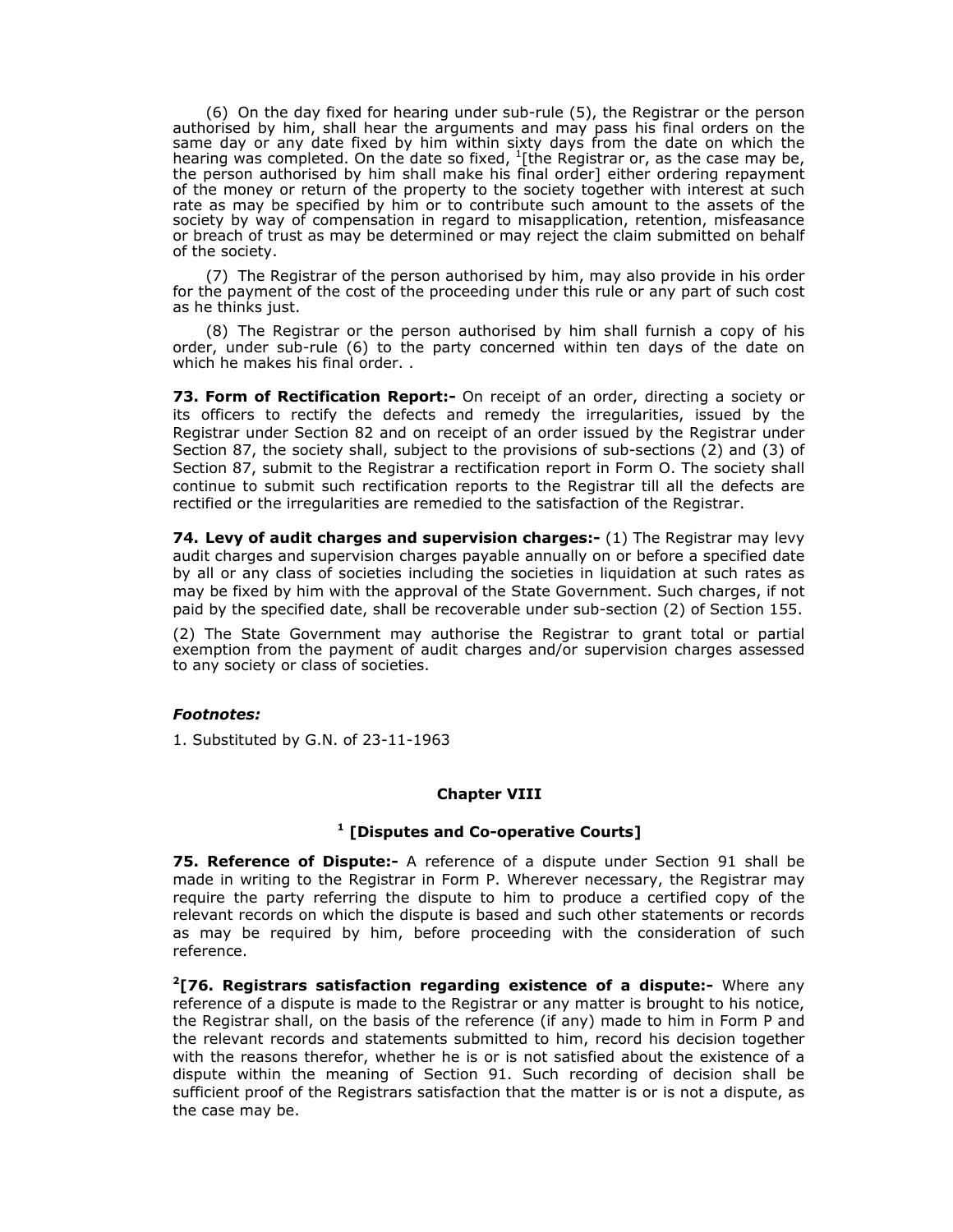**77. Disposal of a dispute or reference to Co-operative Court:-** (1) Where the Registrar is satisfied that there is a dispute, the Registrar may decide the dispute himself or refer it for disposal to a Co-operative Court having jurisdiction.

(2) Neither the Registrar nor the Co-operative Court shall take up for consideration any dispute, unless the parties concerned comply with the conditions of affixing the necessary Court-fees for determining the dispute.

## **77-A. Qualifications of Judges of Co-operative Courts, and their appointment:-**

(1) The member constituting a Co-operative Court shall be called the Judge of that Court.

(2) All appointments of Judges of the Co-operative Courts shall be made by the State Government.

(3) No person shall ordinarily be eligible for appointment as a Judge of a Cooperative Court, unless he is holding or has held a judicial office not lower in rank than that of Civil Judge (Junior Division).

(4) Notwithstanding anything contained in sub-rule (3), the State Government may appoint a person to be a Judge of a Co-operative Court;

(a) who has practised as an Advocate, Pleader or Vakil for not less than three years; or

### *Footnotes:*

1. Substituted by G.N. of 14-2-1975

2. Added by G.N. of 5-12-1981

(b) who is enrolled as an Advocate or holds a degree or other qualification in law of any University established by law or of any other authority which entitles him to be enrolled as an Advocate, and either (0 has held office not lower in rank than that of Deputy Registrar of Co-operative Societies for <sup>1</sup>[not less than five years,) or U§<br><sup>2</sup>[\* \* \* \*] possesses good knowledge and experience of co-operative law and practice.

The number of Judges appointed under this sub-rule shall, at no time, as far as possible, exceed two-third of the total number of Judges of the Co-operative Courts.

**77-B. Age limit for Judges:-** <sup>3</sup>[(J) No person shall hold or continue to hold the office of Judge of Co-operative Court after he attains the age of sixty-two years.]

(2) Notwithstanding anything contained in sub-rule (1), the State Government may, for such period or periods as it considers necessary, continue all or any of the Officers on Special Duty as Judges of the Co-operative Courts, who were holding office as such officers immediately before this rule comes into force and who^are otherwise qualified to be Judges of the Co-operative Courts.

**77-C. Conditions of service of Judges:-** If a Judge of a Co-operative Court is in Government service at the time of his appointment, his pay, allowances and other conditions of service shall continue to be governed by the service conditions rules applicable to him before such appointment, and if he is a direct recruit his pay, allowances and other conditions of service shall be governed by the Bombay Civil Services Rules and other rules made by the State Government from time to time.

**77-D. Holidays and Vacations:-** Save as otherwise directed by the State Government, the holidays to be observed in the Co-operative Courts shall be the same as are observed in the local Government offices. The period of vacation (if any) for the Co-operative Courts shall be such as the State Government may determine.

### **77-E. Procedure for hearing and decision of disputes:-**

(1) The Registrar or the Co-operative Court shall record in English, Marathi or Hindi the evidence of the parties to a dispute and the witnesses who attend. Upon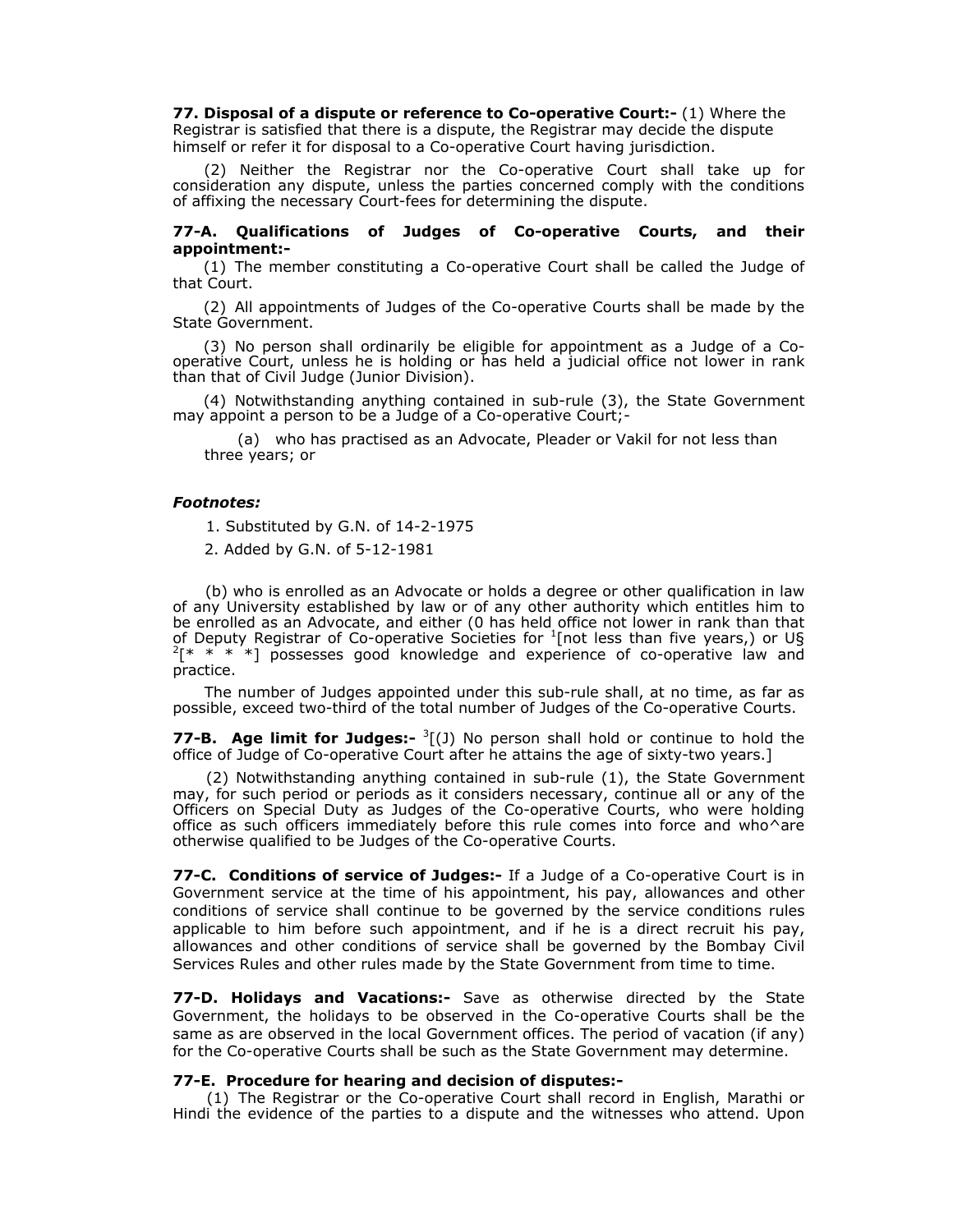the evidence so recorded and upon consideration of any documentary evidence produced by the parties, a decision-shall be given,by him or it in writing. Such decision shall be pronounced in open Court, either at once or as soon as may be practicable on some future day, of which due notice shall be given to the parties.

(2) Where neither party appears when the dispute is called on for hearing, the Registrar or the Co-operative Court may make an order that it be dismissed for default.

(3) Where the opponent appears and the disputant does not appear when the dispute is called on for hearing, the Registrar or the Court may make an order that the dispute be dismissed, unless the opponent admits the claim or a part thereof, in which case the Registrar or the Court, as the case may be, may make an order against the opponent upon such admission and where, part only of the claims is admitted, may dismiss the dispute so far as it relates to the remainder.

(4) Where the disputant appears and the opponent does not appear when the dispute is called on for hearing, then, if the Registrar or the Court is satisfied from the record and proceedings that the summons was duly served, the Registrar or the Court may proceed exparte. Where the summons is served by the officer of the Registrar or the Court, he shall make his report of service on oath.

(5) The Registrar or the Court may not ordinarily grant more than two

### *Footnotes:*

1. Added by G. N. of 5-12-1981.

- 2. Deleted by G.N. of 28-6-1978.
- 3. Added by G. N. of 15-2-1978.

adjournments to each party to the dispute at its request. The Registrar or the Court may, however, at his or its discretion grant such further adjournments on payment of such costs to the other side and such fees to the Registrar or the Court as the Registrar or the Court, as the case may be, may direct.

(6) Any party to a dispute may apply for and obtain a certified copy of any order, judgment or award made by the Registrar or the Court on payment of copying fees at the rate of 50 paise per 100 words in such order, judgment or award, whether in English, Marathi or Hindi.

### **77-F. Summary procedure for deciding disputes:-**

(1) Subject to the provisions of sub-section (4) of Section 94, the following disputes, if the disputant so desires, shall be decided in the summary manner prescribed under this rule, namely :—

(a) any dispute for recovery of debt upon promissory note, hundi, bill of exchange or bond, with interest where agreed upon under such instrument or under the by-laws;

(b) any dispute for recovery of a fixed sum of money, in the nature of a debt, with or without interest, arising on a written contract, but other than penalty or on guarantee;

(c) any dispute for recovery of price of goods sold and delivered, where the rate, quality and quantity are admitted in writing;

(d) any dispute for recovery of dues payable in respect of a tenement by a member of a housing society towards contribution for construction of the tenements in respect of repayment of any loan, interest on loan, ground rent, local authority taxes, sinking fund, water charges, electric charges, repairs, maintenance and upkeep charges or charges for other services rendered by the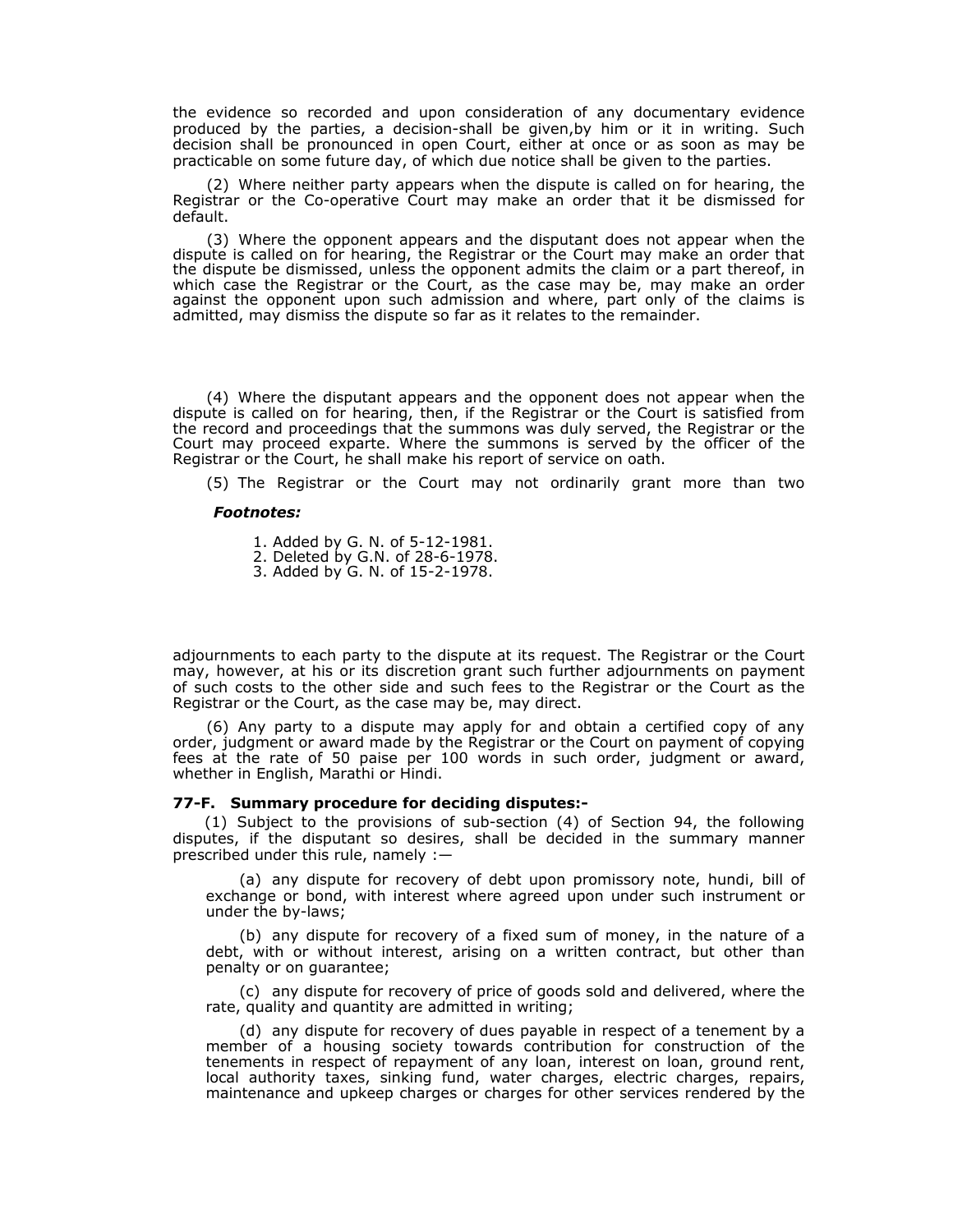society and the interest on such arrears payable under a written agreement or the by-laws or the tenancy regulations.

(2) In such cases, the disputants shall, in addition to the normal averments in Form P, make the following averments, namely  $;$ 

(a) that the claim of the disputant is for recovery of liquidated sum of money only and no other relief beyond the scope of this rule is claimed in this dispute;

(b) that the disputant believes that there is no valid or bona fide defence to his claim.

(3) In such cases, the opponent shall not be entitled to defend the claim, and the disputant shall be entitled to the award in his favour as prayed and for such sum for costs as may be awarded by the Registrar or the Court.

(4) (i) Within ten days from the service of a notice calling upon the opponent to obtain leave from the Registrar or the Court, to appear and defend the claim, the opponent or such of the opponents as are interested in defending the claim shall apply to the Registrar or the Court, as the case may be, by an affidavit or a declaration for the leave, setting out the facts on which he relies and what triable issues are likely to arise. The opponent shall in such application disclose all the documents supporting his contention and as far as possible attach copies of such documents which he considers important from his point of view. A copy of such application shall be served on the disputant and he shall have a right to file a rejoinder in the form of an affidavit or declaration and place before the deciding authority such material as in his opinion supports his contentions.

(ii) The Registrar or the Court, on reading the affidavits and declarations and on hearing the parties and their pleading and considering the documents relied on and produced by them, may pass an award or grant leave to defend to such of the opponents, unconditionally or upon such conditions, as the deciding authority may think fit under the circumstances and on facts of the case. The Registrar or the Court granting leave to defend shall also give directions and prescribe time limit for filing the written statement and fix the date for hearing. Leave may be granted to some and may be refused to other opponents. If leave is granted and not complied with by any opponent, the deciding authority may pass an award against him, as if he had not been granted leave.

(iii) If the conditions on which leave to defend is granted are not complied with by any opponent, the Registrar or the Court may pass an award against him, as if he had not been granted leave.

(iv) The Registrar or the Court may. for sufficient case, excuse the delay in applying for leave to defend any case.

(v) The Registrar or the Court may, under special circumstances, set aside the award, and if necessary stay or set aside execution, and may give leave to the opponent to appear and defend the dispute, if it seems reasonable to the deciding authority so to do, and on such terms as it thinks fit.]

#### **78. Summons, notices and fixing of dates, place, etc. in connection with the disputes:-** (1) The Registrar <sup>1</sup>[or as the case may be, the Co-operative Court], may issue summons or notices at least fifteen days before the date fixed for hearing of the dispute

requiring;—

(i) the attendance of the parties to the dispute and of witnesses if any; and

(ii) the production of all books and documents relating to the matter in dispute.

(2) Summons or notices issued by the Registrar  $1$  or the Co-operative Court] may be served through a Mamlatdar, Mahalkari, Tahsildar or any employee of the Co-operative Department or of a federal society or through the Chairman or Secretary of the Society or by registered post with acknowledgement due. Every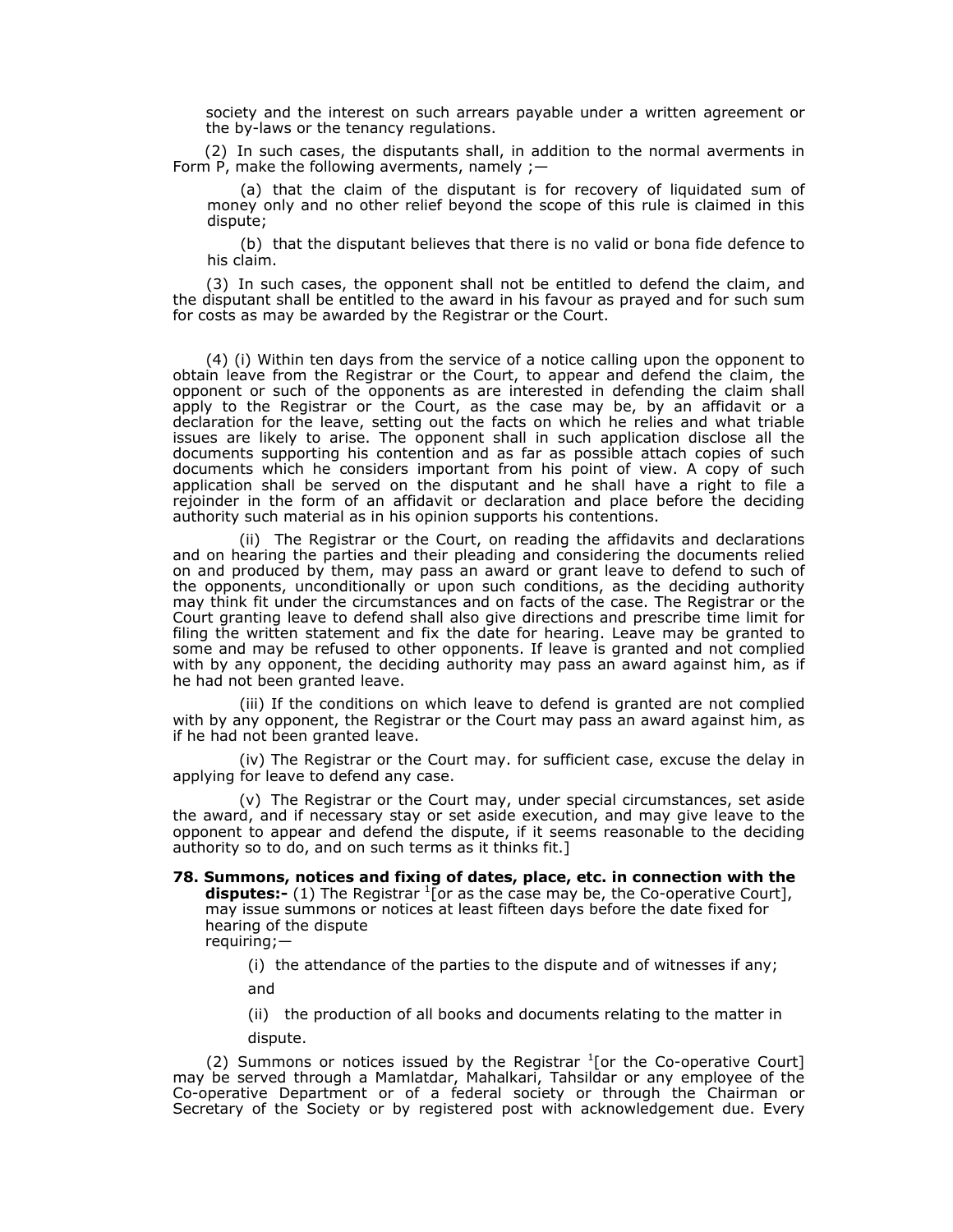person or society to whom summons or notices are sent for service shall be bound to serve them within a reasonable time.

(3) The officer serving a summons or notice shall, in all cases in which summons or notice has been served, endorse or annexe or cause to be endorsed on or annexed to, the original summons or notice, a return stating the time when and the manner in which, the summons or, as the case may be, notice was served and the name and address of the person (if any) identifying the person served and witnessing the delivery or tender of the summons or the notice.

### *Footnotes:*

1. Subs by G.N. of 14-2-1975

(4) The officer issuing the summons or notice may examine the serving officer on oath or cause him to be so examined by the Mamlatdar or other officer through whom it is served and may make such further inquiry in the matter as he thinks fit; and shall either declare that the summons or, as the case may be, notice has been duly served or order it to be served in such manner as he thinks fit.

(5) The mode of serving summons and notices as laid down in sub-rules (J) to (4) shall mutatis mutandis apply to the service of summons or notices;  $-$ 

(i)issued by the Registrar or the person authorised by him, when acting under Section 83, 84 or 88;

- (ii) issued by an Auditor, when acting under Section 81, or
- (iii) issued by a Liquidator, when acting under Section 105.

**79. Investigation of claims and objections against any attachment:-**Where any claim or objection has been preferred against the attachment of any property under Section 95, on the ground that such property is not liable to such attachment, the Registrar, <sup>I</sup>[or, as the case may be, the Co-operative Court] shall investigate into the claim or objection and dispose it of on merits :

Provided that no such investigation shall be made when the Registrar \*[or the Co-operative Court] considers that the claim or objection is frivolous.

### **80. Procedure for the custody of property attached under Section 95: -**

(1) Where the property to be attached is moveable property, other than agricultural produce, in the possession of the debtor, the attachment shall be made by actual seizure and the attaching officer shall keep the property in his own custody or in the custody of One of his subordinates, or of a Receiver, if one is appointed under sub-rule  $(2)$  and shall be responsible for the due custody thereof :

Provided that, when the property seized is subject to speedy and natural decay, or when the expense of keeping it in custody is likely to exceed its value, the attaching officer may sell it at once.

(2) When it appears to the officer ordering conditional attachment under Section 95 to be just and convenient, he may appoint a Receiver for the custody of the moveable property attached under that section and his duties and liabilities shall be identical with those of a Receiver appointed under Order XL in the First Schedule to the Code of Civil Procedure, 1908.

(3) (i) Where the property to be attached is immovable, the attachment shall be made by an order prohibiting the debtor from transferring or charging the property in any way and all persons from taking any benefit from such transfer or charge.

(ii) The order shall be proclaimed at some place on, or adjacent to, such property by beat of drum or other customary mode, and a copy of the order shall be fixed on a conspicuous part of the property and upon a conspicuous part of the village chavdi, and where the property is land paying revenue to the State Government, also in the office of the Collector of the district and in the office of the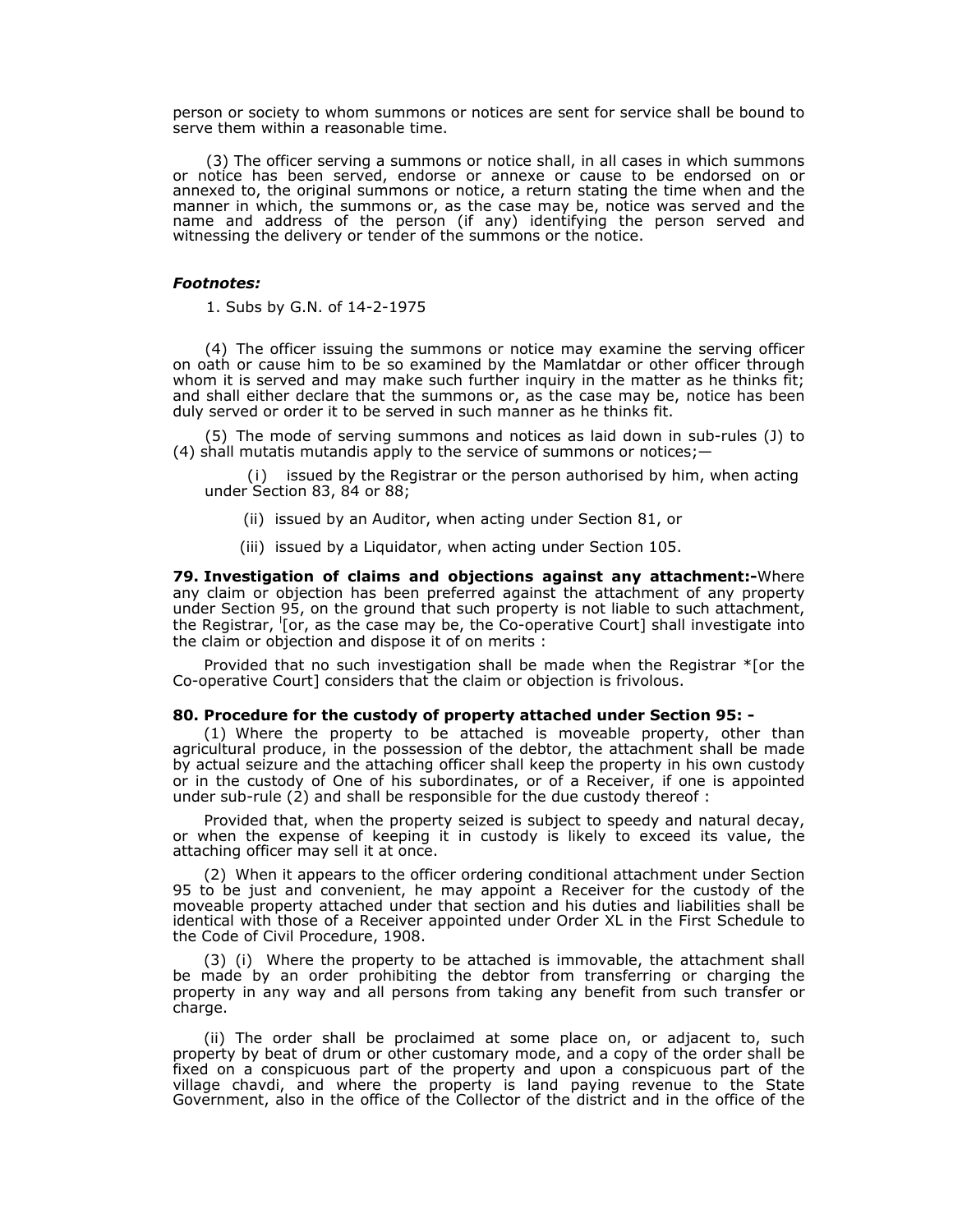Mamlatdar or Mahalkari or Tahsildar or any other revenue officer within whose jurisdiction the property is situated.

#### *Footnotes:*

1. Subs, by G.N. of 14-2-1975.

**81. Procedure for attachment and sale of property for realisation of any security given by person in course of execution proceedings:-** The procedure laid down in Rules 80 and 83 shall mutatis mutandis apply for attachment and sale of property for the realisation of any security given by a person in the course of execution proceedings.

**82. Issue of proclamation prohibiting private transfers of property:-** The Registrar or Liquidator when acting under clause (a) of Section 98 shall, at the time of signing a certificate affecting any property, issue  $\wedge$  proclamation in Form Q and in the case of immovable property shall also forward a copy of the proclamation to the Mamlatdar, Mahalkari or Tahsildar or any other revenue officer within whose jurisdiction the property is situated, who shall cause an entry about such certificate to be made in the Record of Rights.

**83. Procedure for execution of awards:-** (1) Every order or award passed by the Registrar, or the person authorised by him  $1$ [or the Co-operative Court] under Section 95 or 96 shall be forwarded by the Registrar to the society or to the party concerned with instructions that the society or, as the case may be, the party concerned should initiate execution proceedings forthwith according to the provisions of Section 98.

 (2) If the amount due under the award is not forthwith recovered, or the order thereunder is not carried out, it shall be forwarded to the Registrar with an application for execution along with all information required by the Registrar, for the issue of certificate under Section 98. The applicant shall state whether he desires to execute the award by a civil or through the Collector as provided under Section 98 or through the Registrar as provided under Section 156.

 (3) On receipt of such application for execution, the Registrar shall forward the same to the proper authority for execution along with a certificate issued by him under Section 98 and a proclamation issued under Rule 82 in the matter prescribed therein.

 (4) Every order passed in appeal under Section 97 shall also be executed in the manner laid down in sub-rules (2) and (3).

**84. Execution of awards or orders in special cases:-** Subject to the provision of Section 98, the Reistrar may, by an order in writing specially authorise any officer of the Co-operative Department or any officer of a federal society or a Central Bank, on an application made by it, to call for and send awards or orders obtained by any society for execution. The society or societies in respect of which these powers are to be exercised shali be specified in the order.

#### *Footnotes:*

1. Subs by G.N. of 4-2-1975

**85. Transfer of property which cannot be sold:-**(1) When in execution of an order sought to be executed under Section 98 any property cannot be sold for want of buyers, if such property is in the possession of the defaulter or of some person on his behalf, or of some person claiming it under a title created by the defaulter subsequent to the issue of the certificate by the Registrar or Liquidator under clause (a) or (b) of the said section, the officer conducting the execution shall as soon as practicable report the fact to the Court or the Collector or the Registrar, as the case may be, and the society applying for the execution of the said order.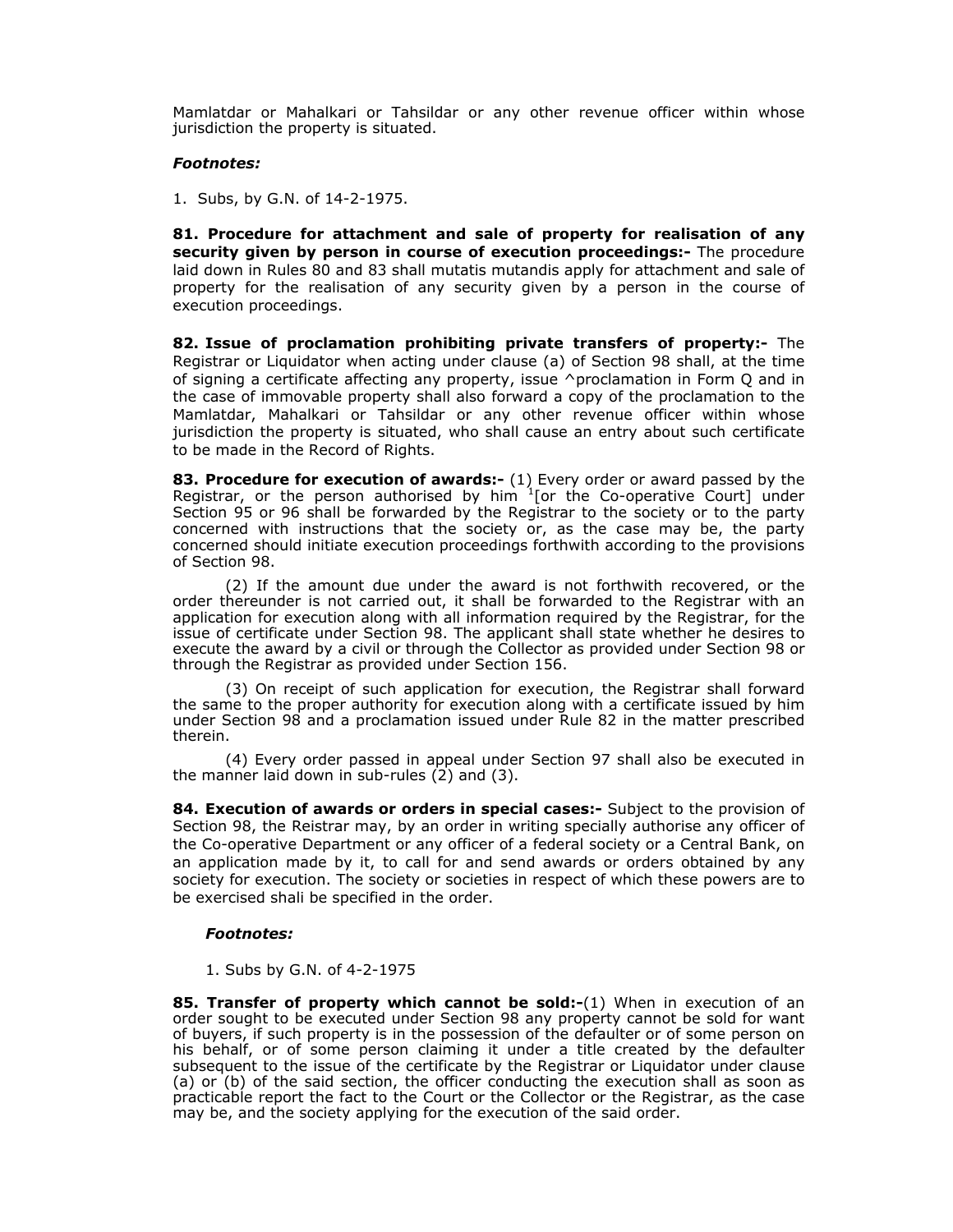(2) On receipt of a report under sub-rule (I), the society may, within six months from the date of the receipt of the report or within such further period as may for sufficient reasons be allowed in any particular case by the Court or the Collector or the Registrar, submit an application in writing to the Court, the Collector or the Registrar, as the case may be, stating whether or not it agrees to take over such property.

(3) On receipt of an application under sub-rule (2), notices shall be issued to the defaulter and to all persons known to be interested in the property, including those whose names appear in the Record of Rights as persons holding any interest in the property, about the intended transfer.

(4) On receipt of such a notice, the defaulter, or any person owning such property, or holding an interest therein by virtue of a title acquired before the date of the issue of a certificate under Section 98, may, within one month from the date of the receipt of such notice, deposit with the Court or the Collector or the Registrar, for payment to the society a sum equal to the amount due under the order sought to be executed together with interest thereon and such additional sum for payment of costs and other incidental expenses as may be determined in this behalf by the Court or the Collector or the Registrar, as the case may be.

(5) On failure of the defaulter, or any person interested, or any person holding any interest in the property, to deposit the amount under sub-rule (4), the Court or the Collector or the Registrar, as the case may be, shall direct the property to be transferred to the society on the conditions stated in the certificate in Form R.

(6) The certificate granted under sub-rule (5) shallstate whether the property is transferred to the society in full or partial satisfaction of the amount due to it from the defaulter.

(7) If the property is transferred to the society in partial satisfaction of the amount due to it from the defaulter, the Court or the Collector or the Registrar, as the case may be, shall, on the production by the society of a certificate signed by the Registrar, recover the balance due to the society in the manner laid down in Section 98.

(8) The transfer of the property under sub-rule  $(5)$  shall be effected as follows : $-$ 

(i)In the case of moveable property;—

(a) Where the property is in the possession of the defaulter himself or has been taken possession of on behalf of the Court or the Collector or the Registrar, it shall be delivered to the society.

(b) Where the property is in the possession of some person on behalf of a defaulter, the delivery thereof shall be made by giving notice to the person in possession, directing him to give actual peaceful possession to the society, and prohibiting him from delivering possession of the property to any other person.

(c) The property shall be delivered to a person authorised by the society to take possession on behalf of the society.

(ii) In the case of immovable property:—

(a) Where the property is growing or standing crop, it may be delivered to the society before it is cut and gathered and the society shall be entitled to enter on the land, and to do all that is necessary for the purpose of tending and cutting and gathering it,

(b) Where the property is in the possession of the defaulter or of some person on his behalf or some person claiming under a title created by the defaulter subsequent to the issue of a certificate under Section 98, the Court of the Collector or the Registrar, as the case may be. shall order delivery to be made by putting the society or any person whom the society may appoint to receive delivery on its behalf in actual possession of the property and if need be, by removing any person who illegally refuses to vacate the same.

(c) Where the property is in the possession of a tenant or other person entitled to hold the same by a title acquired before the date of issue of a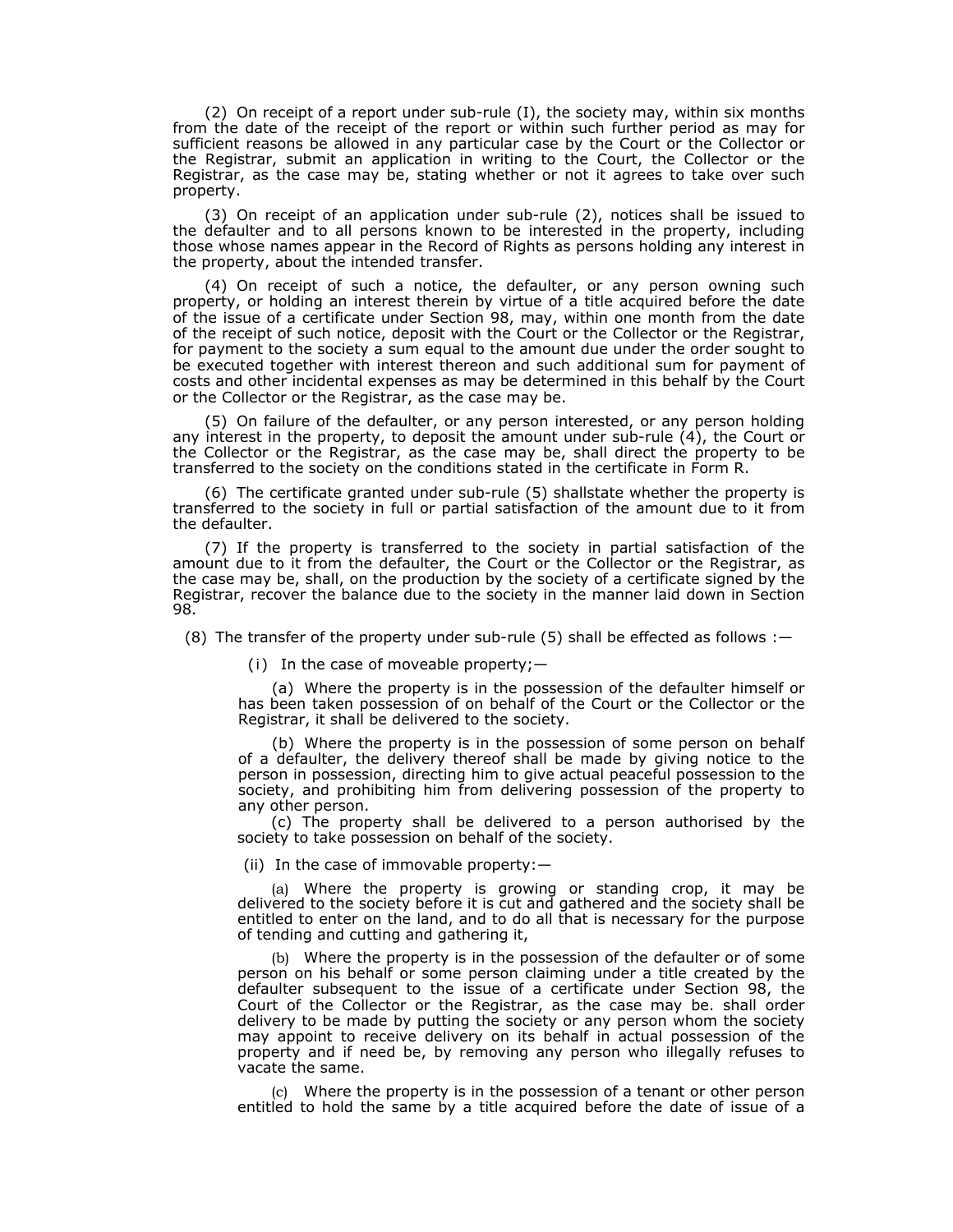certificate under Section 98. the Court or the Collector or the Registrar, as the case may be, shall order delivery to be made by affixing a copy of the certificate of transfer of the property to the society in some conspicuous place on the property and proclaiming to such person by beat of drum or other customary mode at some convenient place, that the interest of the defaulter has been transferred to the society.

(9) The society shall be required to pay expenses incidental to sale including the cost of maintenance of livestock, if any, according to such scale as may be fixed by the Registrar from time to time.

(10) Where land is transferred to the society under sub-clause (a) of clause (ii) of sub-rule (8) before a growing or standing crop is cut and gathered, the society shall be liable to pay the current year's land revenue on the land.

(11)The society shall forthwith report any transfer of property under sub-clause (b) or (c) or clause (ft) of sub-rule (8) to the village accountant for information and entry in the Record of Rights.

(12)The society to which property is transferred under sub-rule (5) shall maintain for each such defaulter a separate account showing all the expenses incurred including payment tp outside encumbrances, land revenue and other dues on the property and all the income derived from it.

(13)The society to which property is transferred under sub-rule (5) shall use its best endeavour to sell the property as soon as practicable to the best advantage of the society as well as that of the defaulter, the first option being always given to the defaulter who originally owned the property. The sale shall be subject to confirmation oy the Registrar. The proceeds of the sale shall be applied to defraying the expenses of the sale and other expenses incurred by the society and referred to in sub-rules (9) and (12) and to the payment of the arrears due by the defaulter under the order in execution and the surplus (if any) shall then be paid to the defaulter.

(14)Until the property is sold, the society to which the property is transferred under sub-rule (5) shall use its best endeavours to lease it or to make any other use that can be made of it so as to derive the largest possible income from the property.

(15) When the society to which property is transferred under sub-rule (5) has realised all its dues, under the order in execution of which the property was transferred^ from the proceeds of management of the property, the property, if unsold, shall be restored to the defaulter.

#### **1[86. Payment of fees for decisions of disputes:-**

(J) The Registrar or the Co-operative Court, as the case may be, may take a dispute on file only if the application regarding reference for such dispute in Form P is affixed with the court-fee stamps at the following scales, namely :—

> Proper Court fee Rs.

- <sup>2</sup> [(i)Simple money claims;—
	- (a) When the amount of the claim in dispute does not exceed Rs. 5,000
	- $\frac{3}{2}$ [(b) When such amount exceeds Rs. 5,000 but does not exceed Rs. 1,00,000
	- (c) When such amount exceed Rs. 1,00,000

100

(ii) Complicated money claims;— (a) When the amount of

... Rs. 100 plus one percent of the amount of claim in dispute subject to the maximum of Rs. 1,000.

... Rs. 1,000 plus 1/2 percent of the amount of claim dispute subject to the maximum of Rs. 10,000]

the claim in dispute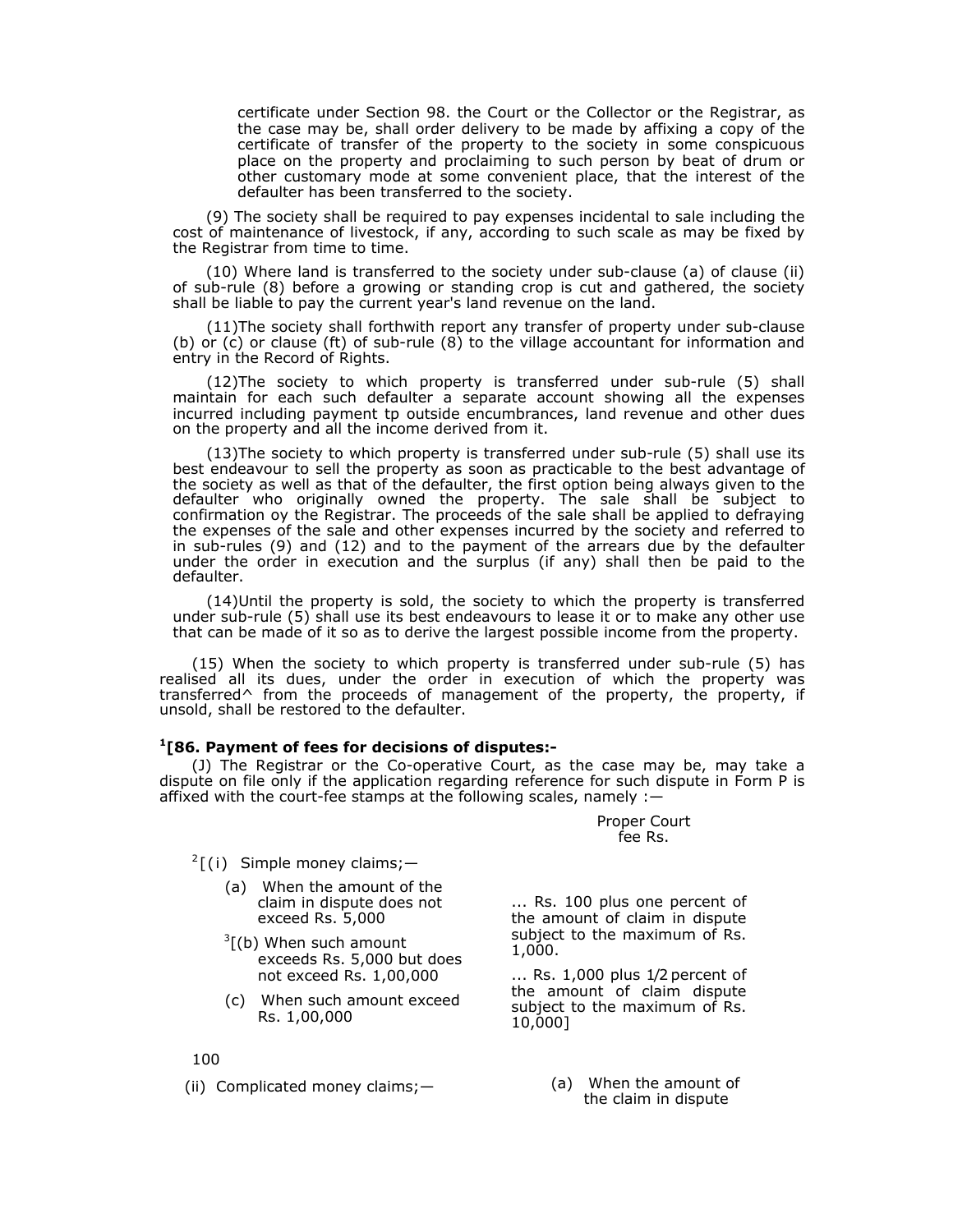does not exceed Rs. 5,000

- $\frac{3}{1}$ [b) When such amount exceeds Rs. 5,000 but does not exceed Rs. 1,00,000
- (c) When such amount exceed Rs. 1,00,000
- <sup>4</sup>[(iii] Application, appeal, review and revision applications presented before the concerned authority or Court under sections 23, 35, 97, 149, 150, .152 and 154.

200

... Rs. 200 plus two percent of the amount of claim in dispute subject to the maximum of Rs. 2,000

... Rs. 2,000 plus 1 percent of the amount of claim in dispute subject to the maximum of Rs. 15,000.]

Rs. 100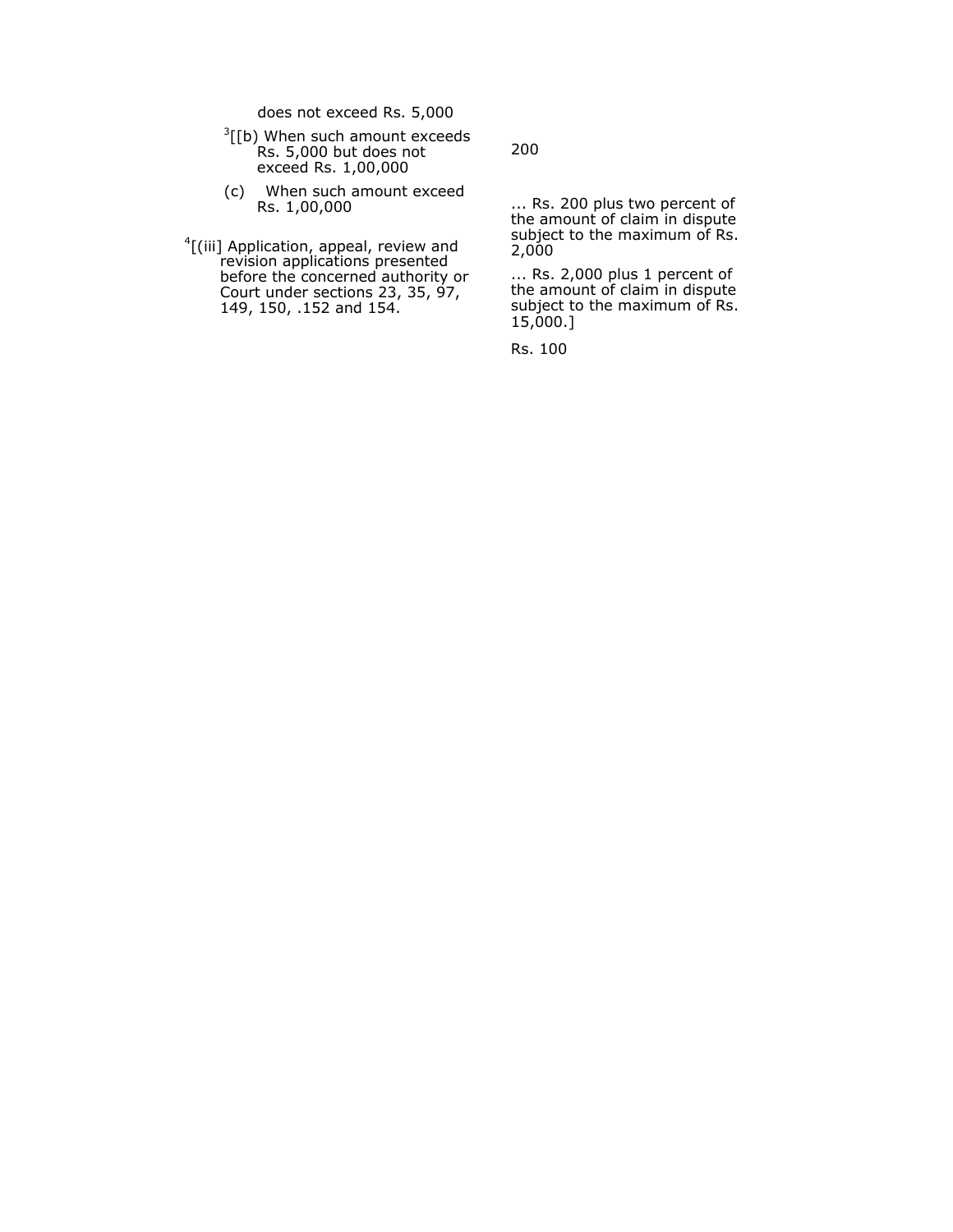#### *Footnotes:*

- 1. Subs by G.N. of 14-2-1975
- 2. Subs by G.N of 2-12-2000.
- 3. Subs by corrigendum of 18-1-2001 (M.G. pt IV.B.dt 29-8-2002, p.789)
- 4. Substituted by G.N. of 3-2-2003

Proper Court fee Rs.

- (iv) Application under sub-section (1) of As per entries (i) and (ii) above section 101 for recovery as arrears of land revenue.
- $(v)$  Processing Fee for respondent in Rs. 50 per respondent respect of application, appeal, petition, review and revision, application, etc., presented before the concerned authority or court.
- (vi) All other dispute under section  $91$  Rs. 1000]. (excluding money claim).

**Explanation: —** For the purposes of this sub-rule, "simple money claim" means the claims of a society the object clauses of which provide for sanction of credit to its members, based on loan bonds, promissory notes, admissions or acknowledgements; and "complicated money claims" means all money claims other than simple money claims. The question regarding the classification of a dispute for the purposes of this sub-rule shall be decided by the Registrar or the Co-operative Court deciding the dispute, and the decision of the Registrar or the Co-operative Court, as the case may be, shall be final.

(2) No document of any of the kinds specified below shall be filed before the Registrar or the Co-operative Court, unless it is affixed with the proper court-fee stamp as specified against it:-

|                                              |   |     | Proper Court<br>Fee Rs. |
|----------------------------------------------|---|-----|-------------------------|
| <sup>1</sup> [(i) Wakalatnama                |   | . . |                         |
| (ii) Application for adjournment             | . | .   | 10                      |
| (iii) Application for interim stay or relief | . |     | 251                     |

(3) [a) The Registrar or the Co-operative Court deciding any dispute may require the party or parties to the dispute to deposit such sum as may, in his or its opinion, be necessary to meet the expenses, including payment of fees to the Registrar or the Court, as the case may be.

(b) The Registrar or the Court shall have power to order the fees and expenses of determining the dispute to be paid by the society out of its funds or by such party or parties to the dispute, as he or it may think fit, according to the scale laid down by the Registrar, after taking into account the amount deposited as above.

(c) The Registrar may by general or special order specify the scale of fees and expenses to be paid to him or the Co-operative Court.

#### *Footnotes:*

1. Substituted by G.N. of 3-2-2003.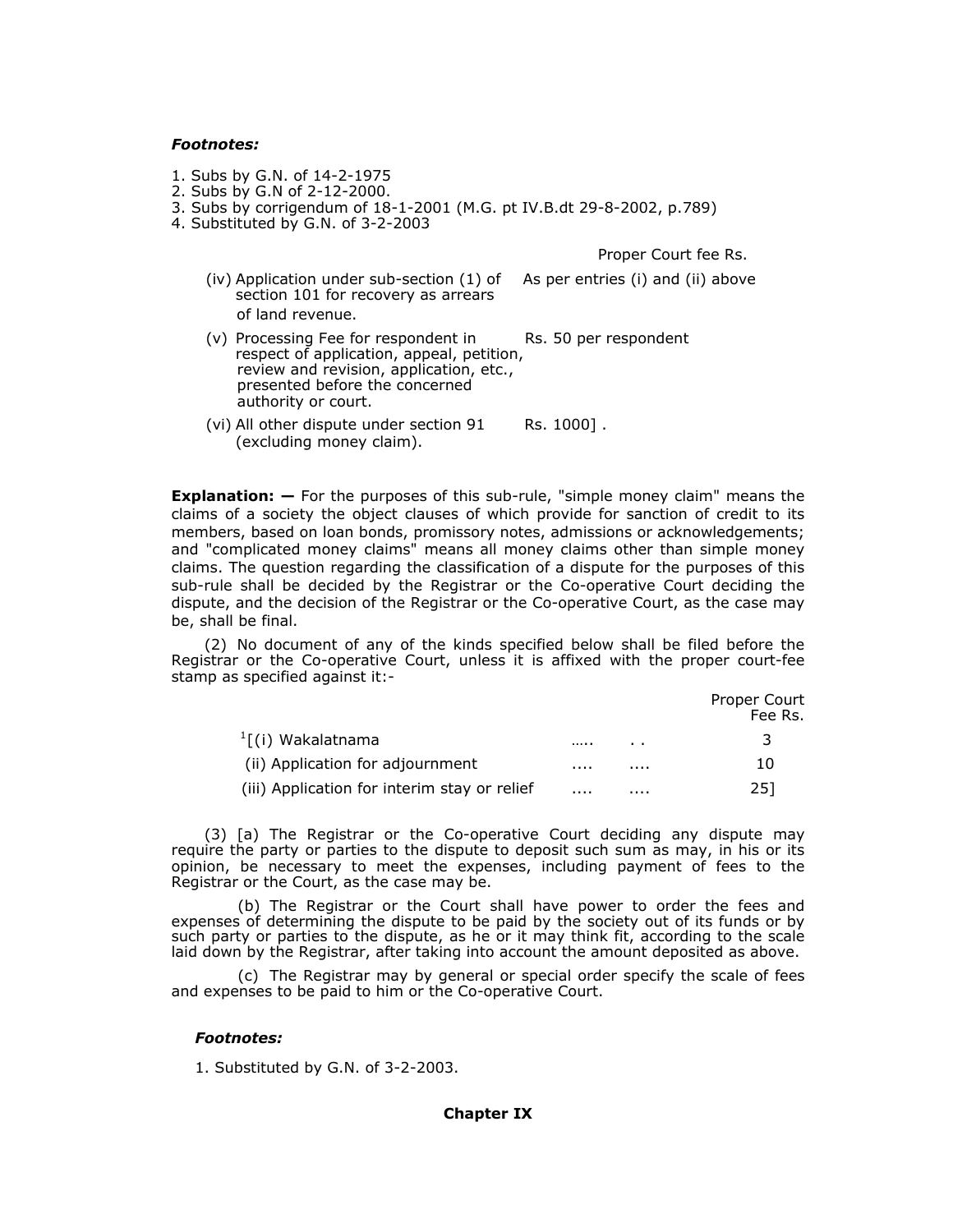### **Liquidation**

**87. Mode of communication of an interim order under Section 102:-** An interim order under clause (a) or sub-clause (iv) of clause (c) or sub-section (i) of Section 102 shall call upon the society in respect of which the order is made to submit its explanation to the Registrar within one month from the date of issue of such order and shall be communicated by registered post (with acknowledgement due) to the society by the Registrar.

**88. Cost of hearing appeal:-** No appeal from a member under Section 104 shall be entertained unless it is accompanied by Rs. 25 or such higher amount not exceeding Rs. 500 as may be directed by the appellate authority as security for the costs of hearing the appeal.

**89. Appointment of Liquidator and the procedure to be followed and powers to be exercised by him:-** The following procedure shall be adopted for the appointment of the Liquidator and for the exercise of his powers, namely :—

(1) The appointment of the Liquidator shall be notified by the Registrar in the Official Gazette.

(2) As soon as may be after the interim order is issued under Section 102, the Liquidator shall take over the custody and control of all the property, effects and actionable claims and books, records and other documents pertaining to the business of the society and continue to hold custody and control thereof until the interim order is vacated.

(3) Where the interim order is vacated, the Liquidator shall take action in accordance with the provisions of sub-section (6) of Section 103.

(4) Where the Liquidator receives the Registrars final order confirming the interim order, the Liquidator shall publish by such means as he may think proper a notice requiring all claims against the society to be notified to him within two months of the publication of the notice and shall thereafter proceed to take such further action as he is empowered to take under the Act. All liabilities recorded in the account books of the society shall be deemed ipso facto to have been duly notified to the Liquidator under this rule.

(5) The Liquidator shall, after settling the assets and liabilities of the society as they stood on the date on which the order for winding up is made, proceed to determine the contribution to be made or remaining to be made to the assets of the society by persons and estates referred to in clause (h) of Section 105 and by order call upon each of them to pay the amount specified in the order as contribution and as costs of the liquidation determined under clause (k) of Section 105. Every such order shall be submitted for approval to the Registrar, who may modify it or refer it back to the Liquidator for further inquiry or other action or may forward it for execution under Section 98.

(6) If the sum assessed against any member is not recovered, the Liquidator may issue subsidiary order or orders against any other member or members to the extent of the liability of each for the debts of the society until the whole amount due from members is recovered. The provisions of sub-rule (5) shall mutatis mutandis apply to such orders.

(7) The Liquidator shall submit a quarterly progress report and such other returns and statements to the Registrar in such forms as the Registrar may require, showing the progress made in the liquidation of the society.

(8) The Liquidator may empower any person, by general or special order in writing, to make collections and to grant valid receipts on his behalf.

(9) Unless otherwise permitted by the Registrar, all funds in charge of the Liquidator shall be deposited in the Apex State Co-operative Bank, or a Central Cooperative Bank or in the State Bank of India, and shall stand in the name of the Liquidator.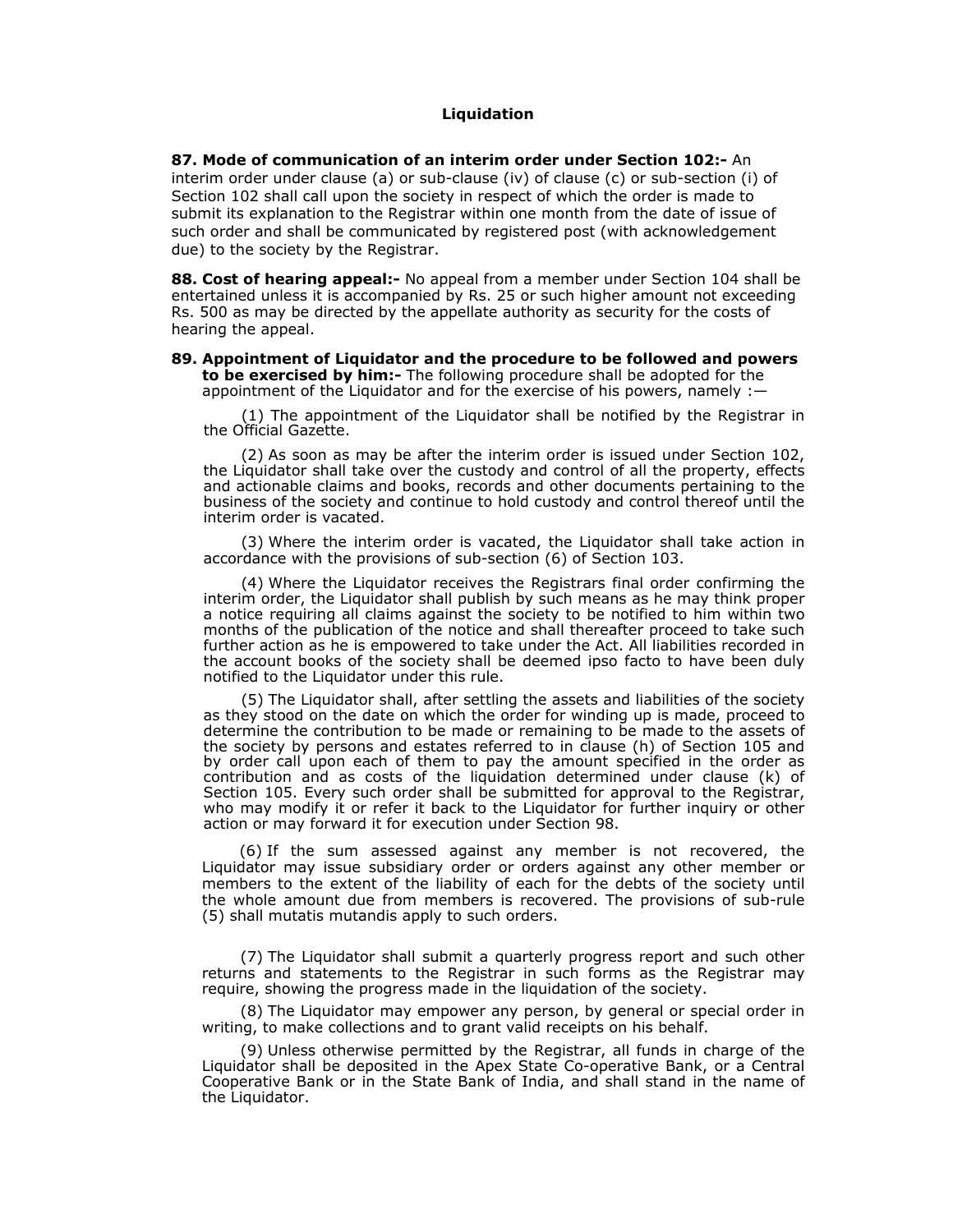(10) The Registrar shall fix the amount of remuneration, if any, to be paid to the Liquidator. The remuneration shall be included in the cost of liquidation which shall be payable out of the assets of the society in priority to other claims.

(11) The Liquidator shall have power to call meetings of members of the society in liquidation.

(12) The Liquidator may submit an application to the Registrar for the reconstruction of the society under Section 19 if he is of opinion that such reconstruction has a reasonable chance of success.

(13) The Liquidator may, at any time, be removed by the Registrar and he shall on such removal be bound to hand over all the property and documents relating to the society in liquidation to such person or persons as the Registrar may direct.

(14) (i) The Liquidator shall not exercise the powers under clauses (c), (d), (e), (f). (g), (h ) and (k) of Section 105 without the prior approval of the Registrar.

(ii) An appeal against the order of the Liquidator under clauses (a),  $(b)$ , , (i), (f), (l), (m) and (n) of Section 105 shall lie to the Registrar.

(15) The Liquidator shall keep such books and accounts as may from time to time be required by the Registrar.

(16) At the conclusion of the liquidation proceedings, a general meeting of the members of the society shall be called. At such meeting, the Liquidator shall summarise his proceedings, point out causes of the failure of the society, and report what sum, if any, remains in his possession after meeting all the liabilities of the society as determined under the rules and suggest how the surplus, if any, should be utilised.

**90. Disposal of surplus assets:-** Where the Registrar has to divide the surplus assets amongst members of the society which has been wound up, he shall divide them in proportion to the share capital held by each of such members or in any other suitable manner sanctioned by the State Government in special cases.

**91. Interest on amounts due from a society under liquidation: -** The creditor of a society, which is being wound up, may apply to the Liquidator for payment of interest on any debt due from the society up to the date of the Registrars order for winding up. The rate at which interest shall be paid shall be in the case of the Maharashtra State Co-operative Bank or a Co-operative Bank permitted by the Registrar to finance societies, the contract rate and in any other case the rate which may be fixed by the Registrar which shall not exceed the contract rate-

Provided that, if any surplus assets remain after all the liabilities, including liabilities on shares, have been paid off. Further interest on such debts at a rate to be fixed by the Registrar but not exceeding the contract rate may be allowed to the creditors from the date mentioned above up to the date of the repayment of the principal.

**92. Disposal of records of society whose registration is cancelled:-** (1) When an order directing a society to be wound up is issued under Section 102 and no Liquidator is appointed, the officers of the society which is wound up shall, within fifteen days of the publication of the order in the Official Gazette, send by registered post or railway parcel, the records and books of the society to the Assistant Registrar or Deputy Registrar concerned or hand over the same to the departmental local auditor.

(2) As soon as may be after the affairs of a society for which a Liquidator has been appointed have been wound up and an order cancelling the registration is made under Section 21, the Liquidator shall forward all the books and records of the wound-up society, and all his own papers and proceedings, by railway parcel to the Assistant Registrar or the Deputy Registrar concerned together with an account of his expenses, showing how the balance has been disposed of, and attaching the receipt of the person to whom it was handed over.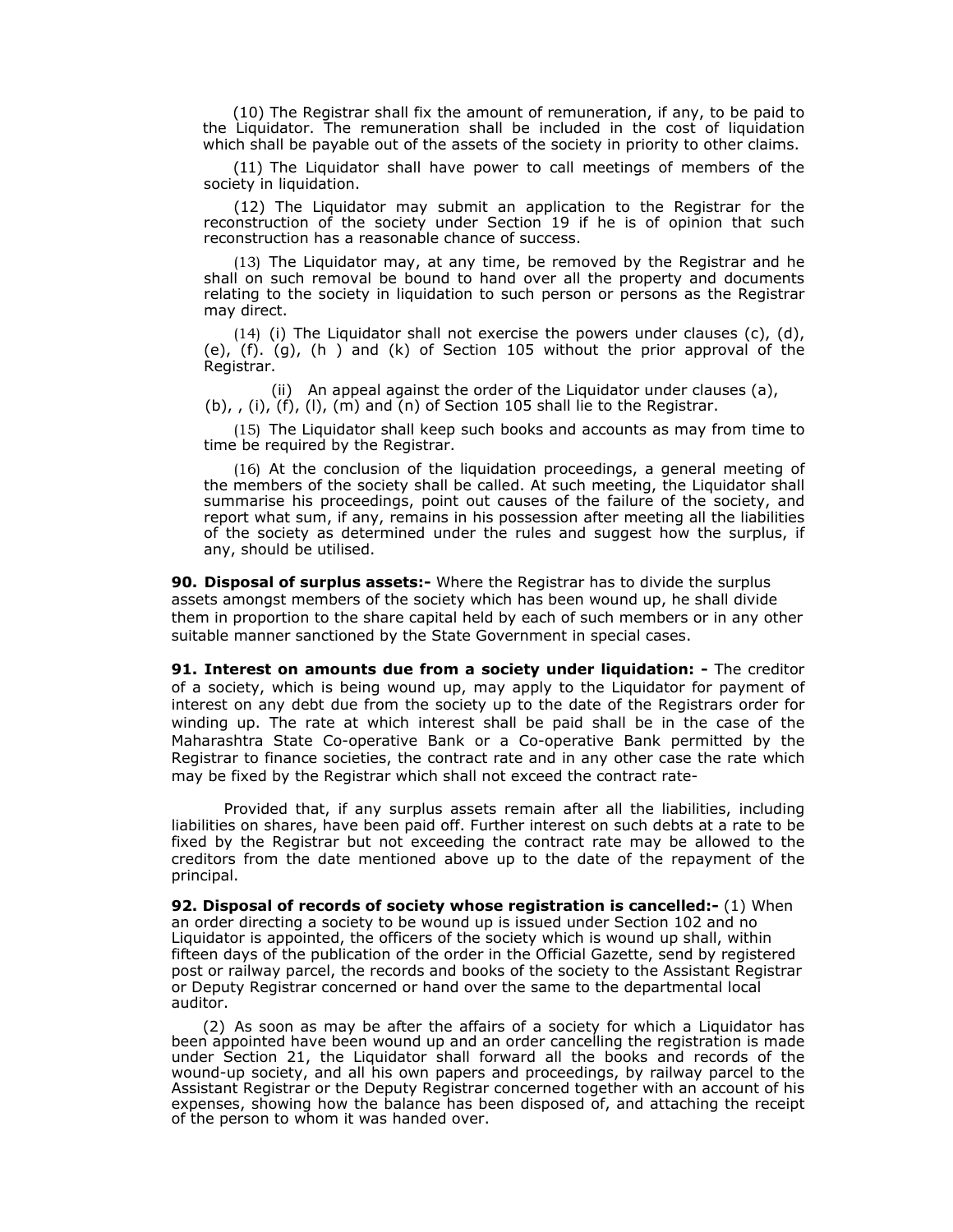(3) All the books and records of a society, whose registration has been cancelled, and the proceedings of liquidation, shall be destroyed by the Assistant Registrar or the Deputy Registrar, as the case may be, after the expiry of two years from the date of the order cancelling the registration of the society.

#### **Chapter X**

#### **Land Development Banks**

**93. Procedure for Submission and consideration of applications for loans from Land Development Banks:-** (1) All applications for loans from a Land Development Bank shall be made in the form  $1$  [specified] by the State Land Development Bank with the approval of the Registrar. The form shall among other things contain a list of documents which are required to be submitted for purposes of dealing with the application.

(2) Every Land Development Bank shall keep sufficient stock of printed copies of the forms of loan applications and shall supply them to the intending borrower on payment \*[of a fee of one rupee per form].

(3) Every Land Development Bank shall specify, from time to time, the name, designation and address of the officer (hereinafter in this chapter referred to as "the Receiving Officer"), who shall receive all loan applications from the intending borrowers.

 $1(4)$  The application together with copies of necessary documents, deposit equivalent to value of one share of the Bank and fees specified below, shall be submitted by the applicant to the Receiving Officer : -

#### *Footnotes:*

1. Subs, by G.N. of 8-11-1971.

| Loan amount              |          |   |   | Fees to be paid Rs. |
|--------------------------|----------|---|---|---------------------|
| Upto Rs. 5,000           |          |   | . | כ                   |
| Rs. 5,001 to Rs. 15,000  | $\cdots$ | . | . | 20                  |
| Rs. 15,001 to Rs. 30,000 |          | . |   | 30                  |
| Rs. 30,001 to Rs. 50,000 |          |   |   | 50                  |
| Rs. 50,001 and above     | $\cdots$ |   |   | 1001                |

(5) On receipt of an application for loan, the Receiving Officer shall put his initials on the application and mention his designation and the date of receipt of the application.

(6) After an application for loan has been received, the Receiving Officer shall verify whether it contains all the necessary particulars and is accompanied by the necessary documents. If any details are lacking, he shall get the application completed by the applicant.

(7) Each application shall be entered in the chronological order in the register of application for loans from the Land Development Bank to be maintained by the Receiving Officer and shall be dealt with in the same order.

(8) Immediately after the application is entered in the register of applications for loans from the Land Development Bank, the Receiving Officer shall forward it  $\int^2$ [to the District Deputy Registrar of Co-operative Societies or the Assistant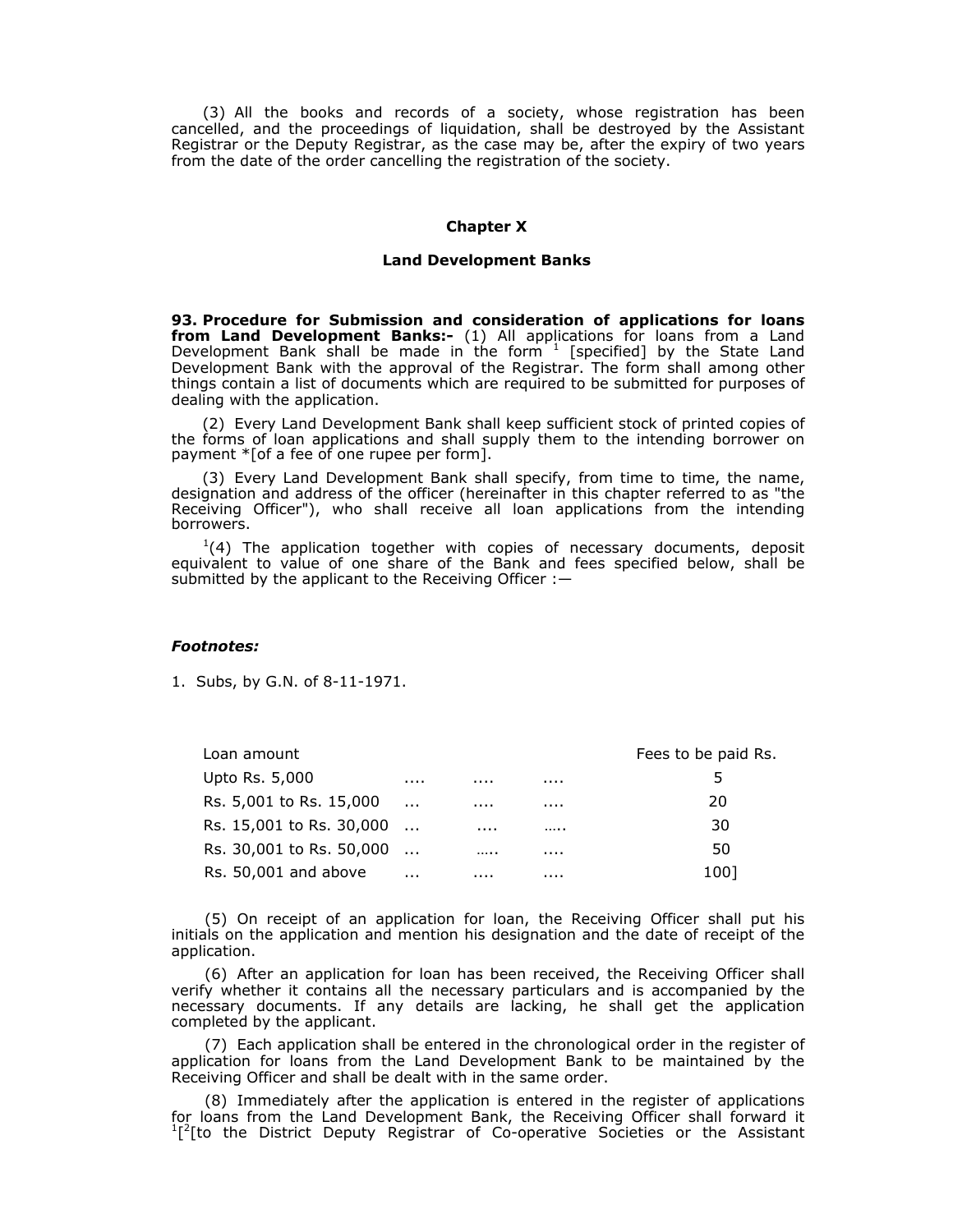Registrar of Co-operative Societies or Co-operation and Industries Officer or the Block Development Officer or the Assistant Block Development Officer] within whose jurisdiction the land in respect of which the application is made is situate (being the person prescribed for the purposes of subsection (1) of Section 118 of the Act, hereinafter in this chapter referred to as "the Public Enquiry Officer").] The Public Enquiry Officer shall give at least  ${}^{3}$ [eight clear days public notice] in Form  ${}^{8}$  calling upon all persons interested to present their objections to the loan, if any. The notice shall also be given by beat of drum and shall be affixed at the chavdi of the village or villages where the applicant resides and in the limits of which the land or lands proposed to be improved or offered as security for the loan is or are situated. A copy of the notice shall be exhibited in the head office and relevant branch office, if any, of the Land Development Bank concerned and in the office, if any, of the person giving the notice.

If any persons interested fail to appear as stated as required by the aforesaid notice, the questions at issue will be decided in their absence and such persons will have no claim whatsoever against the property for which the loan applied for will be sanctioned till such time as the loan together with interest thereon or any other dues arising out of the loan are paid in full by the loanee.

(9) The Public Enquiry Officer shall consider every objection submitted under sub- section (J) of Section 118 in the manner laid down in that section.

(10) The Public Enquiry Officer shall then forward the application within two days of their disposal to the Land Development Bank concerned. The Land Development Bank may appoint an enquiry officer (hereinafter in this chapter referred to as "the Equiry Officer") to enquire into the applications. The Enquiry Officer shall make inquiry by actually visiting the land in which the improvement is proposed to be effected and the lands and other property offered as security. He shall conduct his enquiry in accordance with the form to be '[specified] by the State Land Development Bank, with the approval of the Registrar.

#### *Footnotes:*

1. Subs, by G.N. of 19-3-1962. 2. Subs, by G.N. of 14-1-1963. 3. Subs, by G.N. of 8-11-1971.

In case the Public Enquiry Officer is unable to forward the application within two days, he shall make a report to the Registrar, stating thereunder the reasons therefor and he shall, thereafter act in accordance with such directions as may be issued to him by the Registrar.

(11) The Enquiry Officer may make such other enquiries as may be necessary and shall value the lands according to such formulae as may be laid down by the State Land Development Bank, with the approval of the Registrar from time to time, estimate the repaying capacity of the applicant and examine the feasibility and the utility of the proposed improvement. He shall then submit his report stating what amount of loan may be granted to the applicant against what security and for what purpose and the period within which it may be recovered from him. The Enquiry Officer shall complete his inquiry within fifteen days of the date of the receipt of the application by him.

If the Enquiry Officer is unable to complete his enquiry within fifteen days, he shall' make a report to the Registrar stating therein the reasons therefor and he shall thereafter act in accordance with such directions as may be issued to him by the Registrar.

[12] After completion of the enquiry, the application together with his report shall be submitted by the Enquiry Officer to the Land Development Bank together with the following

certificates :—

- (a) Certificate regarding outstanding Government dues;
- (b) Any other relevant certificate.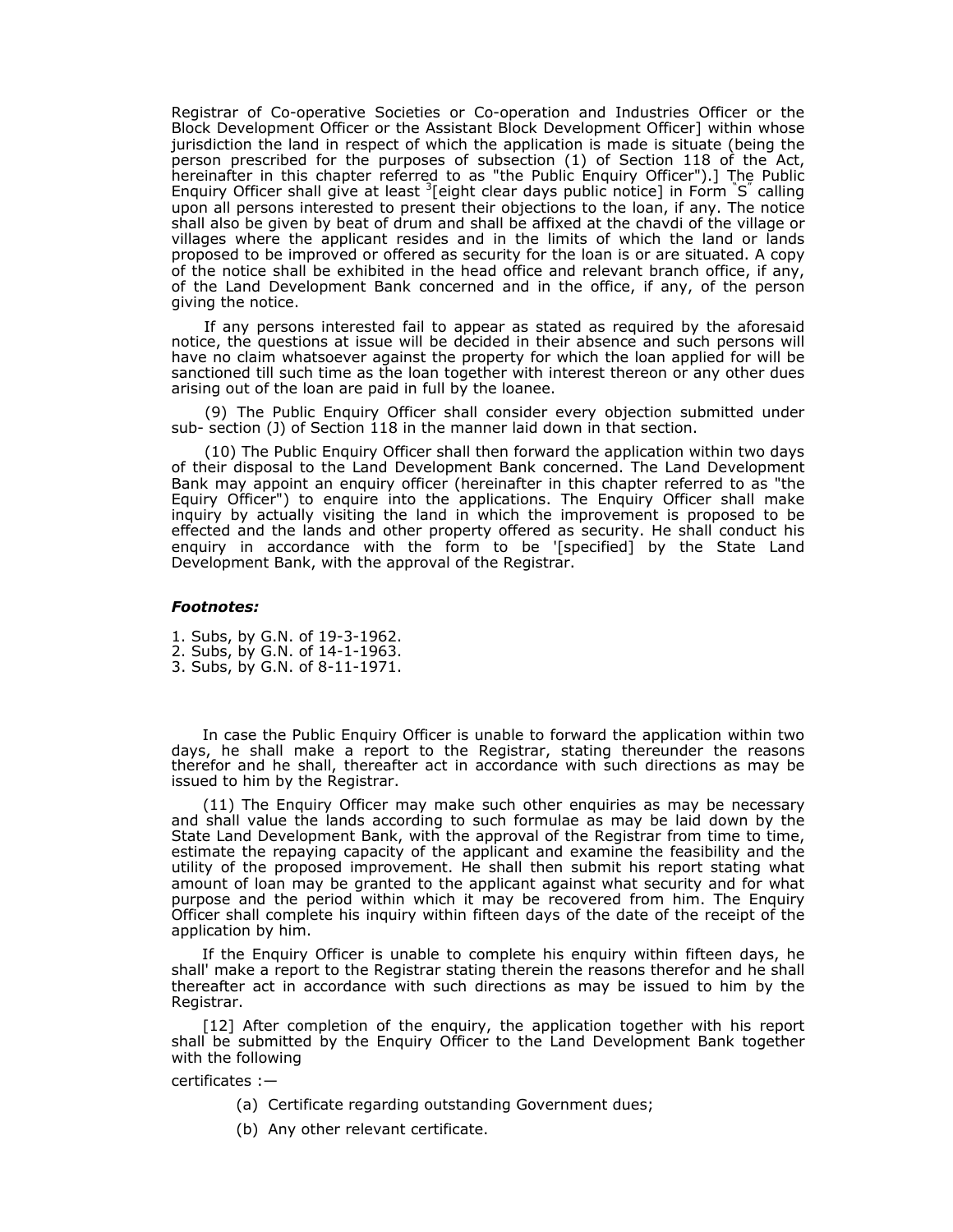(13)On receipt of the report of the Enquiry Officer under sub-rule (12), the Land Development Bank shall satisfy itself that the inquiry has been properly conducted. If there are any deficiencies, the Bank shall get them completed immediately.

(14)The Land Development Bank may then undertake such further scrutiny as may be necessary and pass final orders within 30 days. Decision shall be communicated to the applicant within 7 days thereafter. In case the final orders are not passed within 30 days, the Bank shall make a report to the Registrar stating therein the reasons therefor and shall thereafter act in accordance with such directions as may be issued to it by the Registrar.

(15)All the applications received by the Land Development Bank shall be disposed of by the Bank within a maximum period of four months. If the Bank is unable to dispose of an application for loan within the period of four months, it shall make a report to the Registrar stating therein the reasons therefor and the Bank shall thereafter act in accordance with such directions as may be issued to it by the Registrar.

(16)In the case of rejection of applications for loans, the reasons therefor shall be communicated by the Bank to the applicant. When the loan has been sanctioned, the Bank shall lay down the terms and conditions regarding grant of the loan, regarding payment of instalments, submission of report on the progress of improvement of land and release of subsequent instalments. The applicant shall be asked by the Land Development Bank to remain present at the head office or branch office of the Bank on a date to be fixed for execution of the mortgage deed and for receiving loan or the first instalment thereof. Such date shall not ordinarily be later than 15 days from the date of communication of sanction of loan to the applicant.

#### *Footnotes:*

1. Subs. By G.N. of 8-11-1971

(17) The applicant, while receiving the amount of the loan or the first instalment of the loan, shall purchase shares of the Bank to such extent as may be required under the by-laws of the Bank, The Land Development Bank shall issue a receipt to the applicant giving full particulars of the amounts paid by him from time to time.

(18) Failure to comply .with any time-limits specified in this rule shall not in any manner affect the validity of the sanction of the loans by a Land Development Bank or by the State Land Development Bank.

**94. Registration of copies of instruments under Section 122:-** Copies of instruments referred to in Section 122, duly certified by the Manager of the Land Development Bank, shall be sent by the Land Development Bank to the Registering Officer concerned within a period of three months from the date of execution of the instruments, by registered post or by hand delivery.

**95. Authority to Land Development Bank to exercise power under Section 133(1):-** The authorisation for the purposes of clause (a) of the proviso to subsection (1) of Section 133 shall be granted to the Land Development Bank by the Registrar after hearing the objections, if any, of the mortgagor or mortgagors concerned.

**96. Appointment of Receiver and his powers under Section 133:-** (1) The State Land Development Bank may, on the application of a Land Development Bank and under circumstances in which the power of sale conferred by Section 133 can be exercised, appoint any person in writing to be a Receiver of the produce and income of the mortgaged property or any part thereof and such Receiver shall be entitled either to take possession of the property or collect its produce and income, as the case may be, to retain out of any money realised by him, his expenses of management including his remuneration, if any, as fixed by the State Land Development Bank and to apply the balance in accordance with the provisions of sub-section (8) of Section 69-A of the Transfer of Property Act, 1882.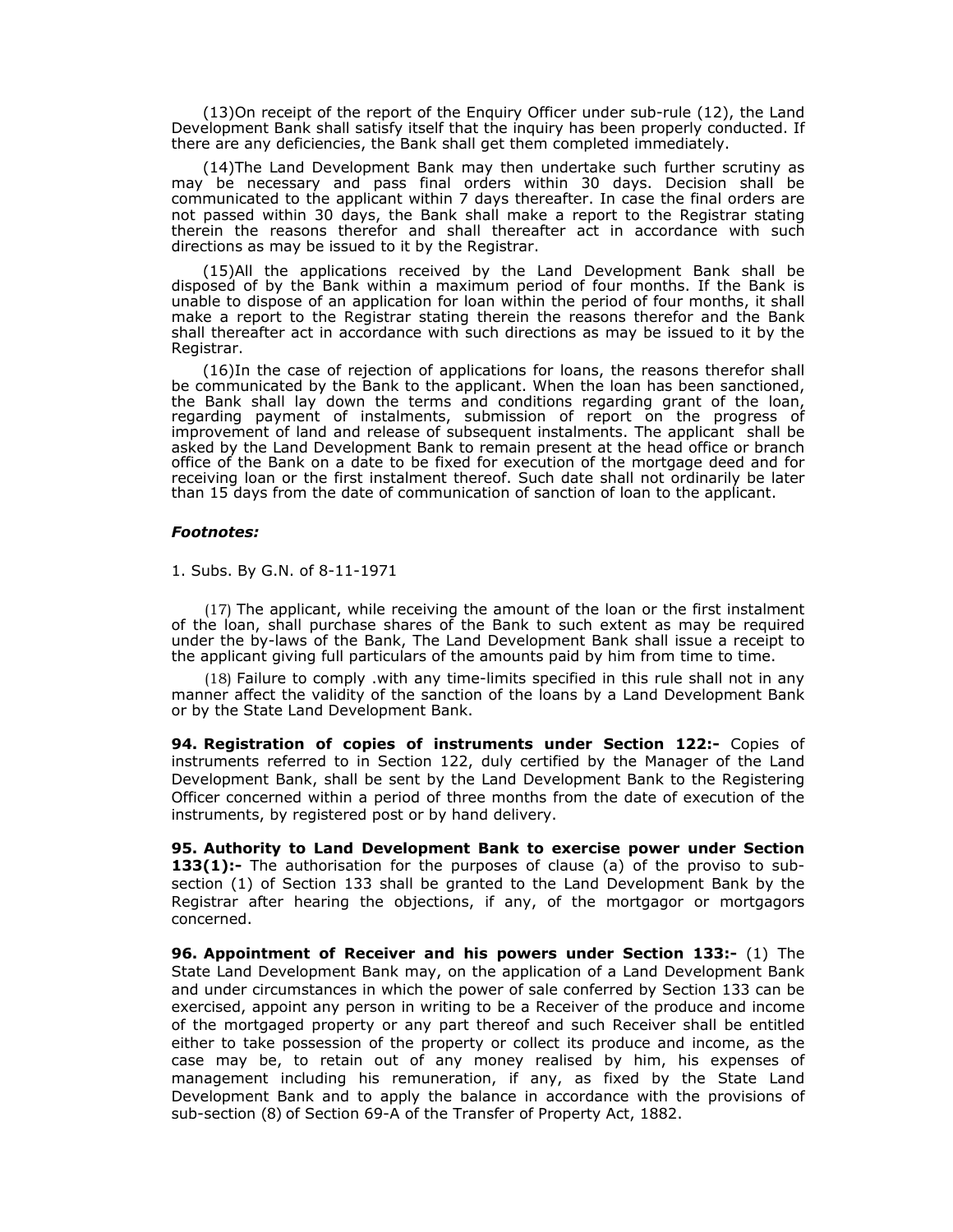(2) A Receiver appointed under sub-rule (1) may, for sufficient cause and on application made by the mortgagor, be removed by the State Land Development Bank.

(3) A vacancy in the office of the Receiver may be filled up by the State Land Development Bank.

(4) Nothing in this rule shall empower the State Land Development Bank to appoint a Receiver where the mortgaged property is already in the possession of a Receiver appointed by a civil court.

**97. Appointment, qualifications and powers and functions of a Sale Officer under Section 133:-** A Land Development Bank may, from time to time, by a resolution of its committee, appoint any of its officers or any other person as a Sale Officer, with the approval of the Registrar, for the purpose of effecting sale of mortgaged property under Section 133. Such Sale Officer shall exercise the same powers and functions as are conferred upon a Recovery Officer and a Sale Officer under these rules.

**98. Procedure for distraint and sale of the produce of the mortgaged land and sale of mortgaged property:-** The procedure laid down in Rule 107 shall mutatis mutandis apply for the distraint and sale of the produce of the mortgaged land and the sale of mortgaged property under Sections 132 and 133:

Provided that, in the case of sale of mortgaged property, the notice of demand for the payment of the mortgage money or part thereof, as the case may be, as also the notice for the sale of the mortgaged property in the event of the payment not being made within the time allowed, shall be served upon the mortgagor or each of the mortgagors and also upon the following persons, namely :—

(i) any person who has any interest in, or charge upon, the property mortgaged, or in or upon the right to redeem the same, so far as is known to the Bank;

(ii)any surety for the payment of the mortgaged debt or any part thereof;

and

(iii)any creditor of the mortgagor who has in a suit for administration of his estate obtained decree for sale of mortgaged property.

The time allowed for payment of the mortgage money or part thereof in the demand notice referred to above, shall be not less than three months after the service of the notice.

#### **99. Circumstances under which the State Land Development Bank or the Trustee may take action under Section 133(2):-**

(1) If a Land Development Bank fails to take action against a defaulter under Sections 129 or 132 or sub-section (i) of Section 133, the State Land Development Bank may call upon the former to take necessary action within a period of seven days and report compliance. If no report of compliance is received, the State Land Development Bank may itself take necessary action as indicated in the aforesaid section and sub-section.

(2) where necessary action is not taken against the defaulter by the Land Development Bank or by the State Land Development Bank, the Trustee may call upon them to take necessary action within seven days and report compliance. If no such report of compliance is received, the Trustee may himself take the necessary action.

#### **100. Submission of report for confirmation of sale under Section 134.**

(1) When the sale of the mortgaged property has been effected by a Land Development Bank under Section 133 and the purchase amount has been received from the purchaser, the Bank shall submit a report of the sale immediately to the State Land Development Bank and the Registrar as required by sub-section (I) of Section 134.

(2) When the sale of the mortgaged property has been effected by the State Land Development Bank or the Trustee under Section 133 and the purchase amount has been received from the purchaser, the State Land Development Bank or the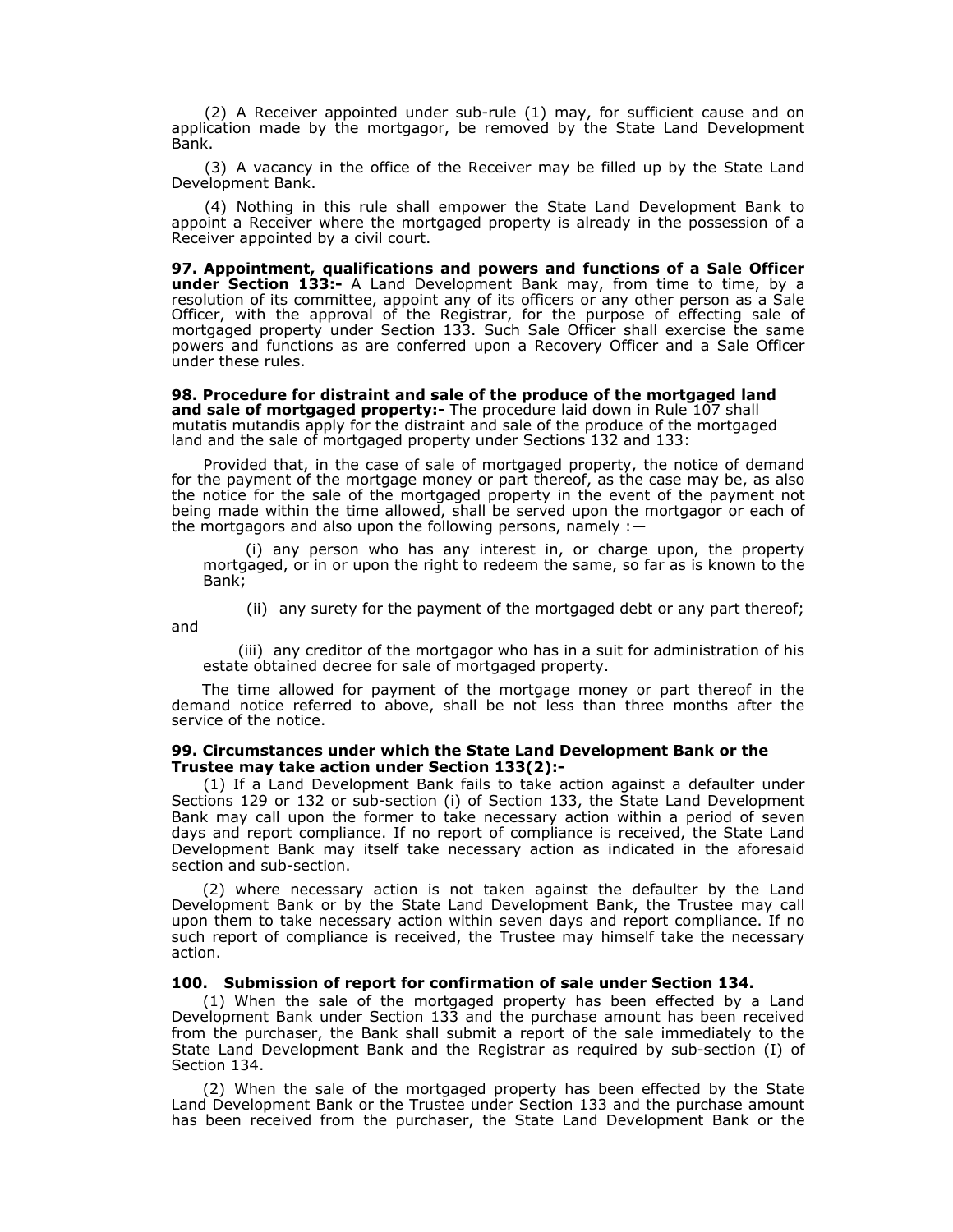Trustee, as the case may be, shall submit a report of sale immediately to the Registrar as required under subsection (2) of Section 134.

(3) The report referred to in sub-rules (i) and (2) shall contain, amongst other details, the following specific particulars :-

- (a) brief account of the circumstances which rendered the sale necessary;
- (b) full details showing how the provisions of clauses (a), (b), (i) to (iv) and (c) of the proviso to sub-section (1) of Section 133 have been complied with;
- (c) full details showing how the procedure laid down in Rule 107 for holding the sale of immovable property has been followed;
- (d) name of the Sale Officer;
- (e) place of sale;
- (f) date of sale;
- (g) description of property sold;
- (h) name of purchaser and his address;
- (i) value realised;
- (j) cost of sale; and
- (k) date of receipt of purchase money from the purchaser.

(4) The State Land Development Bank or the Registrar may call for any clarification deemed necessary from the Land Development Bank and satisfy itself or himself that the sale has properly been conducted and the Land Development Bank shall furnish the same forthwith. Similarly, the Registrar may call for any clarification from the State Land Development Bank or the Trustee for the same purpose and such clarification shall be furnished forthwith by the State Land Development Bank or the Trustee as the case may be.

**101. Certificate of purchase:-**The certificate to be granted by a Land Development Bank under sub-section (I) of Section 136 shall be in Form T.

**102. Sale of immovable property purchase by a Land Development Bank:-**  (1)The Land Development Bank or the State Land Development Bank, which has purchased any immovable property sold under Chapter XI of the Act shall, unless otherwise directed by the Trustee, use its best endeavour to sell the property as early as possible to the best advantage of the Bank. The sale shall be effected by public auction within a period of six months from the date of purchase or within such further period as may be permitted by the Trustee.

(2) The date and the place of such public auction shall previously be notified not less than thirty days by  $-$ 

(a) advertising the sale of property with full details in one or more local newspapers;

(b) proclamation of sale by beat of drum in the village where the property is situated;

(c) publication of sale notice at—

- (i) the village chavdi;
- (ii) the office of the Mamlatdar, Tahsildar or Mahalkari concerned;
- (iii) the office of the Land Development Bank;
- (iv) the principal office of the Deputy Registrar in the District.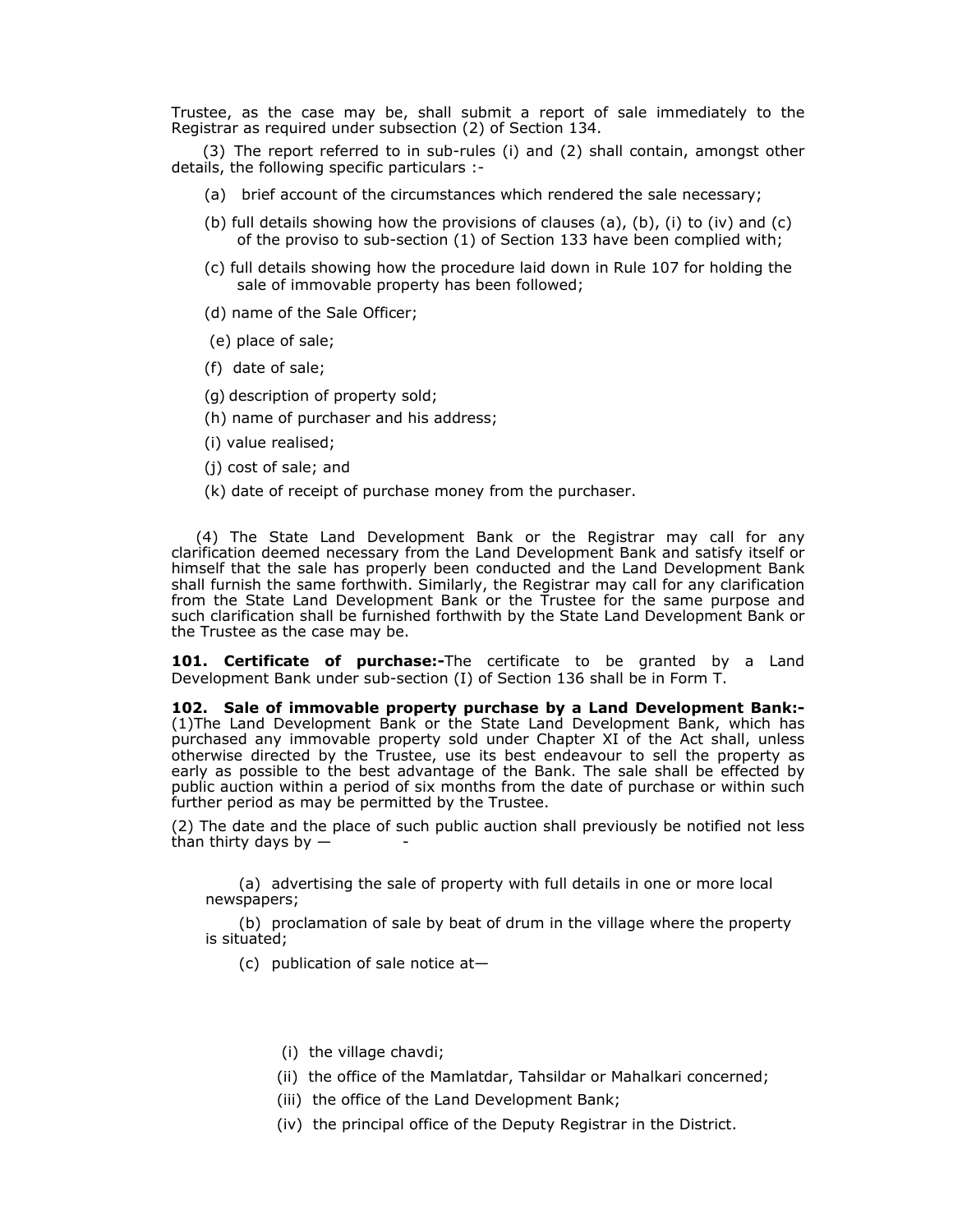The sale shall be subject to confirmation by the Registrar.

**103. Certain provisions of Rule 107 to apply to sale of immovable property under Chapter XI of the Act:-** (1) The provisions of clauses (e), (f), (g)<sub>t</sub> (h), (i). (j) and  $(k)$  of sub-rule  $(11)$  and of sub-rules  $(12)$ ,  $(13)$  and  $(14)$  of Rule 107 shall mutatis mutandis apply to the sale of immovable property under Chapter XI of the Act.

(2) The expenses incidental to such sale or attempted sale shall be calculated in accordance with the scale laid down in that behalf by the Registrar, from time to time.

#### **Chapter XI**

#### **Appeals, Review and Revision**

#### **1104. Qualifications of President and other members of the Maharashtra State Cooperative Appellate Court, and their appointment:-**

(1) The State Government shall appoint a person who is qualified to be appointed as a Judge of a High Court, or is holding or has held a judicial office not lower in rank than that of District Judge, to be the President of the Maharashtra State Co-operative Appellate Court.

(2) Each of the other members of the Appellate Court to be appointed by the State Government shall be a person,  $-$ 

(a) who possesses any qualification laid down in sub-rule (J), or

(b) who has held office not lower in rank than that of Joint Registrar or Cooperative Societies for  $2$ [not less than one year].

(c) who is enrolled as an Advocate, or holds a degree or other qualification in law of any University established by law or of any other authority which entitles him to be enrolled as an Advocate, and either (0 has held office not lower in rank than that of Deputy Secretary to Government for no less than three years, or (ifl in the opinion of the State Government, possesses good knowledge and experience of co-operative law and practice or is closely associated with the co-operative movement.

So far as practicable, at least one of the other members of the Appellate Court shall be a person who is holding or has held an ofiice not lower in rank than that of Joint Registrar as aforesaid.

(3) Appointments of persons who possess qualifications other than those of holding or having held a judicial or other qualifying office under Government as President or other members of the Appellate Court shall be made by the State Government, after consultation with the Advocate General for the State.

(4) No person shall hold or continue to hold the office of the President after he attains the age of sixty-five years and of any other member of the Appellate Court after he attains the age of sixty-two years.

(5) If the President or any other member of the Appellate Court is in Government service at the time of his appointment, his pay, allowances and other conditions of service shall continue to be governed by the service conditions rules applicable to him before such appointment, and if he is a direct recruit, his pay, allowances and other conditions of service shall be governed by the Bombay Civil Services Rules and other rules made by the State Government from time to time.

#### *Footnotes:*

1. Subs, by G.N. of 14-2-1975.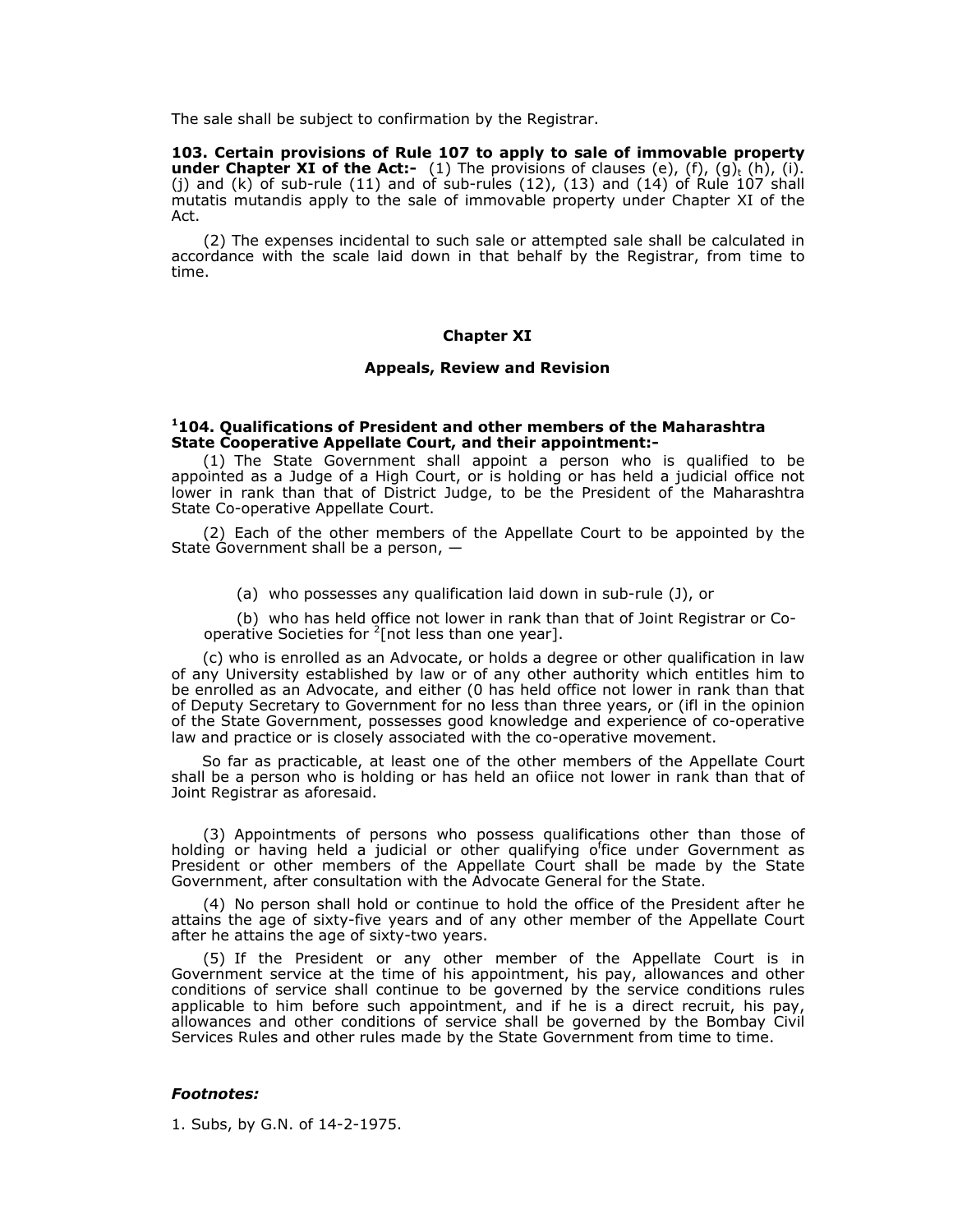2. Subs, by G.N. of 7-8-1981.

(6) Subject to sub-rule (4) and save as otherwise specified by the State Government in any case, the President and any other member of the Appellate Court shall hold office for a period of three years in the first instance, and thereafter his term of office may be extended by the State Government, from time to time, for such period as it may deem fit.

(7) In the event of the occurrence of any vacancy in the office of the President of the Appellate Court, the senior-most member having judicial experience shall act as President.

(8) The Headquarters of the Appellate Court shall be at such place as may be notified by the State Government in the Official Gazette.]

**105. Constitution of authority by the State Government to hear appeals which lie to that Government:-** The appeals which lie to the State Government under the Act may be heard by  $1$ [the Secretary, the Additional Secretary or any of the Deputy Secretaries to Government, Co-operation and Rural Development Department.]

#### **106. Procedure for presentation to and disposal of appeals by State Government and Registrar under Section 152:-**

(1) An appeal to the State Government or the Registrar shall be presented by the appellant or by his duly appointed agent to the appellate authority either in person during office hours or sent to it by registered post.

(2) When such an appeal is presented by an agent, it shall be accompanied by letter of authority of the appellant appointing him as such.

(3) Every appeal shall be accompanied by a certified copy of the order against which the appeal is preferred.

(4) Every appeal shall:—

(i) be either type written or hand written in ink legibly;

(ii) specify the name and the address of the appellant and also the name and address of the opponent, as the case may be;

(iii) state by whom the order against which the appeal is preferred was made;

(iv) clearly state the grounds on which the appeal is made;

(v) state precisely the relief which the appellant claims; and

(vi) give the date of the order appealed against.

(5) On receipt of the appeal, the appellate authority shall endorse on it the date of its receipt by it. The appellate authority shall, as soon as possible, examine it and satisfy itself that:—

(i) the person presenting it has the authority to do so;

(ii) that it is made within the prescribed time limit; and

(iii) that it conforms to all the provisions of the Act and these rules.

(6) If the appellate authority finds that the appeal presented does not conform to any of the said provisions, it shall make a note on the appeal to that effect and may call upon the appellant or his agent to remedy the defects within a period of seven days of the receipt of the notice to do so or in case the appeal has not been presented within the prescribed time limit to show cause within the said period of seven days why it should not be dismissed as time-barred by the appellate authority.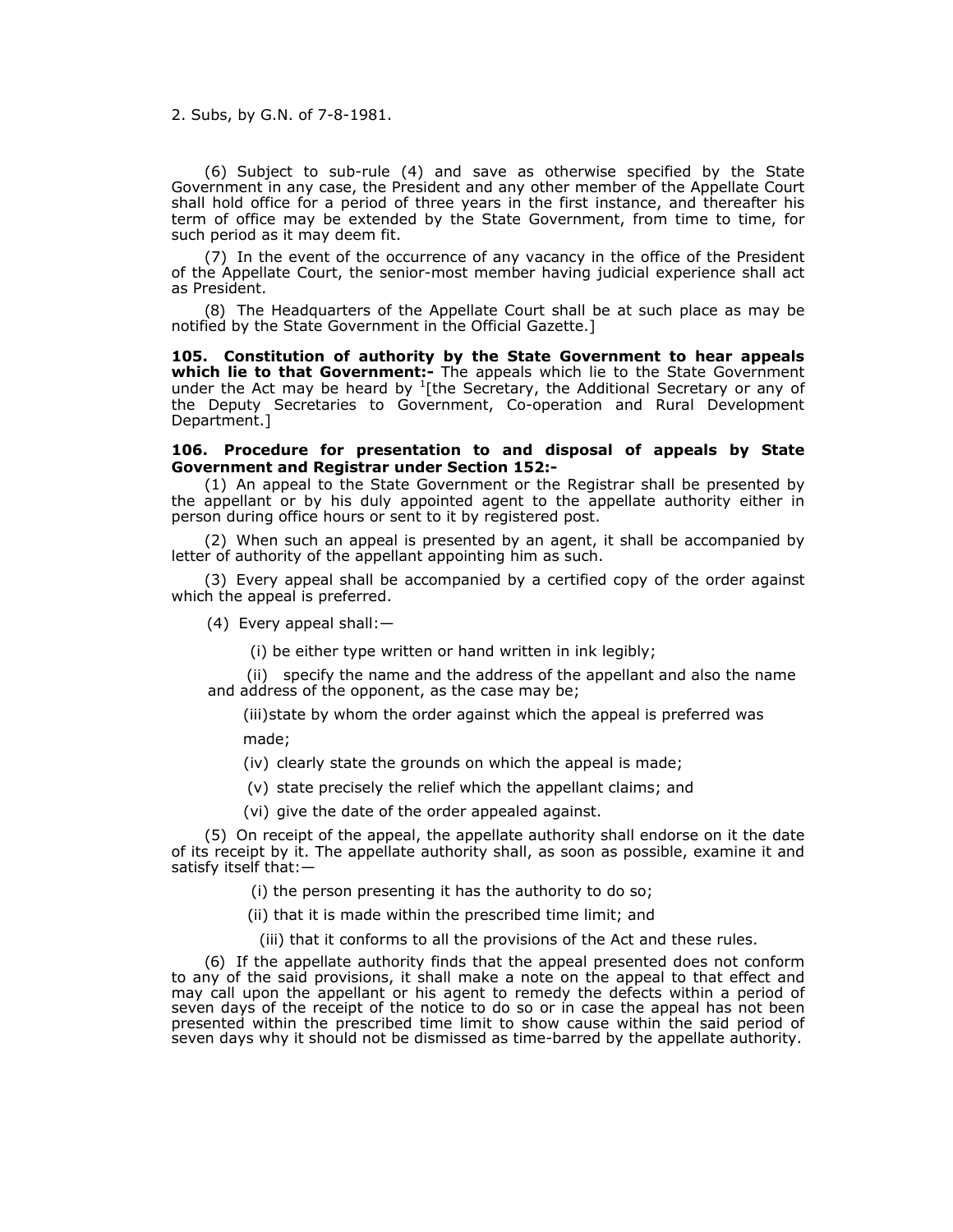#### *Footnotes:*

1. Subs by G.N of 15-12-1962

(7) If the defect is remedied or the cause shown by the appellant or his agent satisfies the appellate authority, the appellate authority may proceed to consider the appeal.

(8) If the appellant or his agent fails to remedy the defects or to show cause to the satisfaction of the appellate authority within the said period, the appellate authority may, if the appeal is not presented within the time limit, dismiss the appeal as time-barred. In cases where it is considered necessary to give a hearing, the appellate authority may fix a date for hearing, of which due notice shall be given to the appellant or his agent.

(9) On the date so fixed, the appellate authority shall go through the relevant papers, hear the appellant or his agent, if present, and pass suitable order on the appeal.

(10)The appellate authority may, at its discretion, adjourn to any other day the hearing of any apeal at any stage.

(11)When the hearing of the appeal is completed, the appellate authority shall announce its judgment forthwith or may fix a date for the same, after giving due notice to the appellant or the other parties to the appeal.

(12)Every decision or order of the appellate authority shall be in writing and a copy of the same shall be supplied to the appellant and such other parties as in the opinion of the appellate authority are likely to be affected by the decision or the order.

#### **Chapter XII**

#### **Miscellaneous**

#### **107.1 [Procedure for attachment and sale of property under Section 156.]:-**

 $<sup>1</sup>$ [(I) A creditor holding a decree requiring the provisions of Section 156 to be</sup> applied, or society to which:—

(a) any amount is due under a decree or order of a Civil Court obtained by the society;

(b) any amount is due under a decision, award or order of the Registrar, Arbitrator, Liquidator or Tribunals;

(c) any sum is awarded by way of costs under the Acts;

(d) any amount is due under a certificate granted by the Registrar to the assets of the society;

(e) any amount is due under a certificate granted by the Registrar under subsections (I) or (2) of Section 101 or under sub-section (I) of Section 137 together with interest, if any, due on such amount or sum and the costs of process by the attachment and sale or by sale without attachment of the property of the person against whom such decree, decision, award or order has been obtained or passed, < hall apply to the Recovery Officer within whose jurisdiction the debtor resides or the property of the debtor is situated. In the case of a society, a copy of the resolution of the committee of the society authorising any of the members to make and sign the application on its behalf, shall accompany the application]:

#### *Footnotes:*

1. Subs, by G.N. of 8-11-1971.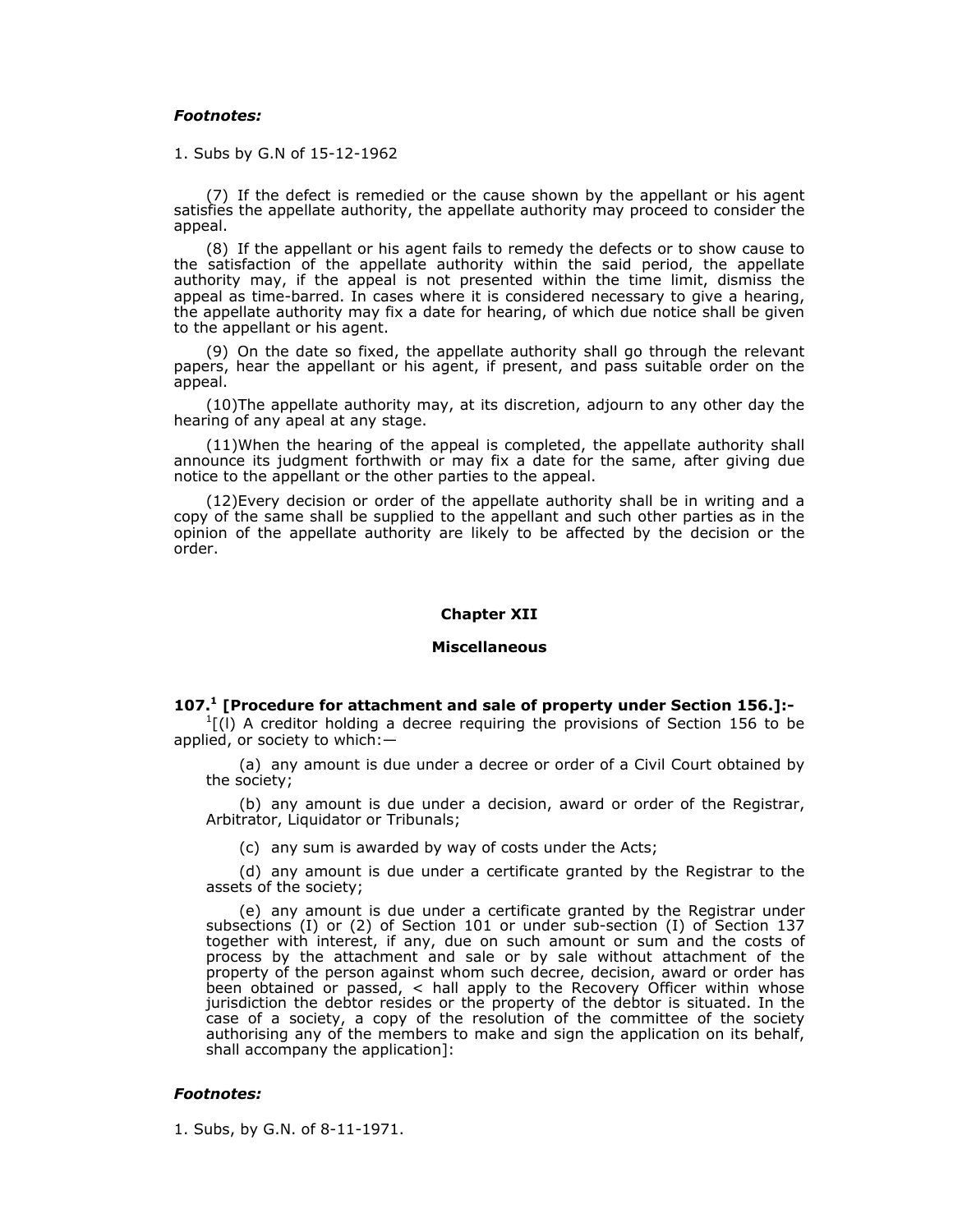$1$ [Provided that no such application shall be necessary in respect of a certificate given under sub-section (1) or (2) of Section 101 of the awards or orders referred to in Rule 84.]

(2) Every such application shall be made in the form specified by the Registrar and shall be signed by the applicant and shall be accompanied <sup>J</sup>[by deposit of such amount, if any as may be specified by the Registrar to cover the cost of process. The scales for such cost of process shall be fixed by the Registrar from time to time by a general or special order. Under such scales, the fee for issuing any notice shall not exceed Rs, 2 and the bhatta to be paid to any person serving any notice shall not exceed Rs. 5 per day, and the deposit for other costs of process shall not exceed the expenditure likely to be incurred for recovering the amount.] Tne applicant may indicate v/hether he wishes to proceed against the immovable roperty mortgaged to the applicant or other imovable property or to secure the attachment of imovable property.

(3) On receipt of such application, or when the Registrar is proceeding under Rule 84, the Recovery Officer shall verify the correctness and genuineness of the particulars set forth in the application with the records, if any, in the office of the Registrar and prepare a demand notice in writing in duplicate in the form specified by the Registrar, setting forth the name of the defaulter and the amount due and forward it to the Sale Officer.

(4) Unless the applicant has expressed a desire that proceedings should be taken in a particular order as laid down in sub-rule (2), execution shall ordinarily be taken in the following manner :-

(i) moveable property of the defaulter shall be first proceeded against, but this shall not preclude the immovable property being proceeded against simultaneously in case of necessity.

(ii) if there is no moveable property, or if the sale proceeds of the moveable property or properties attached and sold are insufficient to meet in full the demand of the applicant, the immovable property mortgaged to the applicant, or other immovable property belonging to the defaulter may be proceeded against.

(5) In the seizure and sale of moveable property, the following rules shall be observed :—

(a) The Sale Officer shall, after giving previous notice to the applicant, proceed to the village where the defaulter resides or the property to be distrained is situated and serve a demand notice upon the defaulter if he is present. If the amount due together with the expenses be not at once paid, the Sale Officer shall make the distress and shall immediately deliver to the defaulter a list of inventory of the property distrained and an intimation of place and day and hour at which the distrained property will be brought to sale if the amounts due are not previously discharged. If the defaulter is absent, the Sale Officer shall serve the demand notice on some adult male member of his family, or on his authorised agent, or when such service cannot be effected, shall affix a copy of the demand notice on some conspicuous part of his residence. He shall then proceed to make the distress and shall fix the list of the property attached on the usual place of residence of the defaulter endorsing thereon the place where the property may be lodged or kept and an intimation of the place, day and hour of sale.

(b) After the distress is made, the Sale Officer may arrange for the custody of the property attached with the applicant or otherwise. If the Sale Officer requires the applicant to undertake the custody of the property, he shall be bound to do so and any loss incurred owing to his negligence shall be made good by the applicant. If the attached property is livestock, the applicant shall be responsible for providing the necessary food therefor. The Sale Officer may, at the instance of the defaulter or of any person claiming an interest in such property, leave it in the village or place where it was attached, in charge of such defaulter or such person, if he enters into a bond in the form specified by the Registrar with one or more sufficient sureties for the production of poperty when called for.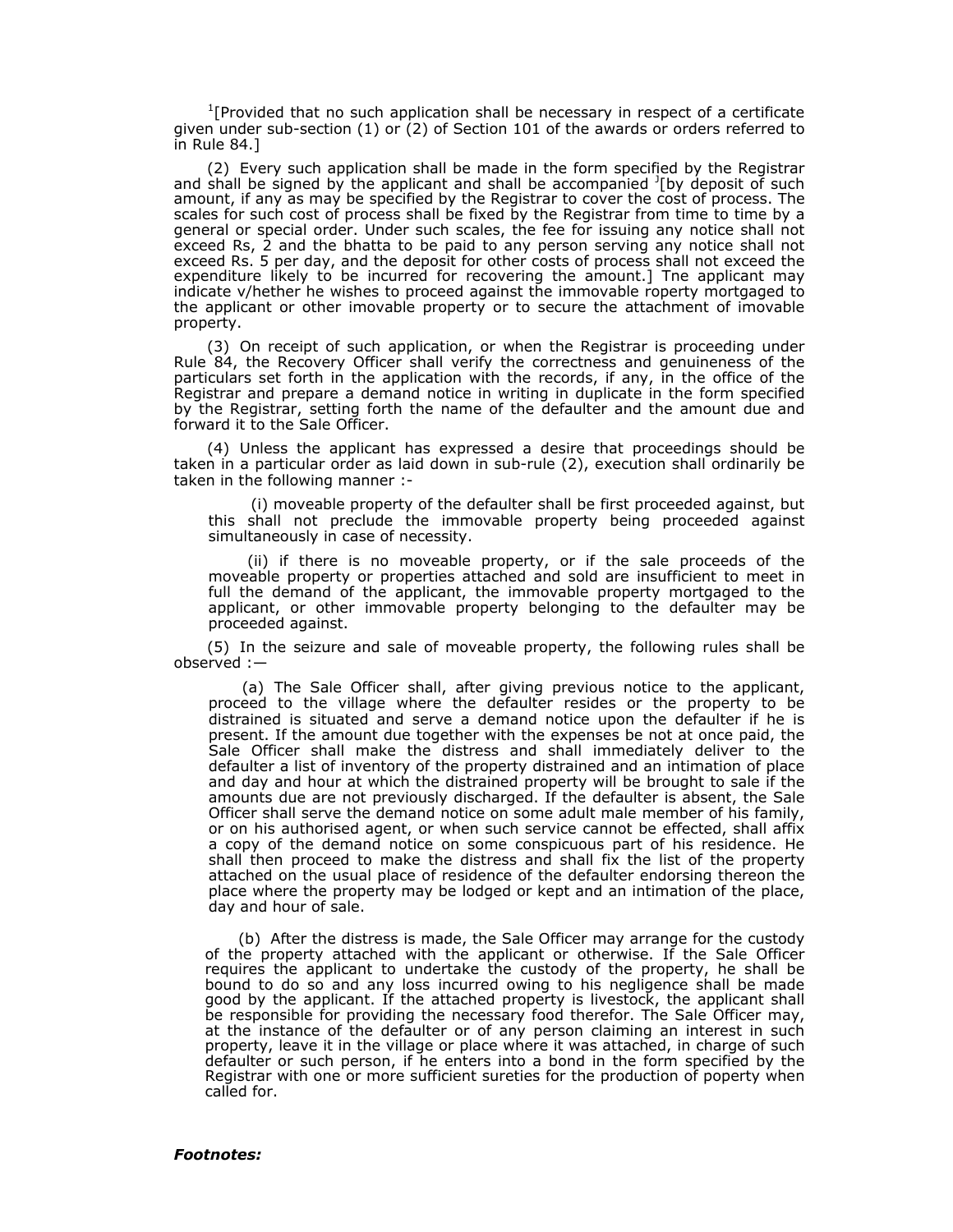1. Subs, by G.N. of 18-12-1979.

(c) The distress shall be made after sunrise and before sunset and not any other time.

(d) The distress levied shall not be excessive, that is to say, the property distrained shall as nearly as possible be proportionate to the sum due by the defaulter together with interest and all expenses incidental to the distraint, detention and sale.

(e) If crops or ungathered products of the land belonging to a defaulter are attached, the Sale Officer may cause them to be sold when fit for reaping or gathering, or at his option may cause them to be reaped or gathered in due season and stored in proper place until sold. In the latter case, the expenses of reaping or gathering and storing such crops or products shall be defrayed by the owner upon his redeeming the property or from the proceeds of the sale in the event of its being sold.

(f) The Sale Officer shall not work the bullocks or cattle, or make use of the goods or effects distrained, and he shall provide the necessary food for the cattle or livestock, the expense attending which shall be defrayed by the owner upon his redeeming the property or from the proceeds of the sale in the event of its being sold.

(g) It shall be lawful for the Sale Officer to force open any stable, cow house, granary, godown, out-house or other building and he may also enter any dwelling house, the outer door of which may be open and may break open the door of any room in such dwelling house for the purpose of attaching property belonging to a defaulter and lodged therein, provided always that it shall not be lawful for the Sale Officer to break open or enter apartment in such dwelling house appropriated for the zenana or residence of women except as hereinafter provided.

(h) Where the Sale Officer may have reason to believe that the property of a defaulter is lodged within a dwelling house the outer door of which may be shut or within any apartments appropriated to women which by custom or usage are considered private, the Sale Officer shall report the fact to the officer in charge of the nearest police station. On such report, the officer in charge of the said station shall send a police officer to the spot in the presence of whom the Sale Officer may force open the outer door of such dwelling house or break open the door of any room within the house except the room appropriated by women. The Sale Officer may also, in the presence of a police officer, after due notice given for the removal of women within a zenana and, after furnishing means for their removal in a suitable manner, if they be women of rank, who, according to the customs or usage cannot appear in public, enter the zenana apartments for the purpose of distraining the defaulters property if any deposited therein but such property, if found, shall be immediately removed from such apartments after which they shall be left free to the former occupants.

(i) The Sale Officer shall on the day previous to, and on the day of sale cause proclamation of time and place of the intended sale to be made, by beat of drum in the village in which the defaulter resides and in such other place or places as the Sale Officer may consider necessary to give due publicity to the sale. No sale shall take place until after the expiration of the period of fifteen days from the date on which the sale notice has been served or affixed in the manner laid down in clause (a) :

Provided that, where the property seized is subject to speedy and natural decay, or where the expenses of keeping it in custody is likely to exceed its value, the Sale Officer may sell it at any time, before the expiry of the said period of fifteen days, unless the amount due is sooner paid.

(j) At the appointed time, the property shall be put in one or more lots, as the Sale Officer may consider advisable, and shall be disposed of to the highest bidder:

Provided that it shall be open to the Sale Officer to decline to accept the highest bid where the price offered appears to be unduly low or for other adequate reasons :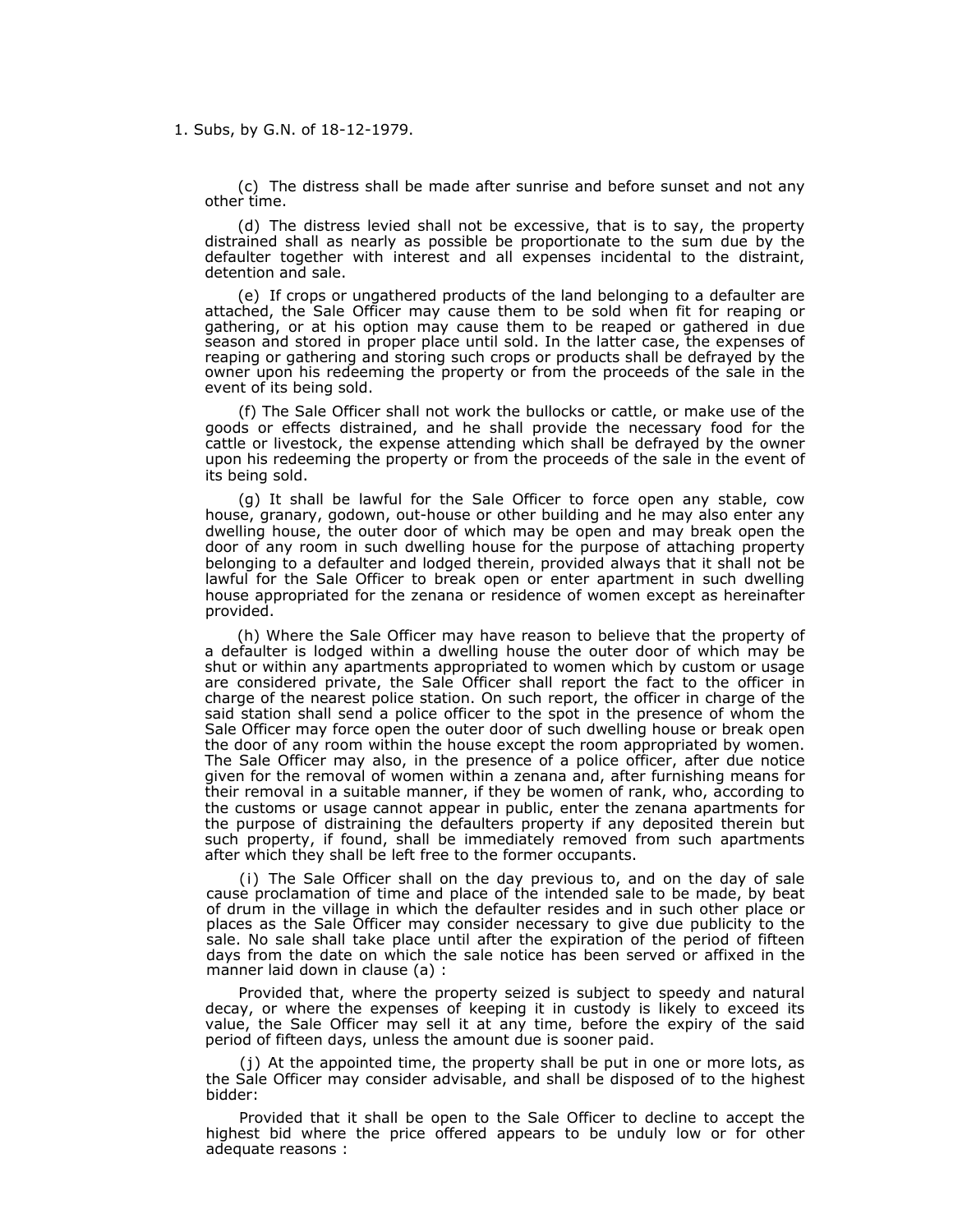Provided further that the Recovery Officer or the Sale Officer may, in his discretion, adjourn the sale to a specified day and hour recording his reasons for such adjournment. Where a sale is so adjourned for ^longer period than seven days, a fresh proclamation under clause (i) shall be made unless the defaulter consents to waive it.

(k) The property sold shall be paid for in cash at the time of sale, or as soon thereafter as the Sale Officer shall appoint, and the purchaser shall not be permitted to carry away any part of the property until he has paid for it in full. Where the purchaser fails in the payment of purchase money, the property shall be re-sold.

(l) Where the proceeds from the sale of the property exceeds the amount due from the debtor, the excess amount, after deducting the interest and the expenses of process and other charges, shall be paid to the defaulter.

(m) Where prior to the day fixed for sale the defaulter or any person acting on his behalf or any person claiming an interest in the property attached pays the full amount due including interest, batta and other costs incurred in attaching the property, the Sale Officer shall cancel the order of attachment and release the property forthwith.

(n) The moveable properties exempted from attachment by the proviso to Section 60 of the Code of Civil Procedure, 1908 shall not be liable to attachment or sale under these rules.

(6) Where the moveable property to be attached is the salary or allowance or wages of a public officer or a railway servant or a servant of a local authority or a firm or a company, the Recovery Officer may, on receiving a report from the Sale Officer, order that the amount shall, subject to the provisions of Section 60 of the Code of Civil Procedure, 1908, be withheld from such salary or allowance or wages either in one payment or by monthly instalments as the Recovery Officer may direct and upon receipt o<sup>c</sup> the order, the officer or other person whose duty it is to disburse such salary or allowance or wages shall withhold and remit to the Sale Officer the amount due under the order or the monthly instalment, as the case may be.

(7) (i) Where the property to be attached consists of the share or interest of the defaulter in moveable property belonging to him and another as co-owners, the attachment shall be made by a notice to the defaulter, prohibiting him from transferring the share or interest or charging it in any way.

(ii)Where the property to be attached is a negotiable instrument not deposited in Court, nor in the custody of a public officer, the attachment shall be made by actual seizure and the instrument shall be brought to the office of the Recovery Officer ordering the attachment and be held subject to his further orders.

(iii) Where the property to be attached is in the custody of any Court or public officer, the attachment may be made by a notice to such Court or officer requesting that such property and any interest or dividend becoming payable thereon may be held subject to the further demands of the Recovery Officer issuing the notice :

Provided that where such property is in the custody of a Court or Recovery Officer of another district, any question of title or priority arising between the applicant and any other person not being the defaulter, claiming to be interested in such property by virtue of any assignment, attachment or otherwise shall be left to be determined by such Court or Recovery Officer.

(8) (i) Where the property to be attached is a decree either for the payment of money or for sale in enforcement of a mortgage or charge, the attachment shall be made, if the decree sought to be attached was passed by the Registrar or by any person to whom a dispute was transferred by the Registrar under Section 93 by a nominee or a board of nominees, then by the order of the Registrar.

(ii) Where the Registrar makes an order under clause (i), he shall, on the application of the applicant who has attached the decree, proceed to execute the attached decree and apply the net proceeds in satisfaction of the decree sought to be executed.

(iii) The holder of a decree sought to be executed by the attachment of another decree of the nature specified in clause (0 shall be deemed to be the representative of the holder of the attached decree and to be entitled to execute such attached decree in any manner for the holder thereof.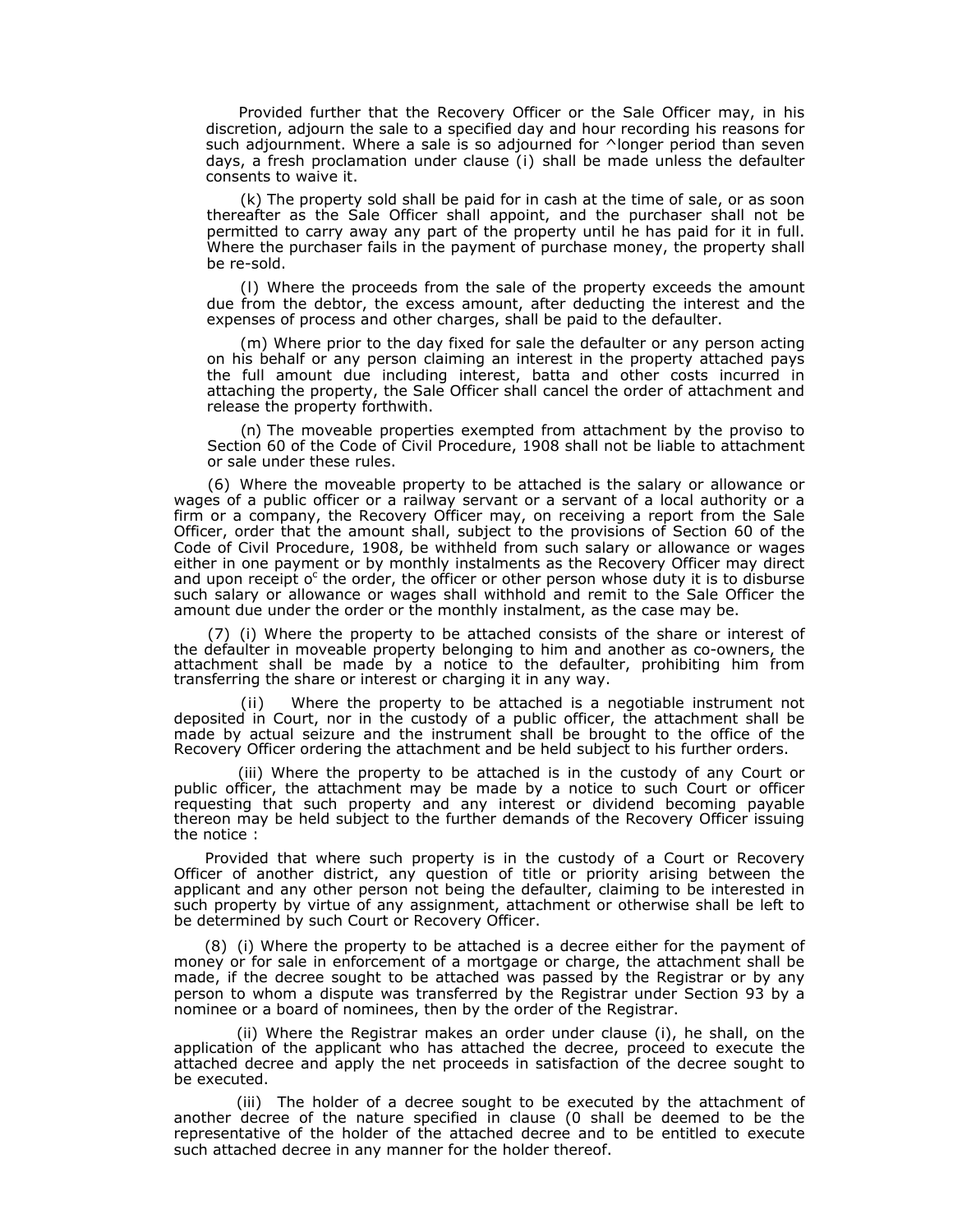[iv) Where the property to be attached in execution of a decree is a decree other than a decree of the nature referred to in clause (i), the attachment shall be made by the Issue of a notice by the Recovery Officer to the holder of such decree, prohibiting him from transferring or charging the same in any way.

(v) The holder of a decree attached under this sub-rule shall give the Recovery Officer executing the decree such information and aid as may reasonably be required.

(vi) On the application of the holder of a decree sought to be executed by the attachment of another decree, the Recovery Officer making an order of attachment under this sub-rule shall give notice of such order tc the judgment debtor bound by the decree attached; and no payment or adjustment of the attached decree made by the judgment debtor in contravention of such order after receipt of notice thereof, either through the Recovery Officer or otherwise, shall be recognised so long as the attachment remains in force.

(9) Where the moveable property to be attached is: $-$ 

(a) a debt due to the defaulter in question;

(b) a share in the capital of a corporation or a deposit invested therein; or

(c) other moveable property not in the possession of the defaulter, except property deposited in, or in the custody of, any Civil Court;

The attachment shall be made by a written order signed by the Recovery Officer prohibiting:—

(i) in the case of a debt, the creditor from recovering the debt and the debtor from making payment thereof;

(ii) in the case of a share or deposit, the person in whose name the share or the deposit may be standing, from transferring the share or deposit or receiving any dividend or interest thereon; and

(iii) in the case of any other moveable property, the person in possession of it from giving it over to the defaulter.

A copy of such order shall be sent, in the case of the debt, to the debtor, in case of the share or deposit, to the proper officer or the corporation and in the case of any other moveable property, to the person in possession of such property. As soon as the debt referred to in clause (a) or the deposit referred to in clause (b) matures, the Recovery Officer may direct the person concerned to pay the amount to him. Where the share is not withdrawable, the Recovery Officer shall arrange for its sale through a broker. Where the share is withdrawable, its value shall be paid to the Recovery Officer or to the party referred to in clause (c). The person concerned shall place it in the hands of the Recovery Officer as it becomes deliverable to the debtor.

(10) Immovable property shall not be sold in execution of a decree unless such property has been previously attached :

Provided that where the decree has been obtained on the basis of a mortgage of such property, it shall not be necessary to attach it.

(11) In the attachment and sale or sale without attachment of immovable property, the following rules shall be observed :-

(a) The application presented under sub-rule (2) shall contain a description of the immovable property to be proceeded against, sufficient for its identification and in case such property can be identified by boundaries or numbers in a record of settlement of survey, the specification of such boundaries or numbers and the specification of the defaulters share or interest in such property to the best of the belief of the applicant and so far as he has been able to ascertain it.

(b) The demand notice isued by the Recovery Officer under sub-rule (3) shall contain the name of the defaulter, the amount due, including the expenses, if any, and the batta to be paid to the person who shall serve the demand notice, the time allowed for payment and in case of non-payment, the particulars of the properties to be attached and sold or to be sold without attachment, as the case may be. After receiving the demand notice, the Sale Officer shall serve or cause to be served a copy of the demand notice upon the defaulter or upon some adult male member of his family at his usual place of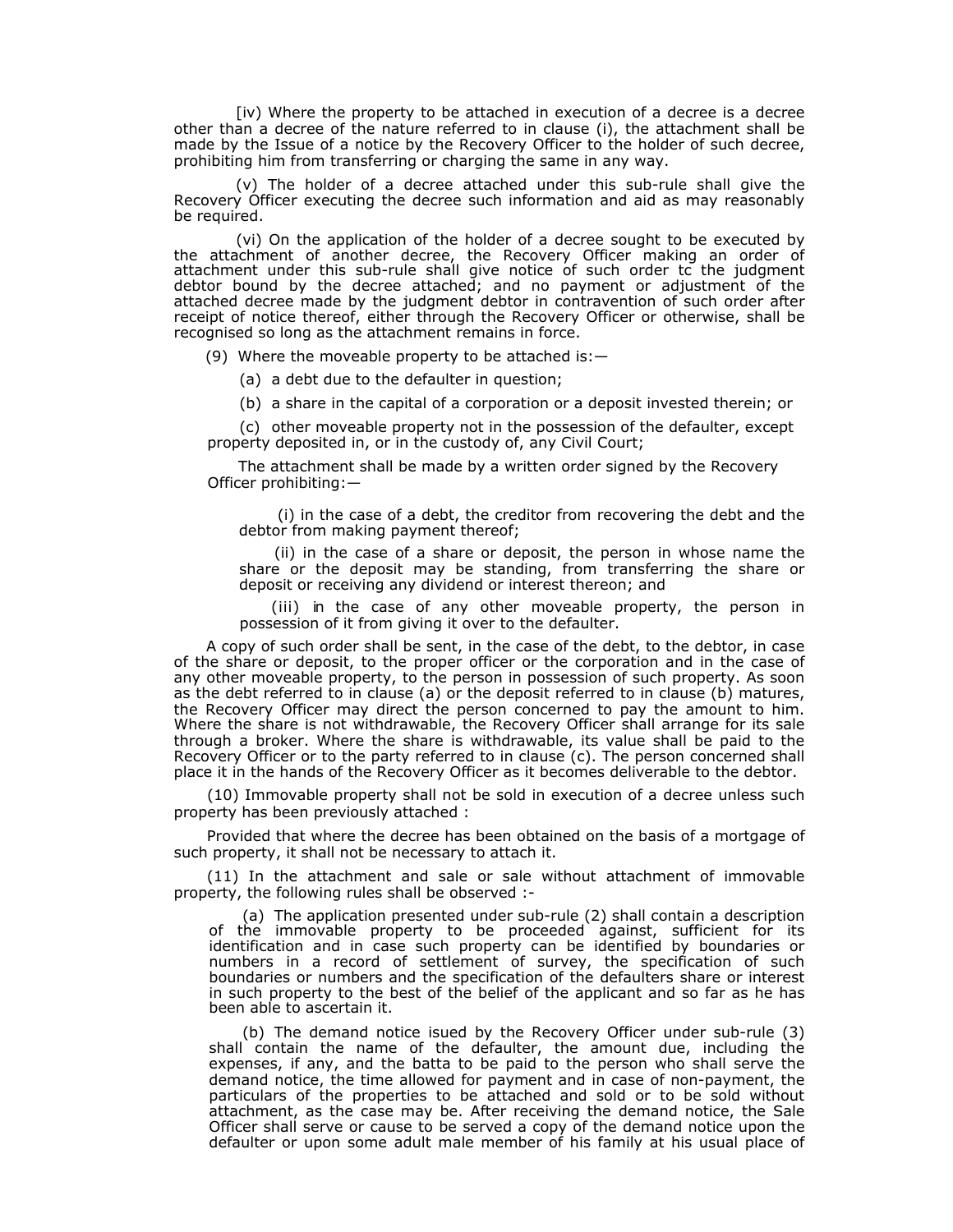residence, or upon his authorised agent or, if such personal service is not possible, shall affix a copy thereof on some conspicuous part of the immovable property about to be attached and sold or sold without attachment, as the case may be:

Provided that where the Recovery Officer is satisfied that a defaulter with intent to defeat or delay the execution, proceeding against him is about to dispose of the whole or any part of his property, the demand notice issued by the Recovery Officer under sub-rule (3) shall not allow any time to the defaulter for payment of the amount due by him and the property of the defaulter shall be attached forthwith.

(c) If the defaulter fails to pay\* the amount specified in the demand notice within the time allowed, the Sale Officer shall proceed to attach and sell, or sell without attachment, as the case may be, the immovable property noted in the application for execution in the following manner.

(d) Where attachment is required before sale, the Sale Officer shall, if possible, cause a notice of attachment to be served on the defaulter personally. Where personal service is not possible, the notice shall be affixed in some conspicuous part of the defaulters last known residence, if any. The fact of attachment shall also be proclaimed by beat of drum or other customary mode at some place on, or adjacent to, such property and at such other place or places as the Recovery Officer may consider necessary to give due publicity to the sale. The attachment notice shall set forth that, unless the amount due with interest and expenses be paid within the date therein mentioned, the property will be brought to sale. A copy shall be sent to the applicant. Where the Sale Officer so directs, the attachment shall also be notified by public proclamation in the Official Gazette.

(e) Proclamation of sale shall be published by affixing a notice in the office of the Recovery Officer and the taluka office at least thirty days before the date fixed for the sale and also by beat of drum in the village (on two consecutive days previous to the date of sale and on the day of sale prior to the commencement of the sale). Such proclamation shall, where attachment is required before sale, be made after the attachment has been effected. Notice shall also be given to the applicant and defaulter. The proclamation shall state the time and place of sale and specify as fairly and accurately as possible:—

- (i)the property to be sold;
- (ii) any encumbrance to which the property is liable;
- (iii) the amount for the recovery of which sale is ordered; and

(iv) every other matter which the Sale Officer considers material for a purchaser to know in order to judge the nature and value of the property.

(f) When any immovable property is sold under these rules, the sale shall be subject to the prior ecumbrances on the property, if any. The applicant shall, when the amount for the realisation of which the sale is held exceeds Rs. 100, furnish to the Sale Officer within such time as may be fixed by him or by the Recovery Officer, an encumbrance certificate from the Registration Department for the period of not less than twelve years prior to the date of attachment of the property sought to be sold, or in cases falling under the proviso to sub-rule (20), prior to the date of the application for execution. The time for production of the encumbrance certificate may be extended at the discretion of the Sale Officer or the Recovery Officer, as the case may be. The sale shall be by public auction to the highest bidder :

Provided that it shall be open to the Sale Officer to decline to accept the highest bid where the price offered appears to be unduly low or for other adequate reasons :

Provided further that the Recovery Officer or the Sale Officer may, in his discretion, adjourn the sale to a specified day and hour, recording his reason for such adjournment. Where a sale is so adjourned for a longer period than seven days, a fresh proclamation under clause (e) shall be made, unless the defaulter consents to waive it.

The sale shall be held after the expiry of not less than thirty days calculated from the date on which notice of the proclamation was affixed in the office of the Recovery Officer. The time and place of sale shall be fixed by the Recovery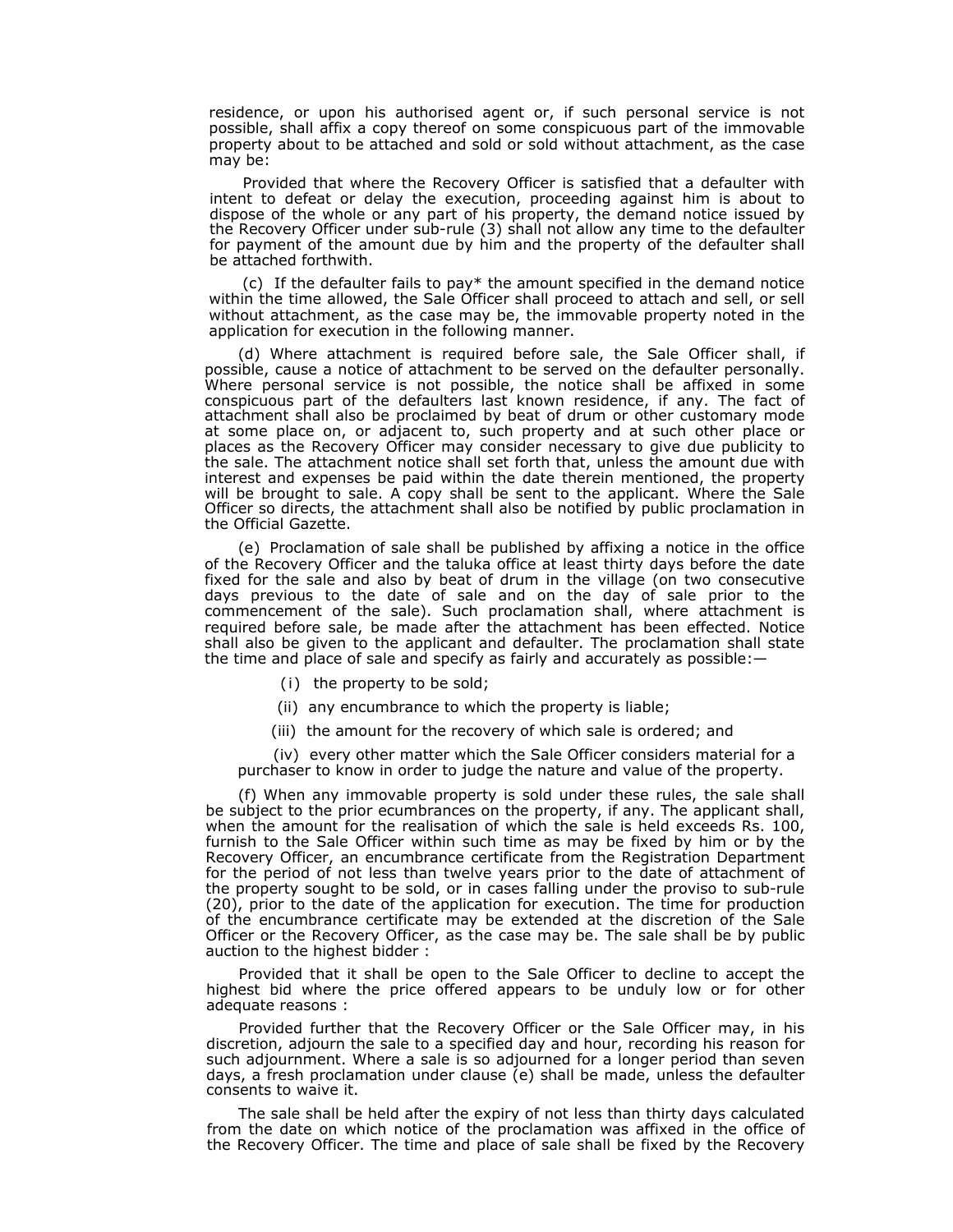Officer and the place of sale shall be the village where the property to be sold is situated or such adjoining prominent place of public resort as may be fixed by the Recovery Officer :

Provided that in cases where an encumbrance certificate is not obtainable owing to the destruction of the connected records, an affidavit from the village Talathi or corresponding officer in regard to the encumbrances known to him supported by a certificate from the Registration Department that the encumbrance certificate cannot be granted owing to the destruction of the connected records shall be accepted in place of an encumbrance certificate,

(g) A sum of money equal to 15 per cent of the price of the immovable property shall be deposited by the purchaser in the hands of the Sale Officer at the time of the purchase, and in default of such deposit, the property shall forthwith be re-sold :

Provided that where the applicant is the purchaser and is entitled to set off the purchase money under clause (fc), the Sale- Officer shall dispense with the requirements of this clause.

(h) The remainder of the purchase money and the amount required for the general stamp for the sale certificate shall be paid within fifteen days from the date of sale :

Provided that the time for payment of the cost of the stamp may, for good and sufficient reasons, be extended at the discretion of the Recovery Officer up to thirty days from the date of sale :

Provided further that in calculating the amounts to be paid under this clause, the purchaser shall have the advantage of any set off to which he may be entitled under clause (k).

(i)In default of payment within the period mentioned in the last preceding clause, the depoit may, if the Recovery Officer thinks fit, after defraying the expenses of the sale, be forfeited to the State Government and the defaulting purchaser shall forfeit all claims to the property or to any part of the sum for which it may subsequently be sold.

(j) Every resale or immovable property in default of payment of the amounts mentioned in clause (h) within the period allowed for such payment shall be made after the issue of a fresh proclamation in the manner and for the period herein before prescribed for the sale.

(k) Where an applicant purchases the property, the purchase money and the amount due on the decree shall be set off against one another, and the Sale Officer shall enter up satisfaction of the decree in whole or in part accordingly.

(12)Where prior to the date fixed for a sale, the defaulter or any person acting on his behalf or any person claiming an interest in the property sought to be sold tenders payment of the full amount due together with interest, batta and other expenses incurred in bringing the property to sale, including the expenses of attachment, if any, the Sale Officer shall forthwith release the property after cancelling, where the property has been attached, the order of attachment.

(13)(i) Where immovable property has been sold by the Sale Officer, any person either owning such property or holding any interest therein by virtue of a title acquired before such sale may apply to have the sale set aside on his depositing with the Recovery Officer:-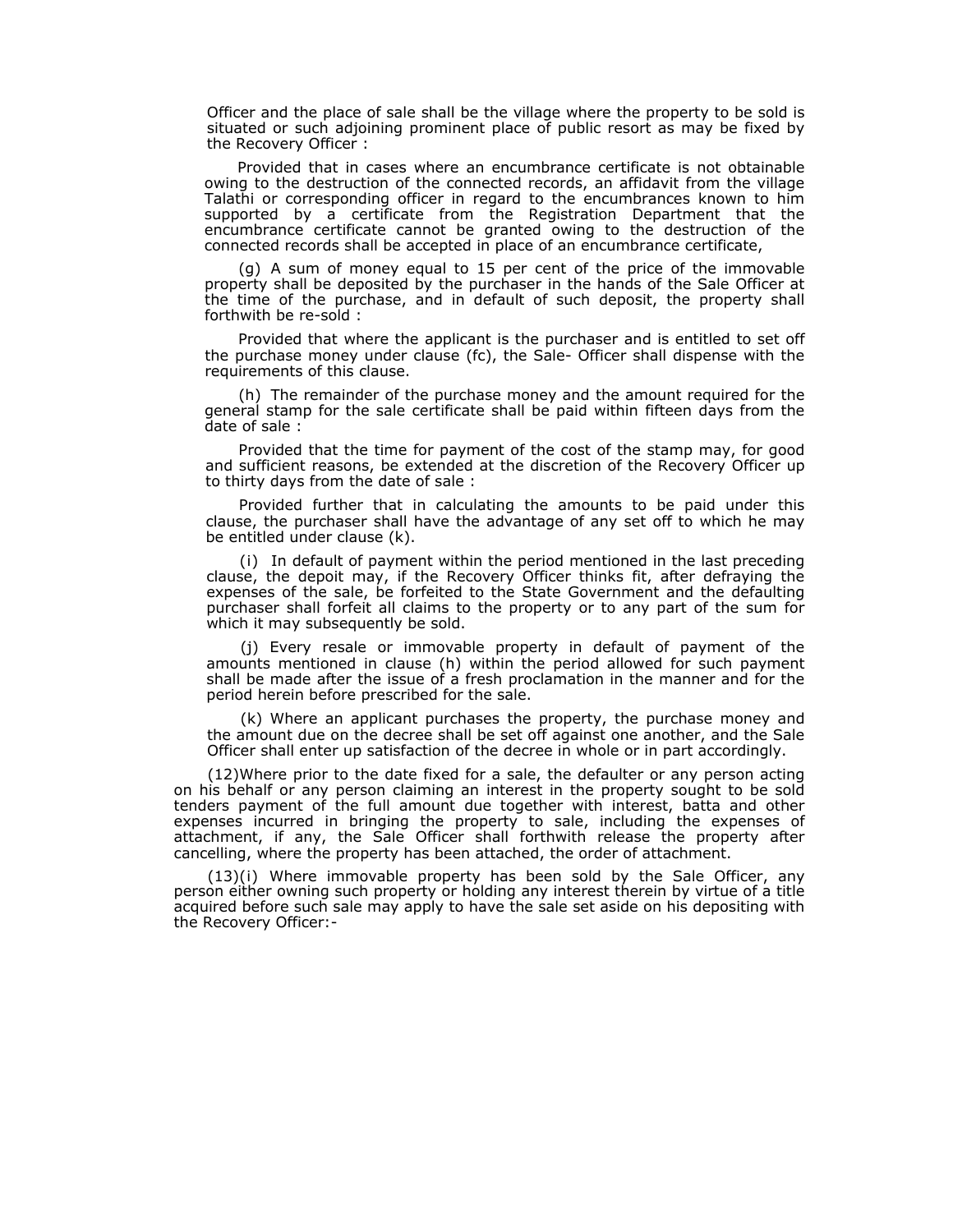(a) for payment to the purchaser a sum equal to 5 per cent of the purchase money; and

(b) for payment to the applicant, the amount of arrears specified in the proclamation of sale as that for the recovery of which the sale was order together with interest thereon and the expenses of attachment, if any, and sale and other costs due in respect of such amount, less amount which may since the date of such proclamation have been received by the applicant.

(ii) If such deposit and application are made within thirty days from the date of sale, the Recovery Officer shall pass an order setting aside the sale and shall repay to the purchaser, the purchase money so far as it has been deposited, together with the 5 per cent deposited by the applicant :

Provided that if more persons than one have made deposit and application under this sub-rule, the application of the first depositor to the officer authorised to set aside the sale, shall be accepted.

(iii) If a person applies under sub-rule (14) to set aside the sale of immovable property, he shall not be entitled to make an application under this subrule.

 $(14)(i)$  At any time within thirty days from the date of the sale of immovable property, the applicant or any person entitled to share in a rateable distribution of the assets or whose interests are affected by the sale, may apply to the Recovery Officer to set aside the sale on the ground of a material irregularity or mistake or fraud in publishing or conducing it :

Provided that no sale shall be set aside on the ground of irregularity or fraud unless the Recovery Officer is satisfied that the applicant has sustained substantial injury by reason of such irregularity, mistake or fraud.

(ii) If the application be allowed, the Recovery shall set aside the sale and may direct a fresh one.

(iii) On the expiration of thirty days from the date of sale, if no application to have the sale set aside is made or if such application has been made and rejected, the Recovery Officer shall make an order confirming the sale ;

Provided that if he shall have reason to believe that the sale ought to be set aside notwithstanding that no such application has been made or on grounds other than those alleged in any application which has been made and rejected, he may, after recording his reasons in writing, set aside the sale.

(iv) Whenever the sale of any immovable property is not so confirmed or is set aside, the deposit or the purchase money, as the case may be, shall be returned to the purchaser.

(v) After the confirmation of any such sale, the Recovery Officer shall grant a certificate of sale bearing his seal and signature to the purchaser, and such certificate shall state the property sold and the name of the purchaser.

(15) It shall be lawful for the Sale Officer to sell the whole or any portion of the immovable property of a defaulter in discharge of money due :

Provided that, so far as may be practicable, no larger section or portion of immovable property shall be sold than may be sufficient to discharge the amount due with interest and expenses of attachment, if any, and sale.

 $(16)^1$ [\* \* \* \*)

(17)Where the cost and charged incurred in connection with attachment and sale of movable property or the attachment and sale or sale without attachment of immovable property under this rule exceeds the amount of the cost deposited by the applicant, such excess shall be deducted from the sale proceeds of the property sold or the moneys paid by the defaulter, as the case may be, and the balance shall be made available to the applicant.

(18) Every person making a payment towards any money due for the recovery of which application has been made under this rule shall be entitled to a receipt for the amount signed by the Sale Officer or other officer employed by the Recovery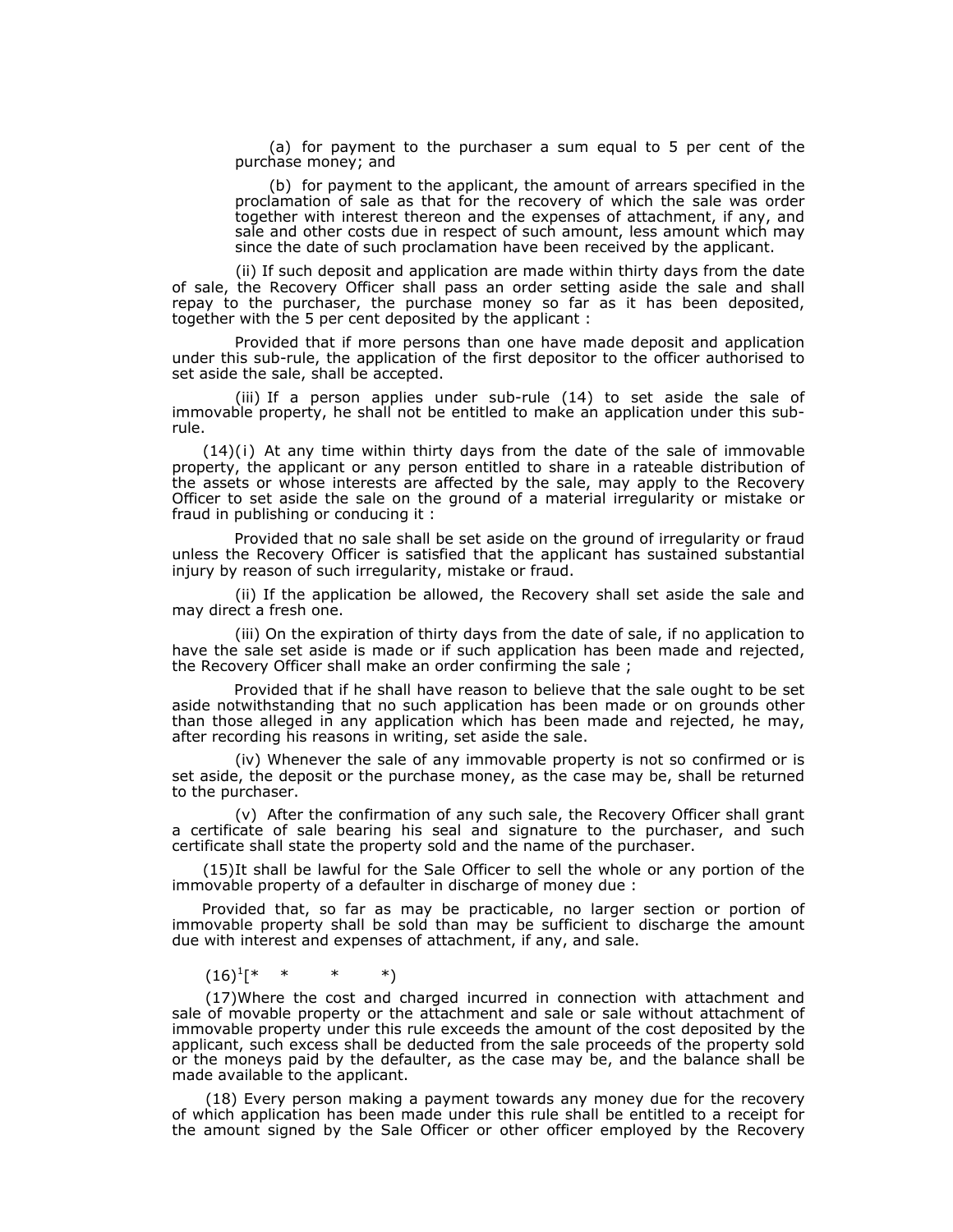Officer in that behalf; such receipt shall state the name of the person making the payment and the subject matter in respect of which the payment is made.

 $(19)(a)$  Where any claim is preferred to, or any objection is made to the attachment of, any property attached under this rule on the ground that such property is not liable to such attachment, the Sale Officer shall investigate the claim or objection and dispose it of on merits:

Provided that no such investigation shall be made when the Sale Officer considers that the claim or objection is frivolous.

(b) Where the property to which the claim or objection relates has been advertised for sale, the Sale Officer may postpone the sale pending the investigation of the claim or objection.

(c) Where a claim or an objection is preferred to the party against whom an order is made may institute a suit to establish the right which he claims to the property in dispute, but, subject to the result of such suit, if any, the order shall be final.

(20) (i) Any deficiency of price which may arise on a re-sale held under clause (j) of sub-rule (11) by reason of the purchasers default, and all expenses attending such re-sale shall be certified by the Sale Officer to the Recovery Officer and shall, at the instance of either the applicant or the defaulter, be recoverable from the defaulting purchaser under the provisions of this rule. The costs, if any, incidental to such<br>recovery shall also be borne by recovery shall also be borne by the defaulting purchaser.

(ii) Where the property may on the second sale, sell for a higher price than at the first sale, the defaulting purchaser at the first sale, shall have no claim to the difference or increase.

(21)Where any property has been attached in execution of a decree' but by reason of the applicants default, the Recovery Officer is unable to proceed further with the application for execution, he shall either dismiss the application or for any sufficient reason adjourn the proceedings to a future date. Upon the dismissal of such application, the attachment shall cease.

(22)Where assets are held by the Sale Officer and before the receipt of such assets, demand notices in pursuance of applications for execution of decree against the same defaulter have been received from more than one applicant and the applicants have not obtained satisfaction, the assets, after deducting the costs of realisation, shall be rateably distributed by the Sale Officer among all such applicants in the manner provided in Section 73 of the Code of Civil Procedure, 1908.

#### *Footnotes:*

1. Deleted by G.N. of 8-11-1971.

(23) Where a defaulter dies before the decree has been fully satisfied, an application under sub-rule (i) may be made against the legal representative of the deceased and thereupon all the provisions of this rule shall, save as otherwise provided in this sub-rule, apply as if such legal representative were the defaulter. Where the decree is executed against such legal representative, he shall be liable only to the extent of the property of the deceased which has come to his hands and has not been duly disposed off; and for the purpose of ascertaining such liability, the Recovery Officer executing the decree may, of his own motion or on the application of the applicant, compel such legal representative to produce such accounts as he thinks fit.

**1[ 107A. Maximum rates of travelling allowance and daily allowance and sitting fees, etc for members of Committees:-** Subject to the provisions of section 160-A, no member of a committee of any society shall be entitled to receive from the society travelling allowance, daily allowance and sitting fees, which are paid to the members for attending meetings of its committees, or for preforming any other functions as such members entrusted to them by the society at the rates higher than the rates specified below, —

(1) Travelling Allowance.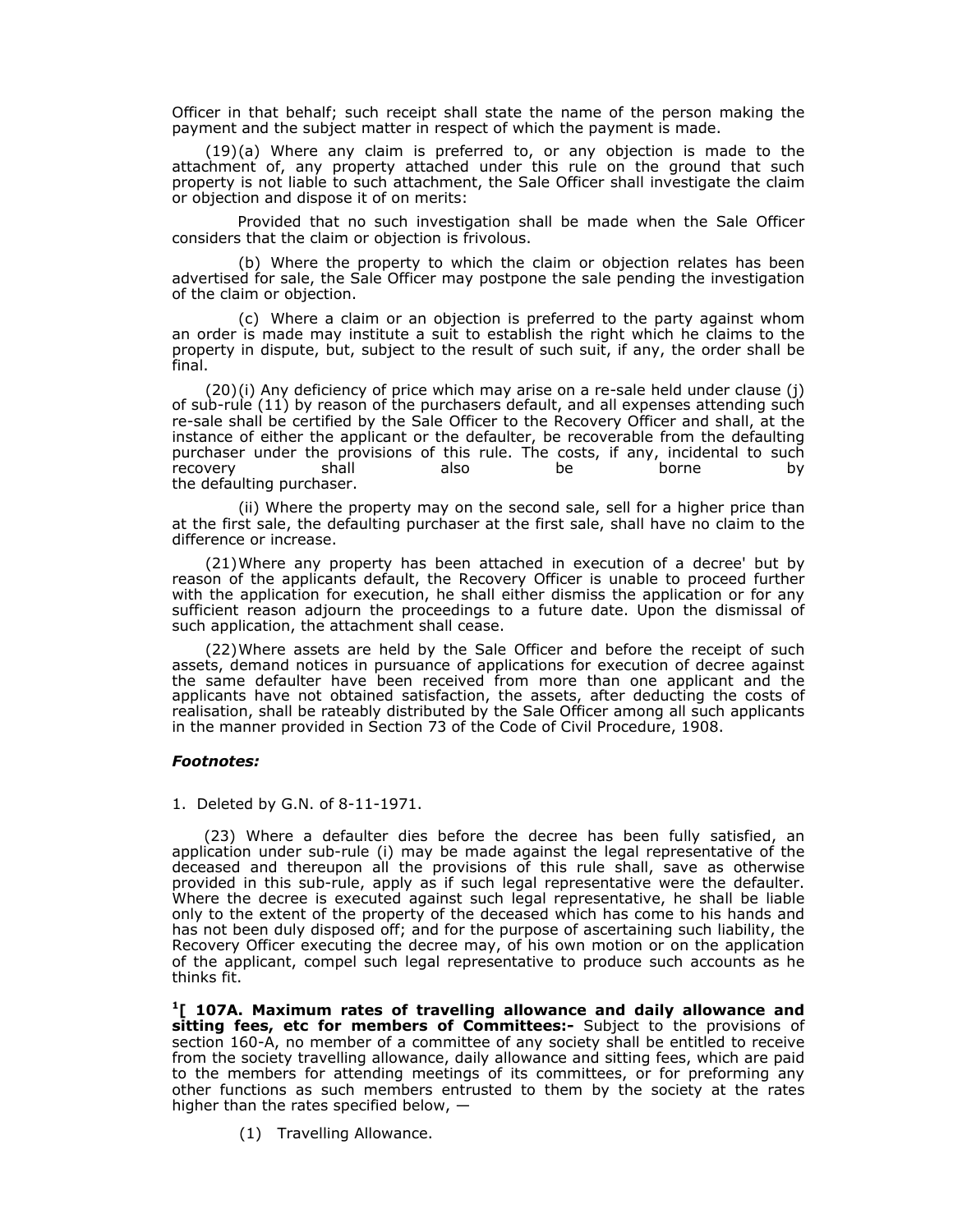(a) Journey by air.

The Chairman or Vice-Chairman of a society which is an Apex Society or a State Level Society or a Co-operative Sugar Factory or a Co-operative Spinning Mill, shall be entitled to travel by air and may claim air fare, by enclosing air ticket to his travelling allowance bill. He shall also be entitled to claim actual taxi fare from the place of his residence to the Airport and vice-versa, whenever such journeys are performed in hired taxies.

# *Footnotes:*

- 1 Sub. by G. N. of 18-2-2002.
	- (b) Journey by railway, steamer or motor transport: -

| Class of society                                    | Ordinary   |             | Special Rate of | For           |         | Daily allowance      |
|-----------------------------------------------------|------------|-------------|-----------------|---------------|---------|----------------------|
| which the member                                    | Rate of    |             | daily Allowance | Delhi         |         | For stayiiyg in      |
| of the committee                                    | daily      | For         | For             | and           |         | hotels charging      |
| befongs                                             | allowance  | Corporation | Mumbai          | other         |         | Tariffs, area as per |
|                                                     | for area   | area        | Corporation     | <b>States</b> |         | clos. (3)(4)&j5)     |
|                                                     | other than |             | area            |               | Area in | Area in              |
|                                                     | Mumbai     |             |                 |               | col(3)  | cols. (4)            |
|                                                     |            |             |                 |               |         | 8(5)                 |
| (1)                                                 | (2)        | (3)         | (4)             | (5)           | (6)     | (7)                  |
|                                                     | (Rs.)      | (Rs.)       | (Rs.)           | (Rs.)         | (Rs.)   | (Rs.)                |
| 1. All societies the area                           | 150        | 225         | 300             | 360           | 300     | 450                  |
| of operation of which                               |            |             |                 |               |         |                      |
| extends to the whole                                |            |             |                 |               |         |                      |
| of State of                                         |            |             |                 |               |         |                      |
| Maharashtra                                         |            |             |                 |               |         |                      |
| or working capital                                  |            |             |                 |               |         |                      |
| of which is rupees                                  |            |             |                 |               |         |                      |
| fifty crores or above.<br>2. All societies the area | 135        | 195         | 270             | 330           | 270     | 405                  |
| of operation of which                               |            |             |                 |               |         |                      |
| extends to a division                               |            |             |                 |               |         |                      |
| or a district or                                    |            |             |                 |               |         |                      |
| working capital of                                  |            |             |                 |               |         |                      |
| which is above rupees                               |            |             |                 |               |         |                      |
| five crores but below                               |            |             |                 |               |         |                      |
| rupees fifty crores.                                |            |             |                 |               |         |                      |
| 3. All societies the area                           | 120        | 165         | 255             | 300           | 225     | 375                  |
| of operation of which                               |            |             |                 |               |         |                      |
| extends to a Tahsil                                 |            |             |                 |               |         |                      |
| and working capital                                 |            |             |                 |               |         |                      |
| of which is above                                   |            |             |                 |               |         |                      |
| rupees fifty lakhs but                              |            |             |                 |               |         |                      |
| below rupees five                                   |            |             |                 |               |         |                      |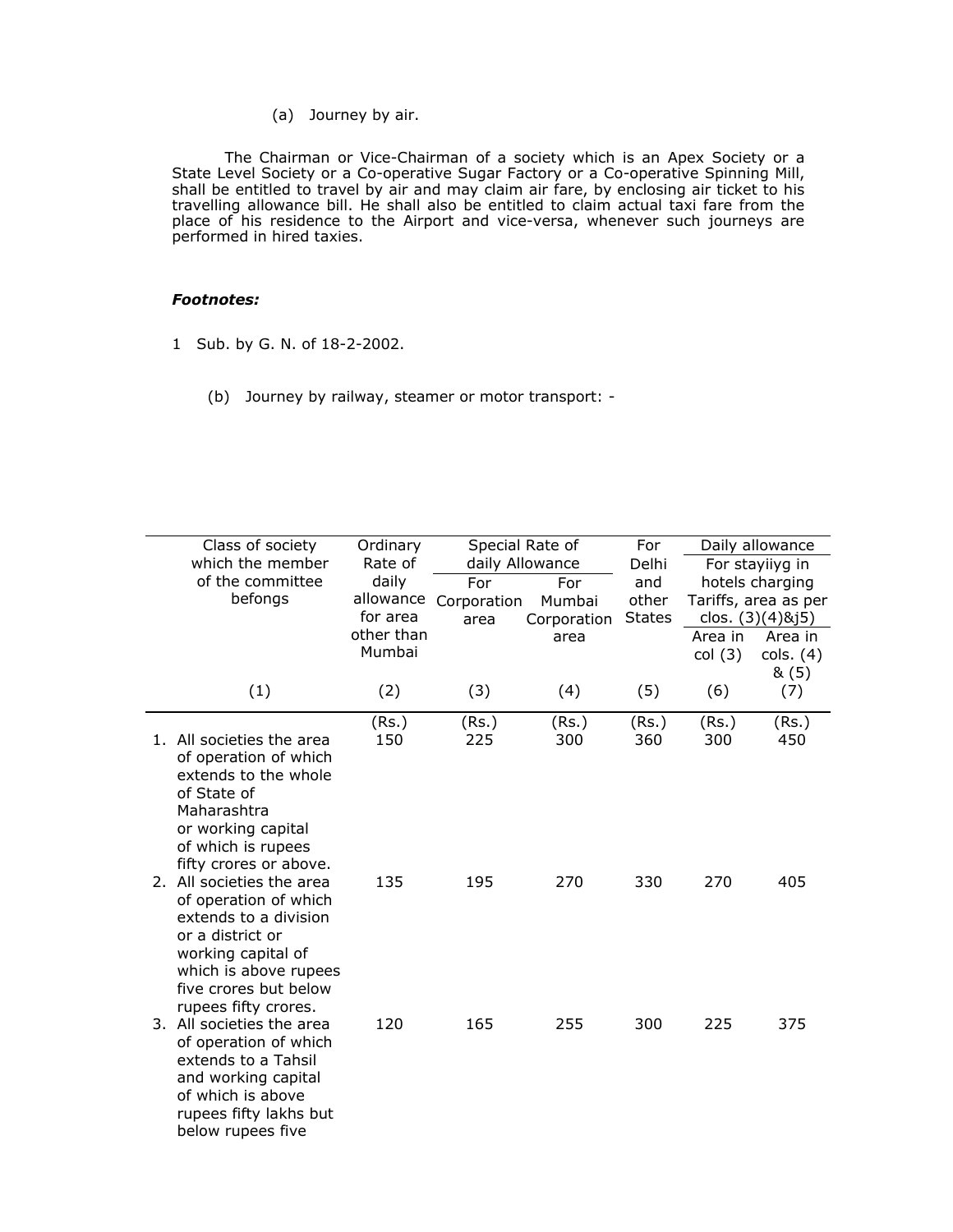| 4. | All other Societies | ar | 15C | <u>__ _</u> |  | 3UU |
|----|---------------------|----|-----|-------------|--|-----|
|    | גטו כא.             |    |     |             |  |     |

For journeys performed by railway, steamer or motor transport, the member of an Apex Society, State Level Society, a Co-operative Sugar Factory or Spinning Mill or any other society, the working Capital of which is rupees fifty crores or above, shall be entitled to claim one and half times the actual fare for the highest class of accommodation admissible for the journey from the place of residence of the member to the nearest railway station or from the place of residence of the member to the place of the meeting or vice-versa. The member of any other society shall be entitled to claim one and half times the actual fare for journey by the Second Class. No separate taxi fare, from the place of residence to the place of meeting and viceversa, shall be allowed:

Provided that, the member claiming one and half times of the actual fare for the highest class of accommodation of railway, shall produce his railway ticket and if such railway ticket is not produced, he shall be entitled to claim one and half times of the actual fare for the Second Class.

A member of an Apex Society, State Level Society, a Co-operative Sugar Factory or Spinning Mill or any other society, the working capital of which is rupees fifty crores or above, using his own car, motor-cycle, etc., shall be entitled to claim road kilometer as admissible to First Grade Officers of the Government of Maharashtra:

Provided that, such member shall mention the number of his own car or motorcycle by which the journey is undertaken in the travelling allowance bill.

As per provisions of bye-laws of the society a member of the committee of a society travelling by a hired vehicle shall be on production of receipt entitled to a travelling allowance equal to the amount given by-the Government of Maharashtra to its First Grade Officers for such journeys.

(2) Daily Allowance

cores.

(a) (i) Rates of daily allowance admissible while on tour:—

Subject to the provisions of clause (b), a member of a committee of a class of society shown in column (1) of the Table hereto shall be entitled to claim daily allowance at the rates shown against it in columns  $(2)$ ,  $(3)$ ,  $(4)$ ,  $(5)$ ,  $(6)$  or  $(7)$ , as the case may be, of the said Table.

#### **Table**

#### **Explanation: -**

(1) For claiming Daily Allowance for staying in hotels receipt indicating the actual expenditure incurred on lodging and boarding should be produced

2) A society may allow a member of the committee daily allowance at a special rate mentioned in column (3) of the Table in paragraph (i) for tour a city or town in other State other than the capitals of such State which, in the opinion of its committee fs a big city or town like those mentioned in that column.

(b) Calculation of daily allowance for the period spent on tour: —

(i) Daily allowance at full rate shall be admissible for every 24 hours of absence, payment for fraction of twenty-four hours being regulated as under—

### **Duration of absence Daily .Allowances**

.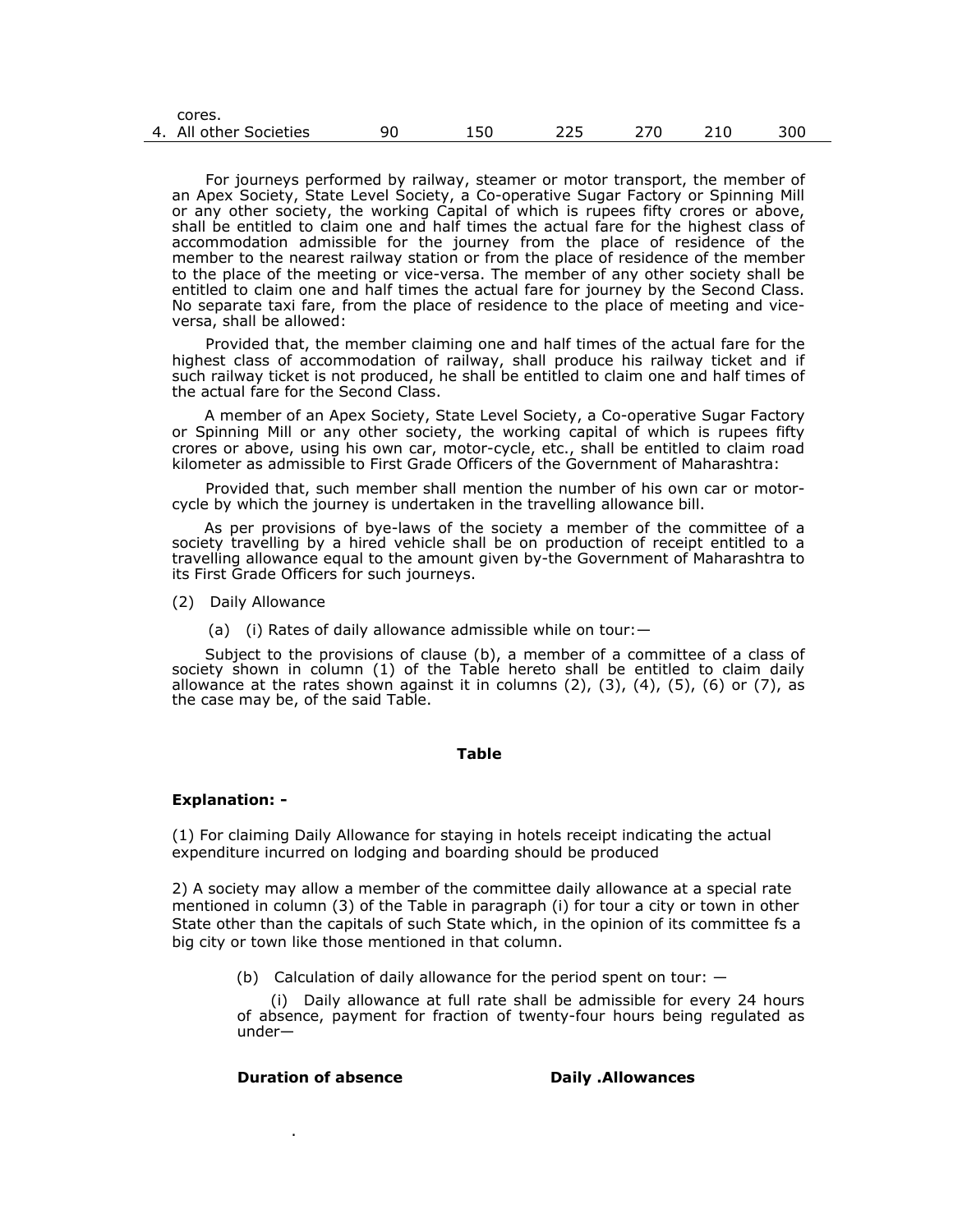| Upto 6 hours       | 30 per cent, of the admissible rate. |
|--------------------|--------------------------------------|
| 6 to 12 hours      | 50 per cent, of the admissible rate. |
| More than 12 hours | Full daily allowance.                |

No daily allowance shall be admissible during the period of journey:

Provided that, for journeys performed by road in a car vehicle supplied by the Institution, a member shall be entitled to claim daily allowance for the duration of the journey at the rate mentioned above.

(ii) When halts both at place for which ordinary rate and places for which special rate a daily allowance are admissible are involved in one tour the daily allowance at ordinary rate shall first be calculated for the entire period of absence. To this shall be added, the difference of daily allowance between the special rate and the ordinary rate admissible for the actual period of halt at the places specified for special rates. For computing the difference between the two rates for fraction of 24 hours the percentage laid down in paragraph (i) shall be made applicable.

#### **(3) Sitting Fees. —**

A member of a committee of society shown in column (1) of the Table hereto shall be entitled to claim per meeting sitting fee at the rate shown, against it in column (2) of the said Table. Such fee shall be payable only after all the subjects on the agenda of the meeting are discussed. If the member has attended more than one meeting on the same day, he shall be entitled to claim sitting fee for any one of the meetings at the choice of such member.

# **Table**

| Class of the society to which the member                                     | Rate of     |
|------------------------------------------------------------------------------|-------------|
| of the Committee belongs                                                     | sitting fee |
| (1)                                                                          | 2)          |
| 1. All Societies the area of operation of which extends to the whole of      | 375         |
| the State of Maharashtra or working capital of which is rupees fifty         |             |
| crores or above.                                                             |             |
| 2. All Societies the area of operation of which extends to a division or a   | 300         |
| district or working capital of which is above rupees five crores but         |             |
| below rupees fifty crores.                                                   |             |
| 3. All Societies the area of operation of which extends to a Tahsil and      | 225         |
| working capital, of which is above rupees fifty lakhs but below rupees       |             |
| five crores.                                                                 |             |
| All .other Societies with working capital of rupees fifty lakhs or<br>4. (i) | 90          |
| above.                                                                       |             |
| All Societies the authorised capital of which is rupees twenty-five<br>(ii)  |             |
| lakhs but 75 less than rupees fifty lakhs.                                   |             |
| (iii) All other Societies                                                    |             |

**1[107B Security to be furnished by officers and employees of societies handling cash, etc:-** Every officer or employees of a society who is required to handle cash securities or property belonging to the society, [shall furnish security which shall not be less than that shown as under]:

| Amount of<br>security to be<br>furnished by |                                    |
|---------------------------------------------|------------------------------------|
|                                             | Nature of security to be furnished |
| An Any other<br>officer employee            |                                    |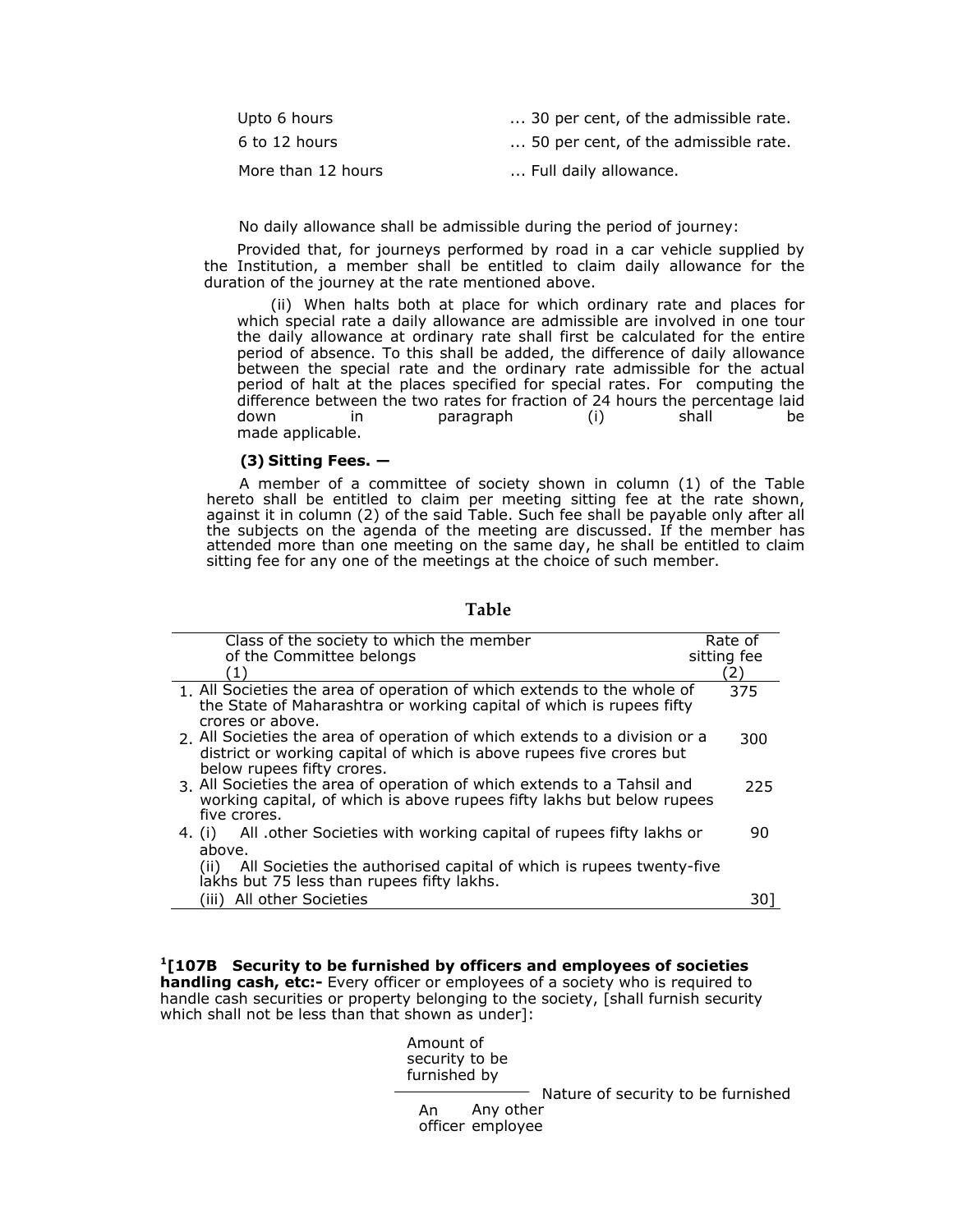|     |                                                                                                                          | Rs.   | Rs.   |                                                                                                                                                    |
|-----|--------------------------------------------------------------------------------------------------------------------------|-------|-------|----------------------------------------------------------------------------------------------------------------------------------------------------|
| (1) | If the paid up share capital<br>of the society to which the<br>security is to be furnished<br>is Rs. 1.50 lakhs or less. | 1,000 | and   | 500 (a) (i) Cash security of Rs. 200<br>(ii) for the remaining amount in<br>the form of personal security of<br>fidelity quarantee policy          |
|     |                                                                                                                          |       | or    | (b) Full amount in cash or in<br>the form of Government<br>securities or postal saving<br>certificates, duly endorsed<br>in favour of the society. |
| (2) | If the paid-up share capital<br>of the society to which the<br>security to be furnished is<br>above Rs. 1.50 lakhs.      | 2,000 | 1,000 | Do.                                                                                                                                                |

#### **Note: -**

The fidelity guarantee policy shall be in such model form as may be specified by the Registrar or in such other form as may be approved by him in this behalf. When the fidelity guarantee policy is taken, the person furnishing the security shall also execute a personal security bond, with two securities, in such model form as may be specified by the Registrar or in such other form as may be approved by him in this behalf.]

#### **2[107C. Maximum amount of cash which may be handled at a time and who may be authorized: -**

(i) In the case of the following societies, only the Secretary or a paid employee of a society, duly authorised in this behalf by a resolution of the committee, shall handle or keep cash on hand to the extent shown, below at the case of each working day, the excess being credited within three days in the nearest branch of the District Central Co-operative Bank or any other approved Bank.

#### *Footnotes:*

- 1. Added by G.N. of 8-11-1971
- 2. Subs by G.N. of 13-12-1997

#### **I - Primary Societies**

Rs.

|     | (1) Agricultural Processing Societies, the paid up share capital of which<br>is more than Rs. 5 lakhs |   |   |   | 6,000       |
|-----|-------------------------------------------------------------------------------------------------------|---|---|---|-------------|
|     | (2) Spinning Mills, the paid up share capital of which is more than<br>50 lakhs                       |   |   |   | $6,000$ Rs. |
|     | (3) Spinning Mills, the paid up capital of which is Rs. 50 lakhs or less                              |   |   |   | 5,000       |
|     | (4) Sugar Factories                                                                                   | . | . | . | 5,000       |
|     | (5) Consumer Societies                                                                                | . | . | . | 1,000       |
|     | (6) Dairy Societies                                                                                   | . | . | . | 500         |
|     | (7) Agricultural Credit Societies                                                                     | . | . | . | 500         |
| [8] | <b>Fisheries Societies</b>                                                                            | . | . | . | 500         |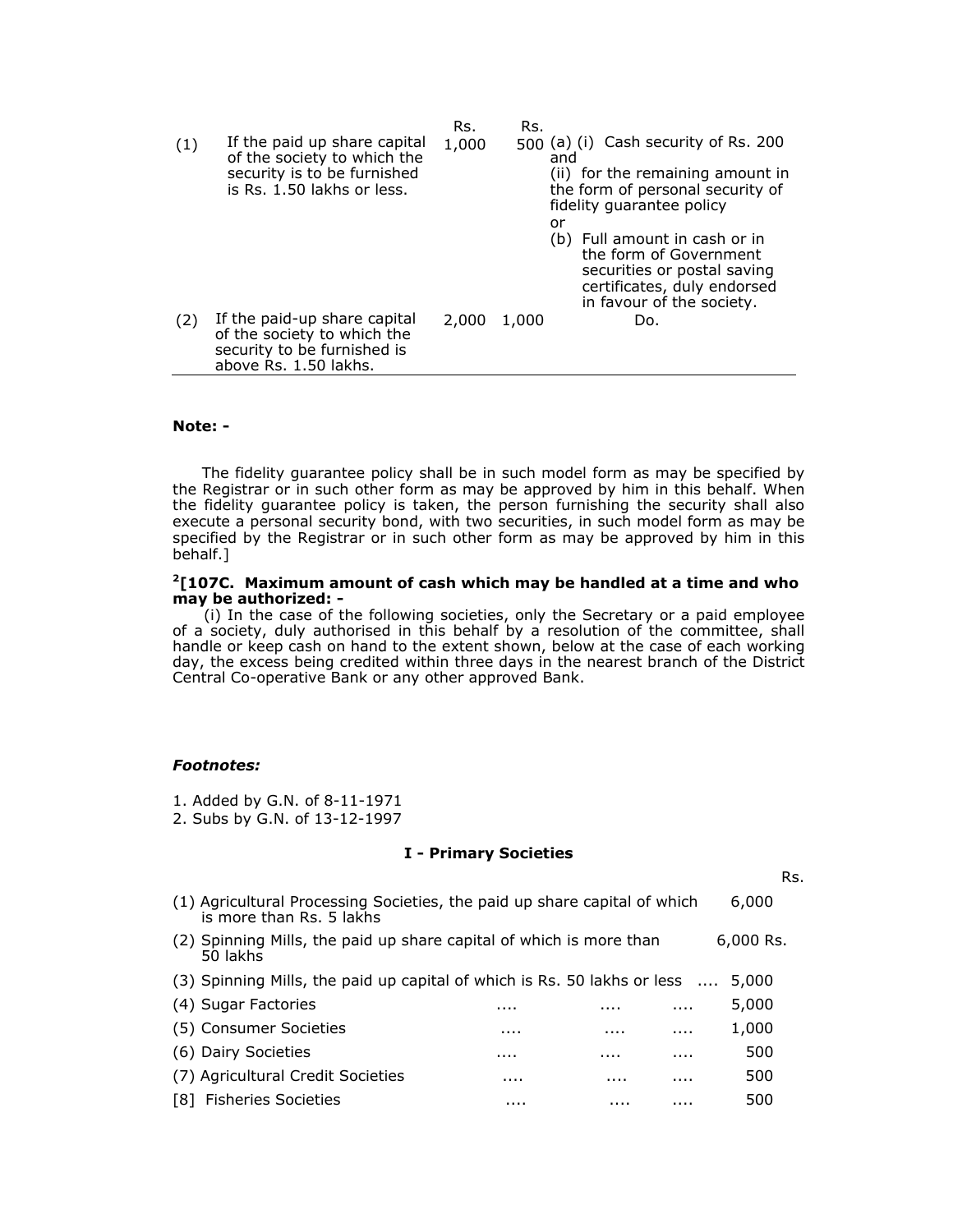| (9) Industrial Estates                                                                                                               | .        |   |   | 500             |
|--------------------------------------------------------------------------------------------------------------------------------------|----------|---|---|-----------------|
| (10) Forest Labour Societies                                                                                                         |          |   |   | 500             |
| (11) Labour Contract Societies                                                                                                       |          | . | . | 500             |
| (12) Agricultural Process Societies the paid up share capital of which<br>5 lakhs or less                                            |          |   |   | .<br>500 is Rs, |
|                                                                                                                                      |          |   |   |                 |
| (13) Salary earners or other Urban Credit Societies                                                                                  |          |   |   | 500             |
| (14) Farming Societies                                                                                                               |          |   |   | 300             |
| (15) Lift Irrigation Societies                                                                                                       | .        | . | . | 500             |
| (16)Industrial Societies                                                                                                             | .        | . |   | 500             |
| (17) Weavers Societies                                                                                                               | .        |   | . | 300             |
| (18) Housing Societies                                                                                                               |          |   | . | 300             |
| <b>II - Societies at Taluka Level</b>                                                                                                |          |   |   |                 |
| (1) Taluka Co-operative Purchase and Sale Societies                                                                                  |          |   |   | 1,000           |
| (2) Taluka Co-operative Supervising Unions                                                                                           |          |   |   | 100             |
| <b>III - District Level Federal Societies</b>                                                                                        |          |   |   |                 |
| <b>District Marketing Societies</b><br>(!)                                                                                           |          |   | . | 5,000           |
| (2) District Wholesale Consumers Stores                                                                                              | $\cdots$ | . |   | 5,000.          |
| (3) District Level Federal Societies, other than District Central<br>1,000<br>Co-operative Banks and District Land Development Banks |          |   |   |                 |

(2) Any contravention of this rule shall be an offence under clause (q) of Section 146 and the person concerned shall, on conviction, be punished under clause (q) of Section 147.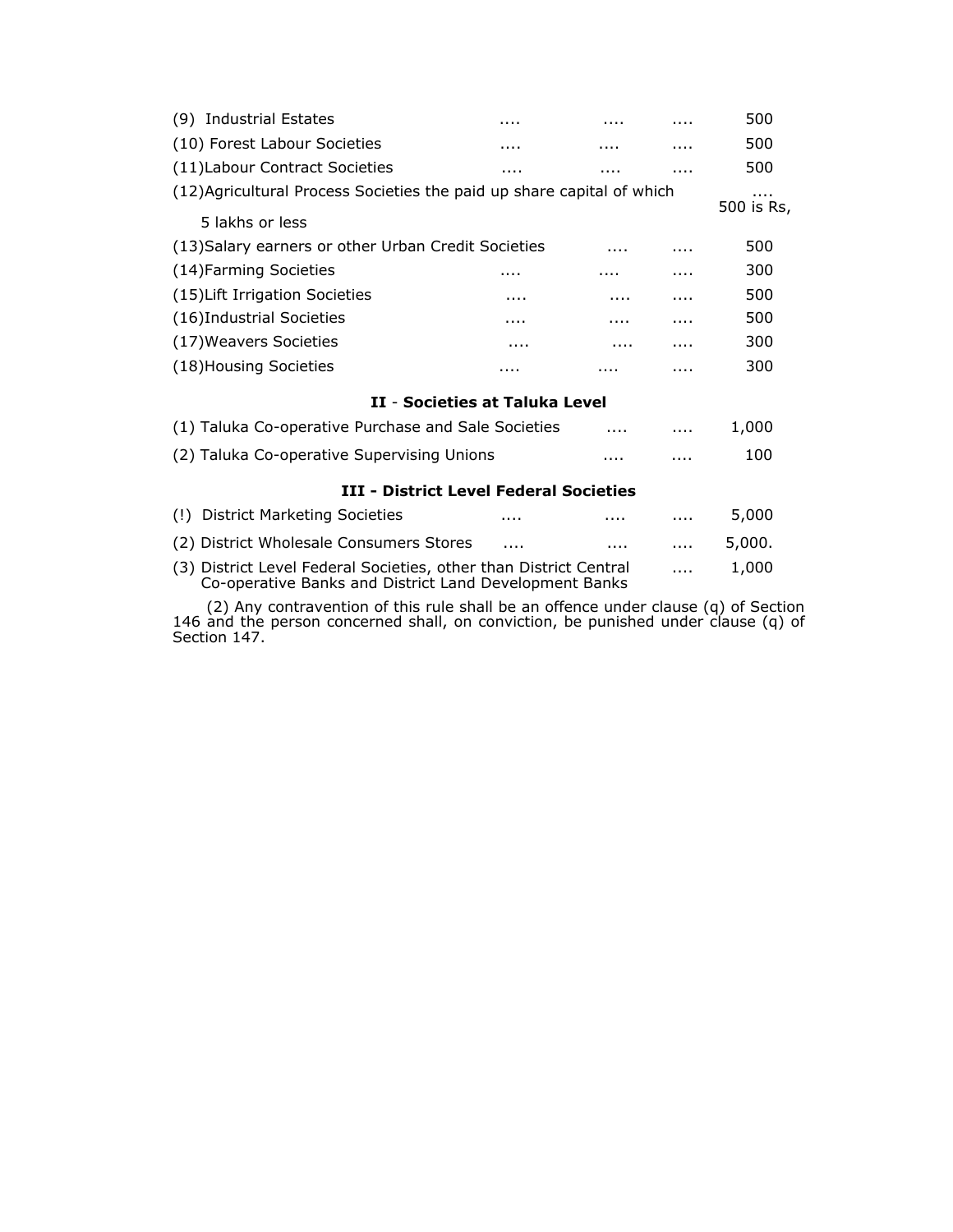#### **1[107-D, Certain payments to be made by cheque:-**

(1) All payments by or on behalf of a society or class of societies notified by the State Government from time to time shall be made only by means of a cheque.

(2) The State Government may, by general or special order, published in the Official Gazette, from time to time, direct that a society or class of societies specified therein shall, while making any payment exceeding such sum or sums as may be specified, to any member or members by way of remuneration, be made by crossed cheque drawn on a Bank, and different sums may be specified by the State Government in this behalf for different society or class of societies.]

**108. Contributions, fees and charges to be credited to Government:-** All contributions made under sub-section (2) of Section 90, all fees paid under subsection (3) of Section 108 and all charges levied under Rule 74 shall be credited to the State Government.

**109. Communication of decision, award, etc:-** Any order, decision or award required to be communicated under the Act or these rules shall, unless otherwise specifically provided in the Act or the Rules, be posted to the last address of the party as given by the party under certificate of posting and under intimation to the society, with instructions to display a copy thereof on its notice board.

**110. Repeal of Bombay Co-operative Societies Rules:-** The Bombay Cooperative Societies Rules, 1927 are hereby repealed, except as respects thing done or omitted to be done before the repeal thereof.

# **Form 'A'**

### **[See Rule 4(1)1**

## **Application for Registration of Society**

Place :.

Date :

To

The Additional/Joint/Deputy/Assistant/Registrar,\* Co-operative Societies ....................

We submit herewith a proposal for registration of the following society along with enclosures as indicated below.

2. We also declare that the information given herewith, including that in the enclosures, is correct to the best of our knowledge:-

(1) Name of the proposed society\*\*;

- (2) Address to be registered;
- (3) Whether liability is limited or unlimited;
- (4) Area of operation;

#### **Footnotes:**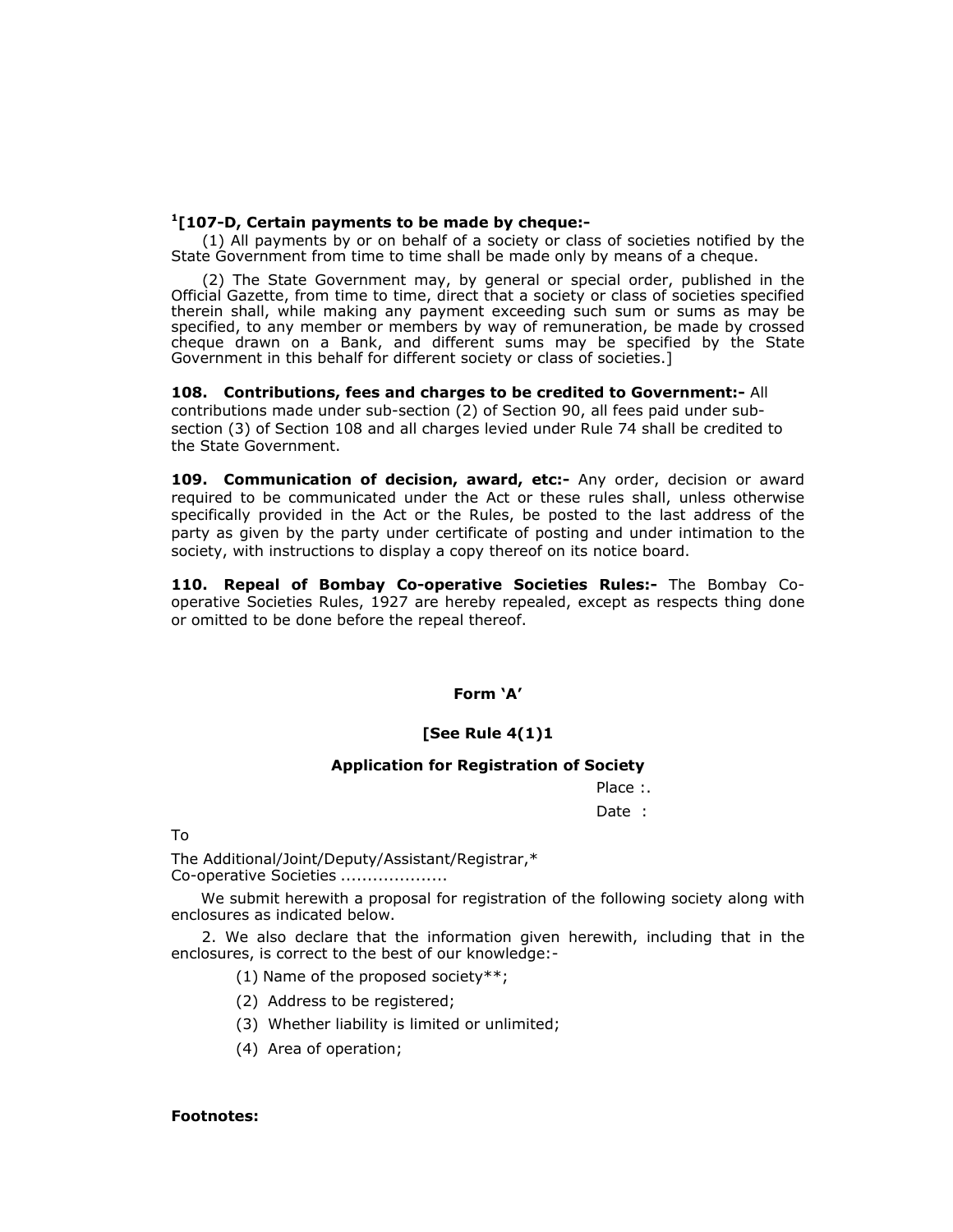1. Subs by G.N. of 7-9-1987

\* Strike off whichever is not applicable

\*\* The name of the society should not have any reference to any caste or religious denomaination

(5) Objects of the society;

(6) The amount of preliminary expenditure incurred by the promoters till the date of application, and estimate of expenditure likely to be incurred by them thereafter with a view to getting the society registered.

(7) Language in which the books and accounts of the society will be kept.

3. We are sending four copies of the proposed by-laws signed by the applicants (not less than 10).

| Serial | <b>Full Name</b>      |             | Whether individual or | Age              | Nationality                       | Profession      |
|--------|-----------------------|-------------|-----------------------|------------------|-----------------------------------|-----------------|
| No.    |                       |             | corporate body        |                  |                                   |                 |
| 1      | 2                     |             | 3                     | 4                | 5                                 | 6               |
| 1.     | <b>Chief Promoter</b> |             |                       |                  |                                   |                 |
| 2.     |                       |             |                       |                  |                                   |                 |
| 3.     |                       |             |                       |                  |                                   |                 |
| 4.     |                       |             |                       |                  |                                   |                 |
| 5.     |                       |             |                       |                  |                                   |                 |
| 6.     |                       |             |                       |                  |                                   |                 |
| 7.     |                       |             |                       |                  |                                   |                 |
| 8.     |                       |             |                       |                  |                                   |                 |
| 9.     |                       |             |                       |                  |                                   |                 |
| 10.    |                       |             |                       |                  |                                   |                 |
|        |                       |             |                       |                  |                                   |                 |
| Serial | <b>Full Name</b>      | Place of    | Amount                | Whether          |                                   | In the case of  |
| No.    |                       | residence,  | subscribed            |                  | signatory of the society, whether |                 |
|        |                       | village and | to share              | application is a |                                   | he is a member  |
|        |                       | taluka      | capital               | member of his    |                                   | of the          |
|        |                       |             |                       | family           |                                   | committee       |
|        |                       |             |                       |                  |                                   | of that society |
|        | 2                     |             | 8                     | 9                |                                   | 10              |

Name and address of the person to whom correspondence regarding registration or otherwise should be addressed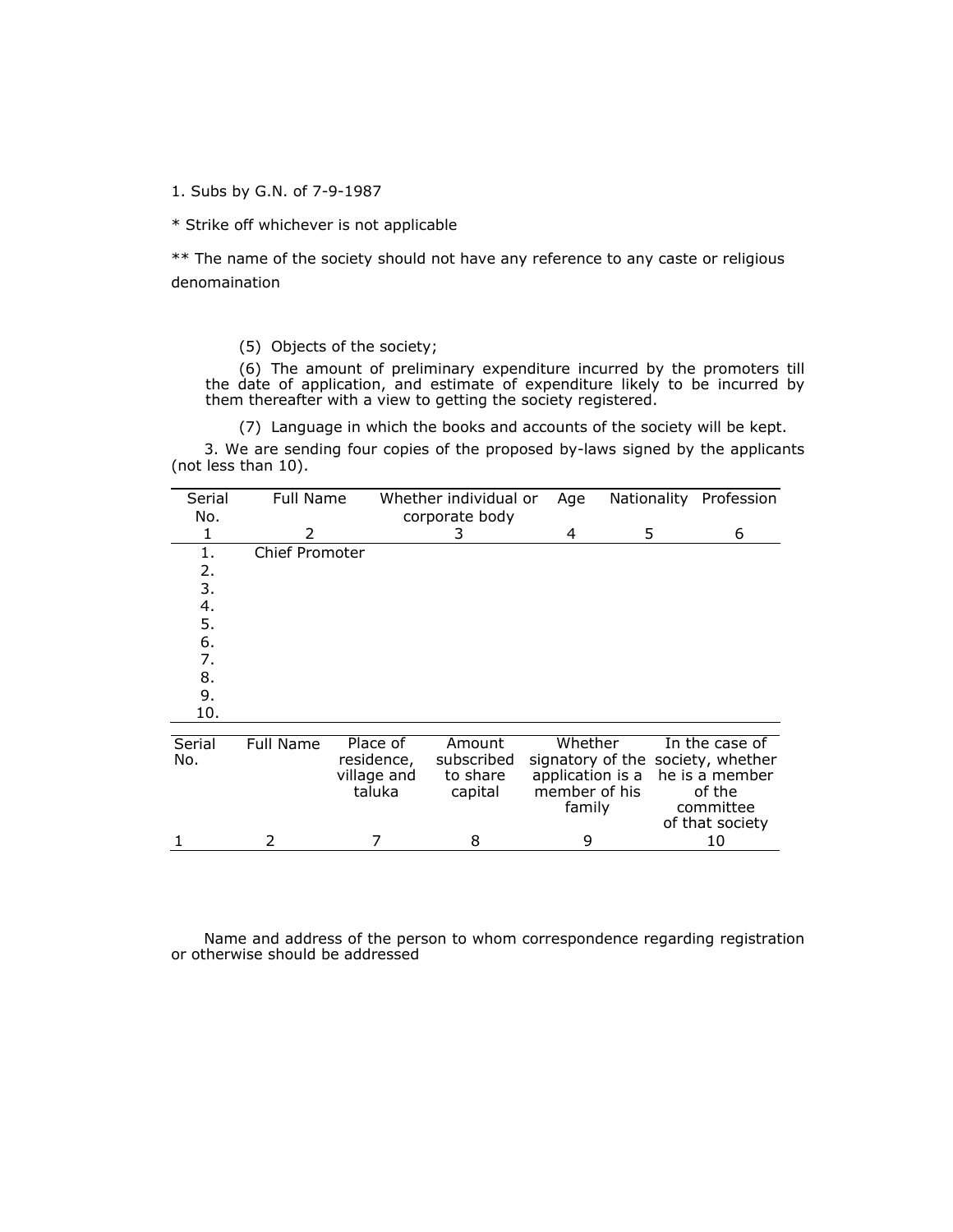### **Signature**

| 5. |  |
|----|--|

#### **Note :**

(1) In the case of a representative of society, a copy of the resolution of the committee of that society authorising him to sign on its behalf this application and by-laws should be enclosed with this application.

(2) In the case of a corporate body, representative status of the signatory on behalf of the corporate body should be indicated.

(3) The expression "Member of family" means a wife, husband, father, mother, grandfather, grand-mother, step-father, step-mother, son, daughter, step-son, stepdaughter, grand-son, grand-daughter, brother, sister, half-brother, half-sister, and wife of brother or half brother.

Enclosures:-

(1) Bank balance certificate.

(2) List of persons who have contributed to the share capital together with the amount contributed by each of them and the entrance fee to be paid by them.

(3) The scheme showing the details as to how the working of the society will be economically sound, and where the scheme envisages the holding of immovable property by the society, giving description of immovable property proposed to be purchased, acquired or transferred to the society.

\*(4) A copy of the resolution authorising a member of the committee of the registered society to sign the application on behalf of the society.

\*\*(5) A copy of the document authorising any person to sign the application on its behalf issued by a firm, company or other corporate body, a society registered under the Societies Registration Act, 1860 or a public trust registered under any law for the time being in force relating to registration of public trusts.

Sent by registered post on...................................................../Delivered by hand by ................................................................................ to/in the office of the Assistant Registrar/Deputy Registrar/Joint Registrar/Additional Registrar/Registrar,

(Chief Promoter)

………………………………

Received by registered post/hand delivery on ............... by ...................... in the office of the Assistant Registrar/Deputy Registrar/Joint Registrar/Additional Registrar/Registrar, Entered in the register of registration proposals at Serial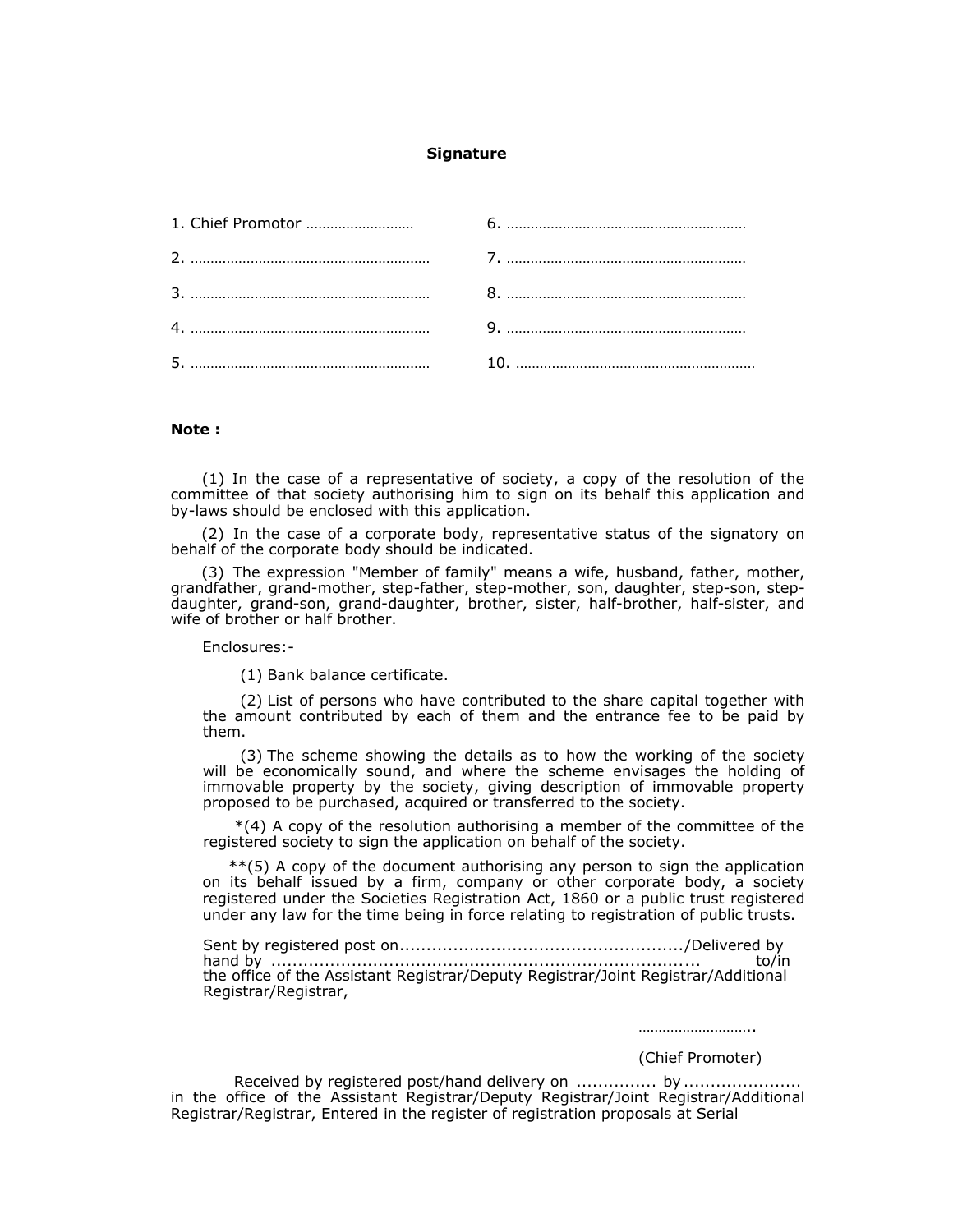No ...............

……………………………………

(Signature of the officer receiving the application)

#### *Footnotes:*

- \* To be forwarded when any member of the society to be registered is itself a registered society
- \*\* To be forwarded when any member of the society to be registered is a firm, company or other corporate body, a society registered under the Societies Registration Act, 1860 or a public trust registered under any law for the time being in force relating to registration of public trusts.

# **Acknowledgement**

Received Registration proposal No .................... on ................................ for the registration of...................................................... Society from the Chief Promoter Shri ................................................................

> (Assistant Registrar/Deputy Registrar/ Joint Registrar/Additional Registrar/ Registrar)

Place :

Date :

# **Form 'B' [See Rule 5(1))**

# **Register of applications for registration received in the office of the Registrar/Additional/Joint/Deputy/Assistant Registrar**

|     |          | Serial Name of the Place village, Date of |        | Date of How received No. and date   |             |
|-----|----------|-------------------------------------------|--------|-------------------------------------|-------------|
| No. | proposed | Taluka and Receipt                        | acknow | (by post/                           | on which    |
|     | society  | District                                  |        | ledgement hand delivery) additional |             |
|     |          |                                           |        |                                     | information |
|     |          |                                           |        |                                     | is called   |
|     |          |                                           | 5      | h                                   |             |

| Serial |          | Name of Prescribed           | Date on | No, and date of the              | No and date  |              | Initials Remarks |
|--------|----------|------------------------------|---------|----------------------------------|--------------|--------------|------------------|
| No.    | the      | date by                      | which   | report, if any, sent             |              | of order     |                  |
|        | Proposed | which                        |         | information to Government if the | οf           | under        |                  |
|        |          | society information received |         | society is not                   | registration | which        |                  |
|        |          | is called                    |         | registered within 6              |              | registration |                  |
|        |          |                              |         | months                           |              | is refused   |                  |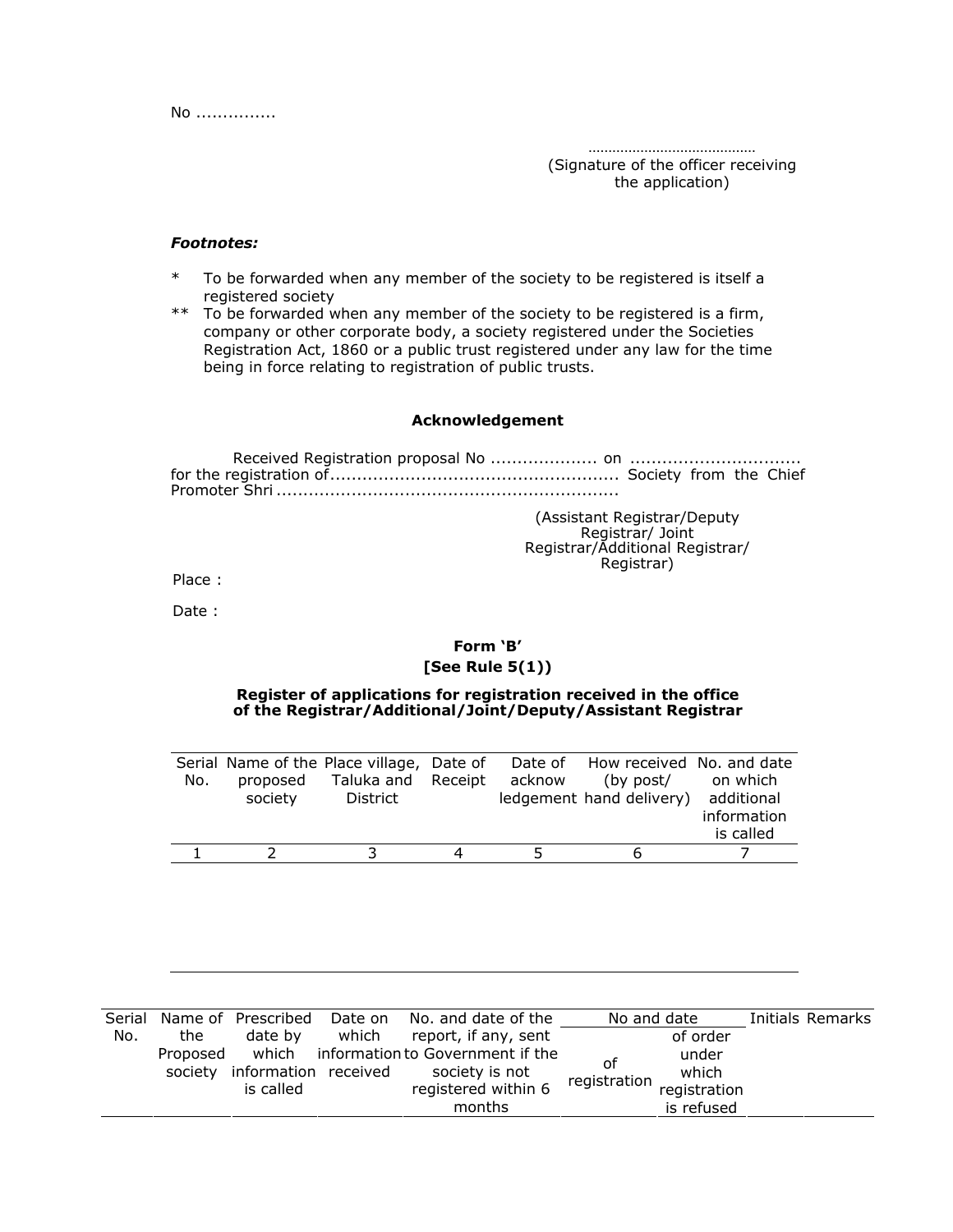|  |  | $\sqrt{11}$ | - 12 - 13 - |  |
|--|--|-------------|-------------|--|
|  |  |             |             |  |
|  |  |             |             |  |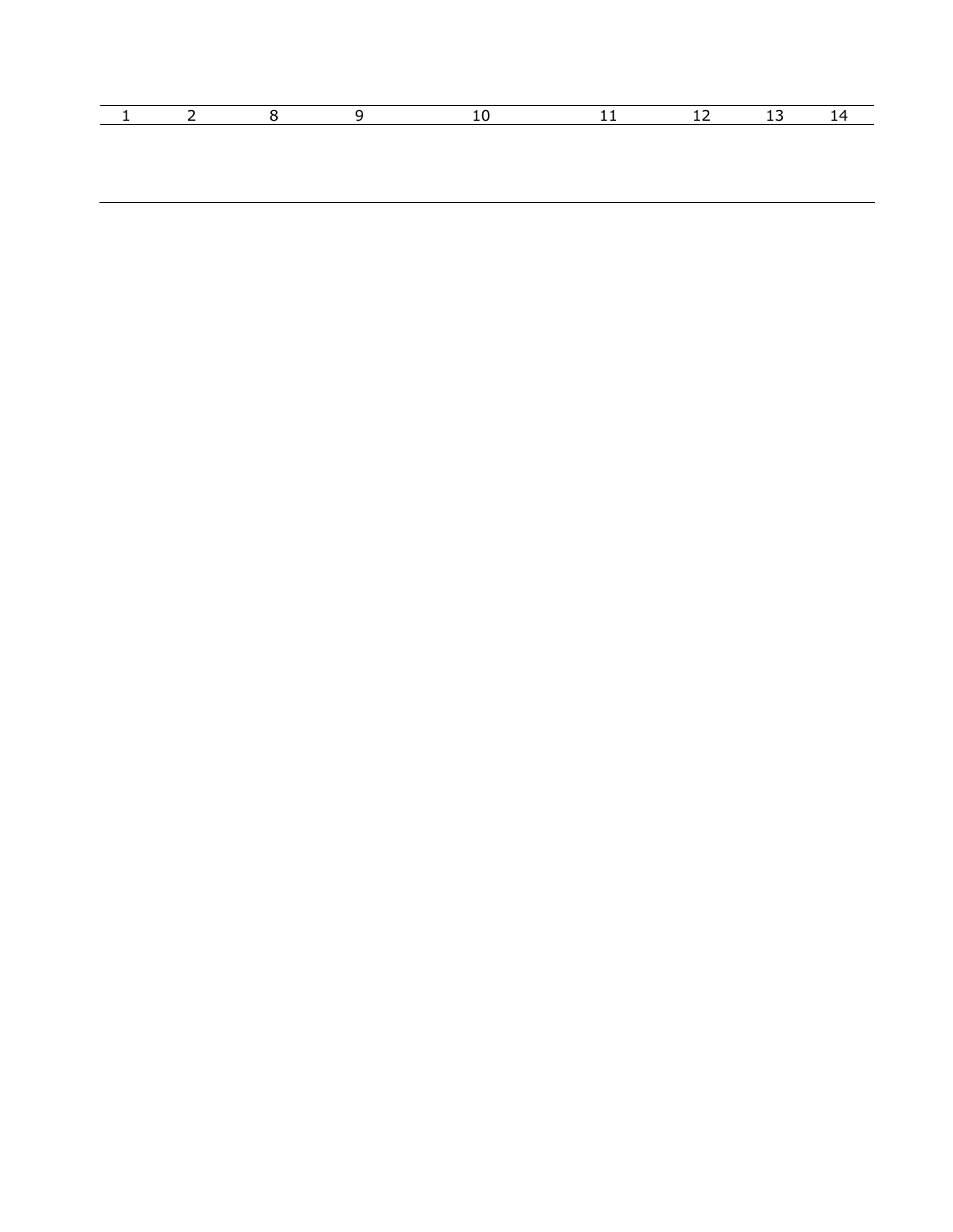# **Form 'C'**

#### [See Rule 6]

#### **Report to Government**

To

The Secretary to Government.

............................... ..... Department, Bombay

Registration proposal

#### *Subject:-------------------*  Report regarding

I have received a proposal for registration of .................................. society, village ...................... taluka .......................... district .......................on ......................................... It may not be possible to dispose of this registration proposal within a period of six months as laid down under Section 9(i) of the Maharashtra Co-operative Societies Act, 1960 for the following reasons, that is to say:—

(1) The promoters have not given information called for from them within the specified time.

(2) The promoters have not been able to collect the share capital which is necessary for the successful working of the society.

(3) Details regarding immovable property proposed to be purchased/acquired/ transferred to the society are not given by the promoters.

(4) The concurrence of other departments regarding the feasibility of the scheme has not been received.

(5) The promoters have not been able to give detailed working of the scheme which they propose to implement.

(6) Any other reasons.

2. In the circumstances, I would request that Government may please be moved to allow me to register the society after the above requirement(s) is /are fulfilled within a further period up to .................

Submitted through the Joint/Additional Registrar/Registrar of Co-operative Societies for onward transmission to Government.

#### **Note :**

The reasons for delay to be given in the body of the letter should be selfexplanatory. Any other reasons, if any, for the delay in registering of the society should also be mentioned.

> Assistant/Deputy/Joint/Additional/ Registrar of Co-operative Societies.

**Form 'D'** 

#### **[See Rule 11(1)]**

### **Register of Co-operative Societies registered or deemed to be registered under the Act**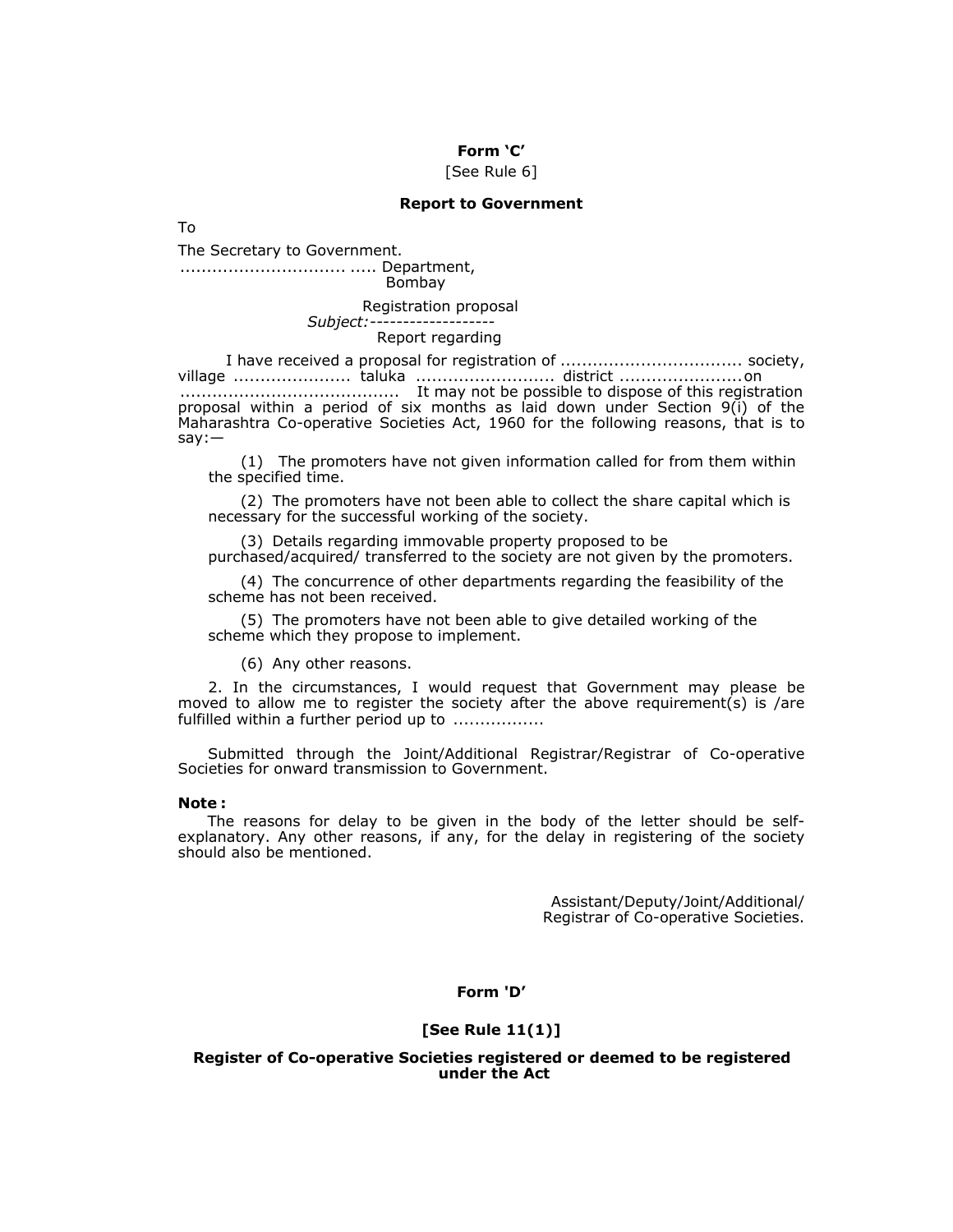Part …………………………. District ……………………

| Registered | Full name<br>Serial No. and address<br>of the<br>Society | Taluka | Date of<br>registration | File No. Class of Sub-<br>society<br>as per<br>Section | classes | Page No. and<br>date of<br>Government<br>Gagette<br>notifying<br>registration |
|------------|----------------------------------------------------------|--------|-------------------------|--------------------------------------------------------|---------|-------------------------------------------------------------------------------|
|            |                                                          |        |                         |                                                        |         |                                                                               |

| Registered | Full name             | Initials of | Date of   | Page No,    | No. and      | Initial of the | Remarks |
|------------|-----------------------|-------------|-----------|-------------|--------------|----------------|---------|
| Serial No. | and address Registrar |             | winding   | and date of | date of      | officer        |         |
|            | of the                |             | up by the | Government  | cancellation | authorised by  |         |
|            | Society               |             | Registrar | Gazette     |              | the Registrar  |         |
|            |                       |             |           | notifying   |              | to keep the    |         |
|            |                       |             |           | winding up  |              | register       |         |
|            |                       | 3           | 10        | 11          | 12           | 13             | 14      |
|            |                       |             |           |             |              |                |         |
|            |                       |             |           |             |              |                |         |
|            |                       |             |           |             |              |                |         |
|            |                       |             |           |             |              |                |         |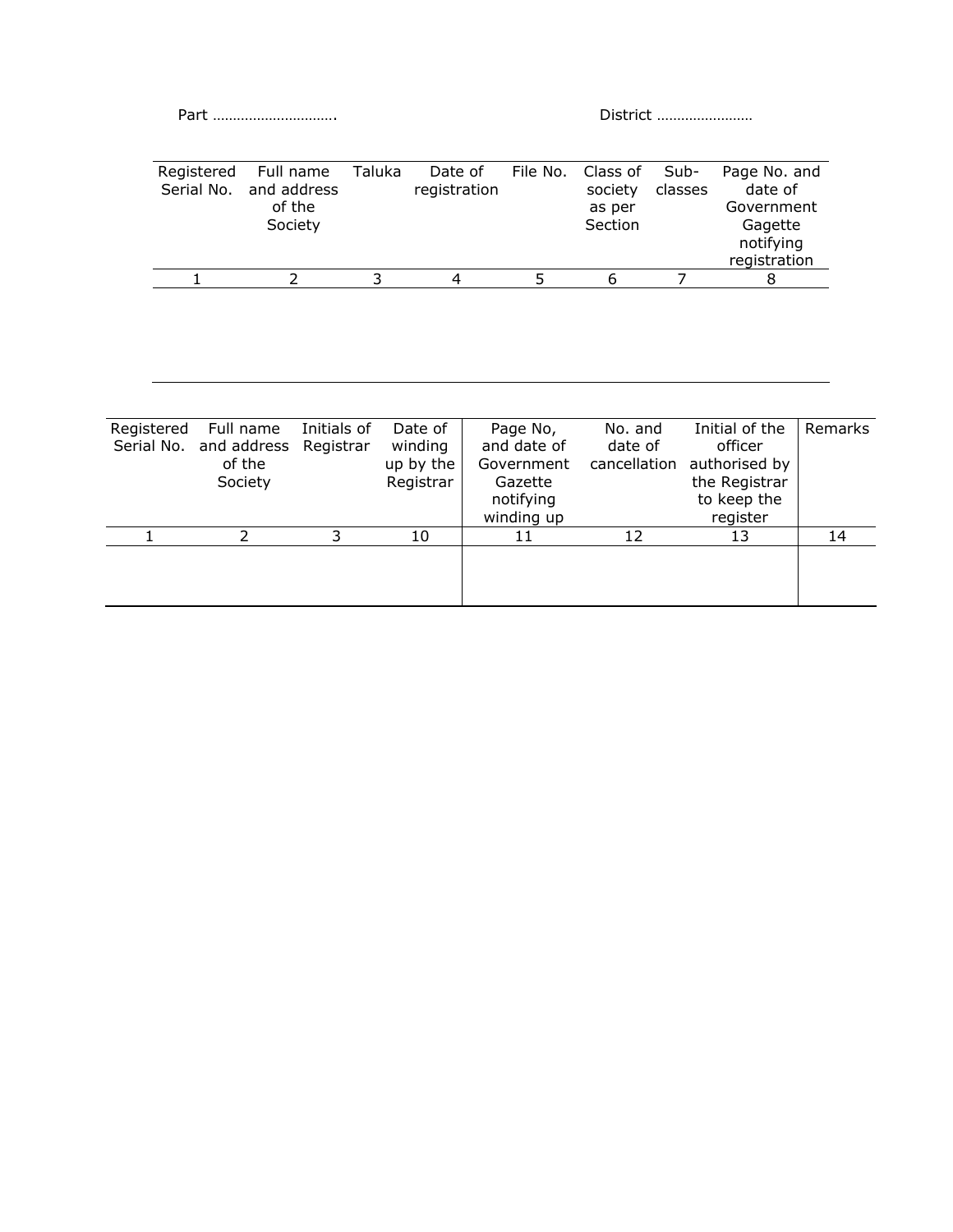# **Form 'E' [See Rule 13(1)]**

# **Notice under rule 13(1)**

By Registered Post A.D.

To

The Chairman,

…………………………………..Co-operative Society,

Sir,

It appears to me that an amendment/amendments of the by-laws of your society as indicated in the attached statement is/are necessary and that it/those is/are desirable in the interest of your society.

I am to request you to consider this/these amendment/amendments in the interest of your society and to call upon you by this notice under Rule 13(1) of the Maharashtra Cooperative Societies Rules, 1961, to take necessary steps to make the amendments to the bylaws of your society within ... days from the date of receipt of this notice, failing which action will be taken as provided under Section 14.(2) of the Maharashtra Co-operative Societies Act, 1960.

> Yours faithfully, Registrar of Co-operative Societies,

**No. .................** 





# **Statement accompanying notice under Rule 13(1)**

| Serial   The exact wording                       | By-law as it | Exact wording of Reasons why    |            |
|--------------------------------------------------|--------------|---------------------------------|------------|
| No. $\vert$ of existing by-laws would read after |              | by-law, if it is a amendment is |            |
|                                                  | amendment    | new one                         | considered |
|                                                  |              |                                 | necessary  |
|                                                  |              |                                 |            |

Registrar of Co-operative Societies,

………………………………………………………..

**Form 'F' [See Rule 13(3)]** 

# **Notice under rule 13(3}**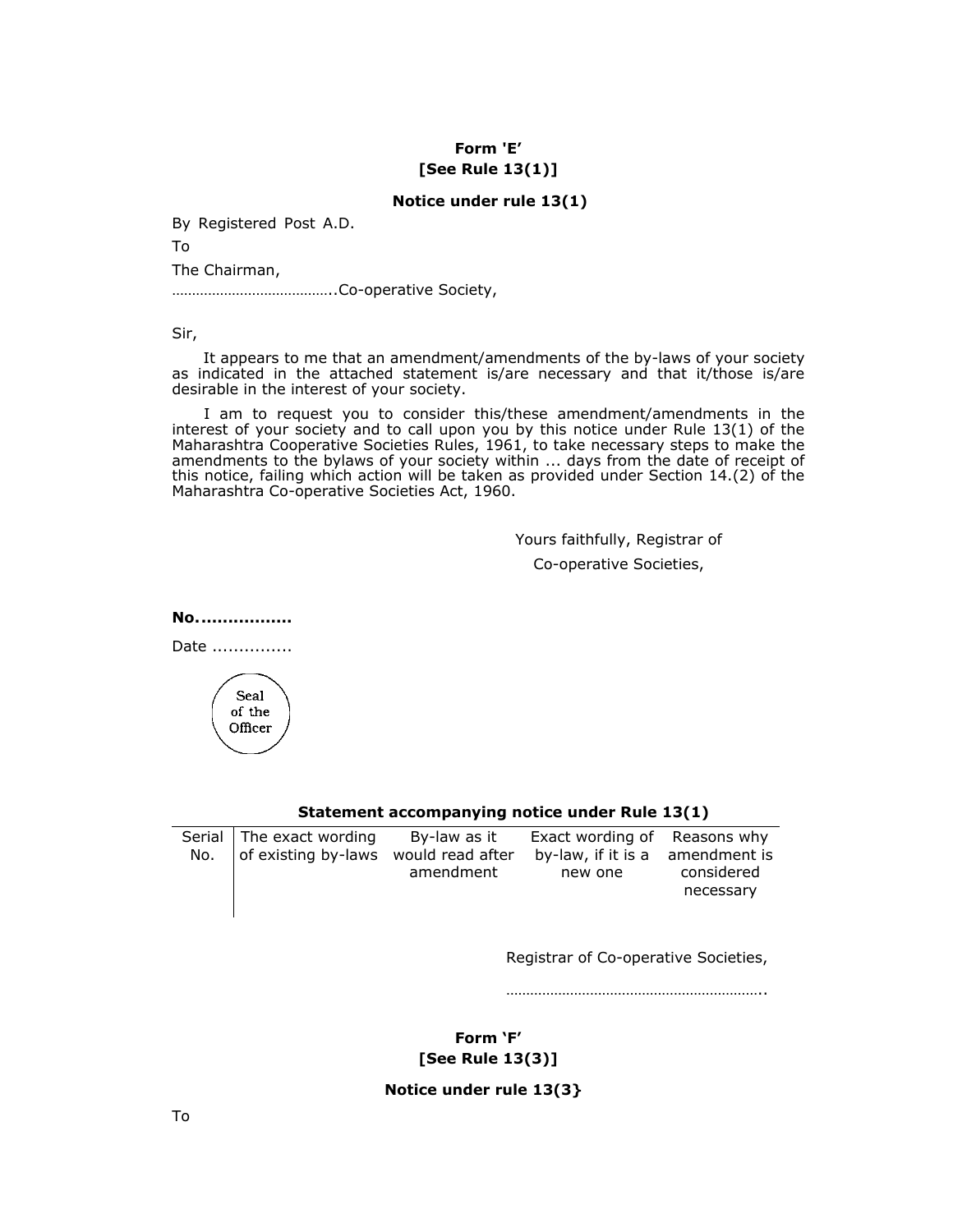The Chairman,

...... …………………….. Co-operative Society,

Sir,

Whereas you were called upon to make amendment to the by-laws of your society as per this office notice No ................... dated...................... and whereas you have failed to make the amendment within the time specified therein, you are hereby called upon to show cause in writing within ... days from the receipt of this notice as to why the proposed amendment of your by-laws as indicated in this office notice referred to above should not be registered. If you desire to be heard in person, you may attend or send your representative duly authorised on………… at …………………………. a.m./p.m. in my office and put your defence before me, if any.

If you fail to send your written statement or your representative on the date specified above or if your statement is found unsatisfactory, necessary further action according to the provisions of Section 14(2) of the Maharashtra Co-operative Societies Act, I960 will be taken.

> Yours faithfully, Registrar of Co-operative Societies,

No. …………………….. Date …………………… Place ……………………

> Seal of the Officer

## **Form 'G' [See Rule 16(3)]**

#### **Notice to members, creditors and other persons whose interests will be affected by the amalgamation/transfer of assets and liabilities/conversion/division**

Notice is hereby given as required by clause (0 of the proviso to sub-section (J) of Section 17 of the Maharashtra Co-operative Societies Act, 1960, by the............. ...................... Society registered under No .................. dated ..................... and having its registered office at........................ to all members/creditors/persons interested that the society, after obtaining the approval of the Registrar and a preliminary resolution to that effect having been passed by a special general meeting of the society held on ...................................... has decided to

amalgamate itself with..................................... society; convert itself into .................................................................... society; divide itself into (1)..

(2)................................................................ societies, transfer its assets and liabilities to .................................................... society. The details regarding the transfer of liabilities of tie society to be amalgamated, transferred, converted or divided are given in the Schedule given below :-

I. Applicable to societies amalgamating, transferring assets and liabilities or

converting: -

(1) Name of the society or societies;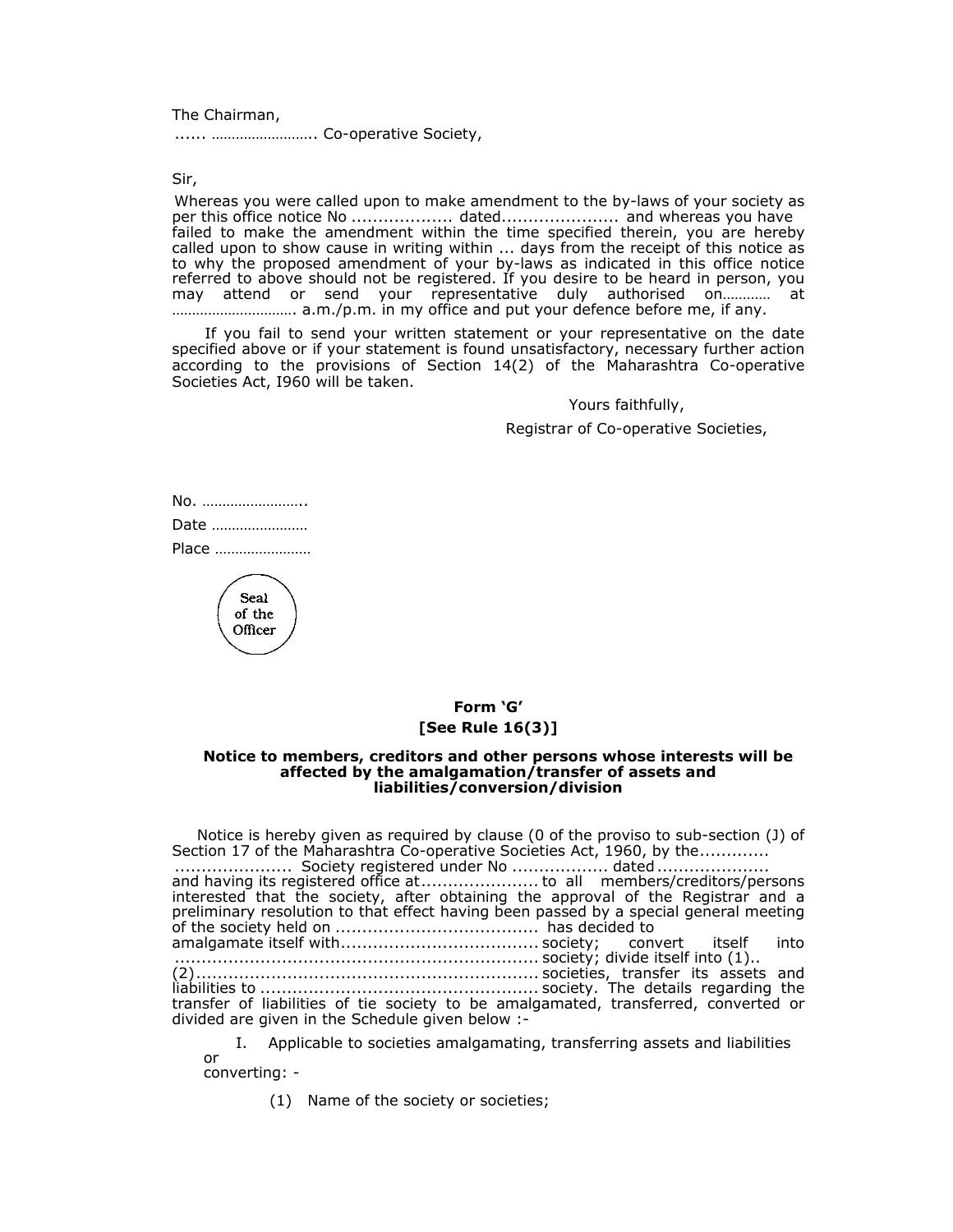(2) Statement showing the assets and liabilities of the society (to be enclosed) ;

(3) Names of members and creditors.

N**.**B**.** Information should be given separately in respect of each society which is affected by the amalgamation, transfer of assets and liabilities or conversion.

- II. Applicable to societies to be divided
	- (1) Name of the society;
	- (2) Present area of operation;
	- (3) Statement showing assets and liabilities (to be enclosed);
	- (4) Names of members;
	- (5) Names of creditors.
- III. Applicable to societies which will stand divided:-

Particulars of (1) ....................... Society

(i)Assets and liabilities which will remain with the society after division (statement to be enclosed)

- (ii) Proposed area of operation
- (iii) Names of members who will remain with the society
- [iv) Names of creditors who will remain with the society

Particulars of (2) ...................... Society

(i)Assets and liabilities which will remain with the society after division (statement to be enclosed)

- [ii] Proposed area of operation
- (iii) Names of members who will remain with the society
- (iv) Names of creditors who will remain with the society

Any person whose interest is affected by the proposed amalgamation, transfer of assets and liabilities, division or conversion may send his objections, if any, and give intimation of his option to become a member of any of the new societies/to continue his membership in the amalgamated or converted society/to demand payment of share or interest or dues, to the office of the society within one month from the date of this notice.

2. If no option is exercised and if no objection is received within one month, it will be assumed that the interested persons ha\ e assented to the decision.

**Secretary** 

Place

Date

By order of the Board/Managing Committee

## **Form ' H' [See Rule 18(1)]**

## **Application for reconstruction of a society**

To

The Registrar of Co-operative Societies,

In the special general meeting of.................................................. Society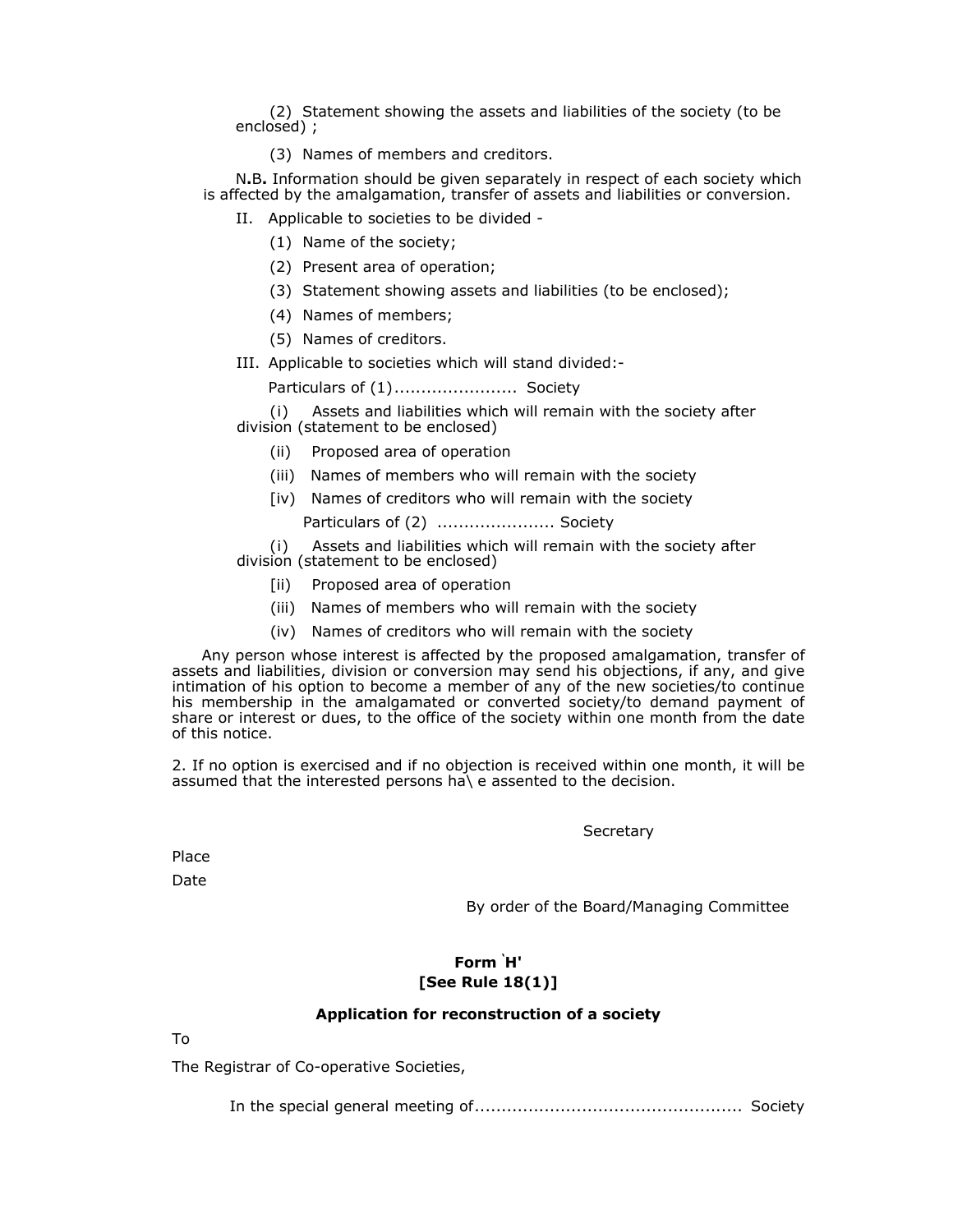at..... .................. Taluka.................... .....District ....................... called for the purpose of reconstruction of the society, the society has approved a compromise/ arrangement with its creditors and/or members on the following lines :-

- (1) By reducing the claims of creditors;
- (2) By reducing the value of the share capital;
- (3) By revaluation of assets.

A detailed scheme worked out on the above lines is enclosed with a copy of the resolution passed by the special general meeting of the society referred to above.

We would request that the scheme of reconstruction of the society may please be approved and orders issued to that effect.

> Chairman/Member/Creditor/Liquidator, ........................................... Society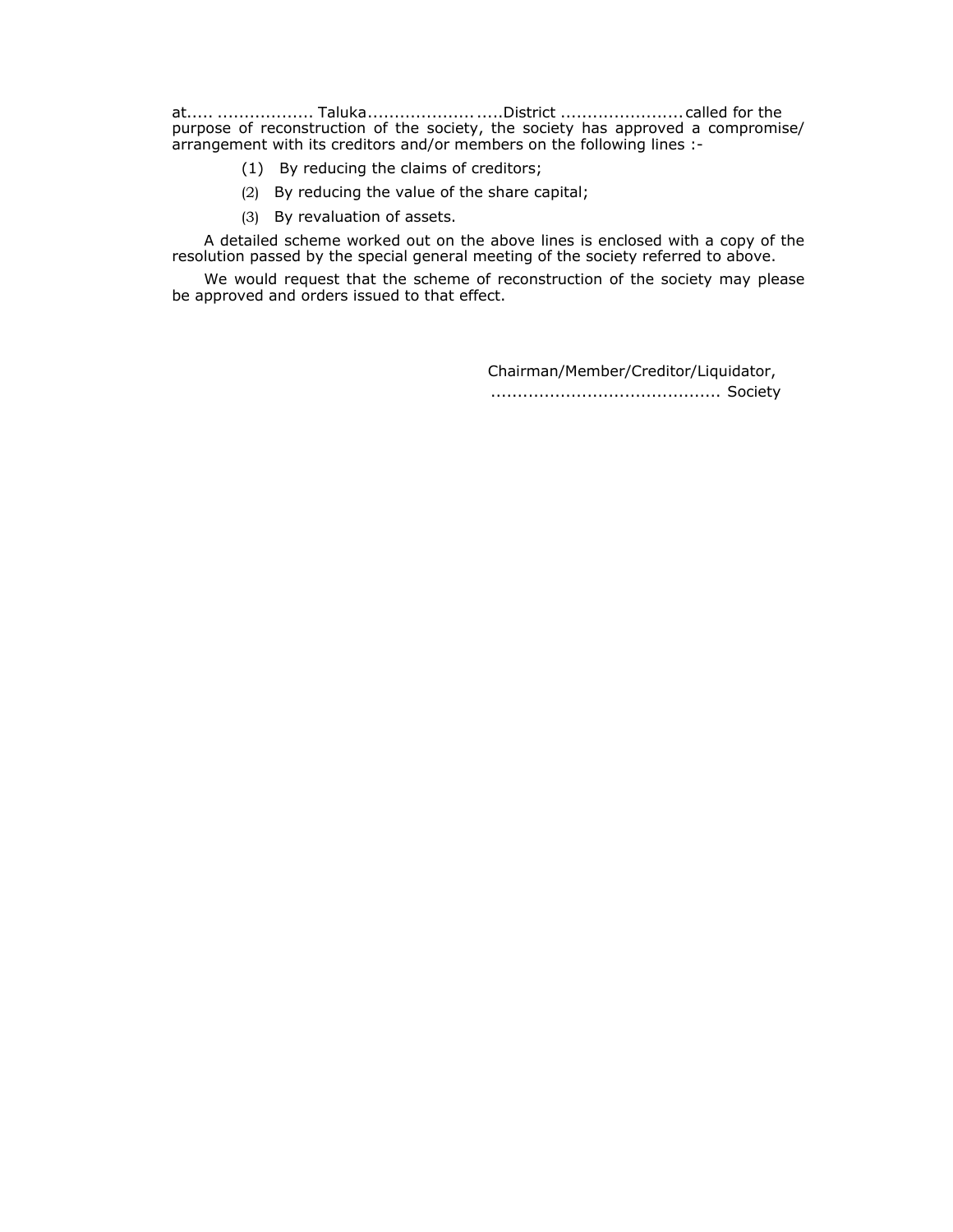# **'Form H-1'**

## **[See Rule 19A]**

#### **Form to be used by the eligible person for giving application for membership of a society under sub-section 23(1 A) of the Maharashtra Co-operative Societies Act, 1960**

To

The Chairman, (through the Additional Registrar/ Joint Registrar/District Deputy Registrar/ Deputy Registrar/Assistant Registrar, Co-operative Societies).

Sir.

I, the undersigned Shri/Smt ........................................... (Full name of the applicant), hereby apply for the membership of your society, I furnish below the following particulars about me:—

- 1. Full name beginning with Surname
- 2. Address (Residential)
- 3. Occupation/Service/Business/Profession.
- 4. Address (Service/Business/Profession).
- 5. Age on date of application.
- 6. Class of membership applied for (associate, nominal, sympathiser or ordinary).
- 7. Nationality.
- 8. Amount of share money and entrance fee tendered with the application (cross cheque, pay order and Demand Draft).
- 9. Particulars of agricultural land/Non-agricultural land held by family as owner or as tenant (whatever it is applicable).
- 10. Particulars as to membership of other Cooperative Society/Societies, if any, together with information about outstanding dues or overdues, if any, in the society/societies.
- 11. Date of making application to the society and reason if any for not accepting the application by the society if known.
- 12. I undertake to furnish any other information as may be required under the bye-laws of the society.

I hereby state that I need the services of the society and further state that I have made myself aware of the provision of the bye-laws of the society, and I agree to be bound by them in all matters relating to my transactions with the society.

## *Footnotes:*

1. Ins. by G.N. of 15th January 1990. public in M.G.G. Pt. IV-B p. 276.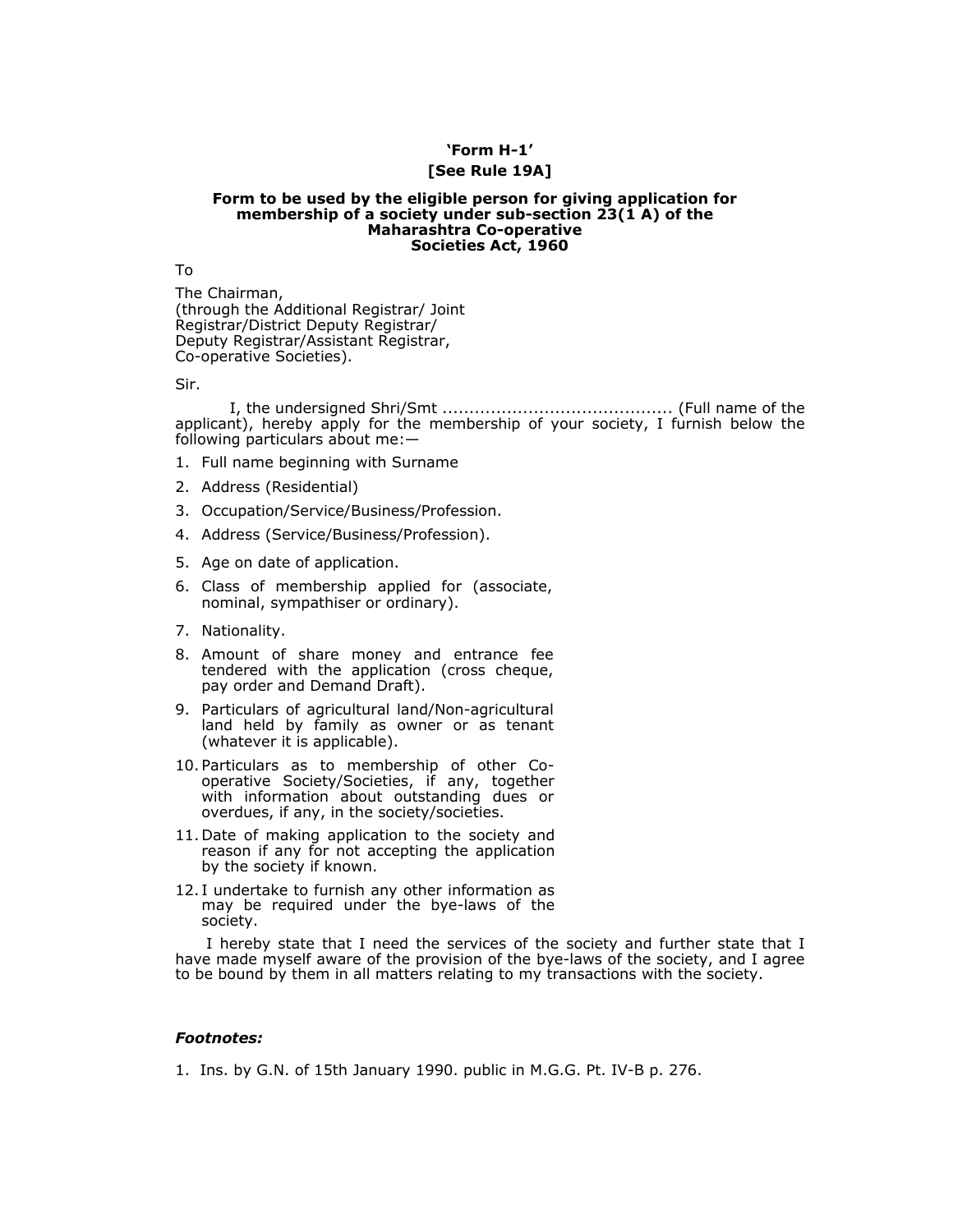# **Form 'I'**

[See Rules 32 and 65{l)j

## **Register of members**

[Section 38(1) of the Maharashtra Co-operative Societies Act, 1960]

- 1. Serial Number
- 2. Date of admission
- 3. Date of payment of entrance fee
- 4. Full name
- 5. Address
- 6. Occupation
- 7. Age on the date of admission
- 8. Full name and address of the person nominated by the member under Section 30(1)
- 9. Date of nomination
- 10. Date of cessation of membership
- 11. Reasons for cessation
- 12. Remarks

|      | Cash          |      | Particulars of shares held |                       | Total                     |      | No. of Serial No.        |  |
|------|---------------|------|----------------------------|-----------------------|---------------------------|------|--------------------------|--|
| Date | book<br>folio | tion | Applica- Allotment Amount  | received on           | amount shares<br>received | held | of share<br>certfifcates |  |
|      |               |      |                            | <br>1st call 2nd call |                           |      |                          |  |

| Particulars of shares transferred or surrendered                                    |                        |                                                                  |                                                       |                       |      |
|-------------------------------------------------------------------------------------|------------------------|------------------------------------------------------------------|-------------------------------------------------------|-----------------------|------|
| <b>Balances</b><br>No. of Serial No.<br>shares of share Amount<br>held certificates | No. of<br>shares<br>or | No. of<br>shares<br>$shareS-----$<br>transfer Serial No.refunded | Cash<br>Book<br>Date folio or transferred transferred | Cash<br>book<br>folio | Date |
|                                                                                     |                        | register of share<br>certificates                                | No.                                                   |                       |      |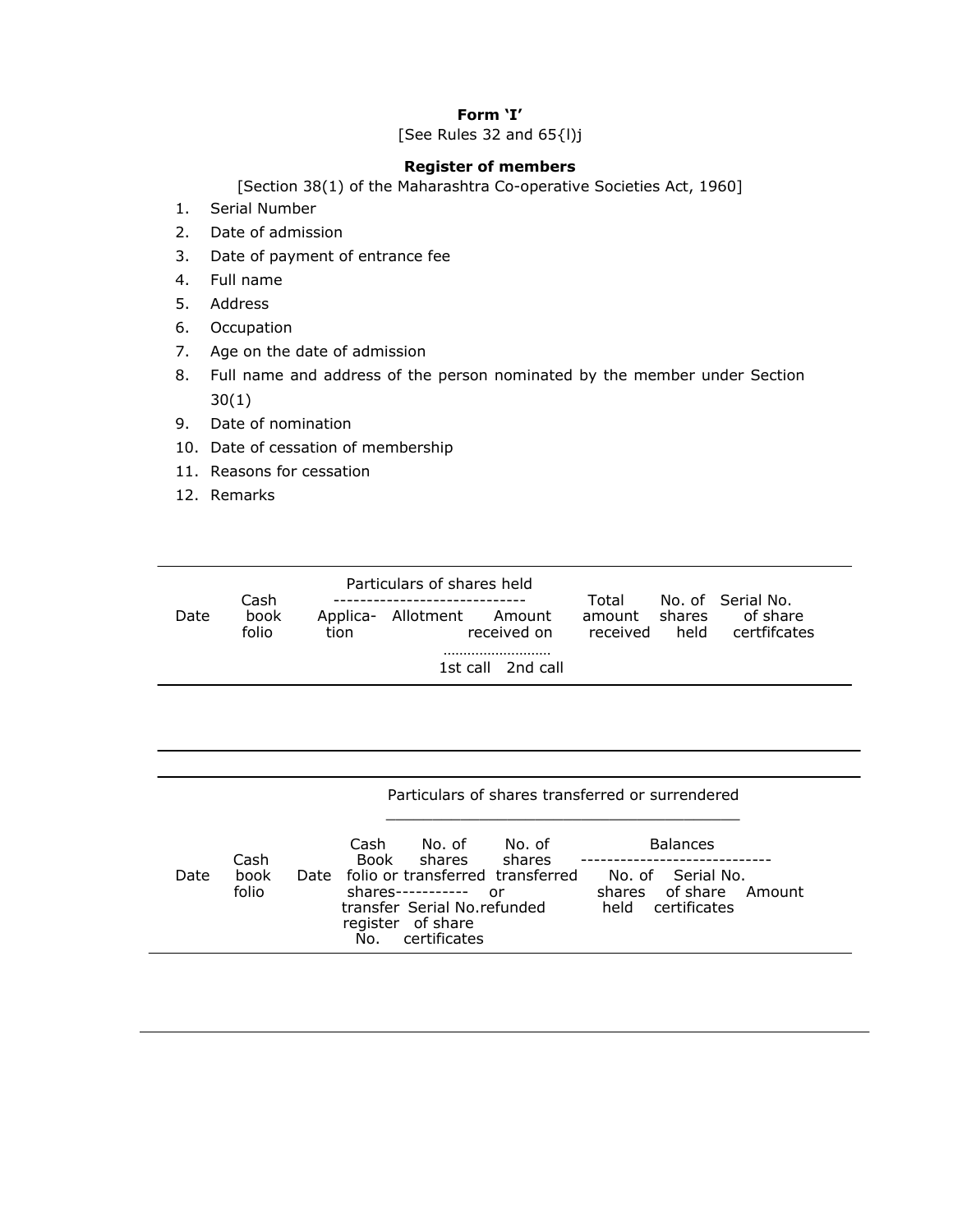## **Form 'J' [See Rule 33]**

## **List of Members of ................. Society Limited/Unlimited**

| Serial<br>Full name of the<br>Address<br>Member<br>No. | Class of Member |
|--------------------------------------------------------|-----------------|
|--------------------------------------------------------|-----------------|

## **Form ' K' [See Rule 45(1)]**

## **Declaration under Rule 45(1)**

1 ............................................... of ........................................ am/have become a member of more than one credit society, names of which are given below :-

 $*(1)$ 

\*(2)

\*(3)

 $*(4)$ 

I do hereby declare as required by Rule 45 of the Maharashtra Co-operative Societies Rules, 1961 that I shall borrow only from

Place ..............

Date ..............

Witness to Signature **Signature** Signature

#### *Footnotes:*

\*Here insert the name of the society

\_\_\_\_\_\_\_\_\_\_\_\_\_\_\_\_\_\_\_\_\_\_\_\_\_\_

## **Form 'L' [See Rule 48(1)]**

## **Declaration under Section 43**

I ................................................ (age ....... ) residing at,. ..................... having been admitted to the membership of ........... .. ...................... society with Limited..............................................................being desirous of borrowing loan from the society ................................................. liability and ………. make this Unlimited .....................................................having borrowed loan from the society before, declaration as required by Section 48(a)/48(b) of the Maharashtra Co-operative Societies Act. I960 , that I own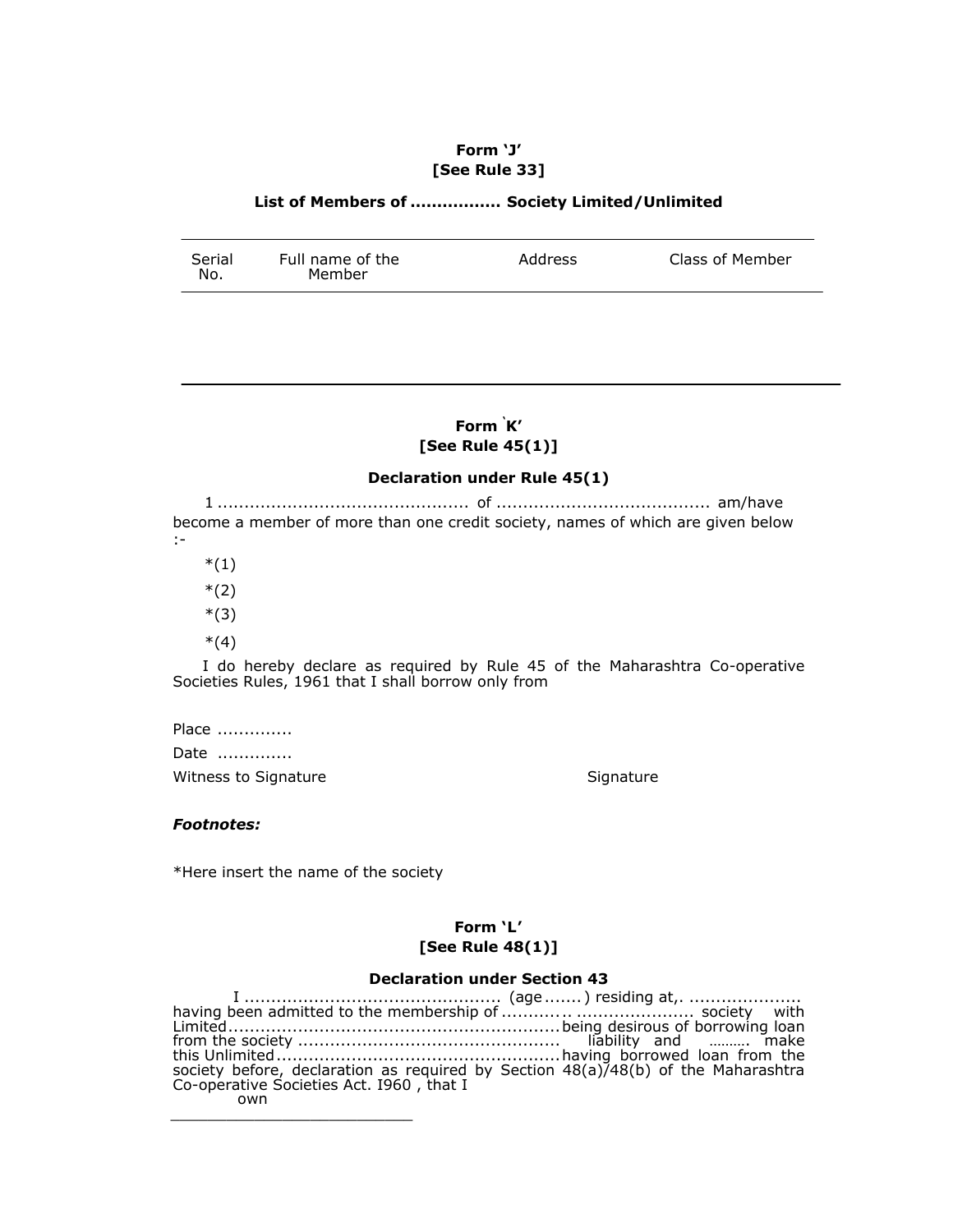have interest as a tenant in land, land specified in the Schedule, and I hereby create a charge on the said land

 --------- Interest in favour of the society for<br>may make the payment of the amount of the loan which the society------------- and for all future advances, if any, which

 has made the society may make to me subject to the maximum amount of Rs...... ............ together with interest on such amount of the loan and advances.

**Schedule** 

|  |                                         | Survey No. |       |            |      |                           |
|--|-----------------------------------------|------------|-------|------------|------|---------------------------|
|  | Name of Name of Name of City Survey No. |            |       | Boundaries |      | <u>Area</u>               |
|  | village Taluka District Plot No. Plot   |            |       |            |      | South North Acres Gunthas |
|  |                                         |            | Hissa | East       | West |                           |

|        | Assessment | Approximate |        | Encumbrances, if any | Remarks, if any |
|--------|------------|-------------|--------|----------------------|-----------------|
| Rupees | Nave Paise | value       | Nature | Amount               |                 |

In witness whereof. I. Shri ................................... hereunder set my hand this ..................... day of ................. ,in the year one thousand nine hundred and.................

Witnesses

Signed and delivered by the abovenamed in the presence of :-

(i)

(2)

Applicants -------- Signature Borrowers Attested by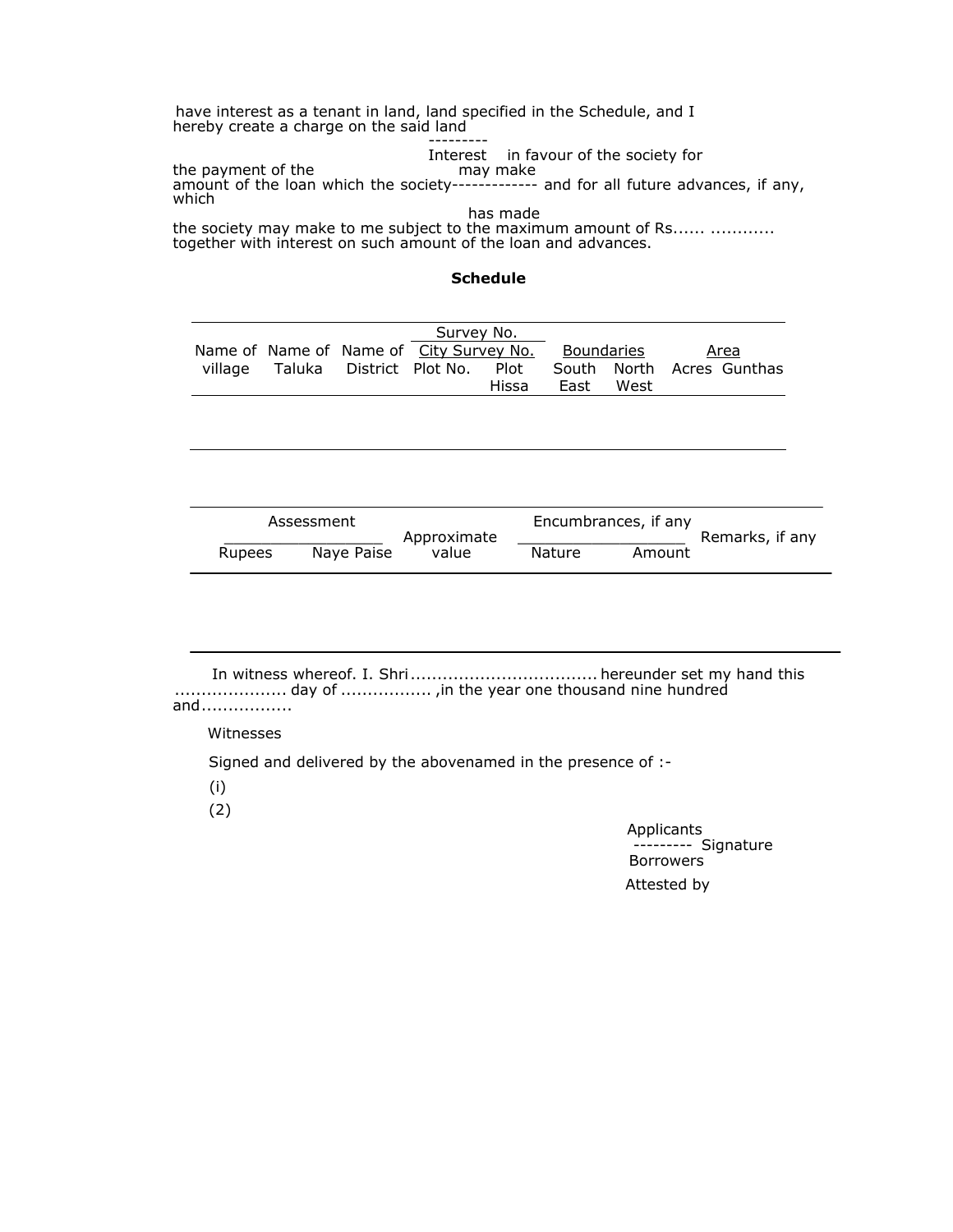Forwarded with compliments to the Village Officer with a request to include the particulars of the charge created under the declaration in the Record of Rights and to return to the society for its record.

Chairman,

#### $\overline{\phantom{a}}$ Secretary,

#### .................................. Society

Returned with compliments to the Chairman ............................................ Society, Limited/Unlimited. The charge created under the declaration is duly included<br>the in the contract of the contract of the contract of the contract of the contract of the contract of the contract of the contract of the contract of the contract of the contract of the contract of the contract of the contrac Record of Rights on the ............. day of. ............... 19

Village Officer

## **Form 'M' [See Rule 48(2)]**

## **Register of declarations made under Section 48(a)/(b)**

| No. | Serial Date of entry Name of the<br>in the | Member | Date of<br>declaration | Name of the<br>village in which |          | Survey No. City |
|-----|--------------------------------------------|--------|------------------------|---------------------------------|----------|-----------------|
|     | register                                   |        |                        | land is situated                |          | Survey No.      |
|     |                                            |        |                        |                                 | Plot No. | Pot Hissa       |
|     |                                            |        |                        |                                 |          |                 |
|     |                                            |        |                        |                                 |          |                 |
|     |                                            |        |                        |                                 |          |                 |
|     |                                            |        |                        |                                 |          |                 |
|     |                                            |        |                        |                                 |          |                 |
|     |                                            |        |                        |                                 |          |                 |

| Area                      | Assessment |       | Approximate Encumbrances, Amount of Remarks, Initials of |                 |        |                 |
|---------------------------|------------|-------|----------------------------------------------------------|-----------------|--------|-----------------|
| Acres Gunthas Rupees Naye | Paise      | value | if anv                                                   | maximum<br>loan | if anv | the<br>Chairman |
|                           |            |       | Nature Amount                                            |                 |        |                 |
|                           |            |       |                                                          |                 |        |                 |

**1Form M-1** 

**[See Rule 56A (2)]** 

**Register showing the names of notified co-operative societies to be maintained by the Registrar, Co-operative Societies, District Election Officer regarding particulars of last elections of Committee, date of first meeting, etc.** 

| ×<br>- 3 | ٠<br>o se<br>$\sim$<br>٠ |
|----------|--------------------------|
|          |                          |
|          |                          |
|          |                          |

| Strength of M.C. members | Total strength of M.C |  |
|--------------------------|-----------------------|--|
| provided                 | to be elected         |  |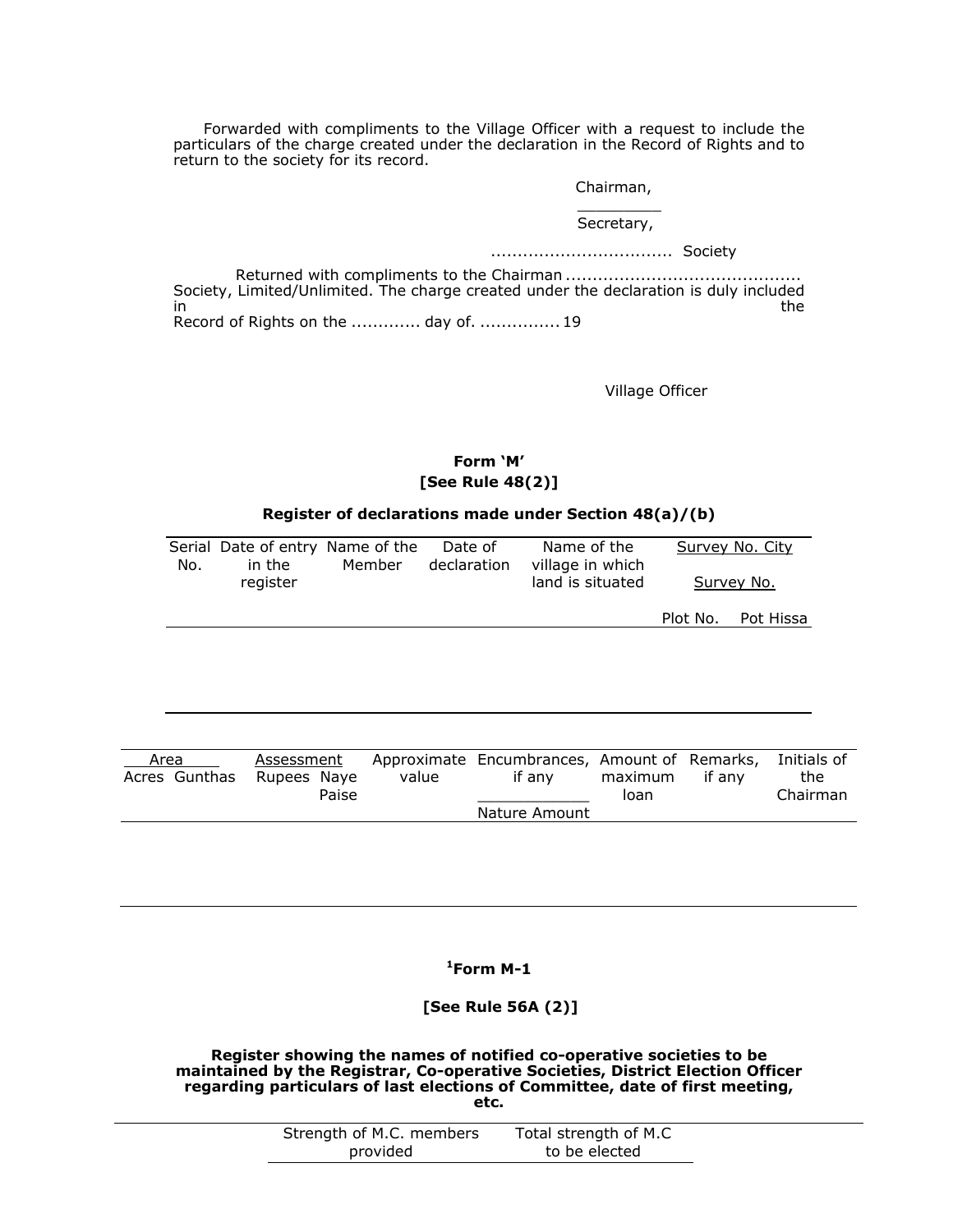| Serial<br>No. | Name of the<br>society with<br>Room<br>Number and<br>full address | Bye-<br>law<br>No.                 | Name of<br>Constituency | No. of<br>M.C<br>members<br>to be<br>elected  | No. of<br>constitution                       | No of<br>members                                            | Date on<br>which<br>last<br>election<br>was held | Date on<br>which<br>notification<br>Under<br>Section<br>73(3) was<br>issued |
|---------------|-------------------------------------------------------------------|------------------------------------|-------------------------|-----------------------------------------------|----------------------------------------------|-------------------------------------------------------------|--------------------------------------------------|-----------------------------------------------------------------------------|
|               | 2                                                                 | 3                                  | 4                       | 5                                             | 6                                            | 7                                                           | 7A                                               |                                                                             |
|               | Date of first<br>meeting                                          | <b>Particulars</b><br>about tenure |                         | Date by which<br>the term of                  |                                              | Names of elected M.C. members<br>in office contituency-wise |                                                  | <b>Remarks</b>                                                              |
|               | of elected M. C.<br>members as per<br>Column No. 7                | Under bye-<br>law No.              |                         | present<br>committee in<br>office will expire | Name of<br>constituency members with address | Name of M.C.                                                |                                                  |                                                                             |
|               | 8                                                                 | 9                                  |                         | 10                                            | 11                                           | 12                                                          |                                                  | 13                                                                          |

## *Footnotes:*

1. Ins. By G.N. of 16-10-1987

## **Form M-2 [See Rule 56A (3)]**

#### **Form of report to be handed over personally by the Chairman or Vice-Chairman of the notified society on or before 30th September of the proceeding calender year in which the term of the office of the Managing Committee expires, to the Registrar, Co-operative Societies**

| Serial | Name of notified  | Date of result      | Date of       | Date on which    | Term of M.C.  |
|--------|-------------------|---------------------|---------------|------------------|---------------|
| No.    | Co-operative      | which last election | notification  | first meeting of | members       |
|        | Society           | of Managing         | by Registrar  | M. C. members    | provided vide |
|        | with Registration | Committee was       | under Section | was held         | bye-law No.   |
|        | No. and Address   | held declared       | 73(3)         |                  |               |
|        |                   |                     | $3-A$         |                  |               |

| Date on which | Names of       | No. of M. C. | Total No. of M. | Remarks |
|---------------|----------------|--------------|-----------------|---------|
| term of       | constituencies | members      | <u>.</u>        |         |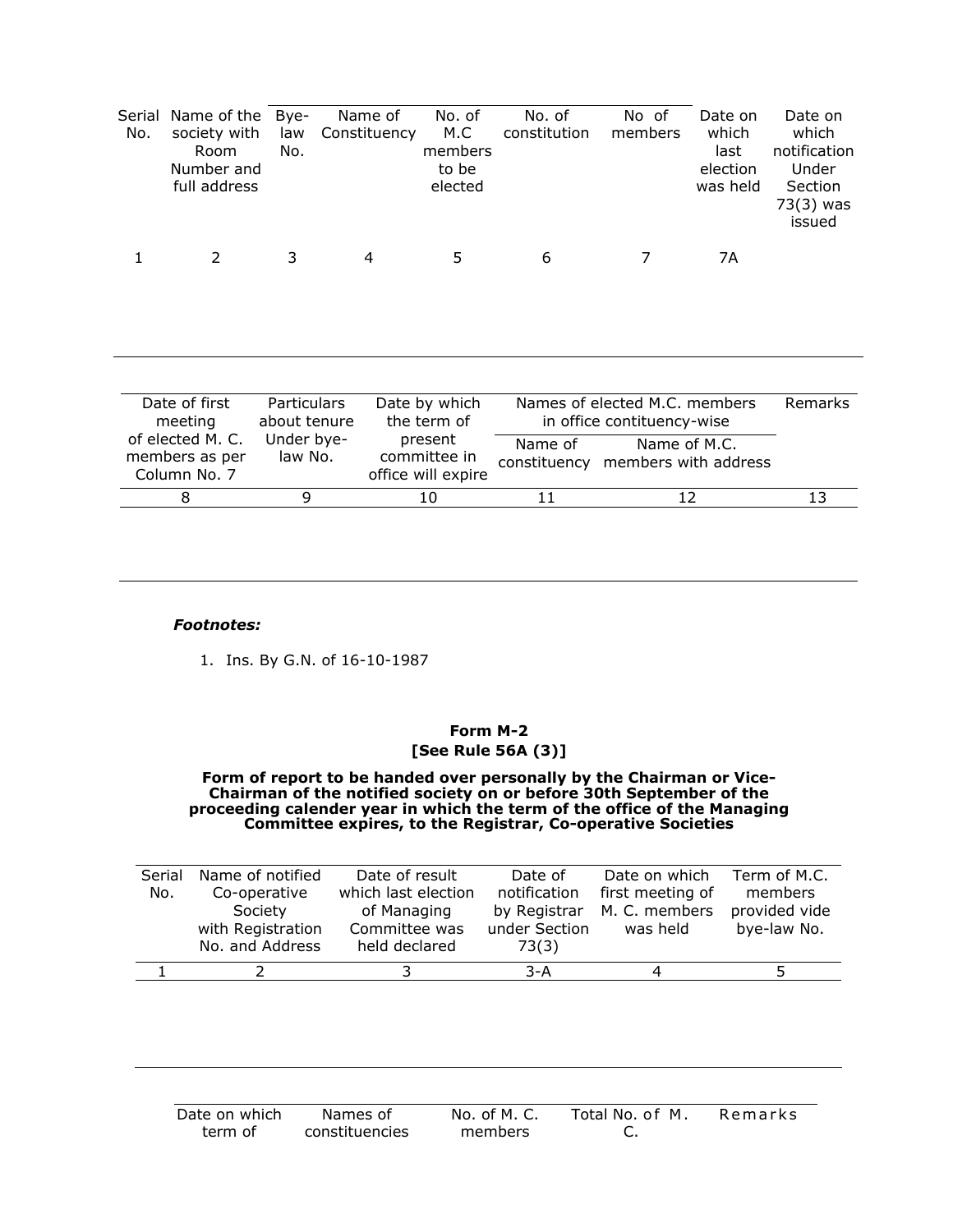| present M. C.<br>members in<br>office to<br>expire | as per bye-law | to be elected<br>against each<br>constituency | members to be elected (quote)<br>bye-law No. also) |  |
|----------------------------------------------------|----------------|-----------------------------------------------|----------------------------------------------------|--|
| b                                                  |                |                                               |                                                    |  |
|                                                    |                |                                               |                                                    |  |

#### **Note:**

(1) The certificate from the Chairman of the society to the effect that submission of provisional voter's list will follow within 7 days.

(2) That the concerned society of which term of M.C. is to expire shall prepare provisional voter's list of the members prior to that date and on or before expiry of 180 days as per sub-rule 7 of these rules.

(3) That the Chairman or Vice-Chairman shall be required to certify about the information furnished in the above proforma as corrected and derived from the records of the society.

(4) The particulars to be included in the provisional voter's list shall be according to Rule No.58 (11) (i) (ii) (iii) of these rules.

## **Form M-3 [See Rule 56K]**

## **Office of the Returning Officer, .. ... ....................... …………………………………. (present office designation shall be mentioned)**

Name of the Co-operative Society ............................................ .. Limited, Tahsil...................: ......................... District ………………………. No …………………… In exercise of the powers conferred by Rule 56K(1) and (2) and for the Election of the M.C. members of aforesaid Co-operative Society as declared by the Government of Maharashtra, under Section 73-I-C of the Maharashtra Co-operative Societies Act, 1960, I................. .(official designation …………………………………,) and the Returning Officer appointed to conduct election of M.C. Members Society Ltd.,…………… Tahsil …………………. District with the prior approval of the District Election Officer, or (state as the case may be) hereby draw and declare a programme of various stages of election for electing the member/members of Managing Committee of the notified co-operative society, known as ........... Ltd., Tahsil …………………. District …………………. and appoint in relation to the election by the constituency or constituencies specified in Col. 1 of the Schedule hereto (hereinafter referred to as "the respective constituency"):-

(a) The dates mentioned in Col. 2 of the said schedule against the respective constituency to be the last date and the time shown in the said column against the respective constituency to be the time for making nomination in relation to the respective constituency, and also the place specified in Col. 2 against the respective constituency to be the place from which the nomination paper can be obtained.

(b) The dates and time mentioned in Col. 3 of the said schedule against the respective constituency to be the date and time and place for publication of nominations received.

(c) The date and time mentioned in Col. 4 of the said schedule against the respective constituency to be the date and time and place for the scrutiny of nomination in relation to the respective constituencies.

(d) The date, time and place specified in Col. 5 of the said schedule against the respective constituency to be the date, time and place for publication of list of valid nominations after scrutiny.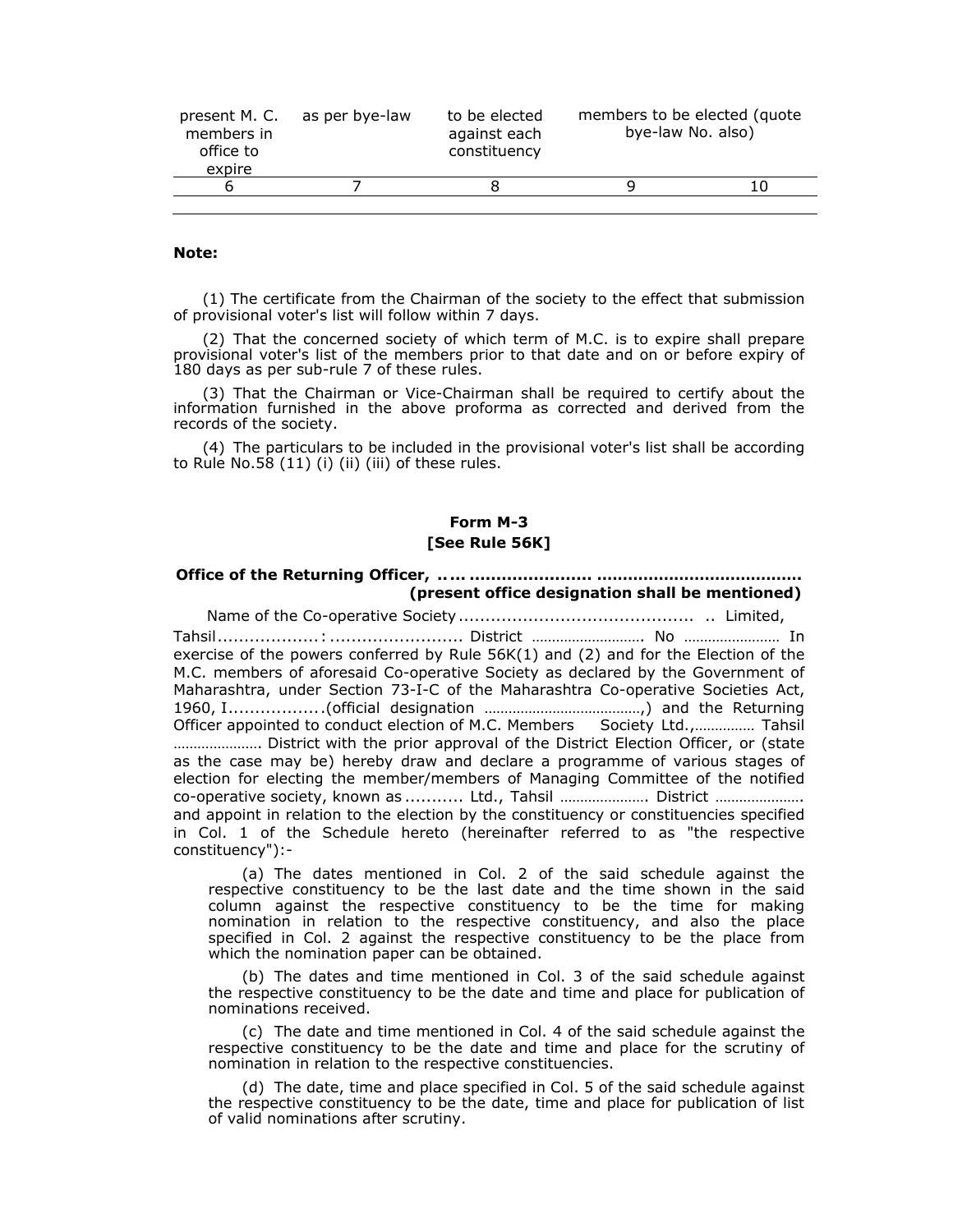(e) The date, time and place specified in Col. 6 of the said schedule against the respective constituency to be the date, time and place for withdrawal of nomination in relation to the respective constituency.

(f) The date, place and time specified in Col. 8 of the said schedule against the respective constituency to be the date, place and time during which election to the members of Managing Committee of ………………………. Society Ltd., shall be held [i.e. Date of poll).

(g) The date, time and place specified in Col. 9 of the said schedule against the respective constituency to be the date and time for the counting of votes.

| Serial<br>Number of<br>voter as per<br>voter list | Name<br>of the<br>voter | Signature or<br>thumb<br>impression of<br>the voter and | Name of<br>identifier,<br>if anv | person<br>challanging | deposit<br>made | Namber of Amount Date of publication<br>of final list of<br>contesting<br>candidates |
|---------------------------------------------------|-------------------------|---------------------------------------------------------|----------------------------------|-----------------------|-----------------|--------------------------------------------------------------------------------------|
|                                                   |                         |                                                         | Δ                                |                       |                 |                                                                                      |

| Date on which, time daring which Date, time and place Date of declaration of |                  |
|------------------------------------------------------------------------------|------------------|
| and the place at which the poll shall for counting of votes                  | result of voting |
| be taken                                                                     |                  |
|                                                                              | 10               |

#### **N.B.**

(1) The date, time and place shall be specified in the respective column and for each and every event as necessary while drawing such programme as provided in sub-rule (20) of these rules.

(2) The Returning Officer shall declare the election programme drawn under sub-rule (20) of these rules at the places and shall display the same as provided under sub-rule (21)(a)(b) of these rules.

## **Form M-4 [See Rule 56M (2))**

## **Form of Nomination Paper**

Election to the .......................... Co-operative Society Ltd.....................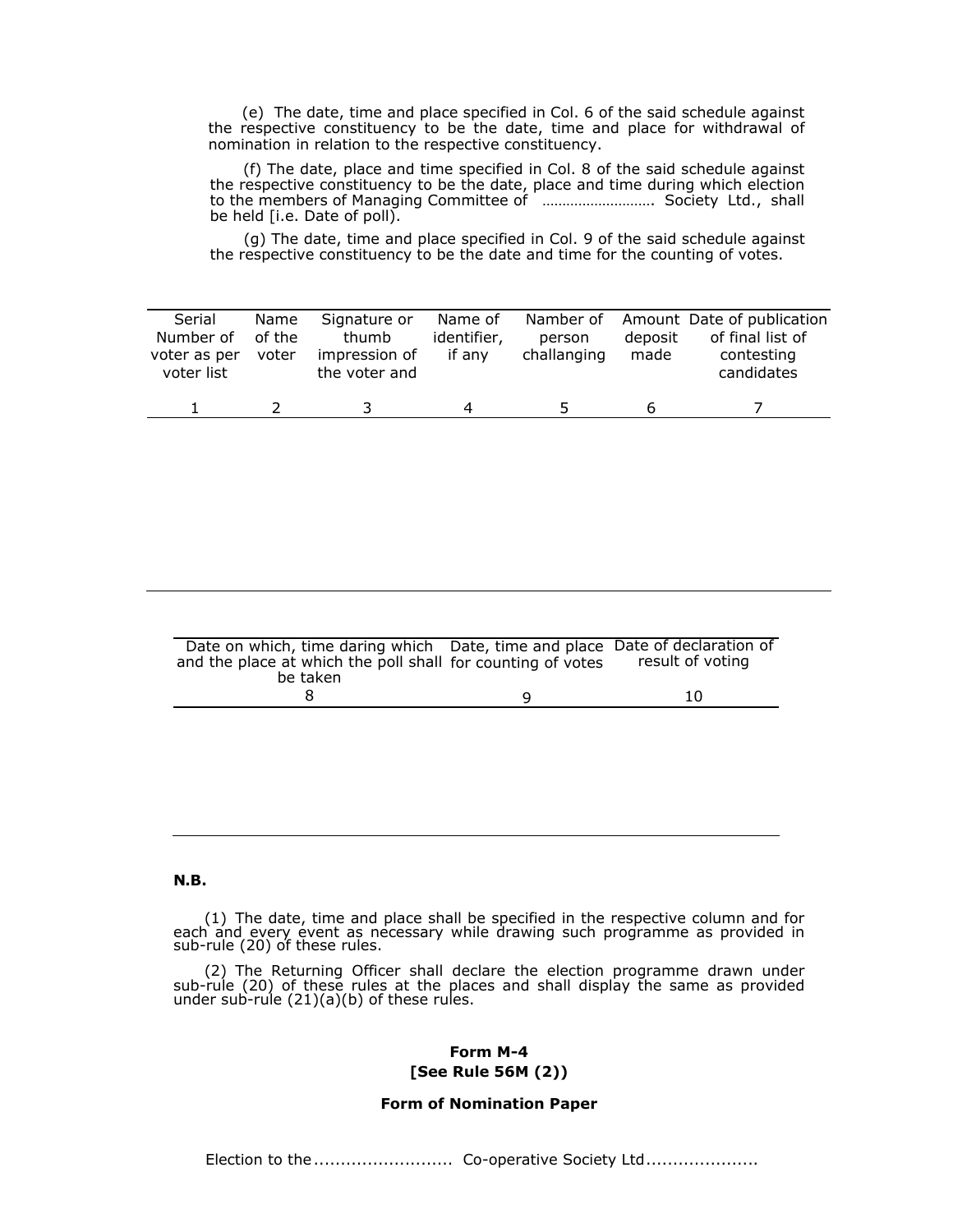Tahsil ... ............................ , District ................................

(To be filled by the Proposer)

I hereby nominate Shri/Smt ................................................ as a candidate for election from the .......................................................... constituency.

- 1. Name of the constituency
- 2. Name of candidate (father's/husband's name)
- 3. Age
- 4. Full postal address of the candidate
- 5. Name of the constituency:
	- (i) In a constituency having a reserved seat, state the particulars of the caste or tribe or the weaker section to which the candidate belongs.
	- (ii) The name of the constituency in which the name of the candidate Is entered as a voter in the list of voters.
	- (iii) Serial Number of the candidate in the list of voters of the constituency aforementioned in which his name is entered as a voter.
	- (iv) Name of the proposer
	- (v) Serial Number of the proposer in the list of voters of the constituency.

Signature of the proposer

Name of the seconder Shri/Smt, .......................................... serial number of the seconder in the list of voters of the constituency ....................................

Signature of the seconder

#### **Declaration by candidate**

I hereby signify my willingness to serve as a member of the committee of the society, if I am elected.

Date : Signature of the candidate in the Signature of the candidate

#### **Declaration to be made by the Scheduled Caste, Scheduled Tribe or weaker section candidate**

I hereby declare that I am a member of the ........................................... Caste/Tribewhich is a Scheduled Caste/Tribe in relation to the State of Maharashtra or a weaker section, within the meaning of Section 73-B of the said Act.

Signature of the candidate.

## **Declaration as to choice of symbol**

I do hereby declare that the symbols which I have chosen for my election are shown below in the order of my preference :-

(1) …………………………………………

(2)..........................................

(3) ……………………………………………..

Signature of candidate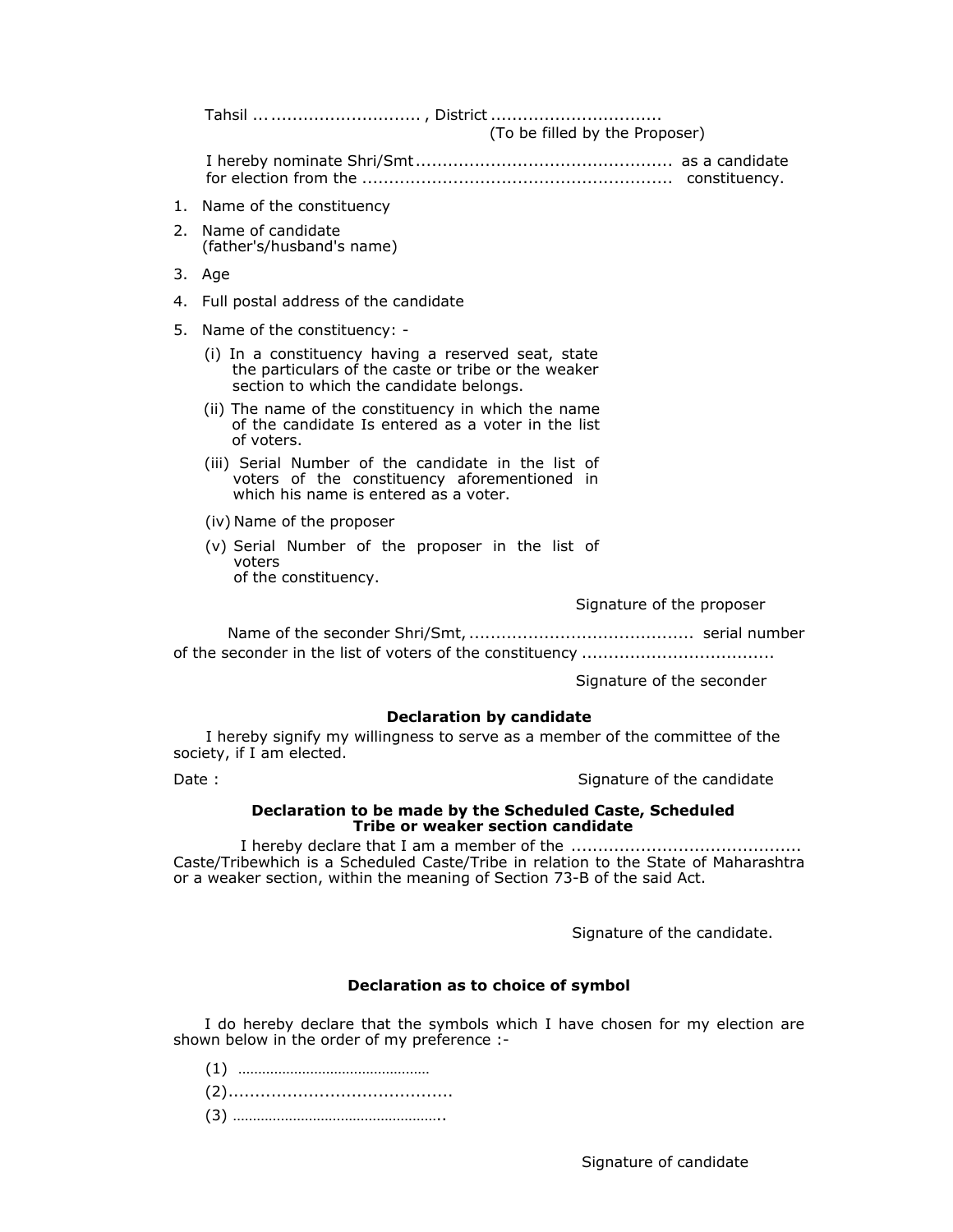| by the Candidate/Proposer of the Candidate. |  |
|---------------------------------------------|--|

Date : Signature of Returning Officer

#### **Decision of Returning Officer accepting or rejecting the nomination paper**

I have examined this nomination paper in accordance with Rule 58-A(27) of the Maharashtra Specified Co-operative Societies Election to Committee's Rules and decide as follows :-

Date : Signature of Returning Officer

## **Receipt for Nomination paper and notice of scrutiny**

(To be handed over to the persons presenting the nomination paper) Serial number of Nomination paper .....................................The nomination paper of .......................................................................... a candidate for election from the .............................................................. constituency of ...................................................................................... Co-operative Society Ltd., was delivered to me at my office at .................... (hour) on... ...................................................................................... (date) by…….

Candidate/Proposer of candidate.

All nomination papers will be taken up for scrutiny at........................ (hour) on ...................... (date) at ......................

Place :

Date : Signature of Returning Officer

## **Form M-5 (See Rule 56V)**

## **Final List of contesting candidates**

Election to the Managing Committee member of ……………………………Co-operative Society Ltd. …………………………Tahsil …………………………District ………………… from the ……………….. constituency.

| Serial No | Name of the | Address of the | Symbol allotted to |
|-----------|-------------|----------------|--------------------|
|           | Candidate   | candidate      | the candidate      |
|           |             |                | (4)                |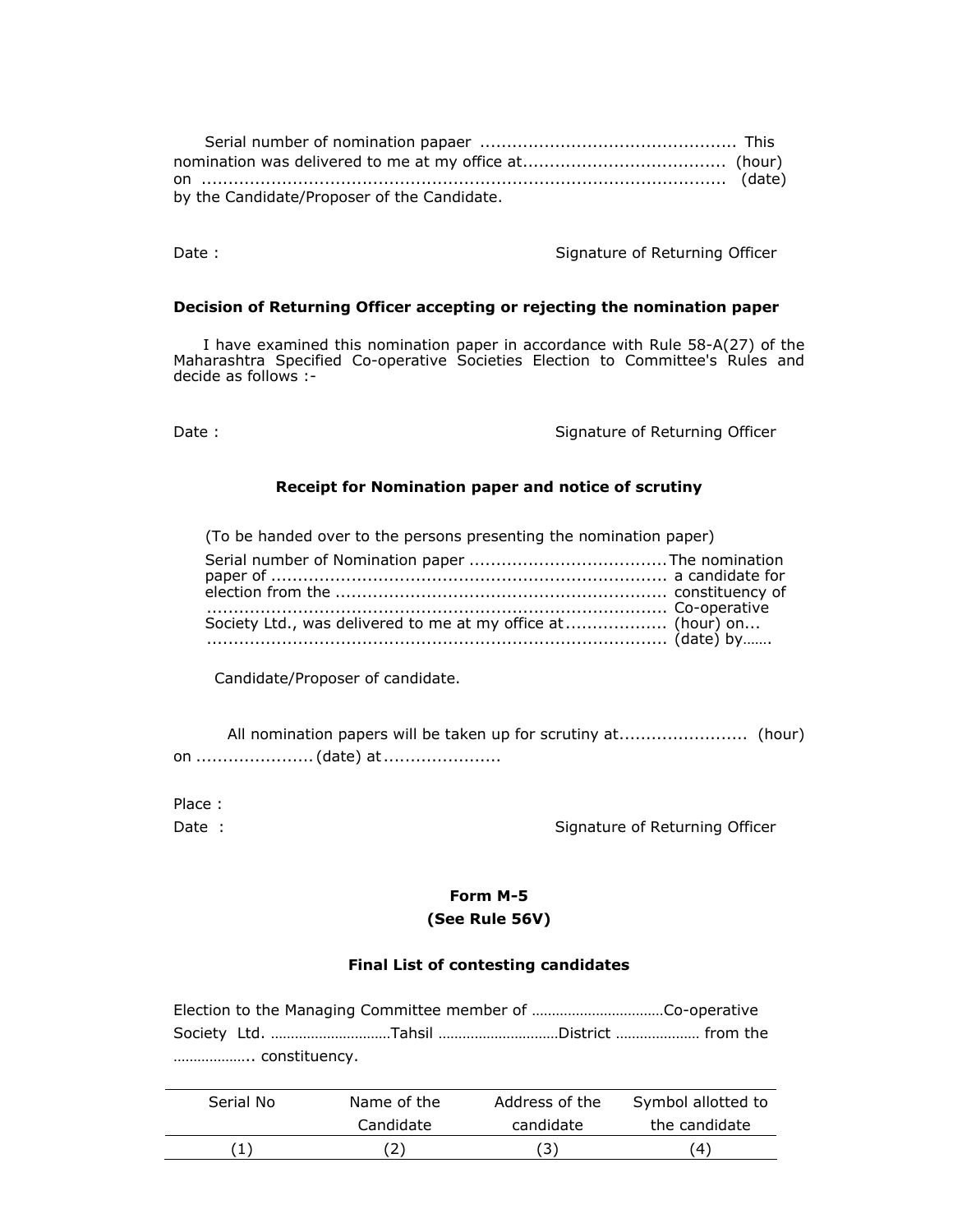#### **Name of the Constituency**

(1)

- (2)
- (3)
	- etc.

#### **Name of the Constituency**

| etc. The set of the set of the set of the set of the set of the set of the set of the set of the set of the se |
|----------------------------------------------------------------------------------------------------------------|

Signature of the Returning Officer

Place :

Date :

## **N.B.**

(1) Names shall be arranged in alphabetical order of surname, if no surname then first name and for other particulars see Rule 58-A(ii), (iii), (a),(b) of these rules, etc

(2) Publication of the list of contesting candidates shall be made on the notice board of the office of the Returning Officer.

## **Form M-6 [See Rule 56V (I)]**

### **Appointment, of Polling Agents**

Election to the Managing Committee members of ......**, ....................... Co**operative Society Ltd........................................... Tahsil. ....................... District ....................... from ...................... constituency. To The Returning Officer /The Presiding Officer .......................................... I ...................................................................... , a candidate of the present election do hereby request you that I have appointed Shri ……………as Polling Agent to attend Polling Station/Polling Booth No ..... of Polling Station at Date : Signature of the Candidate. I agree to act as Polling Agent

Date : Signature of the Polling Agent.

Declaration of the Polling/Counting Agent to be signed before the Returning/Polling Officer.

I hereby declare that I will not at this election for....................................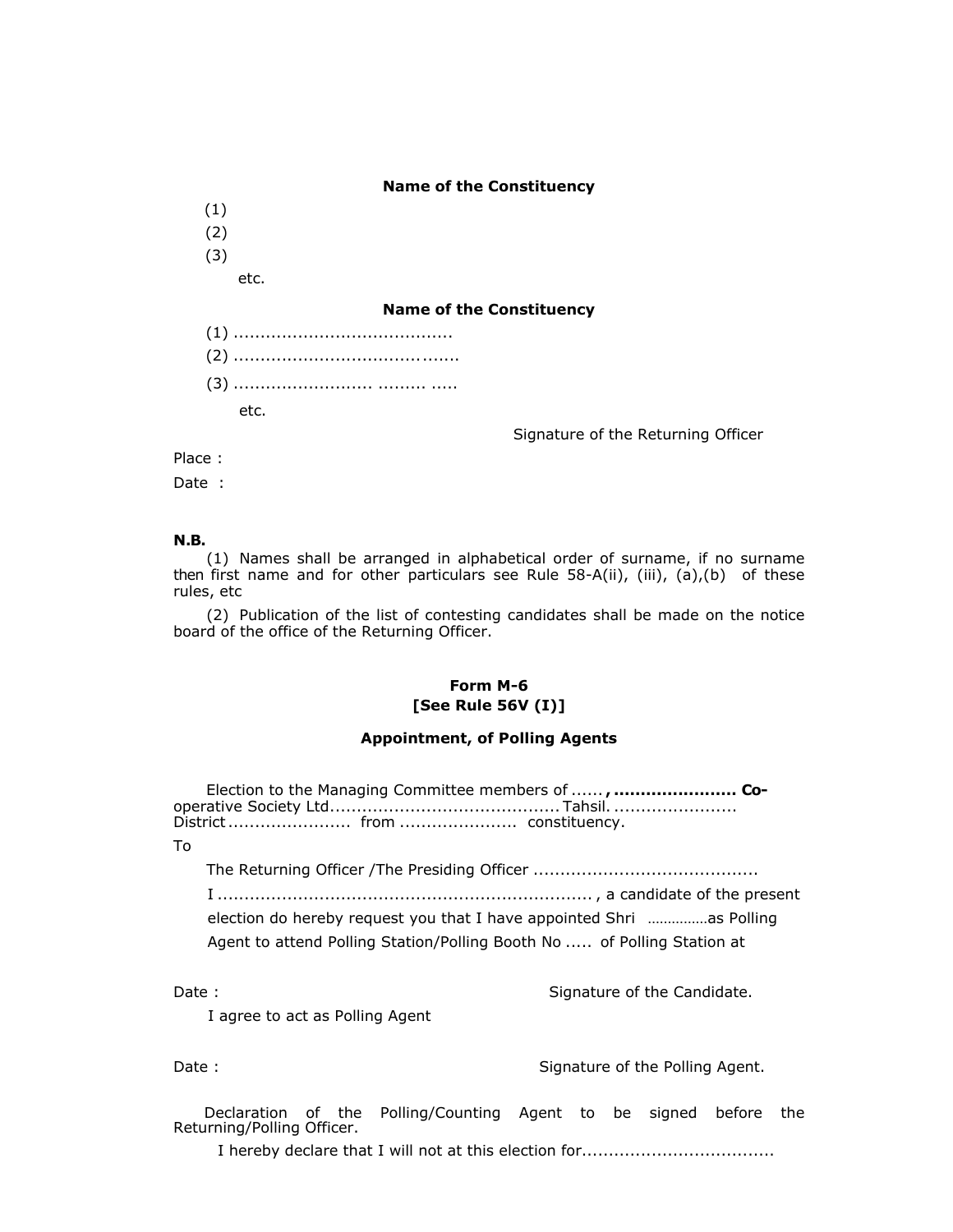(name of constituency) constituency do anything forbidden by the Act, or these Rules or by-laws thereunder. Date : Signature of the Polling/Counting Agent.

## Signed before me.

Date : Case of the Case of the Case of the Returning Officer/Polling Officer

#### **Form M-7**

(See Rule 56V(3)]

#### **Common form for appointment of Polling Agents and also to work as Counting Agents**

Election to the Managing Committee members of. ..................................... Co-operative Society Ltd.,...............Tahsil ....................., District.................... for the.................................. Constituency.

#### To

The Returning Officer/Presiding Officer

|  | election do hereby request you that I have appointed Polling Agents at Polling<br>shall also work and act as Counting Agents at the same of counting of votes on |
|--|------------------------------------------------------------------------------------------------------------------------------------------------------------------|
|  |                                                                                                                                                                  |
|  |                                                                                                                                                                  |

Date : Signature of the candidate in the Signature of the candidate

#### **I agree to act as Polling/Counting Agent**

Signature of the Polling/Counting Agent

Date :

**N.B.** The form duly filled and signed by the candidate shall be presented in duplicate.

#### **Declaration of Polling/Counting Agent to be signed before the Returning Officer/Polling Officer**

I hereby declare that I will not/at this election for ..................................... (name of constituency) do anything forbidden by the Act, or these Rules or by-laws thereunder. Date : Signature of the Polling/Counting Agent Signed before me Date : Case of the Case of the Case of the Returning/Polling Officer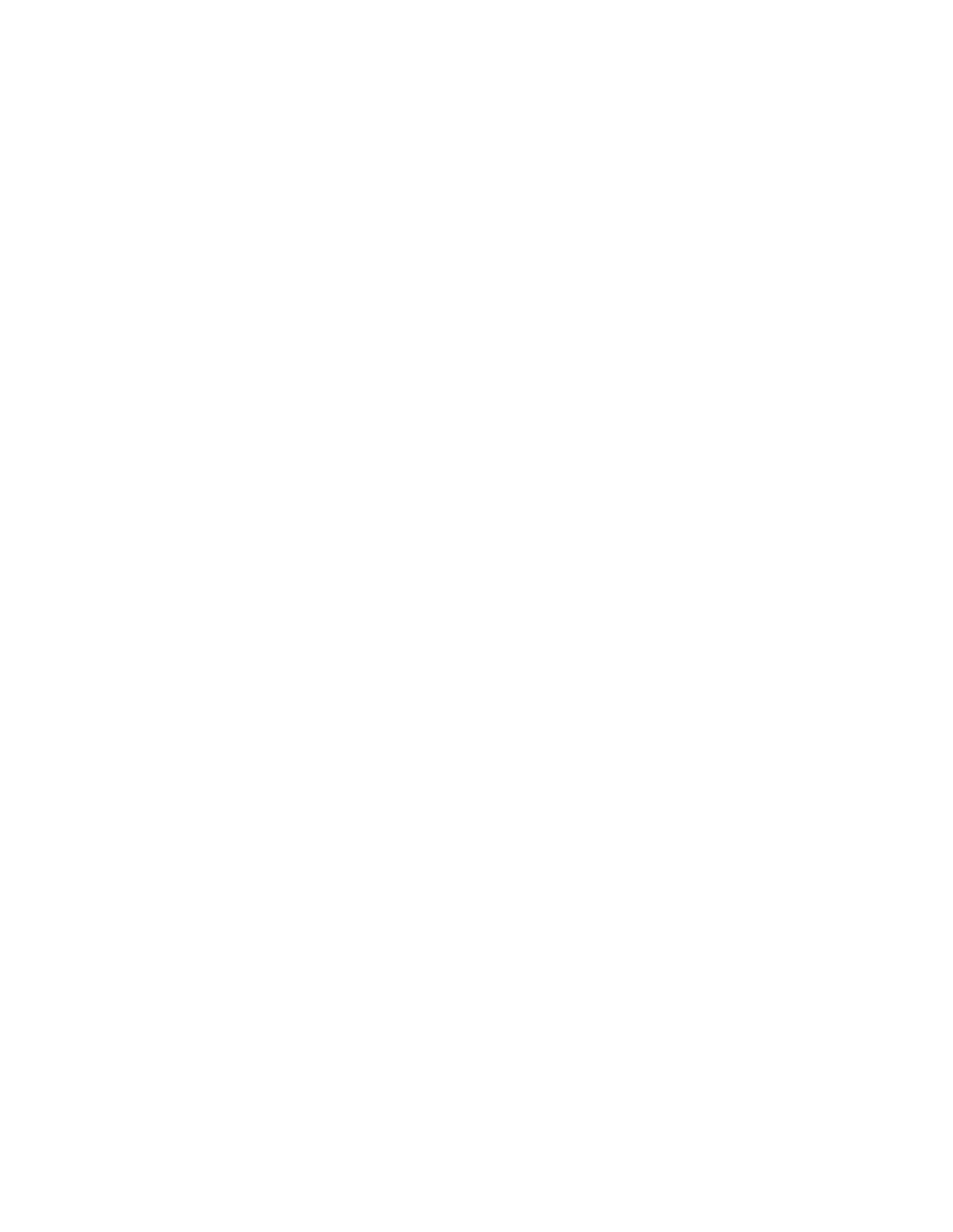## **Form M-8 [See Rule 56V (4)]**

## **Appointment of Counting Agents**

Election to the Managing Committee members of. .................. .... Cooperative Society Ltd.,.................... Tahsil .............., ............., District ........................ from................... constituency.

To

The Returning Officer,

I........................................... , a candidate for the present election do hereby request you that I have appointed :-

|  | as Counting Agents to attend the counting work on (date) at |
|--|-------------------------------------------------------------|

(place) at................. (time).

Date : Signature of the Candidate in Signature of the Candidate

I agree to act as Counting Agent

Signature of the Counting Agent.

#### **N.B.**

(1) Not more than two counting agents shall be appointed.

(2) This form duly filled in and signed by the candidate shall be presented to the Returning Officer in duplicate.

> Declaration of Polling/Counting Agent to be signed before the Returning/Polling Officer

I hereby declare that I will not do anything forbidden by the Act or<br>P Rules or by-laws thereunder at this election for (name these Rules or by-laws thereunder at this election for.... (name constituency) of. .... ............ (name of society). Date : Signature of the Polling/Counting Agent

Signed before me.

Date : Contract of the Contract of the Contract of the Returning/Polling Officer

## **Form M-9 [See Rule 56X]**

#### **Form of declaration of result of uncontested election**

....................................... Co-operative Society Ltd..................................... (name of society) Tahsil .................................... .., District ...................................... election for ........................................constituency for the period .......................... (year). (name of constituency)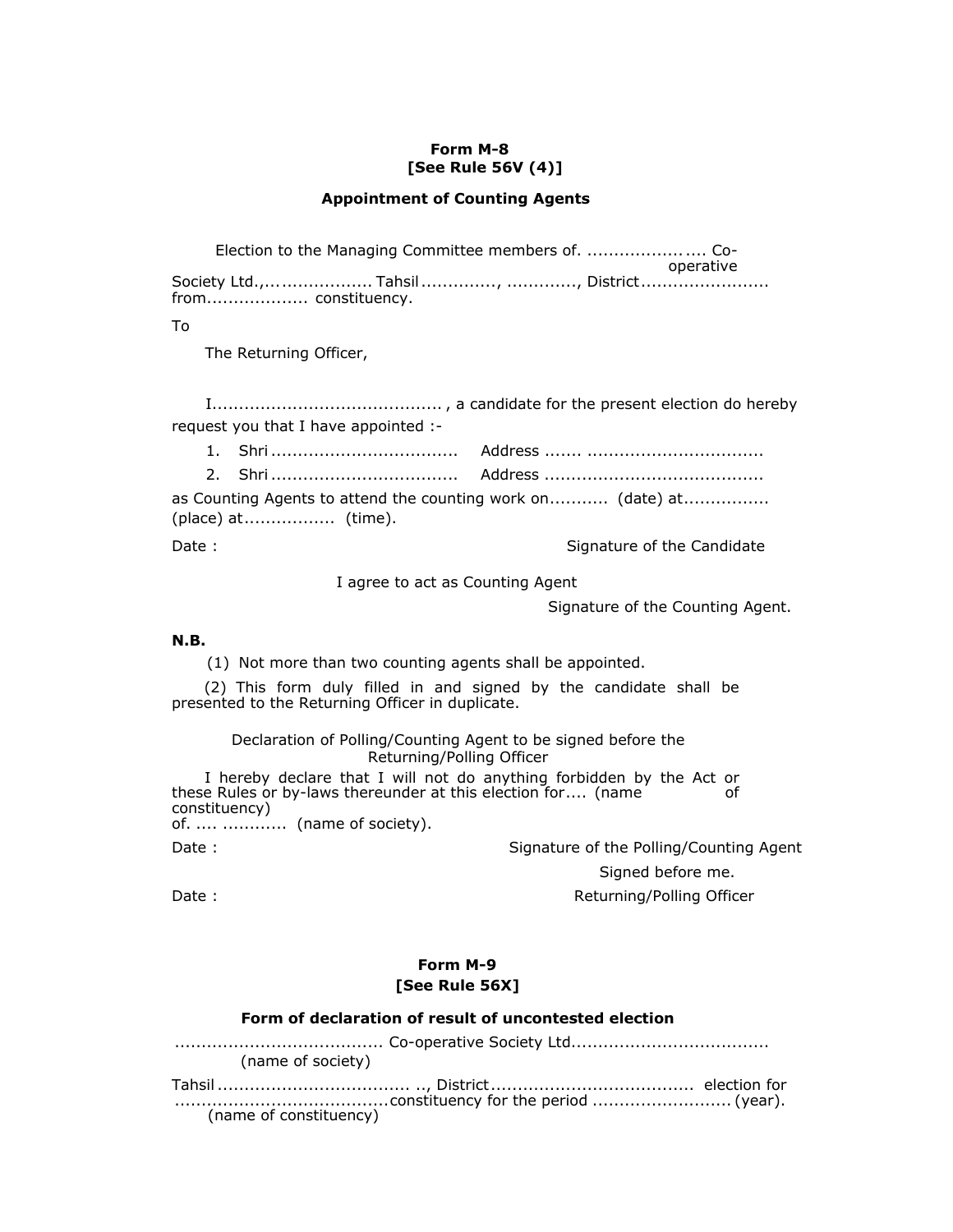Year of election ......................................

In pursuance of the provisions contained in sub-rule (31) of Rule 58-A of the Maharashtra Co-operative Societies Rules, 1961, I declare that Shri/ S'Shri ..................................................................... has/have been duly (name of candidate(s)/ addresses) elected to fill in the seat/seats in the above constituency as he was /they were the only uncontesting candidate(s) from the constituency.

I also certify and declare that the abovementioned relevant No. of seats to be elected to form the Managing Committee are duly elected.

Place :

Date : Signature of the Returning Officer

#### **N.B.**

In case Returning Officer himself is not the District Election Officer, he shall send a copy of this form duly signed to the District Election Officer.

## **Form M-10 [See Rule 56 A-1]**

#### **Form of Ballot Paper**

...................................... Co-operative Society Ltd .....................................

Tahsil ........................... District ............................

Election for .................................. constituenc, (Period in year) .................... (Name of Constituency)

Year of election ..........................

Name of the Candidate Symbol assigned Place of marking

# **Form M - 1 1 [See Rule 56A-6(2))**

#### **List of challenged votes**

Election to the ............................... Co-operative Society Ltd ........................ (name of society) Tahsil ....................... District ........................ Name of Constituency in the same of  $\sim$  1. Polling Station (Place) No. of Polling Station, if any

| Serial Number of                  | Name of | Signature or thumb | Name of            | Number of | Amount       |
|-----------------------------------|---------|--------------------|--------------------|-----------|--------------|
| voter as per voter list the voter |         | impression of the  | identifier, if any | persons   | deposit made |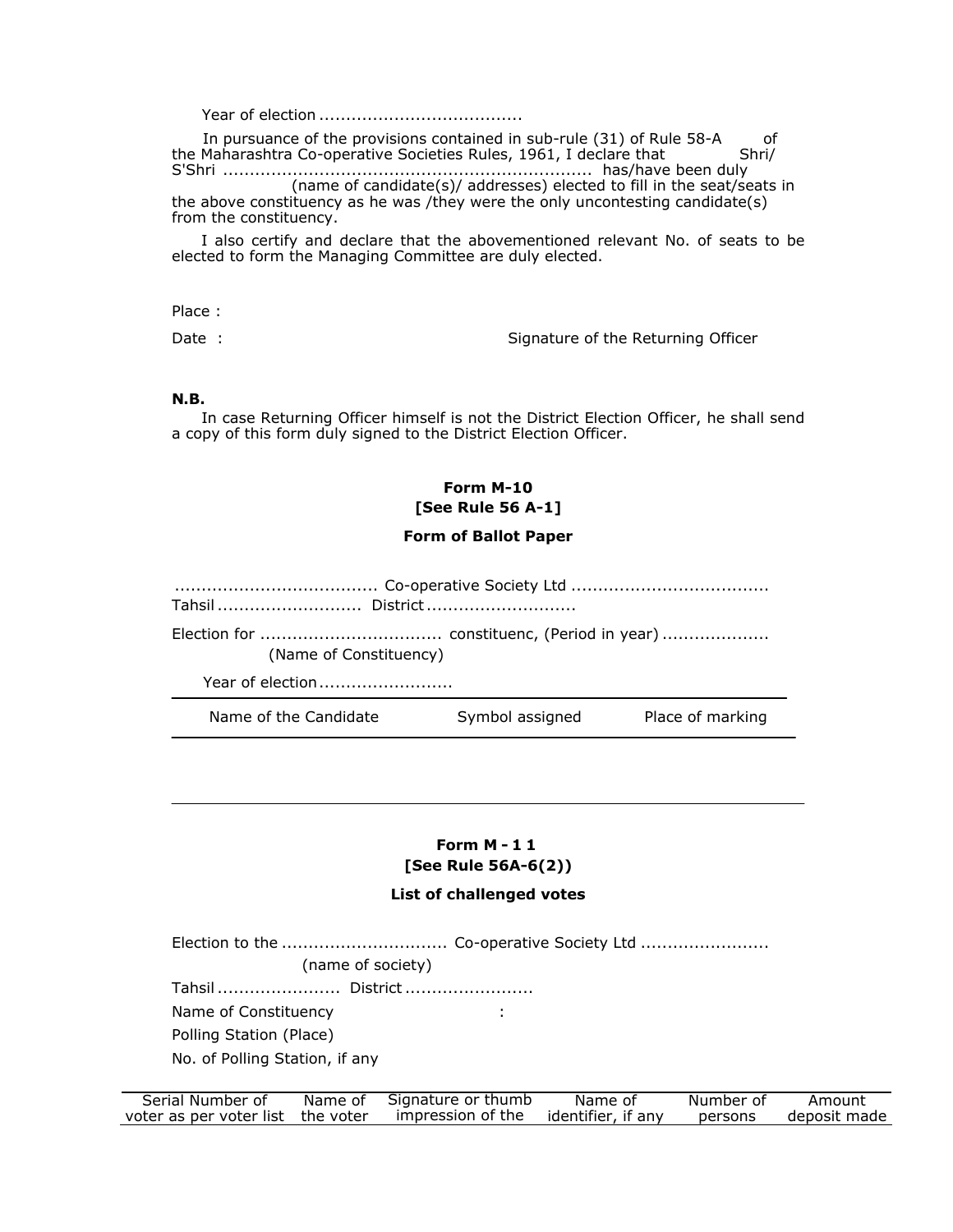|  | voter and his<br>address | challenging |  |
|--|--------------------------|-------------|--|
|  |                          |             |  |

| Order of Presiding | Signature of challenger acknowledging In case deposit not returned, the |                              |
|--------------------|-------------------------------------------------------------------------|------------------------------|
|                    | Officer in each case receipt of deposit when it is returned             | remarks of Presiding Officer |
|                    |                                                                         |                              |

Place :

Date : Signature of Polling Officer

## **Form M-12 [See Rule 56A-11(1)]**

# **Form of declaration by companion of blind or infirm voter**

| (name of society)                |  |
|----------------------------------|--|
| (name of constituency)           |  |
| No. and name of Polling Station: |  |
|                                  |  |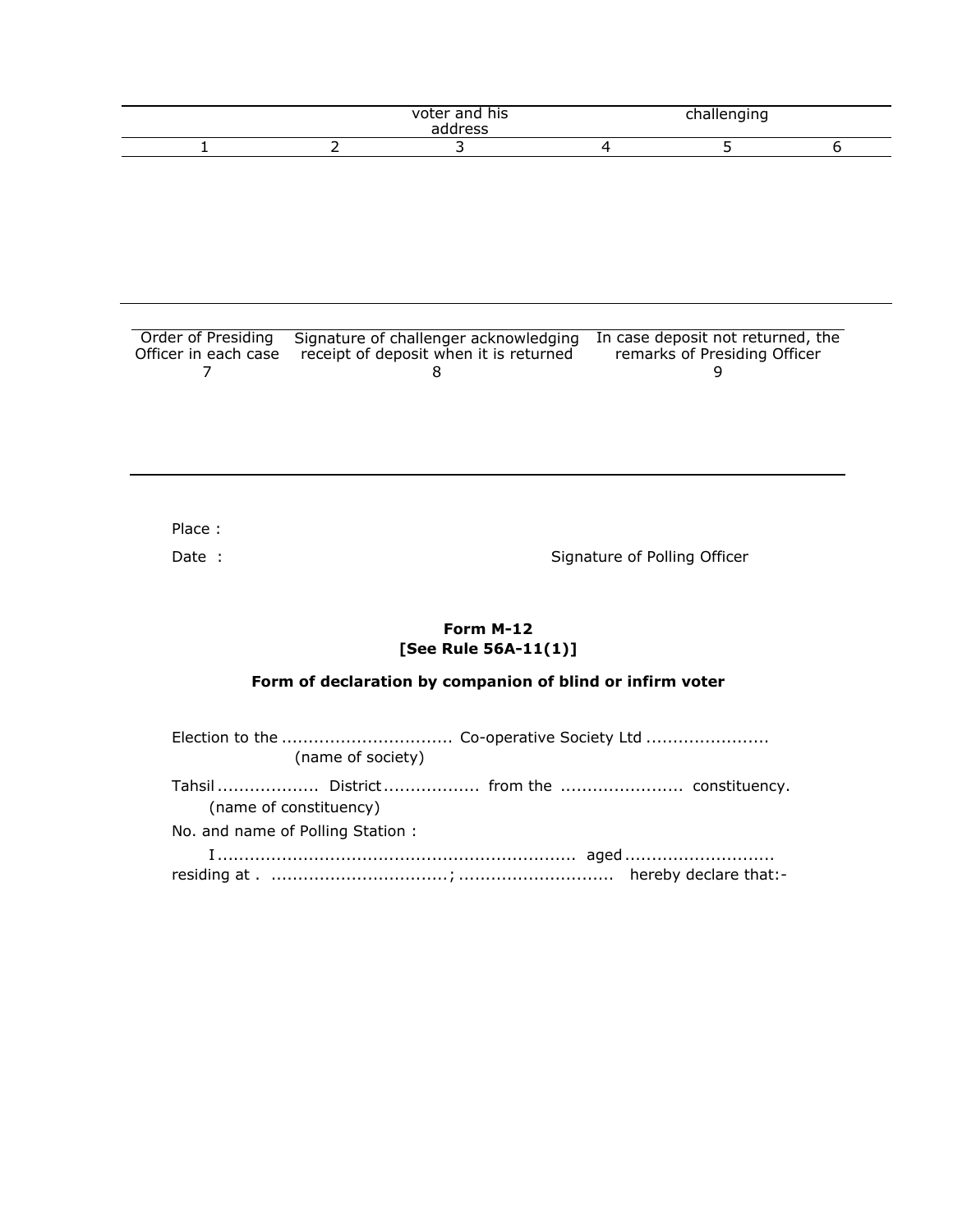(a) I wish to act as companion of Shri/Smt ............................ who is a blind /infirm voter at the above election and whose name is in the voters list at Sr. No .........

(b) I have not already acted as the companion of any other voter at my polling station on this day.

(c) I will keep secret the vote recorded by me on behalf of the voter aforesaid.

Place :

Date : Signature of the companion

## **Form M-13 [See Rule 56A-11(2))**

#### **List of Blind and Infirm voters**

Election to the ................................ Co-operative Society Ltd ......................., (name of society)

Tahsil ......................... District ................. from the................................ constituency. (name of constituency)

No. and name of Polling Station:

| Serial No. of | Full Name of | Full Name of | Address of | Signature or thumb      |
|---------------|--------------|--------------|------------|-------------------------|
| Voter         | Voter        | Companion    | Companion  | impression of Companion |

Place :

Date : Signature of Polling Officer

## **Form M-14 [See Rule 56A-13(2)1**

## **Tendered Voters List**

|           |           | (name of society)                    |         |             |                      |                    |
|-----------|-----------|--------------------------------------|---------|-------------|----------------------|--------------------|
|           |           | Tahsil  District                     |         |             |                      |                    |
| ( I )     |           | Name of Constituency                 |         |             |                      |                    |
|           |           | (ii) Polling Station (Place)         |         |             |                      |                    |
|           |           | (ill) No. of Polling Station, if any |         |             |                      |                    |
|           |           |                                      |         |             |                      |                    |
| Serial    | Name of   | Serial No. of                        | Address | Serial No.  | Serial No. of ballot | Signature or thumb |
| number of | the Voter | the voter in                         | of the  | of tendered | paper issued to the  | impression of the  |
| the entry |           | the list of                          | voter   | ballot      | person who has       | voter              |
|           |           | voters                               |         | paper       | already voted        |                    |
|           |           |                                      | 4       |             |                      |                    |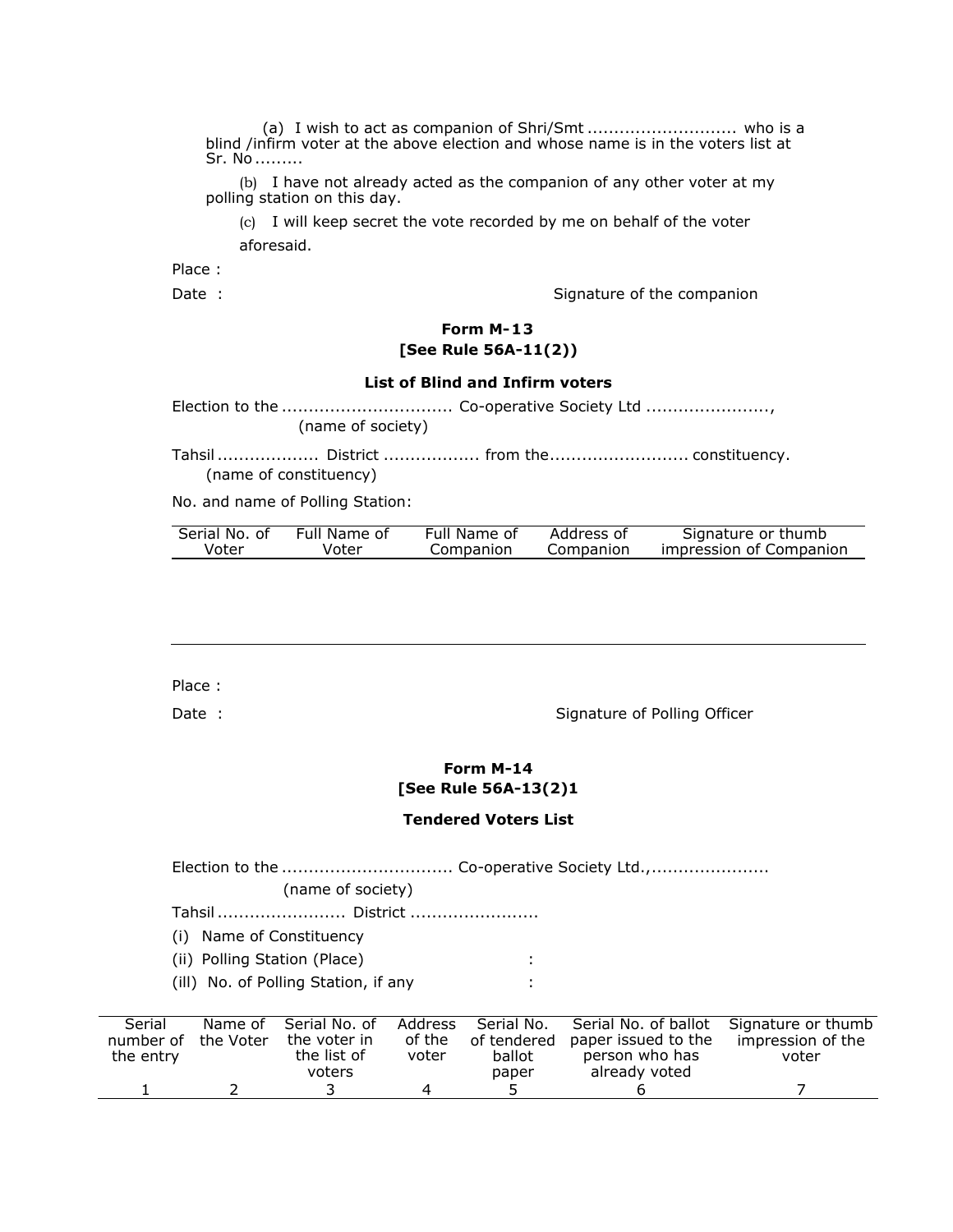Place :

Date : Signature of Polling Officer

# **Form M-15 [See Rule 56A-16(1)]**

## **Ballot Papers Account**

Election to the ...................... Co-operative Society Ltd .................................. (name of constituency) Tahsil ............... District .............. ,....... from the…… ....................... constituency. (name of constituency) No. and Name of Polling Station S. Nos. Total Nos. (i) Number of ballot papers received by the Presiding Officer at the Polling Station and, if the Polling Station has more than one booth, at each booth. (ii) Number of ballot papers issued to voters (iii) Number of unused ballot papers (returned) (iv) Number of ballot papers cancelled (v) Number of tendered ballot papers (used) ………………………………………………………………………

…………………………………………………………

Place :

Date : Signature of Presiding Officer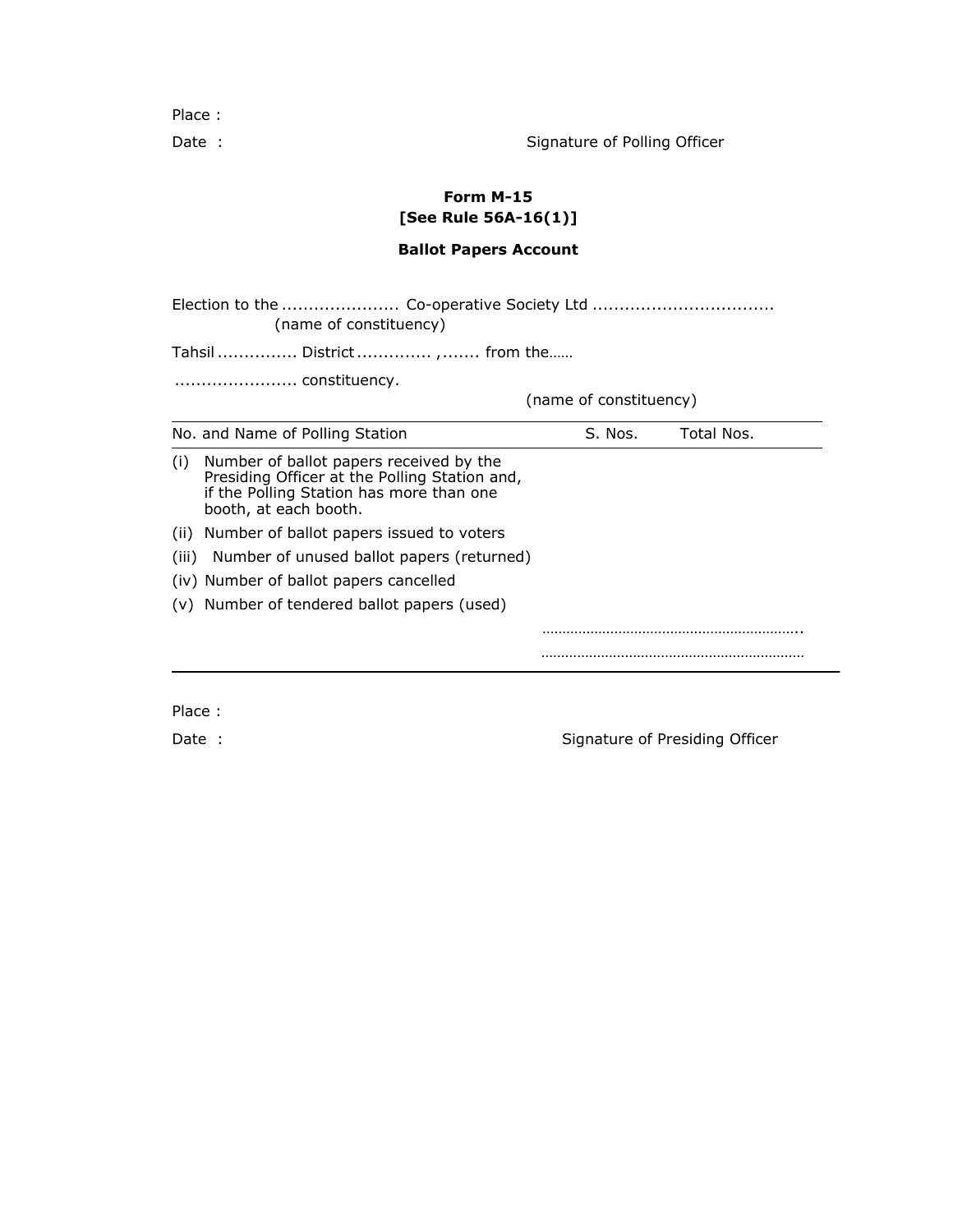#### **Note:**

If a Polling Station has more than one polling booth, separate account in this form be attached in respect of each of such polling booth.

## **Form M-16 [See Rule 56A-24(2)]**

## **Form of Result Sheet**

| (name of society) |  |
|-------------------|--|

Tahsil ................... District .................. from the......................... constituency. (name of constituency)

|        | Poking Station | No. of valid votes     |                      |       |          | Number of |
|--------|----------------|------------------------|----------------------|-------|----------|-----------|
| Serial |                | Name of Cast in favour | Valid votes Rejected |       | Total    | No. of    |
|        |                | polling Of A.B.C. etc  |                      | votes | votes at | tendered  |
| No.    | station        |                        |                      |       | polling  | votes     |
|        |                |                        |                      |       | station  |           |

Total No. of votes recorded at .................................................................... Polling station(s).

Place :

Date : Signature Returning Officer

## **Form M-17 [See Rule 56A-29]**

## **Form of declaration of result and publication of names of member of the Committee**

(Return of Election)

Election to the ..................................... Co-operative Society Ltd.,... ...............

(name of society)

Tahsil .................... District ...................

- (i) Election for (period)
- (ii) Name of constituency

Name of candidate No. of valid votes polled by the candidates

1.

- 2.
- 3.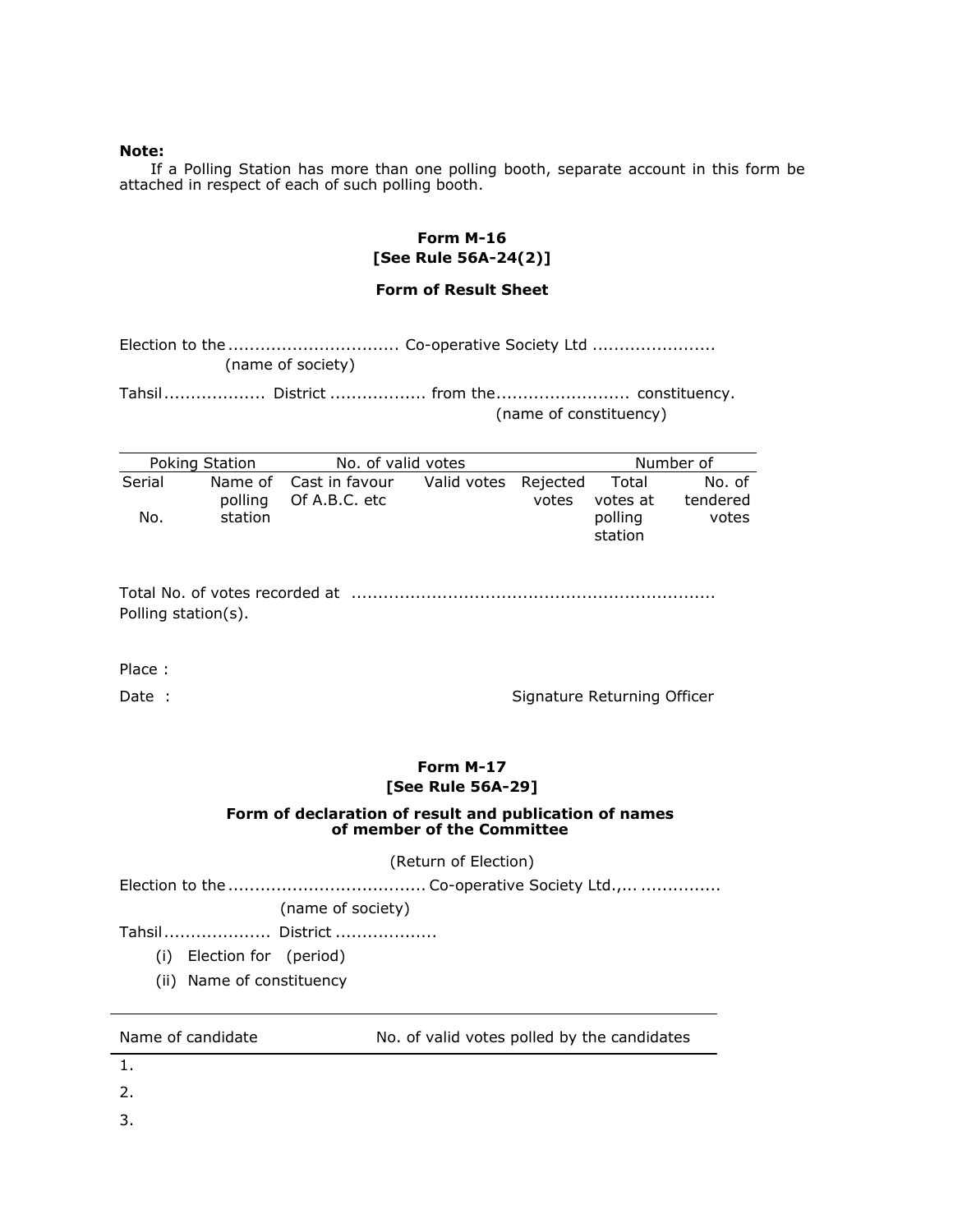etc. Total No. of valid votes : ................ , .................................. Total No. of invalid votes : .................................................. Total No. of tendered votes : ............................................... I declare that ............................................................. ...................... .... .... (name) ………………………………………………………………………………………………………………………………. (address) ...................................................................... has been duly elected.

Signature of Returning Officer

#### 1 **[Form M-18**

[See Rule 57A(1)]

## **Form of Requisition to call Special Meeting of the Committee to consider Motion of No Confidence**

Place : Date : To

The ................................... Registrar of Co-operative Societies,

We, the undersigned members of the Managing Committee of the .............. Society Limited, hereby request you under sub-section (2) of Section 73ID of the Maharashtra Co-operative Societies Act, 1960 to call a special meeting of the Managing Committee of the said Society to consider the motion of No Confidence against Shri/Smt………………… President/Vice President/Chairman/Vice Chairman/ Secretary /Treasurer/any other Officer of the said Society.

- 2. A copy of the motion proposed to be moved is enclosed.
- 3. The motion will be moved by Shri/Smt. ............................................. Names (Signatures)
	-

- 1. 2. 3. 4.
- 5.

and further if required**.** 

## *Footnotes:*

1. Ins. by G.N. of 1-1-1988

## **Form M-19 [See Rule 57A(7)]**

#### **Certificate regarding the result of the requisitioned special meeting of the Committee of .................................... Co-operative Society in respect of No Confidence motion**

I. Shri/Smt........................... .............................................................. Registrar of Co-operative Societies hereby certify that the requisitioned special meeting of the Managing Committee of…………………………………………………………….. Co-operative Society Limited took place/(did not take place) on .............................. at ................................... hrs. The following resolution is carried in this meeting :-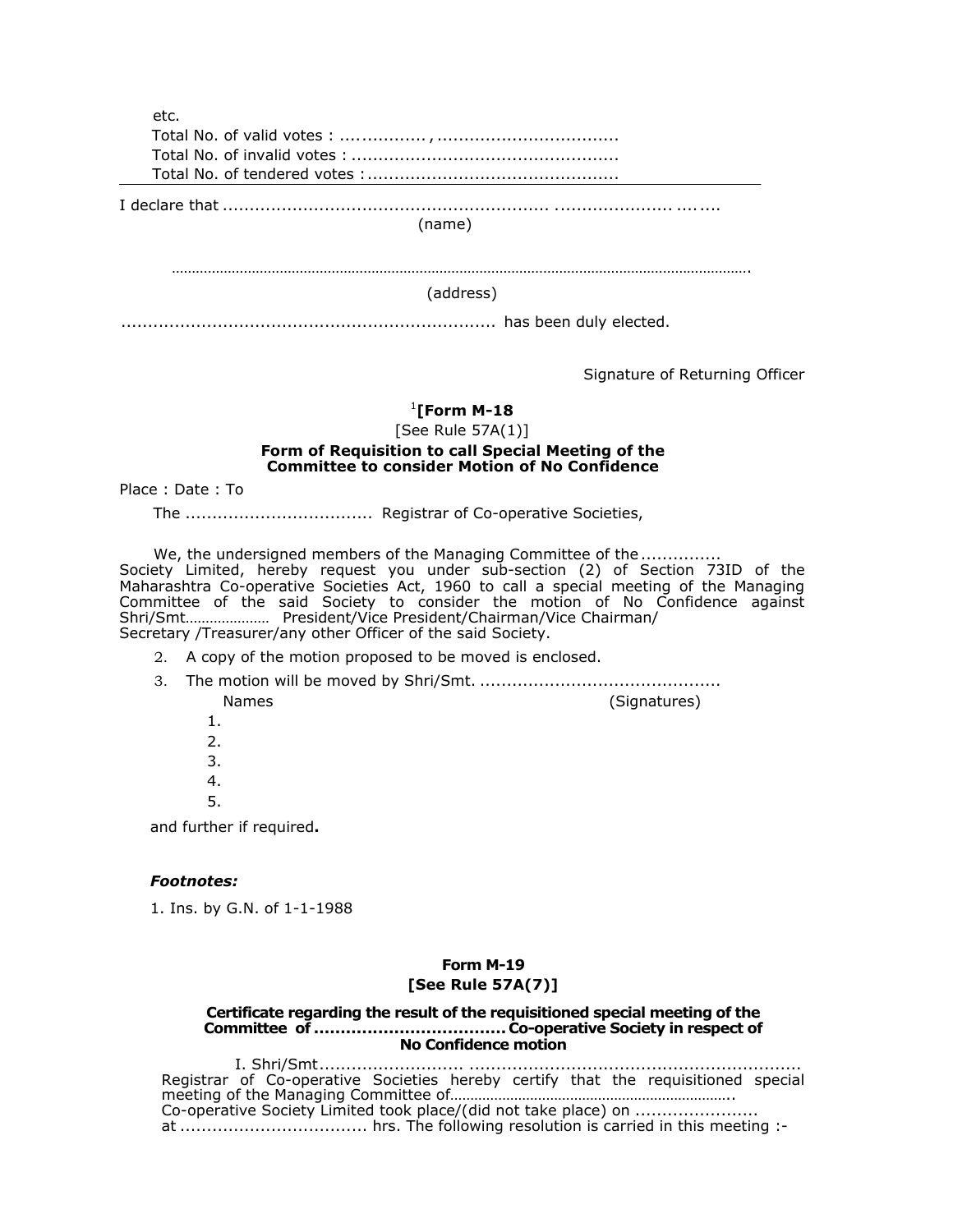This certificate is issued by me on.......................... at ............................. Presiding Officer ........................................................ Registrar of Co-operative Societies

Presiding Officer.

Registrar, Co-operative Societies,

.............................. ]

## 1 **[FORM M-20 (See rule 58-A)**

I have assumed office from .......................................

I declare today i.e. ............................................................. that I shall be Jointly and severally responsible for all the decisions taken by the committee during its term relating to the business of the Society and shall be jointly and severally responsible for all the acts and omissions detrimental to the interest of the Society, as provided in section 73(1AB) of the Act.

Seal of the Society

Signature of Managing Committee Members.

Date

Place :

Signature of Witness (Secretary/Chief Executive Officer)]

## **Footnotes:**

1. Ins. by G. N. of 18-2-2002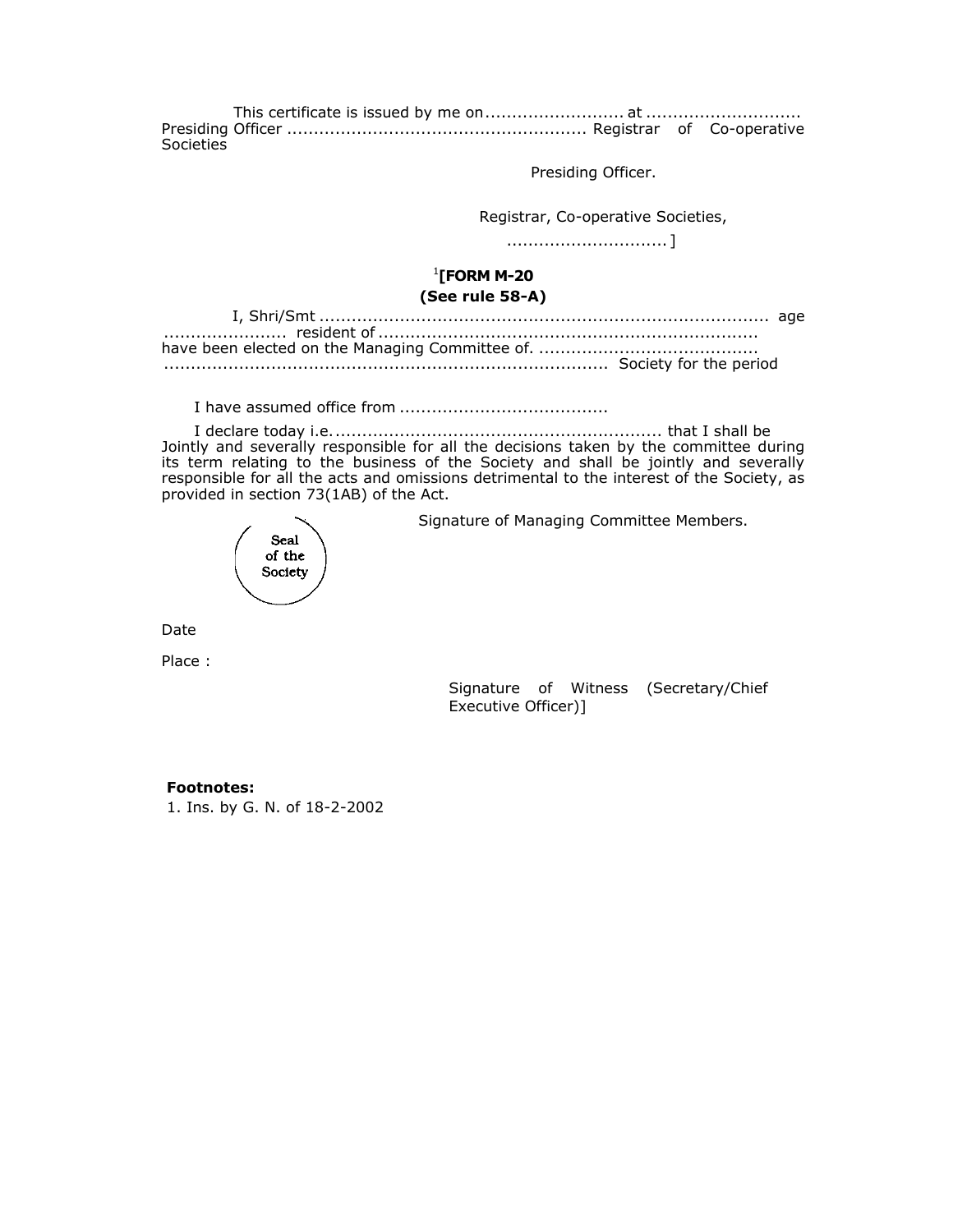# **FORM N [See Rule 62(1)] Balance Sheet**

|    | Instructions in accordance                         |          | Liabilities                         |         |
|----|----------------------------------------------------|----------|-------------------------------------|---------|
|    | with which liabilities should be Figures for       |          |                                     | Figures |
|    | made out                                           | the      |                                     | for the |
|    |                                                    | previous |                                     | current |
|    | 1                                                  | year     | 3                                   | year    |
|    |                                                    | 2        |                                     | 4       |
| Ι. | Contributed by                                     | Rs.      | Ι.<br>Share Capital-                | Rs.     |
|    | Government                                         |          | Authorised :<br>shares of           | Rs.     |
|    | Co-operative<br>and<br>by                          |          | Rs  each                            |         |
|    | Societies and different                            |          | Subscribed: (distinguishing         |         |
|    | of individual<br>classes<br>members shall be shown |          | between the various classes of      |         |
|    | Terms<br>separately.<br>οf                         |          | capital and stating the             |         |
|    | redemption or conversion                           |          | particulars specified below, in     |         |
|    | of                                                 |          | respect of each class).             |         |
|    | any redeemable                                     |          | <b>Shares</b><br>of                 |         |
|    | preference                                         |          | each                                |         |
|    | should<br>shares<br>be                             |          | Less: Calls in arrears              |         |
|    | mentioned.                                         |          | Add: Calls in advances              |         |
| Н. | (a) Statutory Reserve                              |          | I-A. Subscription towards           |         |
|    | Fund and other reserves and                        |          | shares                              |         |
|    | funds shall be shown                               |          | Reserve Funds and other<br>H.       |         |
|    | separately.                                        |          | Funds :-                            |         |
|    | (b) Additions<br>and                               |          | (a) Statutory<br>Reserve            |         |
|    | deductions since last                              |          | Funds                               |         |
|    | Balance Sheet to be                                |          | (b) Building Funds                  |         |
|    | shown under each of<br>the specified head.         |          | (c) Special Development<br>Fund     |         |
|    | (c) Funds in the nature of                         |          | (d) Bad and Doubtful Debts          |         |
|    | reserves and funds                                 |          | Reserve                             |         |
|    | created out of any                                 |          | (e) Investment Depreciation         |         |
|    | profits for specific                               |          | Fund                                |         |
|    | purposes should be                                 |          | (f) Dividend Equalisation Fund      |         |
|    | shown separately,                                  |          | (g) Bonus Equalisation Fund         |         |
|    | III. Staff Provident Funds and                     |          | Reserve for overdue<br>(h)          |         |
|    | any other insurance or                             |          | interest (0<br>Other Funds          |         |
|    | Bonus funds maintained                             |          | <b>Staff Provident Fund</b><br>III. |         |
|    | for the benefit of the                             |          |                                     |         |
|    | employees<br>should be shown                       |          |                                     |         |
|    | separately.                                        |          |                                     |         |
|    |                                                    |          |                                     |         |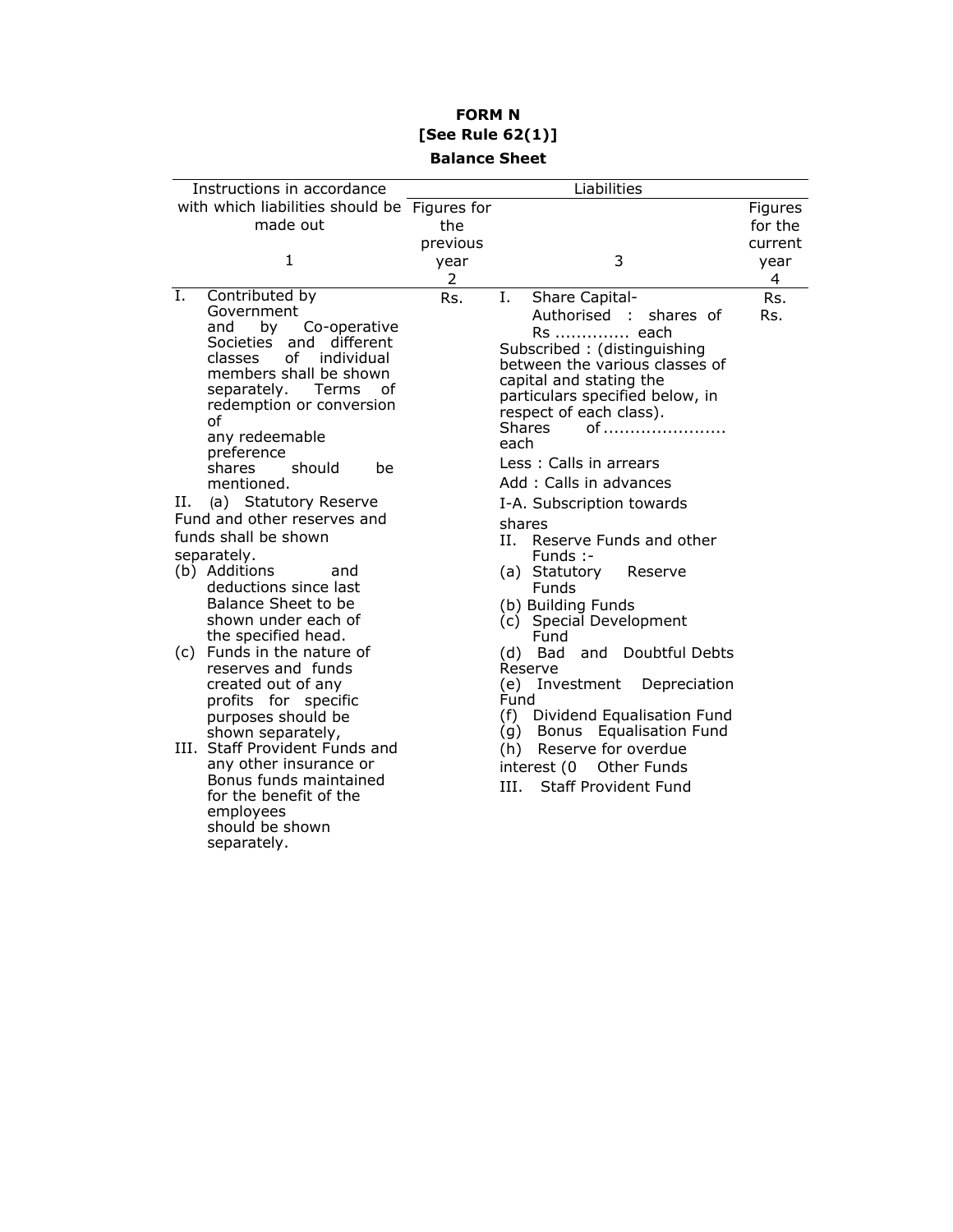|                                     | Assets                                                                                                                                                                                                                                                                                                                                                                                             |                               | Instructions in accordance                                                                                                                                                                                                                                                                                                                              |
|-------------------------------------|----------------------------------------------------------------------------------------------------------------------------------------------------------------------------------------------------------------------------------------------------------------------------------------------------------------------------------------------------------------------------------------------------|-------------------------------|---------------------------------------------------------------------------------------------------------------------------------------------------------------------------------------------------------------------------------------------------------------------------------------------------------------------------------------------------------|
| Figures<br>for the<br>previous year |                                                                                                                                                                                                                                                                                                                                                                                                    | Figures<br>for the<br>current | with which assets should be<br>made out                                                                                                                                                                                                                                                                                                                 |
| 5                                   | 6                                                                                                                                                                                                                                                                                                                                                                                                  | year<br>7                     | 8                                                                                                                                                                                                                                                                                                                                                       |
| Rs.                                 |                                                                                                                                                                                                                                                                                                                                                                                                    | Rs.                           |                                                                                                                                                                                                                                                                                                                                                         |
| Rs.                                 | Cash and Bank balances:<br>L.<br>Cash on hand<br>(a)<br>(b)<br>Cash in banks:<br><b>Current Account</b><br>(i)<br>(ii) Savings<br>Banks<br>Account<br>(iii) Call Deposits on<br><b>Banks</b>                                                                                                                                                                                                       | Rs.                           | Fixed deposits and call<br>Ι.<br>deposits<br>with<br>Central<br><b>Banks</b><br>and<br>other<br>approved bankers should<br>he<br>shown<br>under<br>the<br>heading "Investments**<br>and not<br>under the<br>heading "Cash and bank<br>balances".                                                                                                        |
|                                     | H.<br>Investments:<br><b>Government Securities</b><br>(a)<br>(b) Other Trustee Securities<br>(c) Non-Trustee Securities<br>(d)<br>Shares of other co-operative<br>societies<br>(e) Shares, Debentures or Bonds<br>of companies registered<br>under the Companies Act.<br>Fixed Deposits.<br>(f)<br>III. (1) Investment of Staff<br>Provident Fund<br>(2) Advances against Staff<br>Provident Fund. |                               | Н.<br>The<br>nature<br>of each<br>investment and the mode<br>of valuation (cost<br>0f<br>market value) should be<br>mentioned If, the book<br>value of an> security is<br>less than the market<br>value, a remark to that<br>effect should be made<br>against each item.<br>III. Quoted and unquoted<br>should<br>securities<br>be<br>shown separately. |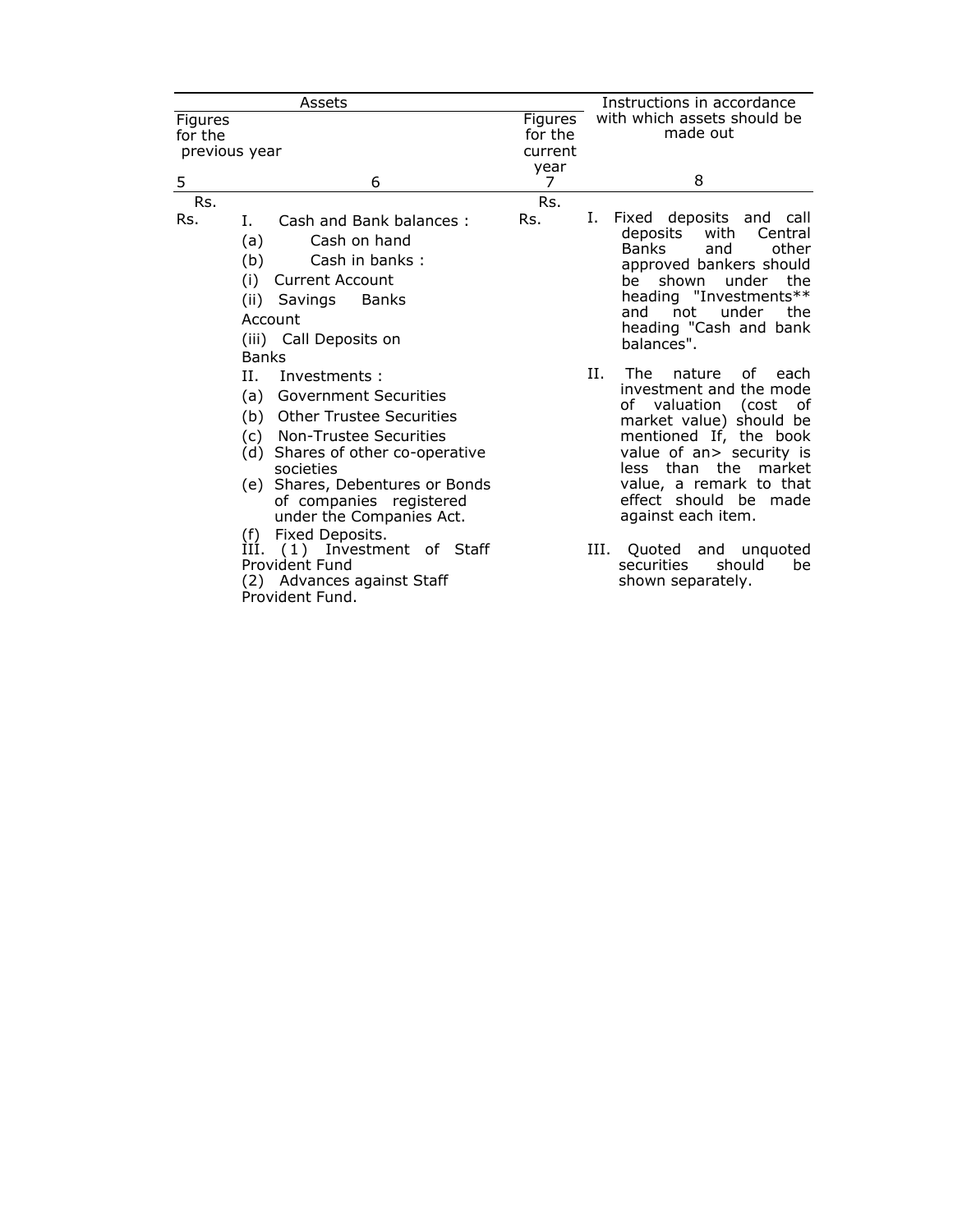| Instructions in accordance<br>with which liabilities                                                                                                                                                                                                                                                                                                                                                                                                   |                                        |     | Liabilities                                                                                                                                                                                                                                                                                                                         |                                       |
|--------------------------------------------------------------------------------------------------------------------------------------------------------------------------------------------------------------------------------------------------------------------------------------------------------------------------------------------------------------------------------------------------------------------------------------------------------|----------------------------------------|-----|-------------------------------------------------------------------------------------------------------------------------------------------------------------------------------------------------------------------------------------------------------------------------------------------------------------------------------------|---------------------------------------|
| should be made out                                                                                                                                                                                                                                                                                                                                                                                                                                     | Figures<br>for the<br>previous<br>year |     |                                                                                                                                                                                                                                                                                                                                     | Figures<br>for the<br>current<br>year |
| 1                                                                                                                                                                                                                                                                                                                                                                                                                                                      | 2                                      |     | 3                                                                                                                                                                                                                                                                                                                                   | 4                                     |
| The nature of the security<br>IV. should be specified in<br>each case. Where loans<br>have been<br>quaranteed<br>by Government or State<br>Co- operative or Central<br>Banks, a mention thereof<br>should also be made<br>together with the<br>maximum amount of<br>such guarantee. Loans<br>from<br>(1) Government, (2)<br>State Co-operative<br>Bank<br>or<br>Central Bank, State Bank<br>of India and other Banks<br>should be shown<br>separately. | Rs.                                    | IV. | Secured Loans :-<br>(a) Debentures<br>(b) Loans, overdrafts and<br>cash credits from<br>banks.<br>(c) Loans from<br>Government<br>(d) Other secured loans                                                                                                                                                                           | Rs.                                   |
| V.                                                                                                                                                                                                                                                                                                                                                                                                                                                     |                                        | V.  | Unsecured Loans:<br>(a) Loans, cash credits<br>and overdrafts from<br><b>Central Banks</b><br>(b) From Government<br>(c) From others<br>(d) Bills payable                                                                                                                                                                           |                                       |
| VI. Deposits from societies<br>and                                                                                                                                                                                                                                                                                                                                                                                                                     |                                        | VI. | Deposits :                                                                                                                                                                                                                                                                                                                          |                                       |
| individuals should be<br>shown                                                                                                                                                                                                                                                                                                                                                                                                                         |                                        |     | (a) Fixed Deposits                                                                                                                                                                                                                                                                                                                  |                                       |
| separately.<br>VII.                                                                                                                                                                                                                                                                                                                                                                                                                                    |                                        |     | (b) Recurring Deposits<br>(c) Thrift<br>Saving<br>or<br>Deposits<br>(d) Current deposits<br>(e) Deposits at call<br>(f) Other deposits<br>(g) Credit balance in cash<br>credit and overdraft<br>accounts<br>VII. Current Liabilities and<br>Provisions<br>(a) Sundry creditors<br>(b) Outstanding creditors<br>for purchases<br>(i) |                                       |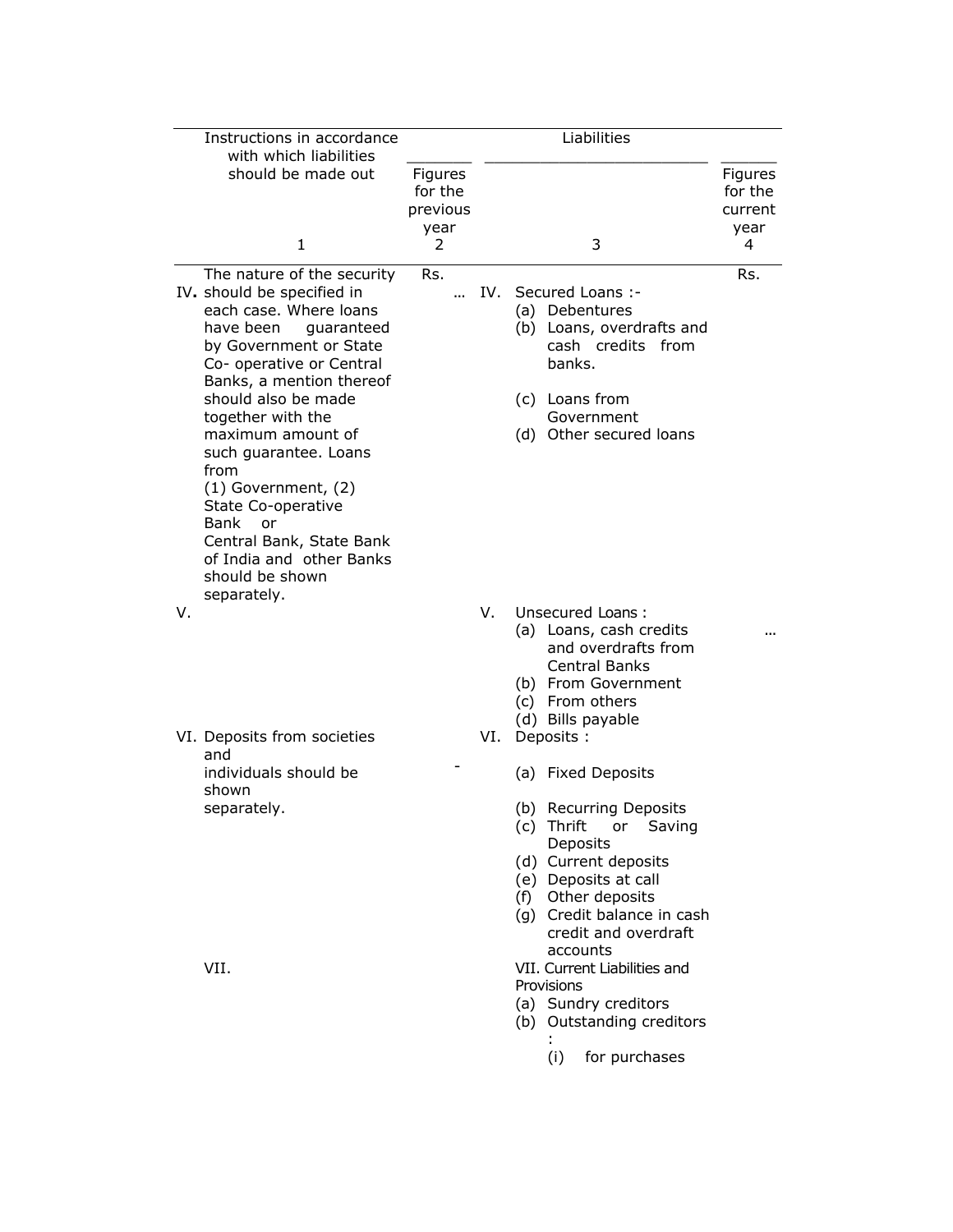|                                | Assets                                                                                                                                                                                                                                                                                                                         |                               |                                                                                                                                                                                                                                                                                                                         |
|--------------------------------|--------------------------------------------------------------------------------------------------------------------------------------------------------------------------------------------------------------------------------------------------------------------------------------------------------------------------------|-------------------------------|-------------------------------------------------------------------------------------------------------------------------------------------------------------------------------------------------------------------------------------------------------------------------------------------------------------------------|
| Figures for<br>the<br>previous |                                                                                                                                                                                                                                                                                                                                | Figures<br>for the<br>current | Instructions in accoraance with<br>which assets should be made<br>out                                                                                                                                                                                                                                                   |
| year                           |                                                                                                                                                                                                                                                                                                                                | year                          |                                                                                                                                                                                                                                                                                                                         |
| 5                              | 6                                                                                                                                                                                                                                                                                                                              | $\overline{7}$                | 8                                                                                                                                                                                                                                                                                                                       |
| Rs.<br>IV.                     | Loans and Advances:<br>(a) Loans<br>1.<br>(b) Overdrafts<br>(c) Cash credits<br>(i) against pledge of<br>goods<br>(ii) against hypoth-<br>ecation of goods<br>(iii) clean<br>(of which overdue<br>$\ldots$ .<br>2.<br>Loans due by<br>Managing<br>Committee Members<br>Rs  Loans due<br>by Secretary and other<br>employees Rs | Rs.                           | IV. In case of Central Banks and<br>other federal societies loans<br>due<br>by<br>societies<br>and<br>individual members should<br>be shown separately.                                                                                                                                                                 |
| V                              | Sundry Debtors:<br>Credit sales<br>(1)<br>(2)<br>Advances<br>(3)<br>Others                                                                                                                                                                                                                                                     |                               |                                                                                                                                                                                                                                                                                                                         |
| VI                             | Current Assets:<br>(1) Stores and spare<br>parts<br>(2)<br>Loose tools<br>Stock-in-trade<br>(3)<br>Works in progress<br>(4)                                                                                                                                                                                                    |                               | VI. Mode of valuation and stock<br>shall be stated<br>and the<br>amount in respect of raw<br>finished<br>materials<br>partly<br>finished<br>and<br>goods<br>and<br>stores<br>required<br>or<br>consumption<br>should<br>be<br>stated separately. Mode of<br>0f<br>valuation<br>works<br>in<br>progress shall be stated. |
| VII                            | Fixed Assets:<br>(a) land and building<br>(b) Leaseholds<br>(c) Railway siding                                                                                                                                                                                                                                                 |                               | VII. Under each head of the<br>the<br>original<br>cost<br>and<br>additions<br>thereto<br>and<br>deductions thereform made<br>during the year and total                                                                                                                                                                  |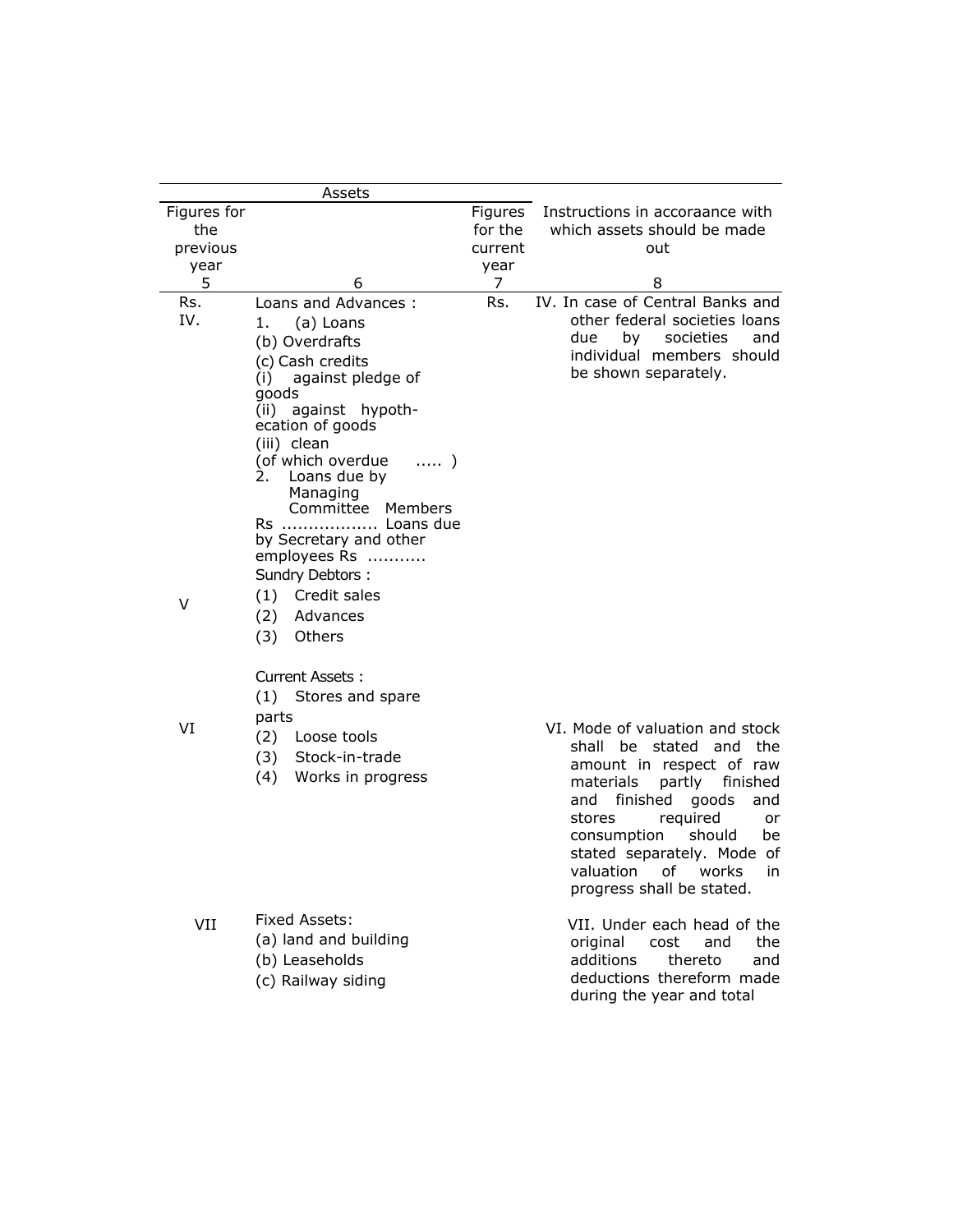|                                                                                                                                               |                                | Liabilities                                                                                                                                                                                |                               |  |  |  |  |
|-----------------------------------------------------------------------------------------------------------------------------------------------|--------------------------------|--------------------------------------------------------------------------------------------------------------------------------------------------------------------------------------------|-------------------------------|--|--|--|--|
| Instructions in accordance<br>with which liabilities should<br>be made out                                                                    | Figures for<br>the<br>previous |                                                                                                                                                                                            | Figures<br>for the<br>current |  |  |  |  |
|                                                                                                                                               | year                           |                                                                                                                                                                                            | year                          |  |  |  |  |
| 1                                                                                                                                             | 2                              | 3                                                                                                                                                                                          | 4                             |  |  |  |  |
|                                                                                                                                               | Rs.                            |                                                                                                                                                                                            | Rs.                           |  |  |  |  |
|                                                                                                                                               |                                | VII Current liabilities and<br>provisions<br>(a) Sundry creditors<br>(b) Outstanding creditors<br>(i) for purchases<br>(ii) for expenses including<br>salaries of staff, rent, taxes, etc. |                               |  |  |  |  |
| VIII.                                                                                                                                         |                                | (c) Advance, recoveries for the<br>portion for which value has still<br>to be given, viz. unexpired<br>subscriptions,<br>premiums, commission, etc.                                        |                               |  |  |  |  |
|                                                                                                                                               |                                | VIII. Unpaid Dividends                                                                                                                                                                     |                               |  |  |  |  |
| IX.                                                                                                                                           |                                | Interest accrued due but not<br>IX.<br>paid                                                                                                                                                |                               |  |  |  |  |
| X.                                                                                                                                            | $\ddot{\phantom{a}}$           | x. Other liabilities (to be<br>specified)                                                                                                                                                  |                               |  |  |  |  |
| XI<br>Contingent liabilities which<br>have not been provided<br>for should also be mentioned<br>in the Balance Sheet by way<br>of a footnote. |                                | Profit and Loss Account Profit<br>XI<br>for last year<br>Less: Appropriations<br>Add: Current profits                                                                                      |                               |  |  |  |  |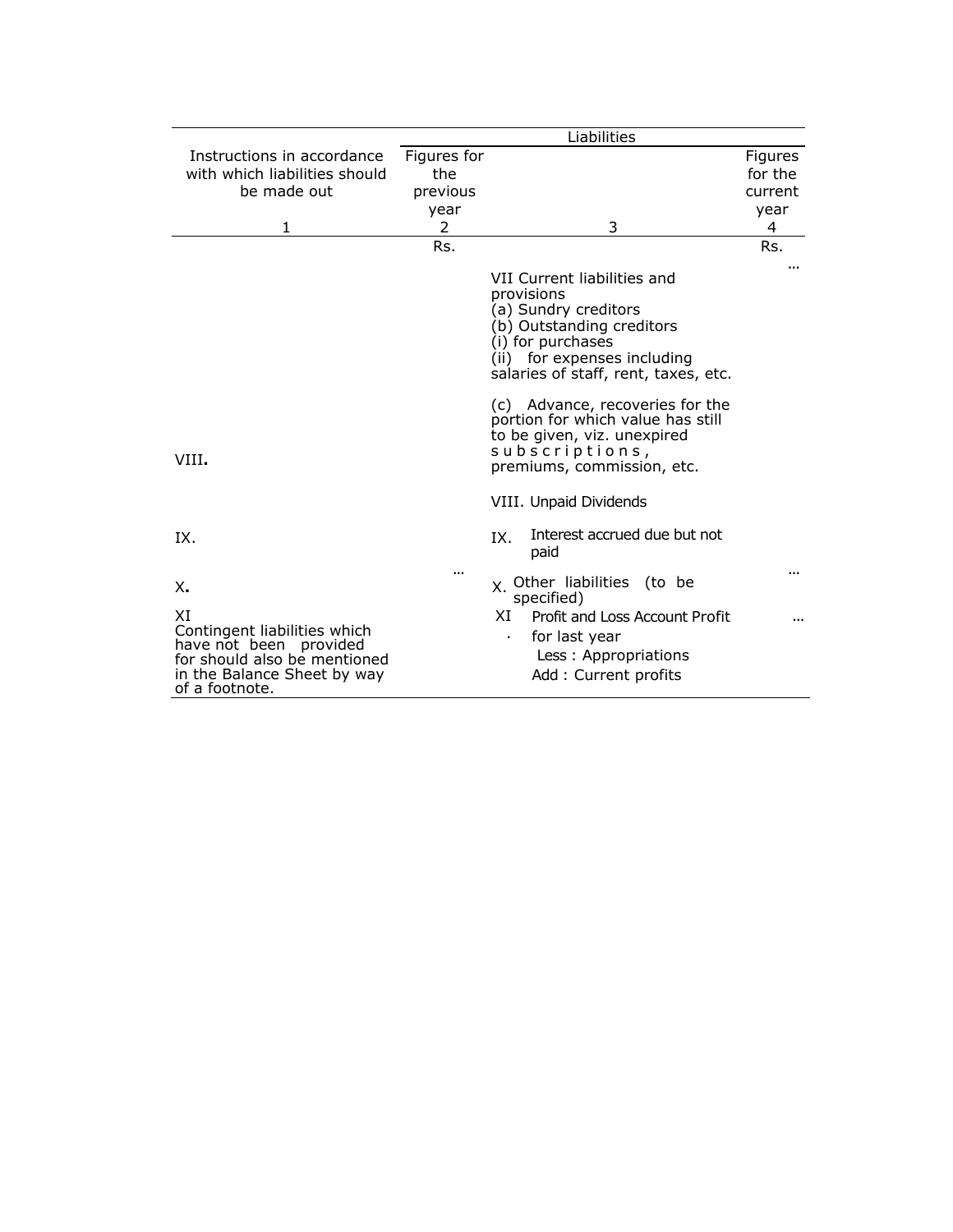|     |              | Assets                                                                                                                                                                                                                                                                                                          |             | Instructions in accordance                                                               |
|-----|--------------|-----------------------------------------------------------------------------------------------------------------------------------------------------------------------------------------------------------------------------------------------------------------------------------------------------------------|-------------|------------------------------------------------------------------------------------------|
|     | Figures for  |                                                                                                                                                                                                                                                                                                                 | Figures for | with which assets should                                                                 |
|     | the previous |                                                                                                                                                                                                                                                                                                                 | the         | be made out                                                                              |
|     | year         |                                                                                                                                                                                                                                                                                                                 | current     |                                                                                          |
|     |              |                                                                                                                                                                                                                                                                                                                 | year        |                                                                                          |
|     | 5            | 6                                                                                                                                                                                                                                                                                                               | 7           | 8                                                                                        |
| Rs. |              | (a)<br>Lands and Building<br>(b)<br>leaseholds<br>(c) Railways Siding<br>(d) Plants and Machinery<br>(e) Loose tools, tackles<br>and other equipments                                                                                                                                                           | Rs.         | depreciation on written of or<br>provided up to the end of<br>the year should be stated. |
|     |              | (f) Deadstock<br>(g) Furniture and fittings<br>(h) Livestock<br>(i) Vehicles<br>VIII. Miscellaneous expenses<br>and<br>losses:<br>(I) Goodwill<br>(2) Preliminary expenses<br>(3) Expenses connected<br>with the issue of shares<br>debentures,<br>and<br>including underwriting<br>charges, brokerage,<br>etc. |             |                                                                                          |
|     | IX.          | (4) Deferred<br>revenue<br>expenditure<br>Other items;<br>(a) Prepaid expenses<br>(b) Interest accrued but<br>not<br>due                                                                                                                                                                                        |             |                                                                                          |
|     | Χ.<br>XI.    | (c) Other items (to<br>be<br>specified)<br>Pro/it and Loss Account :<br>Accumulated losses<br>not<br>written off from the<br>reserve<br>or any other fund.<br>Current losses                                                                                                                                    |             |                                                                                          |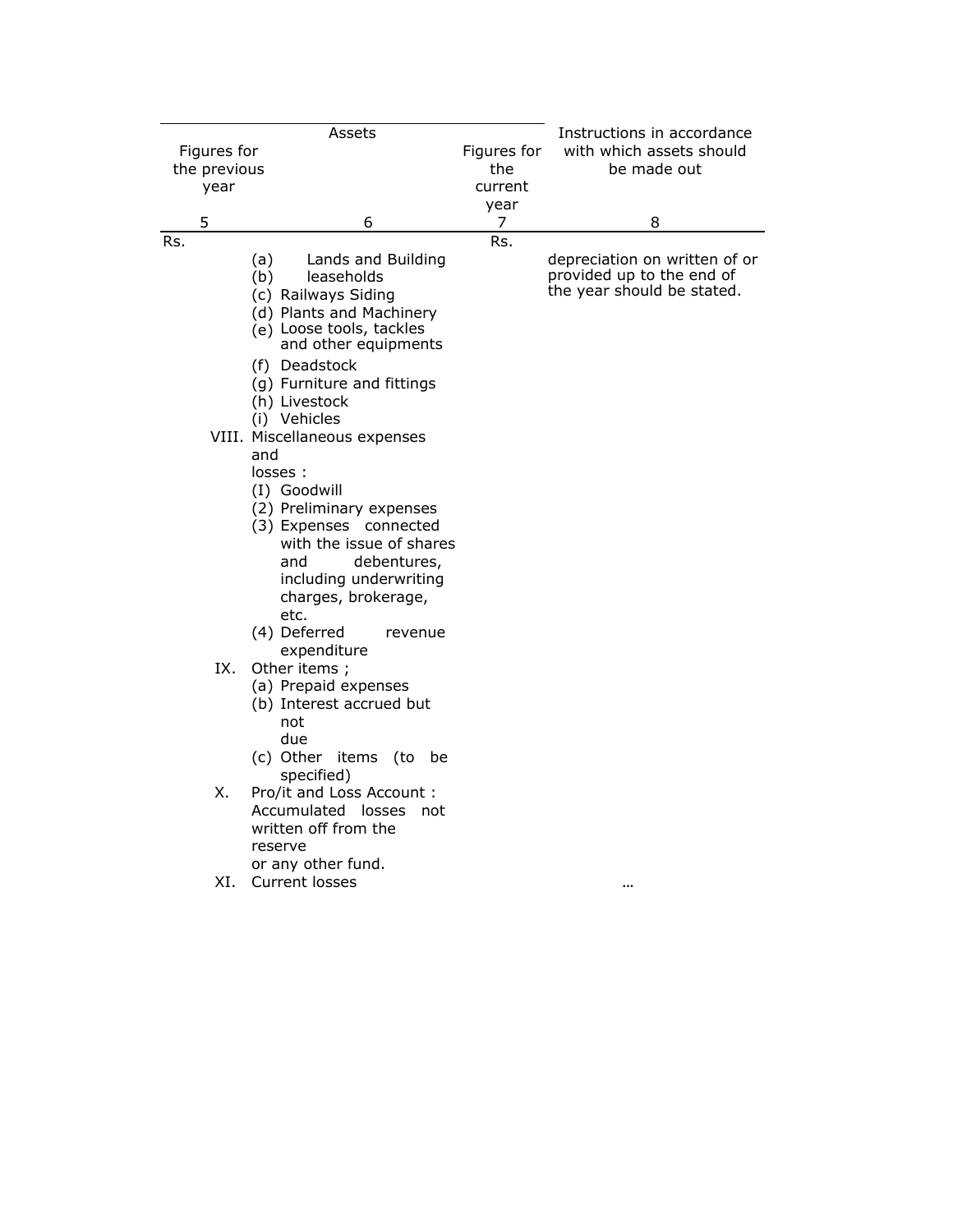| <b>Profit and Loss Account</b> |                                                             |        |  |         |                             |         |  |
|--------------------------------|-------------------------------------------------------------|--------|--|---------|-----------------------------|---------|--|
| Last                           | This                                                        |        |  | Lost    |                             | This    |  |
| year's                         | Expenditure                                                 | year's |  | year's  | Income                      | year's  |  |
| figures                        |                                                             |        |  | figures |                             | figures |  |
| Rs. nP.                        | Rs. nP.                                                     |        |  |         | $Rs.$ $nP.$                 |         |  |
|                                |                                                             |        |  | (I)     | Interest Received:          |         |  |
| $\dots(1)$                     | Interest:                                                   |        |  |         | (a) On loans and advances   |         |  |
|                                | (a) Paid. Rs.                                               |        |  |         | (b) On investments          |         |  |
|                                | (b) Payable Rs.                                             |        |  |         |                             |         |  |
|                                |                                                             |        |  | (2)     | Dividend received on shares |         |  |
| (2)                            | <b>Bank Charges</b>                                         |        |  |         | Commission                  |         |  |
| (3)                            | Salaries and Allowances                                     |        |  | (3)     | Miscellaneous income:       |         |  |
|                                | of Staff                                                    |        |  |         |                             |         |  |
| (4)                            | Contribution to Staff Provident                             |        |  | (4)     | (a) Share Transfer fees     |         |  |
|                                | Fund                                                        |        |  |         | (b) Rent                    |         |  |
| $(5)$                          | Salary and Allowances of                                    |        |  |         | (c) Rebate in interest      |         |  |
|                                | <b>Managing Director</b>                                    |        |  |         | (d) Sale of forms           |         |  |
| $(6)$                          | Attendance fees and travelling<br>expenses of Directors and |        |  |         | (e) Other items             |         |  |
|                                | <b>Committee Members</b>                                    |        |  |         |                             |         |  |
|                                | (7) Travelling expenses of staff                            |        |  |         |                             |         |  |
| … (8)                          | Rent, rates and taxes                                       |        |  |         |                             |         |  |
|                                |                                                             |        |  |         |                             |         |  |
|                                | Postage, Telegram and                                       |        |  |         |                             |         |  |
| $(9)$                          | Telephone charges                                           |        |  |         |                             |         |  |
|                                |                                                             |        |  |         | Land Income and Expenditure |         |  |
|                                | (10) Printing and Stationery                                |        |  | (5)     | accounts                    |         |  |
|                                | (11) Audit fees                                             |        |  |         |                             |         |  |
|                                | (Contingencies) General                                     |        |  |         |                             |         |  |
|                                | expenses                                                    |        |  |         |                             |         |  |
|                                |                                                             |        |  |         |                             |         |  |
| (12)                           | Bads Debts written off or                                   |        |  |         |                             |         |  |
| $\dots(13)$                    | provision made for bad debts                                |        |  |         |                             |         |  |
| $\dots$ (14)                   | Depreciation on fixed assets<br>Land Income and Expenditure |        |  |         |                             |         |  |
| $\dots(15)$                    | account                                                     |        |  |         |                             |         |  |
|                                | Other items                                                 |        |  |         |                             |         |  |
| $\dots$ (16)                   | Net Profit carried to                                       |        |  |         |                             |         |  |
| $\dots(17)$                    | <b>Balance Sheet</b>                                        |        |  |         |                             |         |  |
|                                |                                                             |        |  |         |                             |         |  |

|  | <b>FORM 'N'</b> |                       |
|--|-----------------|-----------------------|
|  |                 | )rafit and Loce Accou |

## **Note:**

In the case of marketing societies, consumers' societies and similar other societies which have undertaken trading activities, the Profit and Loss Account shall be divided into two parts showing separately the trading account and the Profit and Loss Account. In case of producers' societies, processing societies/ forest labourer's societies and offer societies which have undertaken production activities, the manufacturing account shall also be prepared in addition. -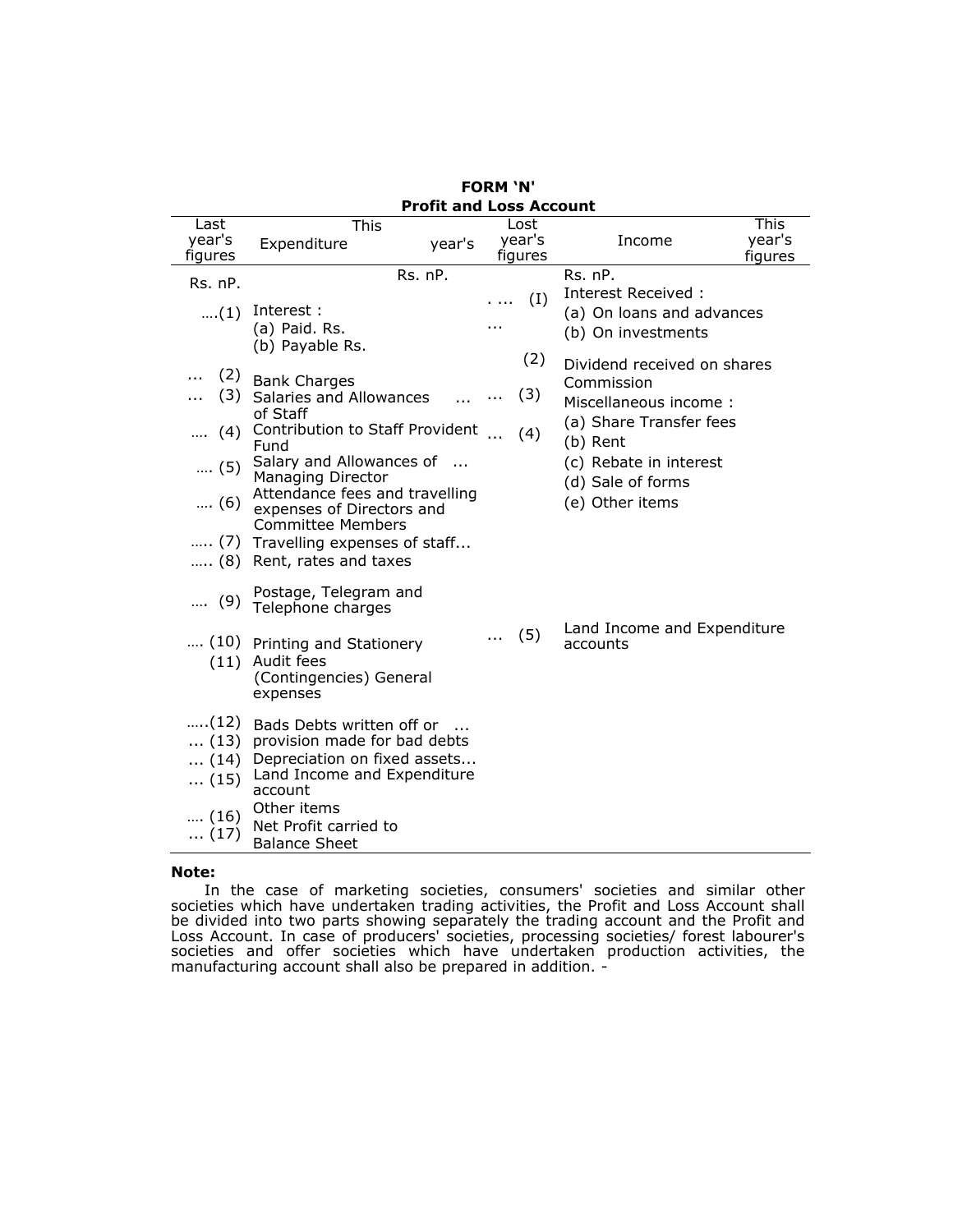# **Form 'O' (See Rule 73)**

# **Rectification report under Section 82/87**

| Date of Audit:                                                                                                                 | Period covered:                                                                               |                                                                                                                                                                                                                                                     |                                                                  |   |  |
|--------------------------------------------------------------------------------------------------------------------------------|-----------------------------------------------------------------------------------------------|-----------------------------------------------------------------------------------------------------------------------------------------------------------------------------------------------------------------------------------------------------|------------------------------------------------------------------|---|--|
| carrying                                                                                                                       | No. and date of order under Section 83/84:                                                    |                                                                                                                                                                                                                                                     | Name and designation of person                                   |   |  |
|                                                                                                                                | out audit, inquiry or inspection :                                                            |                                                                                                                                                                                                                                                     |                                                                  |   |  |
| Serial No. of<br>the objection<br>in the Audit<br>Memo or<br>report of the<br>Officer carrying<br>out inquiry or<br>inspection | Observations<br>made by the<br>Auditor or<br>officer carrying<br>out inquiry or<br>inspection | Explanation of the<br>society and remarks No. and date of Remarks<br>regarding action<br>taken by it to rectify<br>the irregularities and<br>implement the<br>suggestion made by<br>the Auditor or Officer<br>carrying out inquiry<br>or inspection | the resolution<br>of the<br>committee<br>approving the<br>report |   |  |
|                                                                                                                                |                                                                                               |                                                                                                                                                                                                                                                     | 4                                                                | 5 |  |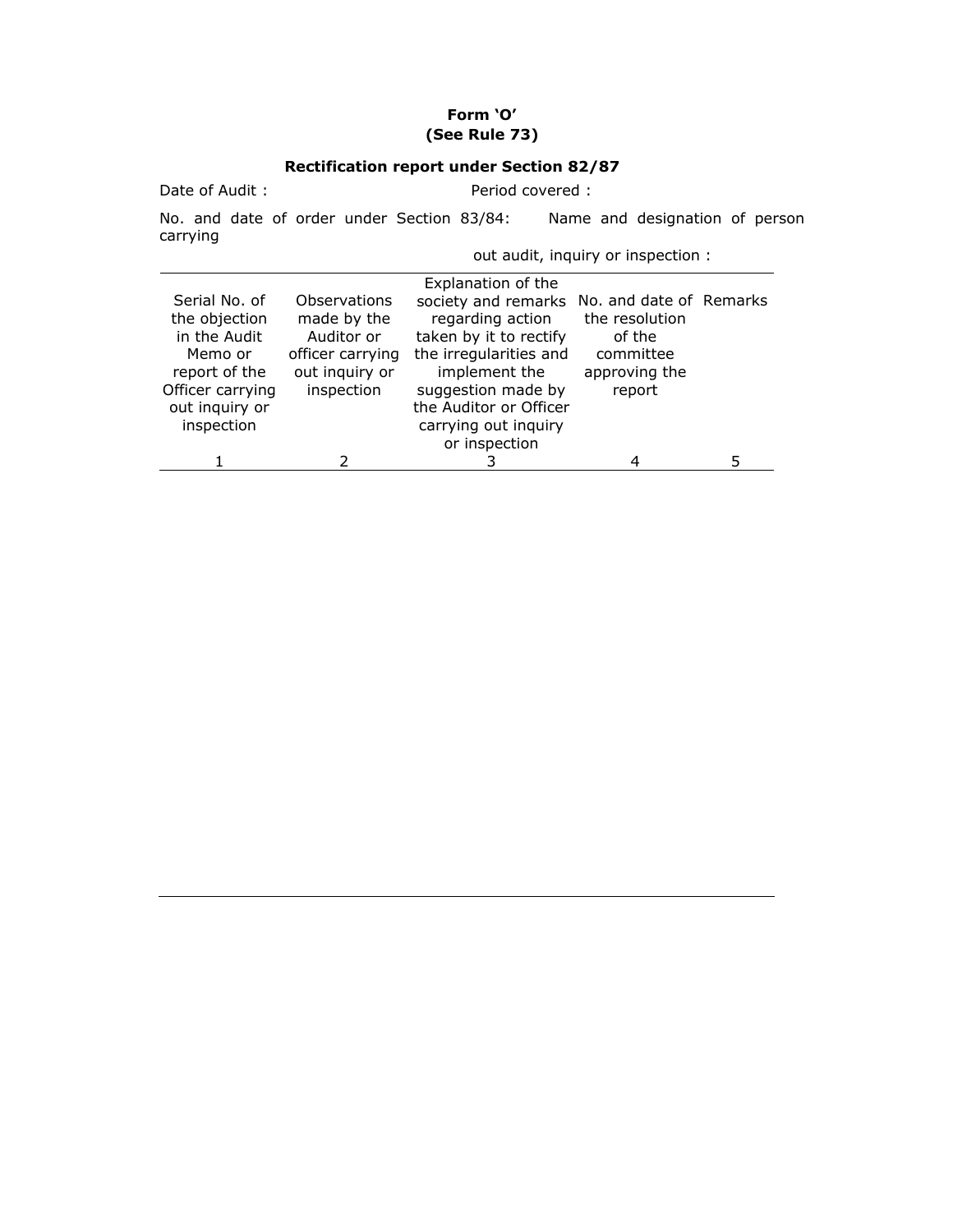## **Form 'P' (See Rule 75).**

| Application regarding reference of a dispute |                                                           |                                                                                  |                                                                                    |  |  |  |  |
|----------------------------------------------|-----------------------------------------------------------|----------------------------------------------------------------------------------|------------------------------------------------------------------------------------|--|--|--|--|
| To                                           |                                                           |                                                                                  |                                                                                    |  |  |  |  |
|                                              | The Registrar/Additional/Joint/Deputy/Assistant Registrar |                                                                                  |                                                                                    |  |  |  |  |
|                                              | 1. Name                                                   | Age                                                                              |                                                                                    |  |  |  |  |
|                                              | Occupation                                                | Address                                                                          |                                                                                    |  |  |  |  |
|                                              | 2. Name                                                   | Age                                                                              |                                                                                    |  |  |  |  |
|                                              | Occupation                                                | Address                                                                          | Disputants.                                                                        |  |  |  |  |
|                                              | 3. Name                                                   | Age                                                                              |                                                                                    |  |  |  |  |
|                                              | Occupation                                                | Address                                                                          |                                                                                    |  |  |  |  |
|                                              |                                                           | versus                                                                           |                                                                                    |  |  |  |  |
|                                              | 1. Name                                                   | Age                                                                              |                                                                                    |  |  |  |  |
|                                              | Occupation                                                | Address                                                                          |                                                                                    |  |  |  |  |
|                                              | 2. Name                                                   | Age                                                                              |                                                                                    |  |  |  |  |
|                                              | Occupation                                                | Address                                                                          | Opponents,                                                                         |  |  |  |  |
|                                              | 3. Name                                                   | Age                                                                              |                                                                                    |  |  |  |  |
|                                              | Occupation                                                | Address                                                                          |                                                                                    |  |  |  |  |
|                                              |                                                           |                                                                                  | Particulars of the claim or the facts constituting the cause of action and when it |  |  |  |  |
|                                              | arose:                                                    |                                                                                  |                                                                                    |  |  |  |  |
|                                              |                                                           | The Disputant/Disputants prays/pray as under :-                                  |                                                                                    |  |  |  |  |
|                                              |                                                           |                                                                                  |                                                                                    |  |  |  |  |
|                                              |                                                           |                                                                                  |                                                                                    |  |  |  |  |
|                                              |                                                           |                                                                                  |                                                                                    |  |  |  |  |
|                                              | papers as per the list annexed hereto.                    |                                                                                  | In support of the above claim or relief sought, I/we enclose documents and         |  |  |  |  |
|                                              |                                                           |                                                                                  |                                                                                    |  |  |  |  |
| Date:                                        |                                                           |                                                                                  | (Signed)                                                                           |  |  |  |  |
|                                              |                                                           |                                                                                  | Disputant/Disputants                                                               |  |  |  |  |
|                                              |                                                           |                                                                                  |                                                                                    |  |  |  |  |
|                                              |                                                           |                                                                                  |                                                                                    |  |  |  |  |
|                                              |                                                           | declare that the facts stated above are true to the best of my/our knowledge and |                                                                                    |  |  |  |  |
| belief.                                      |                                                           |                                                                                  |                                                                                    |  |  |  |  |
| Date:                                        |                                                           |                                                                                  |                                                                                    |  |  |  |  |
|                                              |                                                           |                                                                                  |                                                                                    |  |  |  |  |
|                                              |                                                           |                                                                                  |                                                                                    |  |  |  |  |
|                                              |                                                           |                                                                                  |                                                                                    |  |  |  |  |
|                                              |                                                           |                                                                                  |                                                                                    |  |  |  |  |
|                                              | Note :                                                    |                                                                                  |                                                                                    |  |  |  |  |
|                                              |                                                           |                                                                                  |                                                                                    |  |  |  |  |

(1) In case there are more Disputants or Opponents, their names, addresses, ages and occupations should also be mentioned.

(2) In disputes relating to monetary claims, the applicants should state the precise amount claimed but where this cannot be exactly ascertained, the applicants shall state the approximate amount claimed.

(3) When a society is a disputant a copy of the resolution of its committee or Board of Directors shall accompany the application.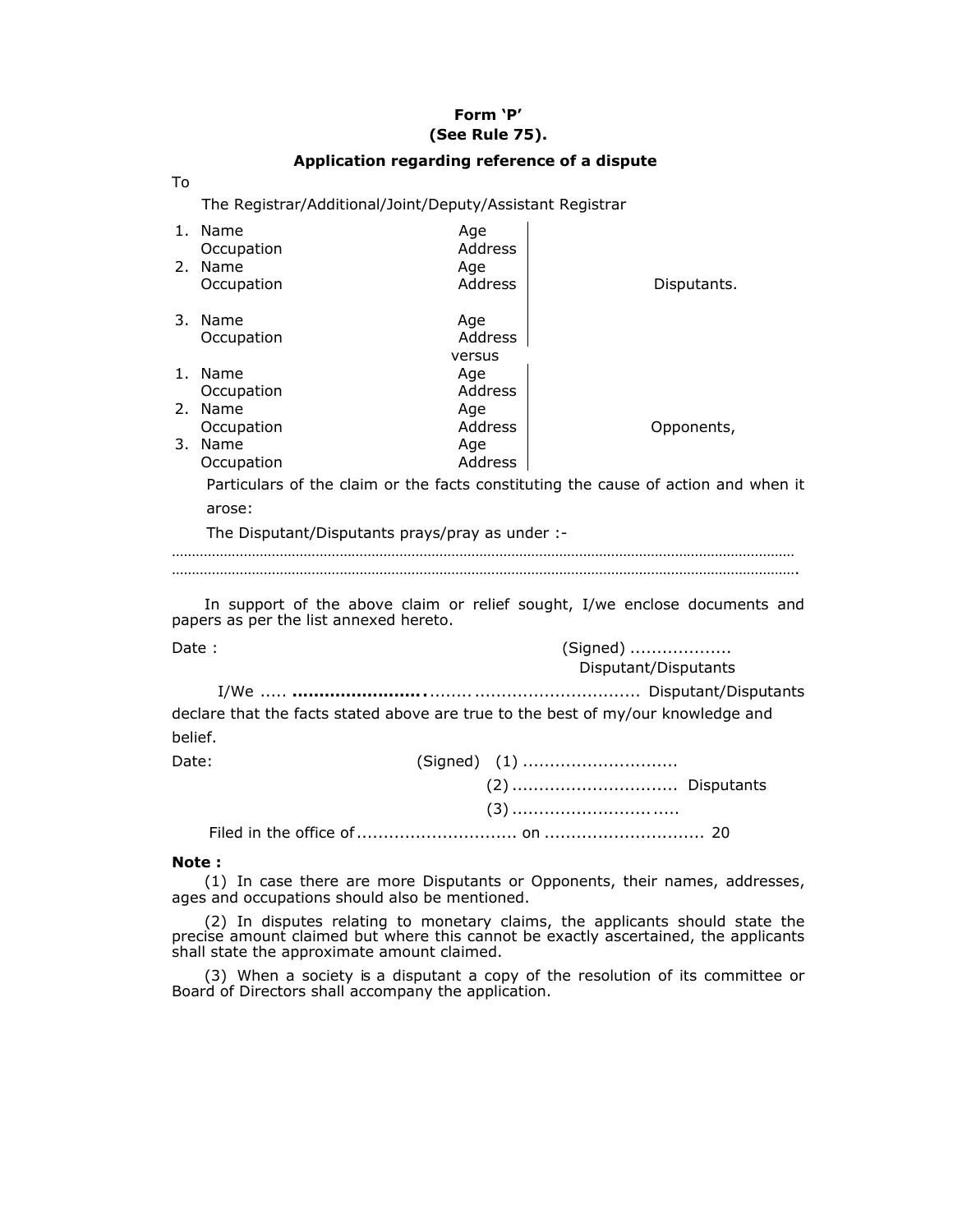## **Form 'Q' (See Rule 82)**

## **Proclamation to be issued at the time of issue of a certificate under Section 98**

A. In the case of immovable property :

Whereas ........................... (judgment-creditor) has obtained an award or awards under Section 96 or an order or orders of the Liquidator under Section 105 of the Maharashtra Co-operative Societies Act 1960, for an amount of Rs against ....................................... (Judgment-debtor) and proposes to execute the same by sale of the undermentioned property of the said judgment-debtor and whereas the said judgment-credit or has obtained a certificate dated or execution of the award/awards or the order/orders under Section 98 of the said Act.

Notice is hereby given that any private transfer or delivery of, or encumbrance or charge on, the property made or created after the issue of the certificate shall be null and void against the said judgment-creditor under Section 99 of the Act aforesaid.

| Date of Names of the parties<br>award against whom award<br>or order or order has been House No. Area or Town,<br>passed and certificate<br>under section 98 has<br>been issued | Survey<br>No. or |   | Name of<br>The Village<br>etc. | Assessmet<br>or other<br>taxes | Other<br>description<br>of the property<br>such as<br>boundaries etc. | Remarks |  |
|---------------------------------------------------------------------------------------------------------------------------------------------------------------------------------|------------------|---|--------------------------------|--------------------------------|-----------------------------------------------------------------------|---------|--|
|                                                                                                                                                                                 |                  | 4 |                                |                                |                                                                       |         |  |
|                                                                                                                                                                                 |                  |   |                                |                                | Rs. P.                                                                |         |  |

## **Description of the property**

The notice shall be proclaimed at some place on or adjacent to such property by beat of drum or other customary mode and a copy of the said notice shall be fixed on a conspicuous part of the property and upon a conspicuous part of the village chavdi and also where the property is land paying revenue to the State Government, in the office of the Collector of the District in which the land is situated.

Place :

Registrar of Co-operative Societies

Date :

\_\_\_\_\_\_\_\_\_\_\_\_\_\_\_\_\_\_\_\_\_\_\_\_ Liquidator

B. In the case of moveable property, a similar notice may be given with necessary changes as to the description of the property. A copy of the notice shall be delivered to the judgment-debtor.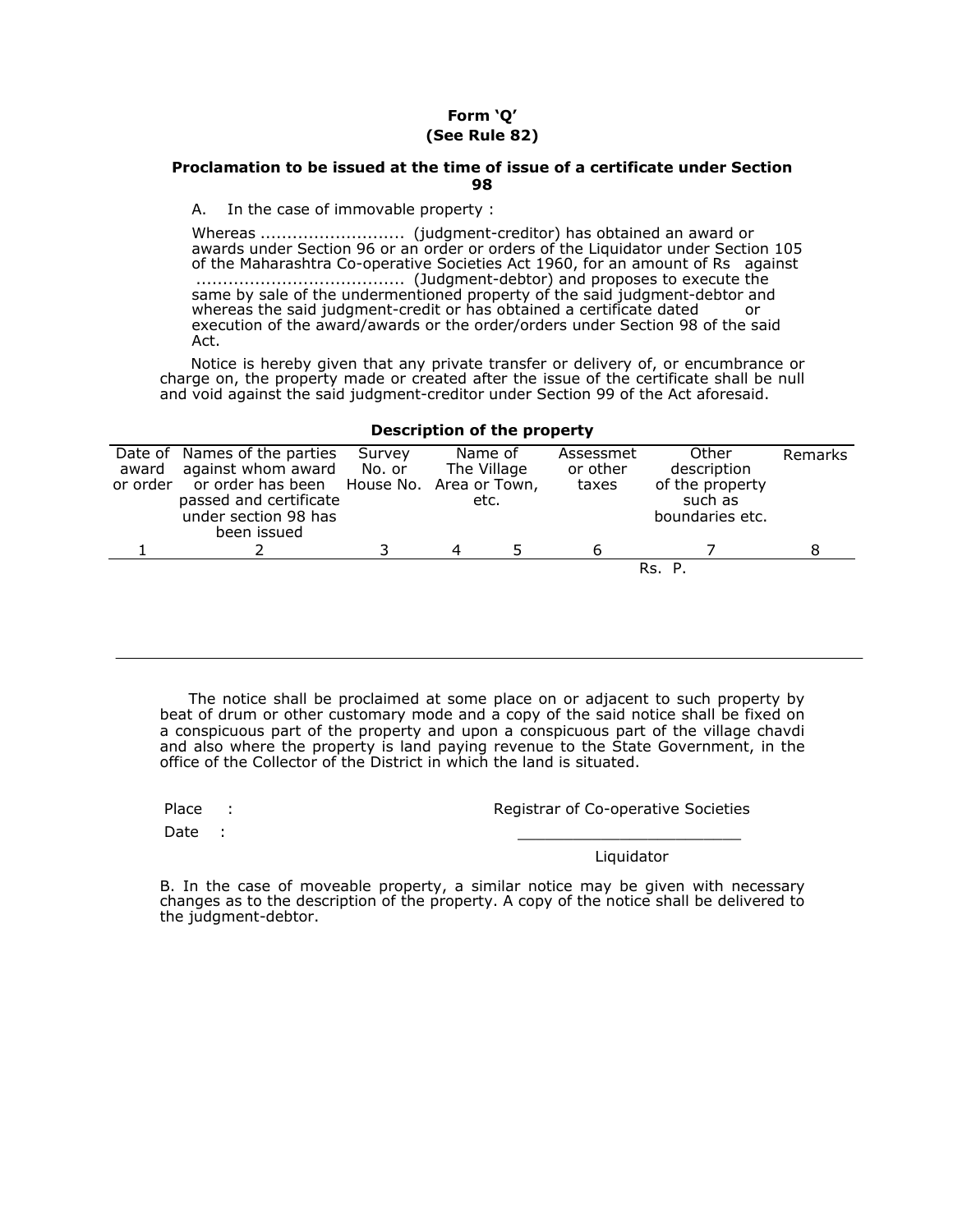## **Form 'R' [See Rule 85(5)]**

#### **Certificate for Transfer of Property under Section 100**

In the case of immovable property :

Whereas in execution of the award or order or awards or orders passed under Section 96 or an order or orders made by a Liquidator under Section 105 of the Maharashtra Co**-**perative Societies Act, 1960, in favour of the society, an order was made on the day of. 20, for sale of the

undermentioned property of the person or persons (debtor or debtors);

And whereas the Court/the Collector/the Registrar is satisfied that the said property cannot be sold for want of buyers :

It is hereby ordered under Section 100 of the said Act that the right, title and interest of the debtor in the said property shall vest in the said society and shall be delivered to the **s**ociety subject to the terms and conditions laid down in the Schedule hereto annexed.

#### **Description of the property**

|        | Details of encumbrances                                            |
|--------|--------------------------------------------------------------------|
| Survey | Area and assessment Nature of right title and<br>to which property |
| No.    | interest of the defaulter<br>is subject                            |

## The Schedule

The said property is transferred to the society in full/partial satisfaction of the amount due to it from the debtor.

Given under my hand and seal of the Court/Collector/Registrar this....... day of................................ 20

> Court/Collector/Registrar of Co-operative Societies.

In the case of moveable property :

(The form shall be similar with necessary changes as regards the description and tbe delivery of the property).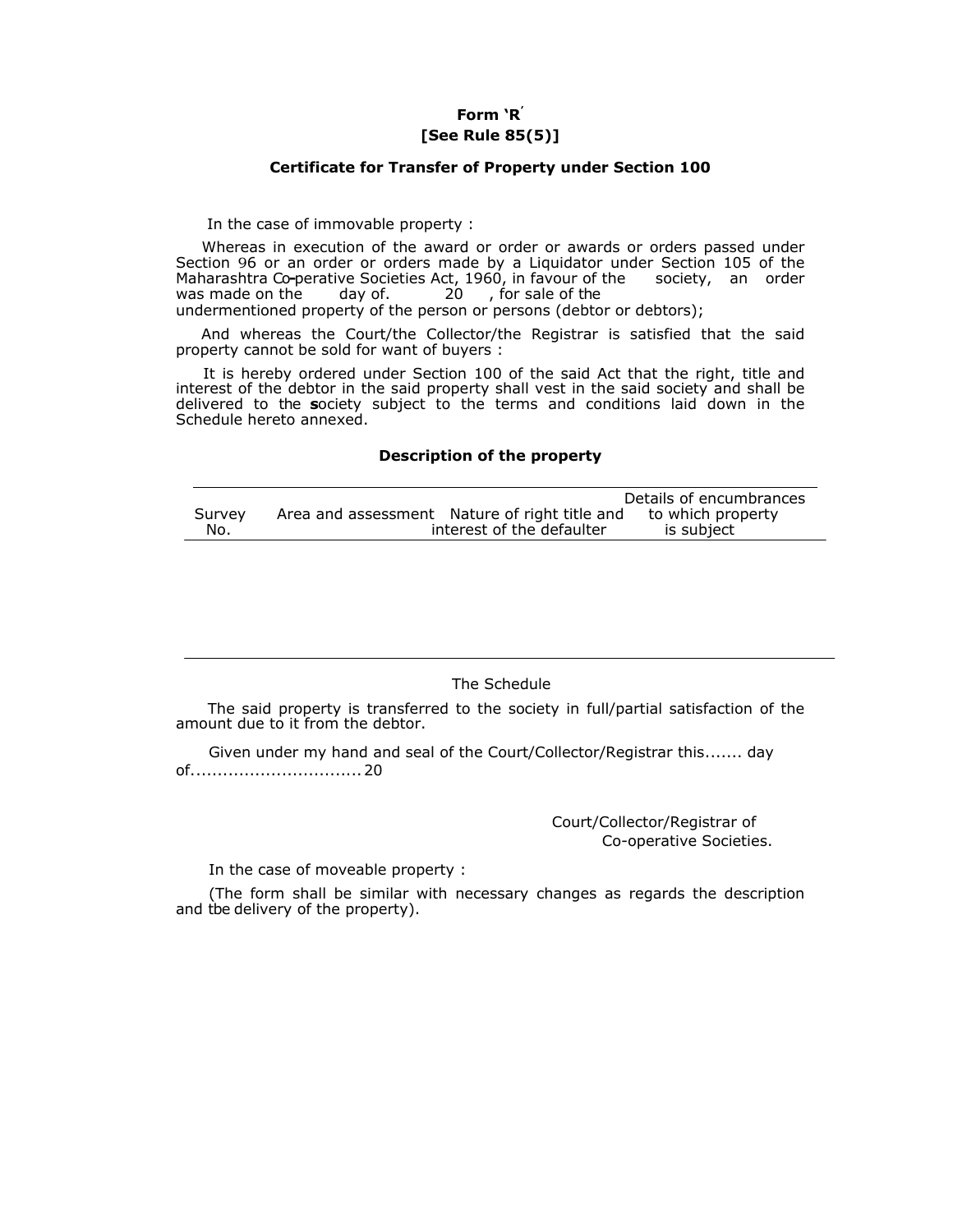## **Form 'S'**

(See Rule 93(8)]

## **Public Notice under Rule 93**

|                                                          |        | applied for loan for the purpose of (specify purpose)   a purpose<br>mentioned in Section 111 of the Maharashtra Co-operative Societies Act, 1960 from<br>I theLand Development Bank |                                                                        |  |  |
|----------------------------------------------------------|--------|--------------------------------------------------------------------------------------------------------------------------------------------------------------------------------------|------------------------------------------------------------------------|--|--|
| Lands in which improvement is proposed<br>to be effected |        |                                                                                                                                                                                      | Ltd  and has proposed to offer<br>as a security for the loan the lands |  |  |
| Name of                                                  | Survey | Assessment                                                                                                                                                                           | mentioned in the margin                                                |  |  |

Village No. ………….. …………….. ……………….. ………….. …………….. ……………….. Lands proposed to be offered as security Name of Survey Assessment The Village No. ……………… ………………. ………………….. …………….. ………………. …………………..

> Notice is hereby given that objections, if any, to the grant of loan from all persons interested will be heard by the undersigned at……………………… O'clock on 20..................... at

Any person wishing to submit any objection should appear in person at the abovementioned time and place before the undersigned together with any documents he wants to produce in support of his objections.

It is hereby notified for the information of all persons interested that according to the provisions of Section 119 of the Maharashtra Co-operative Societies Act, 1960, a written order by the Land Development Bank or person or committees authorised under the by-laws of the Bank to make loans for all or any of the purposes specified in Section 111, granting either before or after the commencement of the said act, a loan to or with the consent of person mentioned therein, for the purpose of carrying out the work specified therein for the benefit of the land or for the productive purpose mentioned therein shall, for purposes of the said Act, be conclusive of the following matters, that is to say:-

(a) that the work described or the purpose for which the loan is granted, is an improvement or productive purpose, as the case may be, within the meaning of Section 111;

(b) that the person had at the date of ;he order a right to make such improvement or incur expenditure for productive purpose, as the case may be; and

(c) that the improvement is one benefitting the land specified and productive purpose concerns the land offered in security, or any part thereof as may be relevant.

If any persons interested fail to appear as stated as required by this notice, the questions at issue will be decided in their absence and such persons will have no claim whatsoever against the property for which the loan applied for will be sanctioned till such time as the loans together with interest thereon or any other dues arising out of the loan are paid in full by the loanee.

Dated this ............ day of. .......... ,..20 (Signed) ................

Designation of Officer

Copy forwarded with compliments to the Talathi or other corresponding officer............. village and the ............. Land Development Bank Ltd ..............